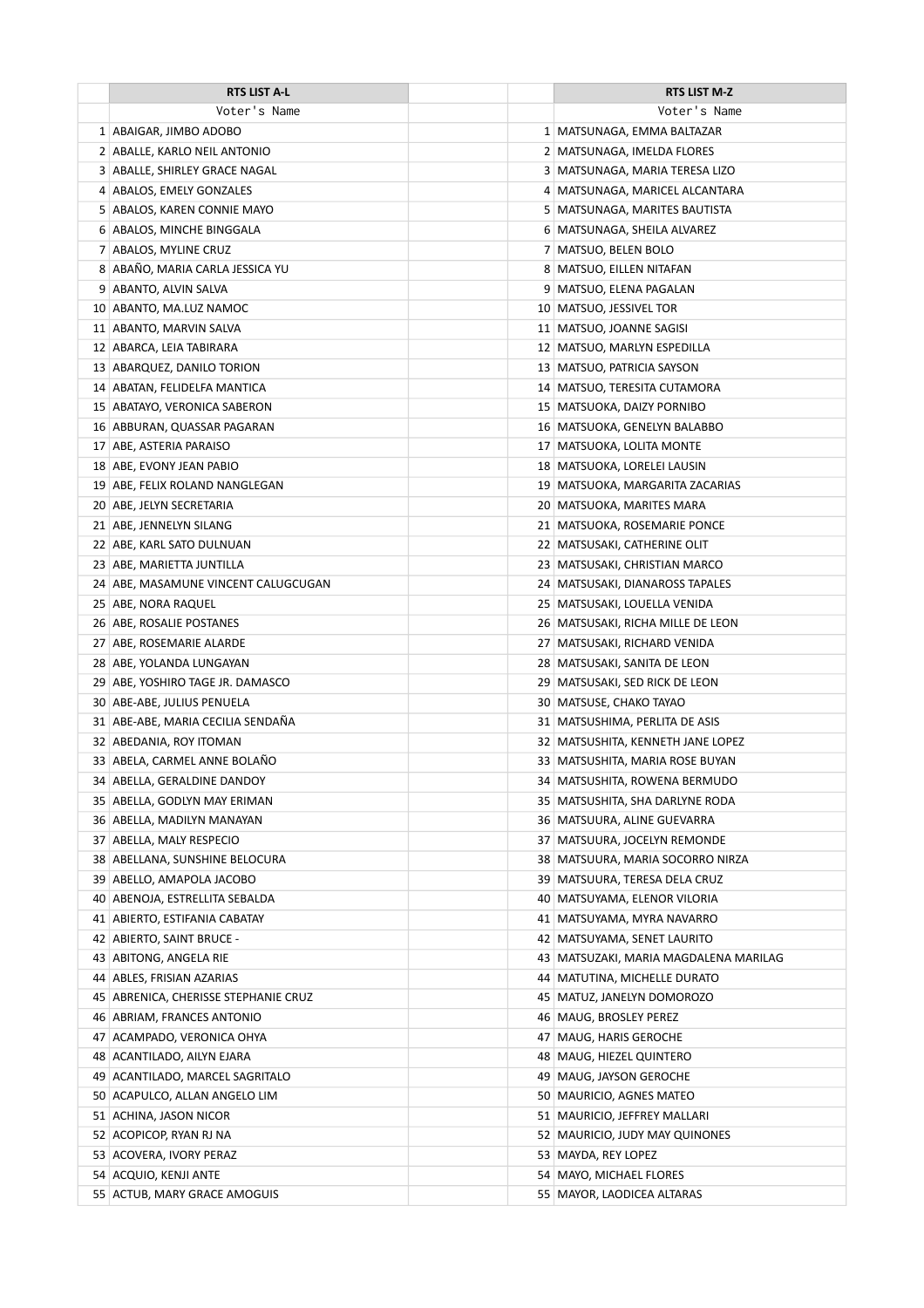| 56 ADACHI, CHRISTINA REYES            | 56   MEDEL, CRISTINE MAPIEZA             |
|---------------------------------------|------------------------------------------|
| 57 ADACHI, GILLETTE PALMA             | 57 MEDELLADA, RHEA PONDOC                |
| 58 ADACHI, MERCY GERONA               | 58 MEDINA, ROMMEL OSWALDO REYES          |
| 59 ADACHI, RUBYLINE PARLOCHA          | 59   MEDINA, RUEL ALMEDA                 |
| 60 ADALLA, JURIST ETRONE              | 60 MEDINA, VISITACION MORALES            |
| 61 ADALLA, LEO VALENZONA              | 61   MEJIA, MARTE DELA CRUZ              |
| 62 ADAME, RODEL MISA                  | 62 MEJIA, ROSEMARIE CAMBA                |
| 63 ADAMERO, SHEILA MAE DAJAN          | 63 MEJOS, CLAIRYLLE GRACE JABAGATO       |
| 64 ADARNA, ANIZA NA                   | 64 MELANO, MARIE FE MIYABARA             |
| 65 ADECER, KRISTINE TAKAYAMA          | 65   MELLEJOR, SARAH MANUZON             |
| 66 ADEL, FRANCISCO DELOS SANTOS       | 66 MELO, JOURENMEI VILLALUZ              |
| 67 ADER, EMILY OTTO                   | 67   MELODI, ARNOLD UGPAL                |
| 68 ADING, ERLINDA BAYA                | 68 MEMIJE, BERNALIZA NA                  |
| 69 ADING, LORY JANE AYOC              | 69   MENA, JUSTIN NA                     |
| 70 ADING, RANDY BAYA                  | 70 MENCIANO, PAUL JULIUS CANDO           |
| 71 ADLAON, RAUL LACTAOEN              | 71 MENDEZ, JULIAN ALVIOLA                |
| 72 ADVENCULA, BELEN RUBINO            | 72 MENDEZ, KACY ANN LORAINE PEPINO       |
| 73 AFURONG, JHEROLIZA DE GUZMAN       | 73 MENDIOLA, MARY GRACE CABILDO          |
| 74 AGAD, JONALI TIGBAO                | 74 MENDOG, DANILO EGOS                   |
| 75 AGAN, EDELAINE BANICO              | 75 MENDOG, SATURNINA MELCHOR             |
| 76   AGARIN, MARIA ELMA SABAYBAY      | 76   MENDOZA, AILEEN DE LEON             |
| 77   AGAWA, GEMMA ZARAGOSA            | 77 MENDOZA, ANTHONY REYES                |
| 78 AGBAY, EDUARDO PANILA              | 78 MENDOZA, CHERRY TAGACA                |
| 79 AGBAY, JAN NIÑA DE LA TORRE        | 79 MENDOZA, CHRISTOPHER RENZ DESTUA      |
| 80 AGBAY, NENA DE LA TORRE            | 80 MENDOZA, CLARISSE DANICA ESPIRITU     |
| 81 AGBON, MARA SOFIA MANALILI         | 81   MENDOZA, CYNTHIA DESTUA             |
| 82 AGGABAO, HAYDE EULALIO             | 82   MENDOZA, FERDINAND RANOLA           |
| 83 AGLIBOT, MARY JOYCE NA             | 83   MENDOZA, FLORENCIO JR. PAPA         |
| 84   AGNO, LIYN GAN                   | 84 MENDOZA, JEFFREY MACARAIG             |
| 85 AGTARAP, LOVELYN ESTEFANIE CARIAGA | 85 MENDOZA, JHONATHAN KALAW              |
| 86 AGTARAP, NOLIE MAR APOSTOL         | 86 MENDOZA, JOSEPHINE SATO               |
| 87 AGUAJAR, BEATRICE ANNE ARARAO      | 87 MENDOZA, MARLON CAPULE                |
| 88 AGUASON, RONALYN DE MESA           | 88 MENDOZA, MARY GRACE RICAFRENTE        |
| 89 AGUBA, MELANIE MERCADO             | 89 MENDOZA, RICKY ASCANO                 |
| 90 AGUELO, ERWIN BACONG               | 90 MENDOZA, TRISSALYN CORPUZ             |
| 91 AGUILAR, BENEDICTO TUASON          | 91 MENDOZA, VINCENT ABADILLA             |
| 92 AGUILAR, ERWIN MENDOZA             | 92 MENESES, ALEXANDER NA                 |
| 93 AGUILAR, MARCELO RICAFORT          | 93 MENESES, EDWARD CRISTOBAL             |
| 94 AGUILAR, MARILYN CASTAÑARES        | 94 MENESES, KING JAN VICENTER            |
| 95 AGUILAR, ROGELIO RETUTAS           | 95 MENESES, ROSE FRANCES GABUYA          |
| 96 AGUILAR, YLENE MAE ALFECHE         | 96 MENODIADO, RYUICHI FERIDO             |
| 97 AGUILERA, AQUILES JR. CLARIDADES   | 97 MERCADO, RACIELO MATSUDA              |
| 98 AGUILUZ, JOSE JR NOFIEL            | 98 MERCOLITA, MA. LOURDES ANGELICA MISON |
| 99 AGULAN, JENNIFER PALER             | 99 MERILLES, JESSIE JAY TUGAHAN          |
| 100 AGULAN, RIZA JOY JIMENEZ          | 100 MESA, EVA REDOBLADO                  |
| 101 AGUNOD, LIEZL RAFAILES            | 101 MESIAS, ELISA ELMIDULAN              |
| 102 AGURA, RENANTE LABADAN            | 102 MESINA, EMMANUEL TORLA               |
| 103 AGUSTIN, CRISTINA REYES           | 103 MESINA, EUHMIR PAGCU                 |
| 104 AGUSTIN, MELISA BUENAVENTURA      | 104 MIA, ZHARMAE ABUYAN                  |
| 105 AIHARA, MARIFE GILE               | 105 MICAIRAN, ROBERTO LIGUID             |
| 106   AIKAWA, YOLANDA VILLENA         | 106 MICUA, ROBERT JOHN SECRETARIO        |
| 107 AIKI, MARILOU ARELLANO            | 107 MIKATA, AIRA TAGUE                   |
| 108 AITOKU, MARIA TERESA COLINA       | 108 MIKI, ROSALINA COSME                 |
| 109 AIZAWA, CANDIDA AMOLO             | 109 MIKI, ROSALINDA GUCOR                |
| 110 AKAGI, GRACILYN BINUYA            | 110 MILAN, JOY ANNE BEJAR                |
| 111 AKAHORI, CONIE JEAN PIA           | 111 MINA, MAYNARD LIGUATON               |
| 112 AKAIWA, AIZA CONSTANTINO          | 112 MINAMI, KAREN REA REVATORIS          |
|                                       |                                          |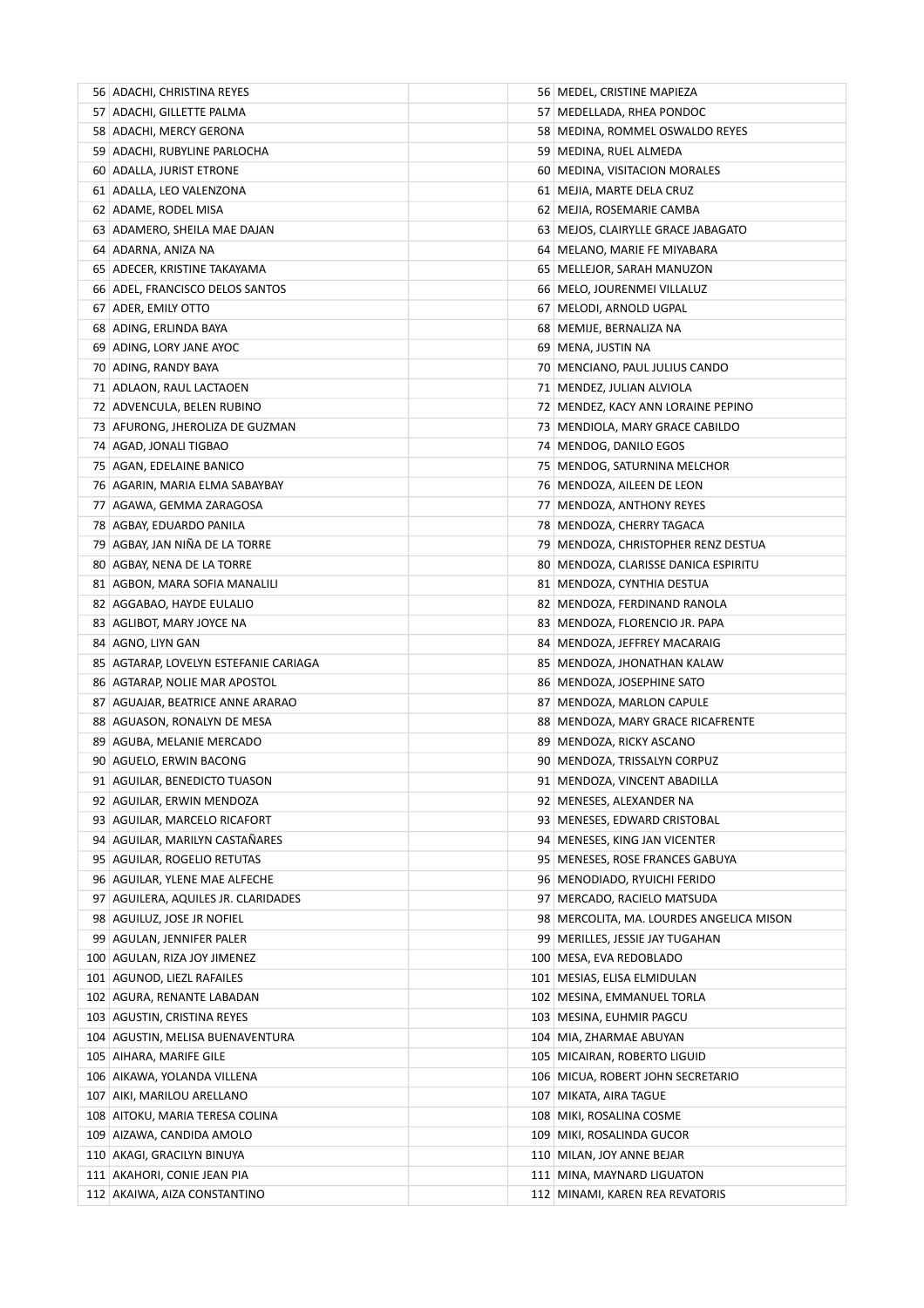| 113 AKAMINE, GEOFFREY ESMERO         | 113 MINAMIDE, ELNA APOLINAR           |
|--------------------------------------|---------------------------------------|
| 114 AKAMINE, HENRY HARDIN            | 114 MINAMIDE, JUVELLE MENDOZA         |
| 115 AKAMINE, MAYRA GRACE LUPIBA      | 115 MINAMIDE, RUBY ORDONEZ            |
| 116 AKAO, AGELINE SABANAL            | 116 MINATO, FLORDELIZA PASCUAL        |
| 117 AKAO, GRACE PROVIDO              | 117 MINDANAO, MARY JOY AGUILA         |
| 118 AKATSUKA, MELANIE DE GUSMAN      | 118 MINE, ANALYN FERNANDEZ            |
| 119 AKI, ABEGAIL RIBLEZA             | 119 MINE, JULIE ANN JORGE             |
| 120 AKIBA, JENICA LOUIS ABUTIN       | 120 MINEMOTO, EVERLITA TABANAO        |
| 121 AKITOMI, MARIA ELENA DEAN        | 121 MINEYAMA, ANNA LUZ BATUIGAS       |
| 122   AKIYAMA, JOSEPHINE BAUTISTA    | 122 MINGOY, FREDERICK JARA            |
| 123 AKIYOSHI, ISABEL PRIETE          | 123 MINGOY, KIM CARLA PANGILINAN      |
| 124 AKYUREK, ENA CALIBO              | 124 MINGOY, LEICA ADORABLE            |
| 125 ALAJAS, CARLITO JR. RODELA       | 125 MINO, ROWENA ANGELES              |
| 126 ALAM, EDNA ESGUERRA              | 126 MINOURA, CONCEPCION VILLANUEVA    |
| 127 ALAMARES, ROSALIE DE CASTRO      | 127 MIÑOZA, MARIE FE IRIARTE          |
| 128 ALAPAG, RONILDA CRAUSOS          | 128 MINTOKU, ROMALLITA ESTRELLA       |
| 129 ALAVA, RHENARD DOMINGUEZ         | 129 MIOLATA, CARLOS JR. TAGSIP        |
| 130 ALBA, JOSE JR CACHUELA           | 130 MIOLATA, DAISY MAHILOG            |
| 131 ALBA, LAURENZO DE VERA           | 131 MIORANDA, LLOYD BAMBA             |
| 132 ALBA, MARINEL JOY CARAON         | 132 MIRABEL, LESLIE ANN DE VERA       |
| 133 ALBANIEL, RONY REYES             | 133 MIRANDA, CHARISSA ANNE CRUZ       |
| 134 ALBAY, JESSICA TRISINIO          | 134 MIRANDA, JANICE DELA CRUZ         |
| 135 ALBO, ERIC CHARD PAAÑO           | 135 MIRANDA, JAN MICHAEL TUTOR        |
| 136 ALCALA, LEONORA VILLANUEVA       | 136 MIRANDA, NICOLEI ANASTACIO        |
| 137 ALCALA, RUFFA NOLASCO            | 137   MIRANDA, STEFANIE GWEN ALVARO   |
| 138 ALCALDE, RHEMIEL NA              | 138   MIRASOL, JERA AMOR -            |
| 139 ALCANTARA, JARRETH BONGALON      | 139 MISOLES, RONALDO MAUG             |
| 140 ALCANTARA, LEONARD OMANIA        | 140 MISTRAL, PRINCE CHARLES RIC NA    |
| 141 ALCANTARA, MA. CECILIA NACARIO   | 141   MITANI, MIRASOL PAGUNTALAN      |
| 142 ALCOSIBA, BABY JANE PAGATPATAN   | 142 MITSUI, RACHEL GOCELA             |
| 143 ALCUINO, FRANCIS ISRAEL URRUTIA  | 143 MITSUMORI, RUBY MANITO            |
| 144 ALEGRIA, EDWARD CUA              | 144 MITSUSHIO, MARIA TERESITA BAHAGUE |
| 145 ALEGRIA, ERLIE DAWN TAKEDA       | 145 MITSUTANI, EVELYN ESPANTO         |
| 146 ALEGRIA, EULO RALPH TAKEDA       | 146 MIURA, JEANNIE SILVANO            |
| 147 ALEJO, MARICAR SEVILLANA         | 147 MIURA, JHONNA TONETE              |
| 148 ALENTAJE, FLORA MAY JIMENEZ      | 148 MIURA, MICHELLE SANCHEZ           |
| 149 ALENTAJE, RAMONITO JIMENEZ       | 149 MIURA, SASSY MURILLO              |
| 150 ALFABETE, JENELYN DALANATAR      | 150 MIWA, JUNJI PALAGANAS             |
| 151 ALFECHE, GLEN WABINGA            | 151 MIWA, MA. THERESA TOLEDO          |
| 152 ALFEREZ, PRINCE DARYL PAGADORA   | 152 MIWA, YOLANDA FIGURO              |
| 153 ALGABRE, MILAGROS ROBES          | 153 MIYAGAWA, MARIBETH MEJICO         |
| 154 ALILIN, JOCEL COLINA             | 154 MIYAGAWA, NENITA GENETA           |
| 155 ALIMON, ELEANOR OBLIPO           | 155   MIYAGAWA, ROSALINA RELAMPAGO    |
| 156 ALIPIN, CHEENEE CHARIZ STREBEL   | 156 MIYAGI, JOSEFINA REN              |
| 157 ALIPIN, EDMAR DEVILA             | 157 MIYAGUNI, MAURA CRUZ              |
| 158 ALLAN, APRIL DELUAO              | 158 MIYAHARA, EMELIA BALDOMAR         |
| 159 ALMA, JANICE AGPOON              | 159 MIYAHARA, NIDA PANCOBILA          |
| 160 ALMADEN, MELKI BON SUZON         | 160 MIYAHIRA, JONARD CABALLES         |
| 161 ALMANO, MERLY ESMAEL             | 161 MIYAHIRA, LARIZA LIM              |
| 162 ALMARIO, CHARMROSE TOLEDANO      | 162 MIYAKAWA, ROSALINA SACAL          |
| 163 ALMARIO, CHERRY ARROGANTE        | 163   MIYAKE, ALIZA TUBANG            |
| 164 ALMARIO, EDUARD VINCENT TOLEDANO | 164 MIYAKE, BRIGIDA MALAGUENO         |
| 165 ALMAZAN, PATRICIA WATANABE       | 165 MIYAKE, CARMEN ORDAN              |
| 166 ALMAZAN, SUSAN ESBER             | 166 MIYAKE, JOSEFINA DELA CRUZ        |
| 167 ALMENCION, MARY JOY PANGANIBAN   | 167 MIYAKE, MARIFI ALBERCA            |
| 168 ALMODIEL, RANDIE LAGARE          | 168 MIYAMOTO, ANGELI BUENAVENTURA     |
| 169 ALMODOVAR, JESTONI BALANQUIT     | 169 MIYAMOTO, JEANNYLYN VARGAS        |
|                                      |                                       |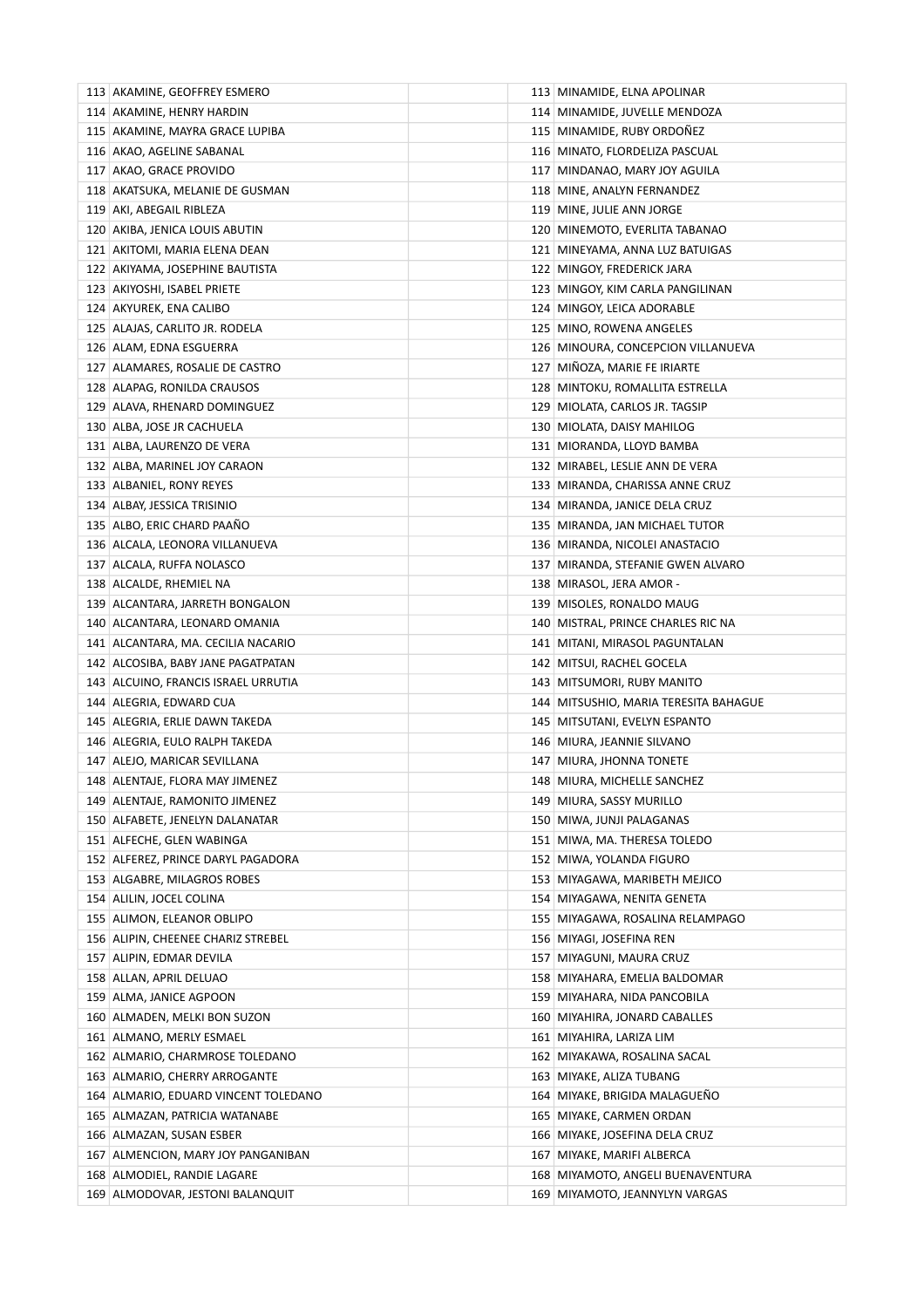| 170 ALMONTE, LAARNI MACALALAD          | 170 MIYAMOTO, TEODOSIA PONGOS      |
|----------------------------------------|------------------------------------|
| 171 ALMONTE, RONNEL AMPELOQUIO         | 171   MIYAMURA, ELMA SANTILICES    |
| 172 ALO, FLORDELIZA GIPAYA             | 172 MIYASAKA, SOLEDAD JIMENEZ      |
| 173 ALO, LEMUEL GIPAYA                 | 173 MIYASAKO, FILIPINAS ZAYAS      |
| 174 ALO, LEONYL GIPAYA                 | 174 MIYASHIRO, MELANIE DELA CUESTA |
| 175 ALO, LINARD GIPAYA                 | 175 MIYASHIRO, ROSALIE NEAR        |
| 176 ALO, LOUIE GIPAYA                  | 176 MIYASHITA, AZUCENA ESQUIVEL    |
| 177 ALONZO, JESSA MARIE JUMAQUIO       | 177   MIYASHITA, DINA DORIA        |
| 178 ALO-O, CAROLYN KIMAY               | 178 MIYASHITA, ROSEMARIE NEFIEL    |
| 179 ALTAR, VIVENCIA YAMAGUCHI          | 179   MIYATA, ANALYN DEBAYDE       |
| 180 ALVAREZ, ETIENNE MESINA            | 180 MIYATA, CLAUDETTE JOY BAAR     |
| 181 ALVAREZ, MARICEL GABIOSA           | 181 MIYATA, CRISTINA BARBIETO      |
| 182 AMAD, ALLAN ODA                    | 182 MIYATA, GHERLIE MADDAWIN       |
| 183 AMAD, ARTHUR JAMES ALAG            | 183   MIYATA, MARIA ELENA OFALLA   |
| 184 AMADEO, MICHAEL CAYAGO             | 184 MIYATA, REMEDIOS OCFEMIA       |
| 185 AMADOR, ALDRIN ROMANO              | 185 MIYAUCHI, CHARILYN PATIBO      |
| 186 AMADOR, ARRIANE ROMANO             | 186 MIYAZAKI, ARJHAY NEPOMUCENO    |
| 187 AMANDY, EVELYN OMILA               | 187 MIYAZAKI, CRISTINA CRUZ        |
| 188 AMANDY, JAYSON BAYRON              | 188 MIYAZAKI, FE FIGURACION        |
| 189 AMANDY, WILSON BAYRON              | 189 MIYAZAKI, JERAMIE GOMEZ        |
| 190 AMANO, AMIE BARLAAN                | 190 MIYAZAKI, JOCELYN TOLENTINO    |
| 191   AMAQUIN, HAROLD CANANUA          | 191   MIYAZAKI, MARYCEL DELA CRUZ  |
| 192 AMARGO, BERNADETTE ABABAN          | 192 MIYAZAKI, MONALYN ACERON       |
| 193 AMATYA, ZENAIDA CRISTOBAL          | 193 MIYAZAKI, NEMELY VILLANUEVA    |
| 194   AMBA, DIANA JANE NA              | 194 MIYAZAKI, RIZALITA TUAZON      |
| 195   AMCID, JAYSON CANLAS             | 195 MIYAZAKI, ZENAIDA DELA CRUZ    |
| 196   AMILA, LOYD GIPAYA               | 196 MIYAZAWA, RHODORA CASTILLO     |
| 197   AMIMOTO, MAHALIA MOQUIA          | 197   MIYOSHI, ARLYN CONDE         |
| 198 AMIZOLA, NORIE ANN EJOC            | 198 MIYOSHI, AYA CZABRINA GONZALES |
| 199 AMONCIO, CRESENCIO OGOY            | 199 MIYOSHI, MELINDA SUSON         |
| 200   AMONCIO, NEREZA LUMANDA          | 200   MIZOGUCHI, ANALIZA PUNZALAN  |
| 201 AMOR, SARAH JANE QUIRONA           | 201 MIZOGUCHI, MIRIAM HERNO        |
| 202 AMORA, KENETTE REY RODA            | 202   MIZUKAMI, LEONESA REMOTIGUE  |
| 203   AMOYAN, JO AIZA NANAME SUZUKI    | 203 MIZUKAMI, SUSANA PANGILINAN    |
| 204 AMPLER, GARNER CUARESMA            | 204   MIZUKAWA, MARILYN ALMENDRA   |
| 205 ANAPI, EVELYN FALLORIN             | 205 MIZUMOTO, GRACE DELA ROSA      |
| 206 ANASIS, ENRIQUE III VILLEJO        | 206   MIZUNO, EMELY MAQUILING      |
| 207 ANAVA, AIKO LEGADA                 | 207 MIZUNO, FLORABIT LAUREL        |
| 208 ANCHETA, CHRISTINE MICHIKO FAMORCA | 208 MIZUNO, GINALYN SALCEDO        |
| 209 ANCHETA, GINO HIKITSI DIGA         | 209 MIZUNO, JONIE FRANCO           |
| 210 ANDAG, JOSE ANTONIO                | 210 MIZUNO, MA. TORIBIA PALILEO    |
| 211 ANDAG, MARILYN TOMINES             | 211 MIZUNO, MYKO JAVELOSA          |
| 212 ANDAG, YUSHIME TOMINES             | 212 MIZUNO, RODORA AMURAO          |
| 213 ANDIT, AL-JUN BARRIOS              | 213 MIZUNO, SALLY ANN ALEGRE       |
| 214 ANDO, KATHERINE AMOR SANTOS        | 214 MIZUSHIMA, NOVIE PACOY         |
| 215   ANDO, LORLIE ARENAS              | 215 MIZUTANI, CHRISTINE PAALISBO   |
| 216 ANDO, MA LOURDES VALINO            | 216 MIZUTANI, CRISTILET CASTRO     |
| 217 ANDO, MARGIE PAJULAS               | 217 MIZUTANI, TERESITA ESTOCADO    |
| 218 ANDO, TAKASHI MILLAN               | 218   MOCHINAGA, CELIA CANANUA     |
| 219 ANDRADA, RODOLFO SOBREVILLA        | 219   MOGI, CONCHITA VALDEZ        |
| 220 ANDRADE, MICHELLE DOYDORA          | 220 MOHRI, SHERYL DAGASAO          |
| 221 ANDRES, AGNER PARAN                | 221 MOJANA, JONEL DECOMIDAS        |
| 222 ANDRES, CRISTINA BAUTISTA          | 222 MOLINA, BIONELYM BARRIOS       |
| 223 ANDRES, EDERLINDA OPIANA           | 223 MOLINA, PHOEBE NA              |
| 224 ANDRES, MARIA CONCEPCION ESTREMOS  | 224 MOMIYAMA, LAILA MANALILI       |
| 225 ANDUS, NOREEN REPONTE              | 225 MOMOTA, EDNA SARMIENTO         |
| 226 ANG, ARTONI KEVIN ROQUERO          | 226   MONDALLA, ROCHELLE VERANIA   |
|                                        |                                    |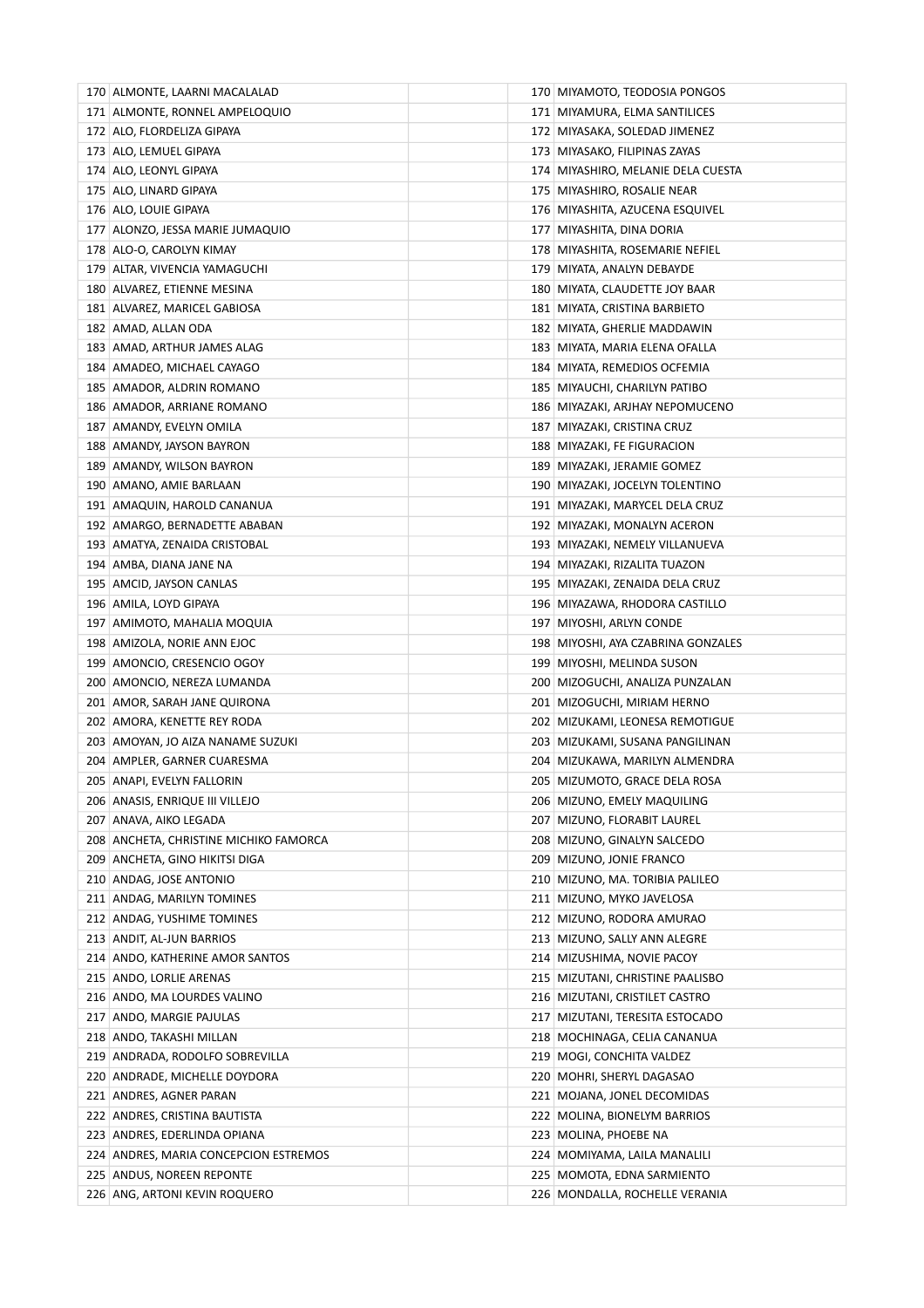| 227 ANG, GINMAE DUHIG                             | 227 MONDEJAR, JOWELLA DELA PENA            |
|---------------------------------------------------|--------------------------------------------|
| 228 ANG, HENRY JR SIAZON                          | 228 MONDRAGON, DONNA MAE GIMENA            |
| 229 ANGGALAN, JOLITO MANGULAYON                   | 229 MONGAYA, JENELYN PASCUAL               |
| 230 ANGKAHAN, GRNDL GWYN LLARENAS                 | 230 MONSERRAT, MARK JOHN CALNEA            |
| 231 ANO, MARY JANE ALBERTO                        | 231 MONTALBAN, LEILA DANICA DE DIOS        |
| 232 ANONAS, RONALD LASTICA                        | 232 MONTANEZ, SARAH JEAN PABUAYA           |
| 233 ANTABO, CLAUDINE BARBASO                      | 233 MONTE DE RAMOS, HONEY JENNIFER JIMENEZ |
| 234 ANTIADO, MARIA LUISA CORONADO                 | 234 MONTENEGRO, CHARLEMAGNE LACANARES      |
| 235 ANTOLIN, ANDRES AMAN                          | 235 MONTERO, APRIL AZARIAS                 |
| 236 ANTOLIN, MARCELINA MAROQUIN                   | 236 MONTERO, MA. ANNA VASQUEZ              |
| 237 ANTONIO, APOLONIO MARCELO                     | 237 MONTERO, MARJORIE LINCUNA              |
| 238 ANTONIO, KEITH HANNIKA SURIO                  | 238   MONTILLA, GERARDO JR OBEDENCIA       |
| 239 ANZOU, MERLINDA BAGRO                         | 239 MONTINO, JACKIELOU PACHECO             |
| 240 AOKI, IVY PALER                               | 240 MONTIVES, ANGELO PICAO                 |
| 241 AOKI, MA. ANA ESCALADA                        | 241 MORA, JOANA MARIE RESURRECCION         |
| 242 AONO, SHERLY COCHING                          | 242 MORAL, ZASSIE JANE AVENIDO             |
| 243 AOYAGI, DONNA CAPUYAN                         | 243 MORALEJO, LEO MARTIN NA                |
| 244 AOYAMA, CORAZON CASABUENA                     | 244 MORALES, FATIMA ABUYOS                 |
| 245 AOYAMA, ELIZABETH ESPIRITU                    | 245 MORALES, JILLTRUDE PALABRICA           |
| 246 AOYAMA, MELANIE AALCARDE                      | 246 MORALES, MARINA EUSEBIO                |
| 247 AOYAMA, MILA ESPILOY                          | 247 MORI, ADELINA BAGALIHOG                |
| 248 APACIBLE, GRACE PEREA                         | 248   MORI, CELIA PASION                   |
| 249 APAO, GLENN COTINGJO                          | 249 MORI, CHERYL OLAC                      |
| 250 APAO, ROCELLE DALAGAN                         | 250 MORI, EDINA LEGASPI                    |
| 251 APIGO, CHRISTIAN PADILLA                      | 251 MORI, FRETZIE TUÑACAO                  |
| 252 APIGO, HECTOR PADILLA                         | 252 MORI, HOSHIMI JOY SILMONIT             |
| 253 APILADO, ANNA GLENN GASCON                    | 253 MORI, MA. ANTONITA CAMISO              |
| 254 APO, MYRAFE ELO                               | 254 MORI, MARICAR FRANCISCO                |
| 255 AQUIATAN, ROSALIA QUINDAO                     | 255 MORI, MYRALONA DETABLAN                |
| 256 AQUINO, FLOR AQUIATAN                         | 256 MORI, ROBINA PLANAS                    |
| 257 AQUINO, MA CATHERINE IGNACIO                  | 257 MORI, RUBY BARIL                       |
| 258 AQUITANIA, GRETCHEN KAY MARZAN                | 258 MORI, SHIELA KAY BRUTO                 |
| 259 ARADANAS, PAUL JOHN SATO                      | 259 MORI, WILMA PIZARRO                    |
| 260 ARAFUKA, ROSALINA VALDEZ                      | 260 MORICAWA, JESSA SABANAL                |
|                                                   |                                            |
| 261 ARAGON, EDGIELYN MAY SANCO                    | 261 MORICAWA, MERCY MORTIZ                 |
| 262 ARAI, LENNIE ALSOSA<br>263 ARAI, OLIVIA ABAPO | 262 MORICHIKA, JOSEPHINE DE LARA           |
|                                                   | 263   MORIKAWA, EDEN ROCABO                |
| 264 ARAIKAWA, LOURDES CELINO                      | 264 MORIKAWA, RACHELLE BUSTAMANTE          |
| 265 ARAIS, ADRIAN NAKANO                          | 265   MORIKI, GEAH DIMAYUGA                |
| 266 ARAKAWA, MAREN CETHELOU PAZ ARCA              | 266 MORIKI, RACHEL MAE TULABING            |
| 267 ARAKI, EILEEN MAE OKADA                       | 267 MORIMATSU, KENNY CRUZ                  |
| 268 ARAKI, LOLITA MAGTOTO                         | 268 MORIMITSU, ALMIRA DE JESUS             |
| 269 ARAKI, MA. ESTRELLA MENDOZA                   | 269 MORIMOTO, ALMA AGAD                    |
| 270 ARAKI, MELODY GAN                             | 270 MORIMOTO, KRISTYN PEÑARANDA            |
| 271 ARAKI, SHARON REYES                           | 271 MORIMOTO, PRINCESS ANGELICA MESIA      |
| 272 ARAKI, SHERELYN LAVESTE                       | 272 MORIMOTO, RAMONA CORONEL               |
| 273 ARAMBULO, EDWIN RESURRECCION                  | 273 MORINO, LAURA PATDU                    |
| 274 ARANCHADO, JERA BILLE CLAVANO                 | 274 MORIO, JOVITA SANSALIAN                |
| 275 ARANCON, KIA NECIFORA TAN                     | 275 MORIOKA, LEANI CRUZ                    |
| 276 ARAOKA, MONINA OLIVA                          | 276 MORIOKA, MARIA CORAZON DELA TORRE      |
| 277 ARATAKE, RUBI ANN AGUÑA                       | 277 MORIOKA, ROWENA PRADAS                 |
| 278 ARAYA, ISABEL SINING ARBOLEDA                 | 278 MORISHIMA, MA. THERESA ARELLANO        |
| 279 ARCA, M-CHEL NA                               | 279 MORISHIMA, RHEA ADRUNA                 |
| 280 ARCA, MILLEN NA                               | 280 MORISHIMA, YOLANDA ESPINOSA            |
| 281 ARCIAGA, CHARITO GACHALIAN                    | 281 MORITA, CYNTHIA TORRALBA               |
| 282 ARCIAGA, CIRILO ARCIAGA                       | 282 MORITA, MA. CRISTINA CRUZ              |
| 283 ARCIAGA, PETER LIMUEL OCAMPO                  | 283 MORITA, MELBA GAYATAO                  |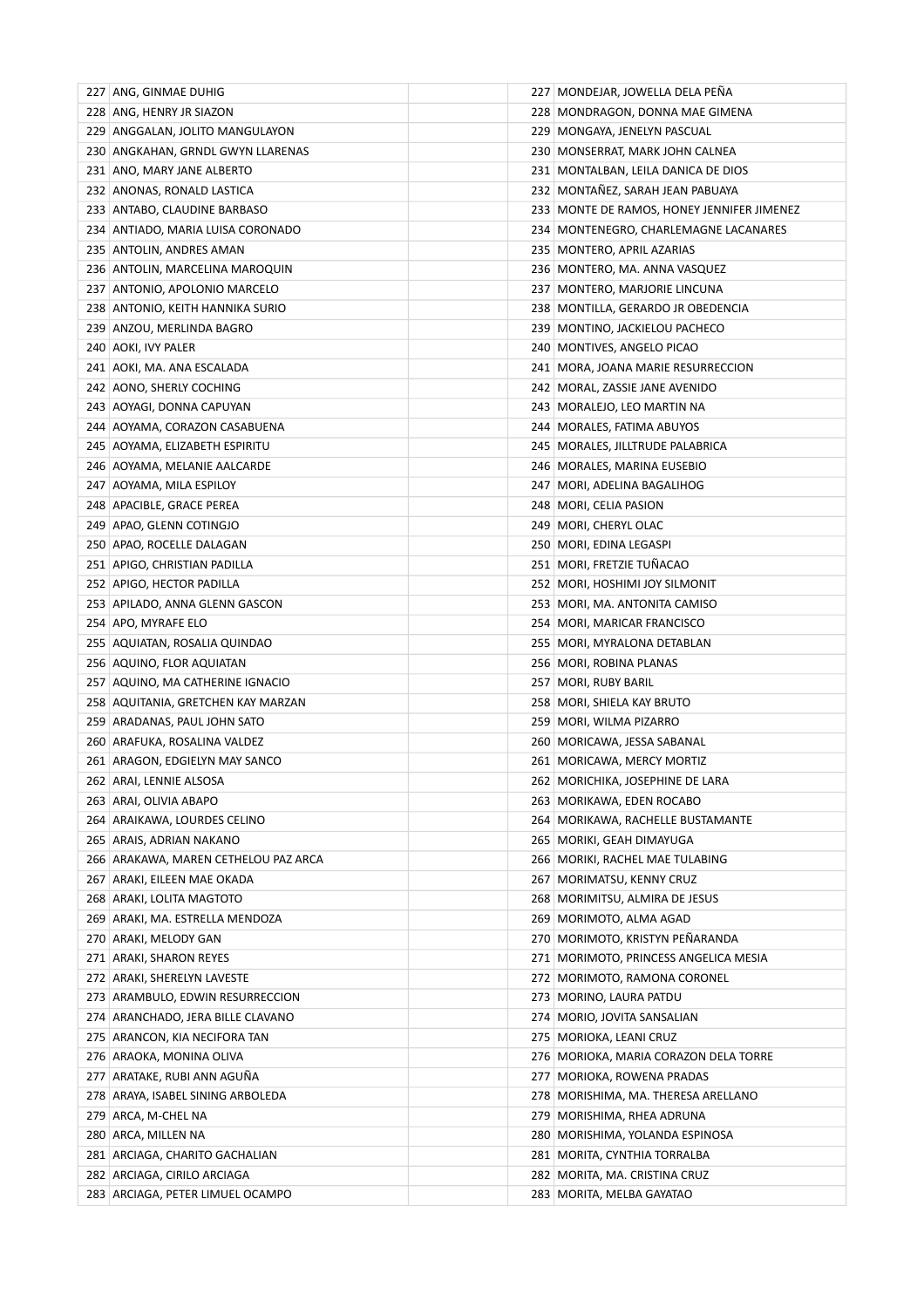| 284 ARDEZ, JAY VY PRINCIPE          | 284 MORITA, MERCY LUBAS              |
|-------------------------------------|--------------------------------------|
| 285 ARDINES, ROSALITO MAGHANOY      | 285   MORITA, VILMA LIM              |
| 286 ARELLANO, ARMIE SORIANO         | 286   MORIWAKA, MARIA RUSEL DE OLAZO |
| 287 ARELLANO, KEN RAFAEL NA         | 287   MORIYA, LORETA TORRES          |
| 288 AREVALO, BIENVENIDO JR. ATIENZA | 288   MORO, MARIA VANISSA PENARANDA  |
| 289 ARIKAWA, LIBERTY DIZON          | 289 MOROMI, REYNATESS DULDULAO       |
| 290 ARIMA, JOYMELIN DIANO           | 290   MORRE, ANGELICA RANADA         |
| 291 ARIMA, MA. LENYBETH OLFATO      | 291 MORRE, JULIET RANADA             |
| 292 ARIMOTO, ROSALIND CENAR         | 292 MOSE, IVY DAQUIL                 |
| 293 ARIS, STEPHEN BELHIDA           | 293 MOSTOLES, ELNA PURA              |
| 294 ARISTAS, CHIQUE DURANO          | 294   MOSUELA, CALVIN MANGAHAS       |
| 295   ARITA, EDNA AGUINALDO         | 295   MOTO, EVELYN REYNALDO          |
| 296 ARIYASU, ELISENIA EMPESTO       | 296   MOTODA, ALMA HAGON             |
| 297 ARIYOSHI, ANGEL TRIGO           | 297 MOTOE, MERLINDA TORRES           |
| 298 ARMERO, GINA PASCUAL            | 298 MOTOYA, SHIRLEY LINDO            |
| 299 ARMERO, JUVY CASAS              | 299   MUEGA, EDUARDO JR. WATANABE    |
| 300 ARMERO, ROMEL LOPEZ             | 300 MUGOT, JERRY NAGAMINE            |
| 301 ARNAIZ, JESSICA MENDOZA         | 301   MUKAI, JOMELYN CALIPES         |
| 302 AROMIN, JEROME ASPREC           | 302   MUKAIDA, FRANCISCO JR. GEDORIA |
| 303 AROMIN, ROWENA CHAN             | 303   MUKAIDA, JOAN MOLARION         |
| 304 ARQUIOLA, CHIRELL MORADOS       | 304   MUKAIDA, MICHAEL ARQUIPA       |
| 305 ARRIBA, DEXTER OLMILLO          | 305   MUKAIDA, MIKKO ALPON           |
| 306 ARRIESGADO, JOVYGAIL ELO        | 306   MUKAIDA, SHARON AMAMIO         |
| 307 ARRIETA, JUSTIN MYLES RATERTA   | 307   MUKAIYAMA, MARK DENNIS MALSI   |
| 308 ARSOLON, PEDROMJILO PRETILA     | 308 MUKONOKI, ROSALYN BALMORIA       |
| 309 ARTECHE, JOHN NIKKO ESPEJO      | 309   MUMAR, IRVING YAWAKA           |
| 310 ASADA, MA. ESPERANZA PADERNAL   | 310   MUMAR, MEDARDO YAWAKA          |
| 311 ASAHI, ARACELI BALAIS           | 311   MUMAR, REY YAWAKA              |
| 312 ASAI, EMELY GIMAO               | 312 MUN, MARILOU MALONZO             |
| 313 ASAI, MARIA AVELIZA VELEZ       | 313   MUNAR, CHARLIE NACARIO         |
| 314 ASAI, MERLYN COLO               | 314   MUNDO, MARIKO ACEBO            |
| 315 ASAI, RAQUEL RANAS              | 315   MUNDO, ROBERTO OKAMOTO         |
| 316 ASAI, ROSELYN CORTEZ            | 316 MUNETO, JUVY VILLAFRANCA         |
| 317 ASAI, SALLY LACSA               | 317 MUNOZ, FREDERICK CARREON         |
| 318 ASAKURA, JOANN YUSON            | 318 MUNSAYAC, ERIC RYAN CRUZ         |
| 319 ASAKURA, MARICAR PAGARAN        | 319 MUNSAYAC, MARY ANN LUCAS         |
| 320 ASAKURA, SHIELA BAJAO           | 320   MURAI, EMILYN HAO              |
| 321 ASANAMI, JEANETTE PILAPIL       | 321   MURAKAMI, ALMERA JOSE          |
| 322 ASANO, ALMA CHAVEZ              | 322   MURAKAMI, CASSIE AN BABASA     |
| 323 ASANO, APRIL SANCHEZ            | 323   MURAKAMI, EDWARD OCTOMAN       |
| 324 ASANO, ARLENE PAMAN             | 324   MURAKAMI, JILL TUMANDA         |
| 325 ASANO, JENNIFER FERNANDEZ       | 325   MURAKAMI, JOCELYN CABALLERO    |
| 326 ASANO, MARILYN TABIOS           | 326 MURAKAMI, JOSEPHINE BO           |
| 327 ASANO, MERCEDITA GERONIMO       | 327 MURAKAMI, JULJET JAMEN           |
| 328 ASANO, REXIE AGUB               | 328 MURAKAMI, JUVY MATIONG           |
| 329 ASANUMA, GRACE CANDA            | 329   MURAKAMI, MYLENE DACULAN       |
| 330 ASAS, GRACE TORLAO              | 330   MURAKAMI, NENITA TARRAYO       |
| 331 ASILUM, JOHN WELFRED LLOREN     | 331   MURAKAMI, NIDA MAÑALAC         |
| 332 ASILUM, WILFREDO NARASAKI       | 332   MURAKAMI, QUEENIE ANDAYA       |
| 333 ASIS, JACOB MILSTEAD            | 333   MURAKAMI, RIZALIA MALALUAN     |
| 334 ASNAN, RAFAEL JAKE DELA CRUZ    | 334 MURAKAMO, MARITES MUNOZ          |
| 335 ASO, ANGELITA MORALES           | 335   MURAKATA, MICHELLE GERALDINO   |
| 336 ASPILE, KAMILLE GLENN PELISIGAS | 336 MURAKI, JOCELYN LABJATA          |
| 337 ASPURIA, FELIZARDO AGALOS       | 337   MURAMATSU, ANNA MARIE BONCAN   |
| 338 ASPURIA, RECHIE CHICO           | 338 MURAMATSU, LOIDA CANTUTAY        |
| 339 ASTUDILLO, DOMINICA ELLEXERA    | 339   MURAMATSU, MARICEL POLE        |
| 340   ASTUDILLO, JONALYN ILLEVERA   | 340   MURAMOTO, ELSIE CONSIGO        |
|                                     |                                      |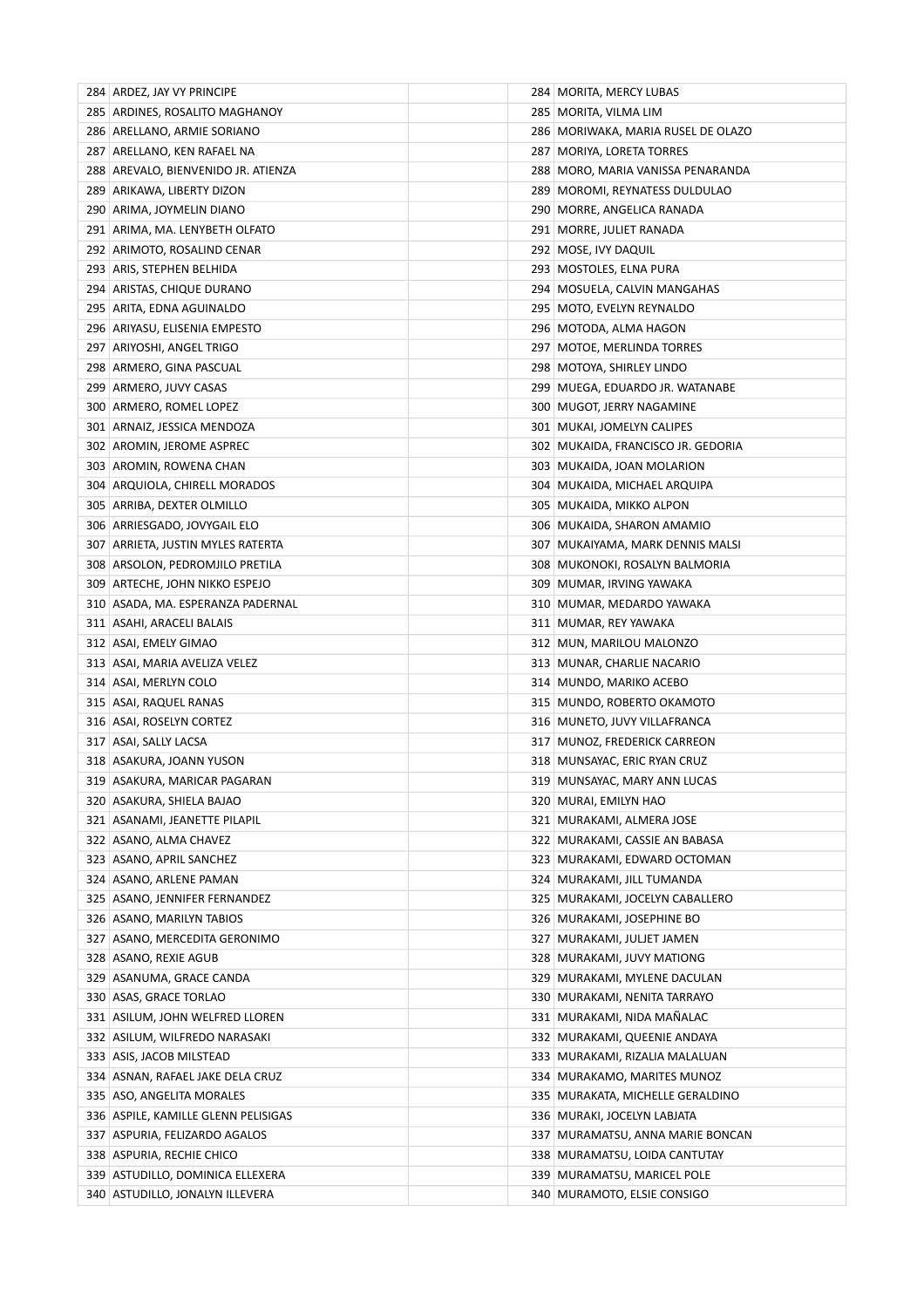| 341 ASUMO, JESMARIE ROSE PENAFIEL                    | 341   MURAMOTO, MARITES PICATO                              |
|------------------------------------------------------|-------------------------------------------------------------|
| 342 ASUNCION, HAROLD RAMOS                           | 342   MURAOKA, MARIA KARLA ABEGAIL NANTES                   |
| 343 ASUNCION, NEL JACINTO                            | 343   MURASE, JOCELYN DAVID                                 |
| 344   ATABLANCO, JEPPY OCLARIT                       | 344   MURASE, KEISSY LYN DAVID                              |
| 345 ATIENZA, VIRGINIA EDGAR                          | 345   MURASE, NOELITA BADILLA                               |
| 346 ATSUUMI, JOCELYN DAMIAN                          | 346   MURATA, ELGEN LURCHA                                  |
| 347   ATUEL, JEANETTE BALOG                          | 347   MURATA, ERLINDA HOSANA                                |
| 348 AUSTERO, LINDA MAY DESIATA                       | 348 MURATA, LIZA POMAREJOS                                  |
| 349 AUSTRIA, JUAN III DELA CRUZ                      | 349 MURATA, ROSIME CANDEL                                   |
| 350 AVELLANO, JANEFER OJEDA                          | 350 MURATA, SALVACION GARRIDO                               |
| 351 AVERGONZADO, JUNJIE VALMORIA                     | 351   MURATA, VIRGILIO EBBA                                 |
| 352 AVILES, DENNIS ALBA                              | 352   MURAYAMA, CARMELITA ALASCO                            |
| 353 AVILLANOZA, VENUS LAGUESMA                       | 353   MURAYAMA, JENNIFER GUDOY                              |
| 354 AVISA, MARY GRACE NA                             | 354   MURAYAMA, JOCELYN BULAN                               |
| 355 AWE, ELESIO AKABOSHI                             | 355   MURIEL, BERYL ONYX SIERVO                             |
| 356 AWE, EMMALINDA ENTAL                             | 356   MUSA, ROY REQUINALA                                   |
| 357 AYA-AY, JENNIFER OLIVEROS                        | 357 MUTA, ROSE MARIE CAMBAYA                                |
| 358 AYOC, ALBERTO JR PARILLA                         | 358 MUTO, JOY FRANCIA                                       |
| 359 AYOC, LADY APRIL PAÑA                            | 359 MUTO, LENY LABONG                                       |
| 360 AYUKAWA, GRACE CONSULAR                          | 360   MUTSUSHIKA, CLARIS ALUYEN                             |
| 361 AZARIAS, JOHN MATSUSAKI                          | 361   MUYA, MARVELIN DUCUT                                  |
| 362 AZUCENA, SHARON AUSTERO                          | 362 NABOR, JOSELITO JR. MENDEZ                              |
| 363 AZUMA, MARIBEL TILAR                             | 363 NADA, GRACE CAGAS                                       |
| 364 AZUMA, RUCHELEN BALURAN                          | 364 NAGAFUCHI, DOROTHEA MANALILI                            |
| 365 AZUMA, RUSSEL GAMBOA                             | 365 NAGAHAMA, CHERYLL SARINO                                |
| 366 AZUMA, VICKI LORRAINE RENDON                     | 366   NAGAHAMA, LIGAYA TURNO                                |
| 367 AZURO, AUREA UNDAS                               | 367   NAGAHAMA, MARY JANE CEBREROS                          |
| 368 AZURO, CHARLENE ANN BALAGA                       | 368 NAGAHARA, ROCHELLE RAMOS                                |
| 369 AZURO, RENZ ADRIANE CALOPE                       | 369   NAGAI, CRISTINA GIANAN                                |
| 370   BABA, JENITA ESPINA                            | 370   NAGAI, RAIDES ARELLANO                                |
| 371 BABA, RONAMIE BACUDO                             | 371   NAGAI, ZENAIDA VILLANUEVA                             |
| 372 BABA, VERONICA SAMANIEGO                         | 372   NAGA IWA, MIRAFE VEDRA                                |
| 373 BACALSO, FRANCISCO WATIN                         | 373   NAGAL, MARIA CHRISTINE LICARTE                        |
| 374 BACALSO, REGINA CANTUTAY                         | 374 NAGALES, PRINCESS JOYCE NA                              |
| 375 BACALSO, SEIGFRED SALINAS                        | 375   NAGAMATSU, CECELLE RABINA                             |
| 376 BACASMOT, EMIL SERAFIN                           | 376   NAGAMATSU, ILUMINADA RABINA                           |
| 377 BACAYO, JUNREL ALIVIO                            | 377   NAGAMATSU, KAREN CHUA                                 |
| 378 BACSAIN, NAOMI ALEXA BACATAN                     | 378   NAGAMI, MARIA MILENA CARLOS                           |
| 379 BACSAL, AUBREY LORILLA                           | 379   NAGAMINE, MARIBEL ABULENCIA                           |
| 380 BACTOL, MARIA KRISTINA MONICA TADEA              | 380   NAGAMINE, MARY ANN TENAZAS                            |
| 381 BADA, JASON LUBONG                               | 381   NAGAMUNE, ROSARIO CALSAS                              |
| 382 BADIANG, BELEN PALER                             | 382   NAGANAWA, JACKLYN SUNGA                               |
| 383 BADILLOS, GILBERT UY                             | 383 NAGANO, FRIA ORILLA                                     |
| 384 BADON, MARVIN BRIGGS FALCASANTOS                 | 384 NAGANO, JEANE WILLIAM                                   |
| 385 BAE, NERIZA NA                                   | 385 NAGANO, MARICHU MANJARES                                |
| 386 BAES, CASSANDRA RUSSEL WEE                       | 386   NAGANO, MARIVIC REBATIS                               |
| 387 BAGUE, JULIE ANN AVENIDO                         | 387   NAGANO, RAMIA BRUCE                                   |
| 388 BAHINTING, JULIE CAPANGPANGAN                    | 388   NAGAO, CARLA GALLARDO                                 |
| 389 BAINAN, ROSELL BISWELAN                          | 389   NAGAO, LORELIE SARADPON                               |
| 390 BAIS, RITCHEL INDEMNE                            | 390   NAGAO, ROSEMARY GAGARIN                               |
| 391 BAKER, ARDY APOSTOL                              | 391 NAGAOKA, MARILOU PILAPIL<br>392   NAGASAKA, AGNES BIGAY |
| 392 BALABA, ALBERT MAGNAYE                           | 393 NAGASAKA, EDNA BUSTALEÑO                                |
| 393 BALAO, DAISY TABORA<br>394 BALASE, RODERIC LINAN | 394 NAGASE, MARIA CORAZON VIZCARRA                          |
| 395 BALASE, VLISA ORBODA                             | 395 NAGASE, PERLITA APAT                                    |
| 396 BALATBAT, ANGELITO MANALAC                       | 396   NAGASHIMA, LORLY AÑONUEVO                             |
| 397 BALAUTA, JOSE ALLAN ARAKAKI                      | 397   NAGATA, GRACE ABANGAN                                 |
|                                                      |                                                             |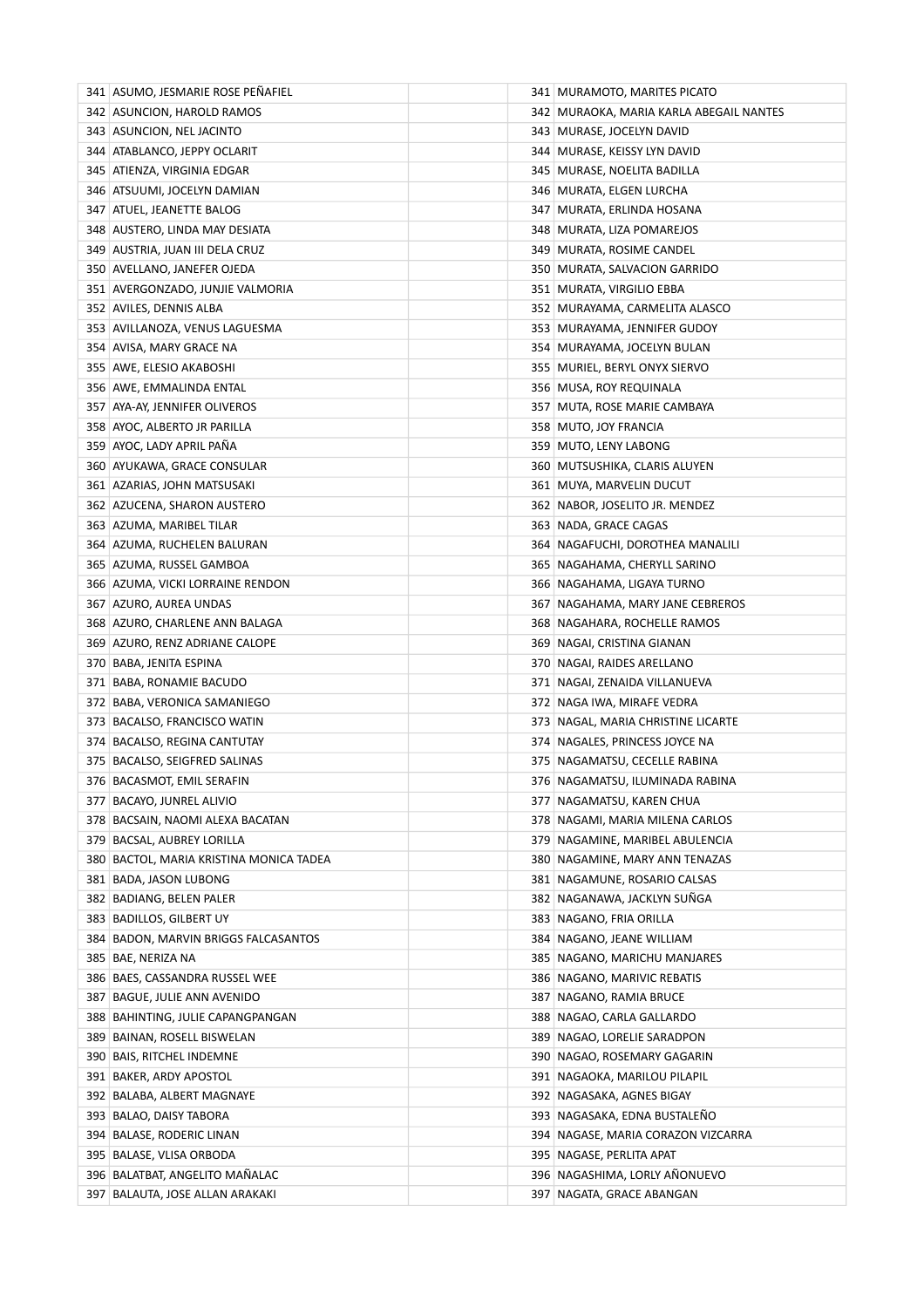| 398   BALBAS, EMMANUEL ARELLANO       | 398 NAGATA, JOTHEL LAMPARAS             |
|---------------------------------------|-----------------------------------------|
| 399 BALDOMAR, JAY ALLAN ELENTORIO     | 399   NAGATA, MARIA NELIA SANTOS        |
| 400 BALDONADO, CHRISTOPHER AGNO       | 400   NAGATA, ROSALIE TANLAWAN          |
| 401 BALDONADO, RANDY REPARADO         | 401 NAGATA, VIOLETA GILBOY              |
| 402 BALGOMA, ROSE ANNE MENDOZA        | 402 NAGATO, MARILOU SADO                |
| 403   BALGUE, EMMANUEL TAMAYO         | 403 NAGATOMO, ANN BEVERLY VILLANOS      |
| 404 BALIAT, FRETCHELL DELIMA          | 404 NAGAYA, SHERY SUNGA                 |
| 405 BALIGUAT, MARGIE CUTOR            | 405   NAGAYAMA, EVELYN PABLEO           |
| 406 BALILI, LUDMILA LLANOS            | 406 NAGAYAMA, YVETTE LESLIE BALDA       |
| 407 BALILI, ROGELIO JR. MORENO        | 407   NAGAYANAGI, CONCEPCION DE LUNA    |
| 408 BALINANG, SHIRLEY GUINTO          | 408   NAGAYO, MICHAELA ANNE MIRANDA     |
| 409 BALINGIT, ANGELICA SAMSON         | 409   NAGAYOSHI, MARY JANE VELASCO      |
| 410 BALINTON, MARY LYN SUNIEGA        | 410 NAGERA, AUREA HONOR                 |
| 411 BALISTOY, MONTE RACHO             | 411 NAGO, GENNIFER FLORES               |
| 412 BALITAAN, DESERIANN YABUT         | 412 NAGUIAT, RICKY LUMANOG              |
| 413 BALMACEDA, ELIZA REYES            | 413 NAITO, DELIA GOMEZ                  |
| 414 BALON, ARJAY AUREA                | 414   NAITO, EDRALIN DELA ROSA          |
| 415 BALTAO, CONNIE NIPA               | 415 NAITO, JOSEPHINE MAGTALAS           |
| 416 BALTAZAR, MARIO ESPANOLA          | 416 NAJIMA, MARIBEL MENGUITO            |
| 417 BALTAZAR, MONETTE SALAMANTE       | 417   NAKA, EMILY CIOCO                 |
| 418 BALUGAY, RITO OLARTE              | 418   NAKACHI, DELMA LLANA              |
| 419 BALUNTO, ELSIE ANGCOS             | 419   NAKADA, EMELINDA VOLUNTAD         |
| 420 BALWAY, HAZELYNN CACERES          | 420 NAKAE, SUSANA BARDENAS              |
| 421 BAMA, JAMES STEPHEN FONTILO       | 421 NAKAGAMI, LYN JOY WAGAN             |
| 422 BAMBICO, EFREN NORMAN ABENOJA     | 422 NAKAGAWA, DAISY REYES               |
| 423 BAMBICO, VENUS TADA               | 423   NAKAGAWA, FLORIDA GADAINGAN       |
| 424 BAN, JANE VILLAFUERTE             | 424 NAKAGAWA, JANETTE BADATO            |
| 425 BANDIGAN, FEBE ACASO              | 425   NAKAGAWA, JOCELYN TAGADUAR        |
| 426 BANDIGAN, NILO DAUG               | 426   NAKAGAWA, LIZELE JEAN MASIG       |
| 427 BANDO, BEBIAN AMPAN               | 427   NAKAGAWA, MABELLE BALMOJA         |
| 428 BANDO, JENET CASPILLO             | 428   NAKAGUMA, BERNANDINA PASCUA       |
| 429 BANDONG, EMILY POLIGAN            | 429   NAKAHARA, BERNA LYN FLORES        |
| 430 BANGA, WINSON RAYLES              | 430   NAKAHARA, ELIZABETH BARINA        |
| 431 BANGAO, KASSELLE DAWN GOLOCAN     | 431 NAKAHARA, ELVIRA MANALANG           |
| 432 BANGASIN, NORJAN FABIAN           | 432 NAKAHARA, LHEA GOTIONG              |
| 433 BANGASIN, YOKO PIE ROSS YOSMINE   | 433 NAKAHARA, MICHELLE SAPITULA         |
| 434 BANGAYAN, ELAINE JOY MAGABO       | 434   NAKAI, LAARNI DELOS SANTOS        |
| 435 BANGAYAN, GRINGO RANOCO           | 435   NAKAI, VIVIAN ABAD                |
| 436 BAÑGAYAN, RODEL ANGELES           | 436   NAKAJIMA, CRISTINA CHUPITA        |
| 437 BANGCAS, DOMINADOR ANGELIA        | 437   NAKAJIMA, JANNET BUENAVENTURA     |
| 438 BANGCAS, EDDIE ANGELIA            | 438   NAKAJIMA, KAORI CRUZ              |
| 439 BANGCAS, EDWIN ANGELIA            | 439   NAKAJIMA, KRISTHEL JENN MARTINITO |
| 440 BANGCAS, FEROLYN ANGELIA          | 440 NAKAJIMA, MAYLYN BORCENA            |
| 441 BANGCAS, GERRY ANGELIA            | 441 NAKAKITA, MARGIE VILLLARIN          |
| 442 BANGCAS, JENETH TORIFIEL          | 442 NAKAMA, PELITA SEGOVIA              |
| 443   BANGCAS, MARY GRACE SUERTO      | 443   NAKAMICHI, CARINA VILLAFUERTE     |
| 444 BANGKAS, ALBERT CODERIAS          | 444   NAKAMOTO, JOVELYN GARROTE         |
| 445   BANGKAS, ALEXANDER JR. CODERIAS | 445   NAKAMURA, ADELA BENIPAYO          |
| 446   BANICO-ARIYOSHI, ANNABEL BAUYA  | 446   NAKAMURA, AGNES ALER              |
| 447   BANLASAN, MARIS MIOLATA         | 447   NAKAMURA, ANITA TAMUNDONG         |
| 448 BANSAG, JENIVIEVE JIMENEZ         | 448 NAKAMURA, CARMEN MARQUEZ            |
| 449   BANSAG, NATHANIEL BANDA         | 449   NAKAMURA, GENALYN BIBIANO         |
| 450 BANSALE, CRECILDA TE              | 450 NAKAMURA, JENNIFER LACANILAO        |
| 451 BANSALE, REX BERNARD RENTOMA      | 451 NAKAMURA, JOJET FAJARDO             |
| 452 BANSALE, SHIRLEY MAE TE           | 452   NAKAMURA, JOYCE MANAWAG           |
| 453   BANTASAN, CLYDE ALIGO           | 453   NAKAMURA, MALLEN SATUITO          |
| 454   BANTAWIG, VIMARIE BAFLOR        | 454   NAKAMURA, MARIA IRENE ALVARINO    |
|                                       |                                         |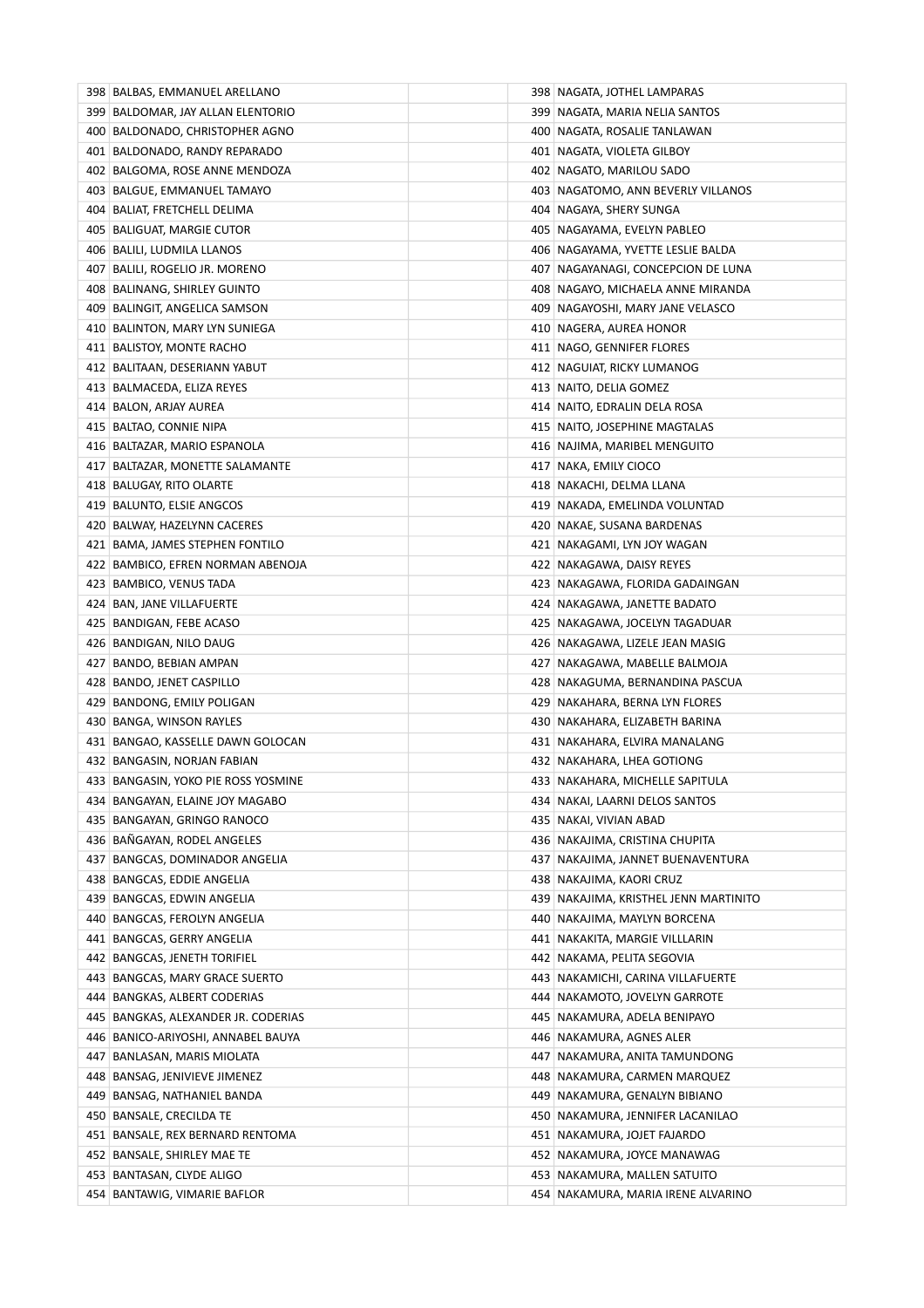| 455 BAQUIANO, ADORACION BAJENTING       | 455   NAKAMURA, MARICHU DIMAILIG     |
|-----------------------------------------|--------------------------------------|
| 456 BAQUIANO, JOCELYN BAJENTING         | 456   NAKAMURA, MAY-ANN OCHADA       |
| 457 BAQUIANO, OLIVER BAJENTING          | 457   NAKAMURA, MERLA TUYAN          |
| 458 BARBOSA, REYNALDO GALERA            | 458   NAKAMURA, MIRIAM BODEGON       |
| 459 BARCELONA, REYNALD JOY CHIONG       | 459   NAKAMURA, MONEL PLANA          |
| 460 BARDON, JAMES TAO PATRICK FAJARDO   | 460   NAKAMURA, RAQUEL RESENTE       |
| 461 BARING, EVELYN ISHII                | 461   NAKAMURA, RUBINA VASQUEZ       |
| 462 BARLIZO, GLENN MOLEJON              | 462   NAKAMURA, SHIRLEY MONARES      |
| 463 BARNACIA, MINDA DELA CRUZ           | 463 NAKAMURA, ZAIEL GUITA            |
| 464 BARRAMEDA, CHARLENE ROW NA          | 464 NAKAMURA, ZHERELLE CANDAZA       |
| 465 BARRAMEDA, LHESLEY JEANE -          | 465   NAKANISHI, ALMA PASCASIO       |
| 466 BARRAQUERO, MARIS ARRIOLA           | 466   NAKANISHI, BRENDA LEE CAROLINO |
| 467 BARREDO, RHOMA ANGELIQUE GOYONE     | 467   NAKANISHI, GIRLY ESPINOSA      |
| 468 BARRETE, EARL JUNE COLLANO          | 468   NAKANISHI, LILIBETH DEL PILAR  |
| 469 BARRIENTOS, ADRIANA MAUREEN ANDRION | 469   NAKANISHI, MERILYN DELFIN      |
| 470 BARRON, ALEJANDRO BULANDO           | 470   NAKANISHI, MILA FERNANDEZ      |
| 471 BARTE, ROSALIE FAJARDO              | 471   NAKANO, ANA ELOISA MALAPITAN   |
| 472 BARTOLABA, ROSEMARIE AMBE           | 472 NAKANO, ANGELI ENCISO            |
| 473 BARTOLAY, ROCHELL JOY ASTRERO       | 473 NAKANO, CHERRY LYN PLEÑOS        |
| 474 BARTOLOME, ARMYIEL GUTLAY           | 474 NAKANO, EDNALIEN DAVID           |
| 475 BARTOLOME, RAQUEL LEGASPI           | 475   NAKANO, JENELYN MORI           |
| 476 BASAN, VICTOR ALLAN II BAYOT        | 476 NAKANO, JENNIFER OLOY            |
| 477 BASAÑEZ, DARYL ELLAINE MACASA       | 477   NAKANO, JOEL TAROZA            |
| 478 BASILIO, CECILIA BUGAGAO            | 478 NAKANO, JOSEPHINE DIOQUINO       |
| 479   BASILIO, SANDRA BUMAKIL           | 479   NAKANO, JUDY ANN DUMAPIAS      |
| 480 BASMAYOR, SIOMIE NAVALES            | 480   NAKANO, LOVELLA EJIDA          |
| 481 BASWEL, JOFFERSON FURUKAWA          | 481   NAKANO, MARIANO JR EVANGELIO   |
| 482 BATAWAN, FLORNELYN SALADDING        | 482   NAKANO, MARIETTA MANABENG      |
| 483 BATAWAN, MICO EPAL                  | 483   NAKANO, MIGUEL JOHN WAYAN      |
| 484   BATAWAN, VIOLETA EPAL             | 484   NAKANO, NEREN ARAGON           |
| 485   BATIANCILA, RAFAEL SANDIGAN       | 485   NAKANO, SARAH JANE CRUZ        |
| 486 BATOCABE, JOHN DENVER NA            | 486 NAKAO, JOY ISIP                  |
| 487 BATONG, PHILIP ANSELMO MANABAT      | 487   NAKAO, MARIA DOLORES MICLAT    |
| 488 BATTUNG, GERALD NA                  | 488 NAKAO, MARIA THERESA PALMOS      |
| 489   BATTUNG, MARIA CRISEL ESCAÑO      | 489   NAKAOKA, MARIA CATHERINE DAVID |
| 490 BATUCAN, ARTHUR MARTINO SONGCAL     | 490 NAKAOKA, MELISSA DEL ATORRE      |
| 491 BAUI, KISSIR PAULUS ROTANTE         | 491 NAKASE, MARICRIS FRESNO          |
| 492 BAUTISTA, ANJELY TORDILLO           | 492   NAKASHIMA, ARLYN MARQUEZ       |
| 493 BAUTISTA, DENNIS GARCIA             | 493 NAKASHIMA, FLORENCIA CAPABLANCA  |
| 494 BAUTISTA, JORJOHN MANGUERA          | 494   NAKASHIMA, GAYLIE OCHEA        |
| 495 BAUTISTA, ROLAND CAPULE             | 495 NAKASHIMA, LORNA RODRIGUEZ       |
| 496   BAWIGA, GRETCHEN MAE GRAVINA      | 496   NAKASHIMA, MEREY WENCY         |
| 497   BAYA, DEZIERILL ANCHITA           | 497 NAKASHITA, KIMO VELAYO           |
| 498   BAYA, JOMAR ELA                   | 498 NAKASHITA, TERESITA ABUAN        |
| 499 BAYA, JOVAN ELA                     | 499 NAKASUKA, RUBYLYN MANALO         |
| 500 BAYA, LARRY ODA                     | 500 NAKATA, EMIE TUMANG              |
| 501 BAYA, RAUL ODA                      | 501 NAKATA, JULIET CABANES           |
| 502 BAYANI, GENKI NA                    | 502 NAKATAKE, CATHERINE CALLOS       |
| 503 BAYATING, CLIFFORD PACIO            | 503 NAKATANI, ELEANOR GRACE MOLINA   |
| 504 BAYAWA, LEODELYN GARCIA             | 504 NAKATANI, IMEE CHUA              |
| 505 BAYHONAN, JONALYN SACAL             | 505   NAKATANI, LIJANI LIMBANG       |
| 506 BAYHONAN, ROWENA CALLOS             | 506 NAKATANI, ROWENA SOLIMAN         |
| 507 BAYON-ON, VICENTE ALOBA             | 507 NAKAUE, JASMIN SALVADOR          |
| 508 BAYRON, CHARMSON JOEL DELA SERNA    | 508 NAKAYA, JINUELA MAGLEO           |
| 509 BAYRON, CLARISSE DELA SERNA         | 509 NAKAYAMA, AILEEN PABELONIA       |
| 510 BAYRON, CYRHIL MALABAGO             | 510 NAKAYAMA, CRITCHEN CANEDO        |
| 511 BAYRON, GEMMA DELA SERNA            | 511 NAKAYAMA, JANETTE MENDOZA        |
|                                         |                                      |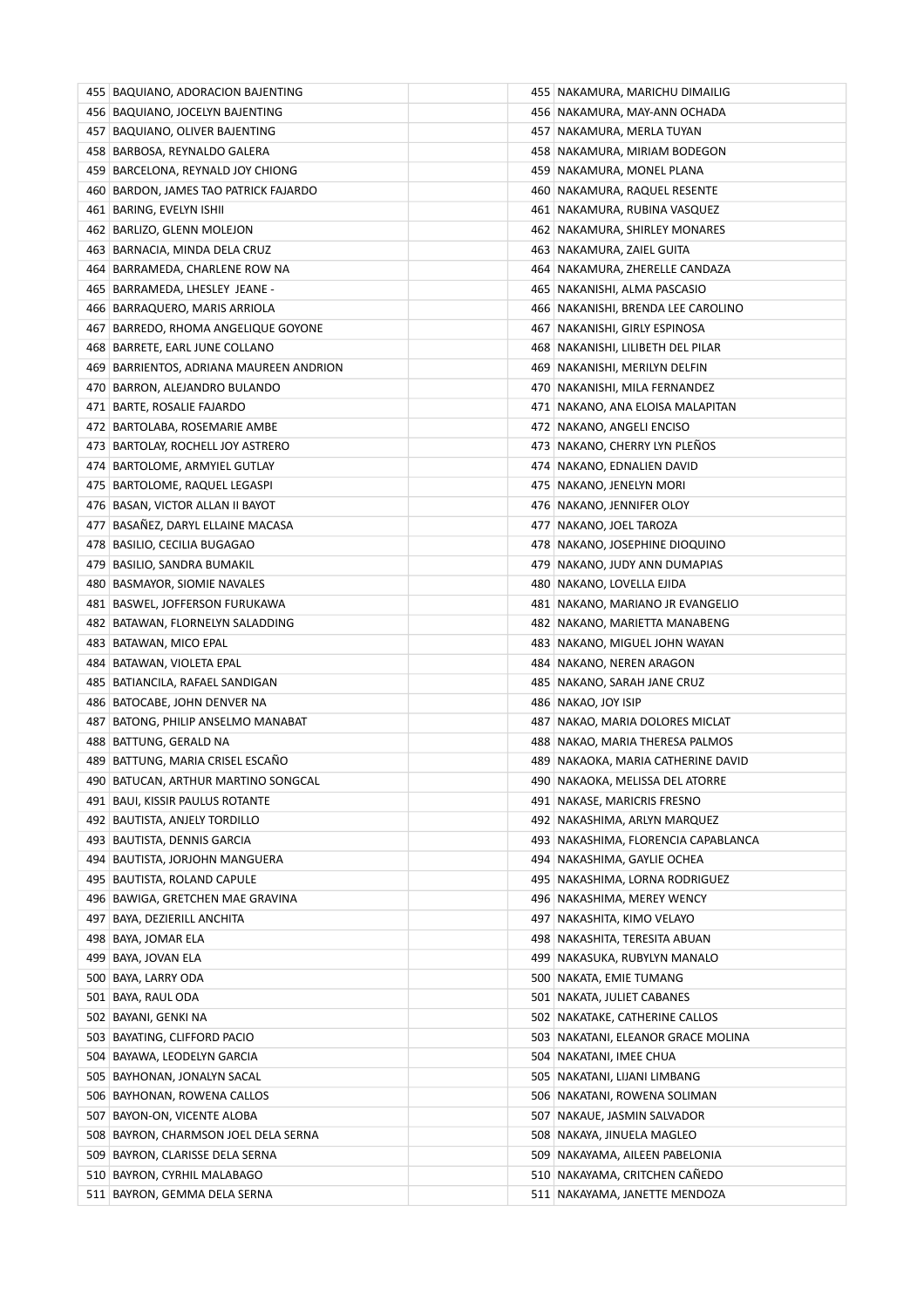| 512 BAYRON, JECEL ARIAN              | 512 NAKAYAMA, JANICE BUCAD            |
|--------------------------------------|---------------------------------------|
| 513 BAYRON, JOEL ALEMANIA            | 513   NAKAYAMA, KOICHI PABELONIA      |
| 514 BAYRON, LORD YOUNG               | 514   NAKAYAMA, MADELYN DE ASIS       |
| 515 BAYRON, MASAYUKI LOYLOY          | 515   NAKAYAMA, MARIA TERESA APELO    |
| 516 BAYRON, NARDY ALEJO              | 516   NAKAYAMA, MARIA THERESA BELJERA |
| 517 BAYRON, PERLA LAGUNSAY           | 517   NAKAYAMA, MARISSA BALASAN       |
| 518 BAYRON, TOMOKITCHE LOYLOY        | 518 NAKAYAMA, SHELLAMAE LAGUNA        |
| 519 BEBOSO, CELESTE BAJAR            | 519 NAKAZATO, JOCELYN BAYLOSIS        |
| 520 BEDAÑO, TONNIE ROSE PUIG         | 520 NAKAZAWA, AURORA MARQUEZ          |
| 521 BEFU, MARY ANN JOSON             | 521 NAKAZAWA, CHONA SAPUNGAN          |
| 522 BEGAY, MELANY UDA                | 522   NAKAZAWA, ELSA DAYRIT           |
| 523 BEJAGAN, PEDRO CATALAN           | 523   NAKAZONO, JHULETTE BAUTISTA     |
| 524 BEKKER, BUENA JAVIER             | 524 NAKAZONO, ROSALYN BACATAN         |
| 525 BELDAD, REO SANCHEZ              | 525   NAMBA, ALICIA GARCIA            |
| 526 BELEN, WENNIE ROSE AYUBAN        | 526 NAMBA, FERNANDO MASANORI GUIEB    |
| 527 BELERA, ALLEN SHANE WATANABE     | 527 NAMIKAWA, LIZA RENDOL             |
| 528 BELMONTE, NEMISIA DAVID          | 528 NAMUCO, SAMANTHA KATE MALLARI     |
| 529 BELOGULO, JAY TECSON             | 529 NANAMURA, VALERIE HALASAN         |
| 530 BELOGULO, PREMELYN GOMILOY       | 530 NANIONG, KATHY DELOS SANTOS       |
| 531 BELUANG, MICHELLE GARCIA         | 531 NANO, MARICAR JIMENEZ             |
| 532 BELUANG, REBECCA GARCIA          | 532 NAOE, CHERRY ROSE ZAMORA          |
| 533 BELZA, CLARRIZA NA               | 533   NARA, MARI ENOPIA               |
| 534 BELZA, JOSEPHINE BENOZA          | 534 NARITA, ARLEN BUDOLLO             |
| 535 BENAVIDEZ, NICOLE JOY DE GUZMAN  | 535 NARITA, SUSETH BAUTISTA           |
| 536 BENDANILLO, INOCENCIO JR. ALBORO | 536 NARITA, TERESITA ABELLO           |
| 537 BENEGILDO, ELLEN PALAC           | 537 NARIYAMA, ANALIZA SOLSONA         |
| 538 BENEGILDO, ZARAH MAE NA          | 538 NARUTAKI, LIBERTY SALAZAR         |
| 539 BENITO, JOHN LLOYD CANDELARIA    | 539 NARVAEZ, CHRISTIAN VIVAS          |
| 540 BENJAMIN, IRAIZA JOY NA          | 540 NARVAEZ, RUSSEL LOGDAT            |
| 541 BEPU, MERDY NUÑEZ                | 541   NARVASA, NICHOLE SANTIBANEZ     |
| 542 BERDIN, VANGIE TALAMAN           | 542 NASTOR, ALICIA BORLAT             |
| 543 BERDONAR, ARNIE TUMBAGAHAN       | 543   NATIVIDAD, MAURICIO HIGA        |
| 544 BERMEJO, MARS ATIENZAR           | 544 NATSUDA, ROSETTE DURAN            |
| 545 BERMEO, ANABEL PIAMONTE          | 545 NAVA, JUDEE NOBLEZA               |
| 546 BERMUDEZ, REX MOLINA             | 546 NAVAL, ABIGAIL ORDINARIO          |
| 547 BERMUDO, ALEXANDER TULABUT       | 547 NAVALTA, ERNESTO -                |
| 548 BERMUDO, ARLEEN BUYSON           | 548 NAVALTA, EVITA BRUM               |
| 549 BERNABE, DENNIS CRUZ             | 549 NAVARRA, ANTONIO JR. BAYRON       |
| 550 BERNARDO, ARAMY BULALAYAO        | 550 NAVARRA, ELAINE SITOY             |
| 551 BERNARDO, MERRY ANN GATUS        | 551 NAVARRO, MARIE JOYCE AMADA        |
| 552 BERSABAL, KAREN NA               | 552 NAVARRO, MARK ANTHONY ALCORDO     |
| 553 BESINGA, CESAR CASTAÑAREZ        | 553 NAVARRO, ROBERTO III CUSTODIO     |
| 554 BESINGA, CESAR JR. DAYAP         | 554 NAYA, CATHERINE MENDOZA           |
| 555 BESINGA, JEFFREY CASTAÑARES      | 555 NAYA, VIRGILIO BOHOL              |
| 556 BESINGA, MARLENE CASTAÑARES      | 556 NAZARENO, ALFONSO LOMOCSO         |
| 557 BESINGA, NANETTE DAYAP           | 557 NEGISHI, IMELDA REBAGO            |
| 558 BETING, NOMHELYN SEÑOR           | 558 NEGRILLO, GIOVANNI GALAANG        |
| 559 BIBAT, KRISTINE UY               | 559 NEICHI, GINA DE CASTRO            |
| 560 BICO, ZENY MUEGA                 | 560 NEKODA, JONA DOLOROSA             |
| 561 BIHAY, MERALDIN GERONG           | 561 NEPOMUCENO, MARIA LEONA DE GUZMAN |
| 562 BILAN, ZYDON YMANUEL NA          | 562 NERI, ANILYN PEPITO               |
| 563 BILBAO, CINDY CHAVEZ             | 563 NERI, ANTONINA GARCIA             |
| 564 BINGAS, LIEZEL GONZAGA           | 564 NG, MIRASOL DELA CRUZ             |
| 565 BIO, JOSEPHINE TONGALING         | 565 NICOLAS, DONALD SATSATIN          |
| 566 BIO, RICHARD POLIRAN             | 566 NIDUASA, FERVIC VILLANUEVA        |
| 567 BIOCO, AQUILINO JR REYES         | 567   NII, ESTRELLITA ABENOJA         |
| 568 BIOCO, SHARON GILL LANTAYONA     | 568 NIIKAWA, DOLORES MENDOZA          |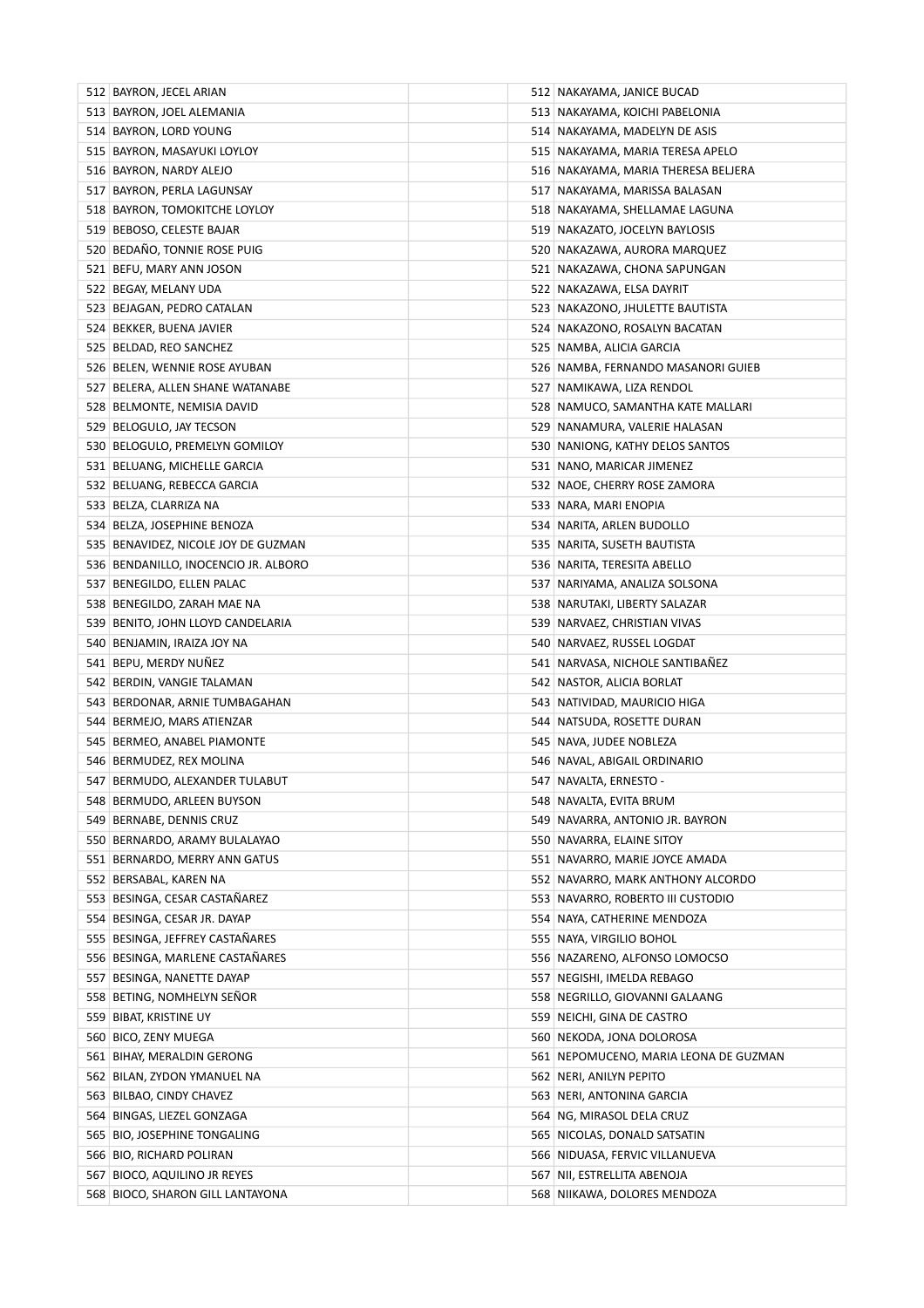| 569 BITANGCOR, ELENA DINGDING         | 569 NIKKE, SUSAN BASBAS               |
|---------------------------------------|---------------------------------------|
| 570 BITANGCOR, PHILIP CHAN            | 570 NIMURA, AMALIA BUNGIHAN           |
| 571 BITO, EVELYN FRANCISCO            | 571   NISHI, ANNIEFERN REYES          |
| 572 BITO, HERNA IBE                   | 572 NISHI, ELEONOR DIÑO               |
| 573 BITO-ON, MARYLYN RUIZ             | 573   NISHIDA, EMELINA RODRIGUEZ      |
| 574 BLASCO, DARYLL PETER ACELEJADO    | 574   NISHIDA, JOSEPHINE SALAZAR      |
| 575 BOGNOT, HENRY LANSANGAN           | 575 NISHIDA, MARISSA LAGARDE          |
| 576 BOHOL, NORABELLE LAGROSA          | 576 NISHIDA, NORALYN VILLABLANCA      |
| 577 BOLANIO, CHERRY MAY CORDOVA       | 577 NISHIDA, RIZA BANGCARAN           |
| 578 BOLANIO, MARRIETA FUENTES         | 578 NISHIDA, SHEILA ELNORA ZABALA     |
| 579 BOLANIO, VICENTE FUENTES          | 579 NISHIDA, SUSAN CASTRONUEVO        |
| 580 BOLANTE, EDEN SANTIAGO            | 580 NISHIDE, IRENEA CUNANAN           |
| 581 BOLASOC, MELANIE CRISOSTOMO       | 581   NISHIGUCHI, VIRGINCITA SOLOMON  |
| 582 BOLING, EVANGELINE LEPALAM        | 582 NISHIJIMA, EMELITA RAMOS          |
| 583 BOLO, REYNALDO VARGAS             | 583   NISHIKAWA, ELIZABETH CALUGCUGAN |
| 584 BONCARAS, ARLENE QUINAO           | 584   NISHIKAWA, FE BARRAMEDA         |
| 585 BONDOC, ELDRICK ALILURAN          | 585 NISHIKAWA, MA. VICTORIA DIGUIÑIO  |
| 586 BONDOC, JOHN RANDELL BELMONTE     | 586 NISHIKAWA, MYLA BEBERINO          |
| 587 BONDOC, LILYBETH BELMONTE         | 587 NISHIKIMI, CHRSTINE MADERAZO      |
| 588 BONETE, MARY ANN CARIÑO           | 588 NISHIME, BELINDA LLORCA           |
| 589 BONGHANOY, CHERRY MEA DELFIN      | 589 NISHIMORI, AILEEN ENDRINA         |
| 590 BONGHANOY, JUVYLYN TORRES         | 590 NISHIMORI, TARCELA CAALIM         |
| 591 BONIAO, ANTHONY DE LOS SANTOS     | 591 NISHIMURA, ANDILYN COMPLIDO       |
| 592 BONIAO, ELVIRA UGSANG             | 592 NISHIMURA, DIANA NATALIO          |
| 593 BONIAO, FRED GARBO                | 593 NISHIMURA, ERLINDA LEGASPI        |
| 594 BONIAO, MARY GRACE DELOS SANTOS   | 594 NISHIMURA, JANET TAN              |
| 595 BONIAO, REYNALDO DELO SANTOS      | 595 NISHIMURA, LEZIELDA SUAREZ        |
| 596 BONTUYAN, PEARL ANGELI SARABIA    | 596 NISHIMURA, LUCEL LOLOY            |
| 597 BORADO, KATHERINE NA              | 597 NISHIMURA, MARLEN PAPA            |
| 598 BORBORAN, NEIL EZEKIEL CASTILLO   | 598 NISHIMURA, NANETH CALIDA          |
| 599 BORBORAN, RUBY PICO               | 599 NISHIMURA, RHODORA MACALLA        |
| 600 BORDEOS, ALEXANDER DELA CRUZ      | 600 NISHIMURA, ROSALINDA DOMINGO      |
| 601 BORJA, JOHN KENNETH ROBRIGADO     | 601 NISHINAKA, LUCIA DEQUILLA         |
| 602 BORLAGDATAN, PAMELA NORCIO        | 602 NISHINAKA, RUTCHEERYL ESTREMOS    |
| 603 BORRE, JOSEPHINE ORLINA           | 603 NISHINO, ROSALIE LANUZA           |
| 604 BRAVANTE, JOCELYN SAGARINO        | 604 NISHIOKA, DEBORAH LARANJO         |
| 605 BRAVANTE, LADY LEE CASTILLO       | 605 NISHIOKA, FLORDELISA PIMENTEL     |
| 606 BRAVANTE, PETER GACOSTA           | 606 NISHIOKA, FLOR JASMIN DOMINGO     |
| 607 BRILLANTE, EDWIN VILLAR           | 607 NISHIOKA, JHON RYUJI BOLINAS      |
| 608 BRILLANTE, ELIJAH PEARL PADERNAL  | 608 NISHIOKA, MARIEANN CAMINERO       |
| 609 BRILLANTE, JACOB ROVIN PADERNAL   | 609 NISHIOKA, SHIRLEY HISTORIA        |
| 610 BRILLANTE, JEREMY DARWIN PADERNAL | 610 NISHITANI, LOURDES MORALEJO       |
| 611 BRILLANTE, JOSEPH BANDULF LOPEZ   | 611 NISHIUMI, MARSHANILA MARITOSQUE   |
| 612 BRIONES, JERIC CRUZ               | 612 NISHIURA, JUVY NARISMA            |
| 613 BRITTEN, JOSEPHINE TUCAY          | 613 NISHIURA, REGINA SOLDEVILLA       |
| 614 BRUTAS, MARC JOSEPH MAGAYANES     | 614 NISHIWAKI, TERESITA VILLATO       |
| 615 BUARON, JASPER GALINDO            | 615   NISHIYAMA, MARYAN TUBUHAN       |
| 616 BUAYA, CHANIME SOLIJON            | 616 NISHIYAMA, NECY SN BUENAVENTURA   |
| 617 BUAYA, FRANZ MIKO SOLIJON         | 617 NISHIYAMA, NISSI SANTORCE         |
| 618 BUAYA, MARIO MORANTE              | 618 NISHIYAMA, PEBBLES LLANES         |
| 619 BUAYA, NECITAS SOLIJON            | 619 NISHIYAMA, SHARON VILLARANDA      |
| 620 BUCONG, MELVIN ESTOSE             | 620 NISHIZAKI, ELIZABETH CRUZ         |
| 621 BUCU, DIOSA EJARA                 | 621 NISHIZAKI, TERESITA BONGAT        |
| 622 BUCU, JEROME LO                   | 622 NISTAL, ADELOSA FELICITAS         |
| 623 BUENA, ROMMEL MORALDE             | 623 NITTA, AILEEN HERNANDEZ           |
| 624 BUENAVENTURA, JULIA LLANOS        | 624 NIWA, JULIE ESCOTO                |
| 625 BUENSALIDO, RAYMOND TAYABAS       | 625 NIWA, MA MORENA CAOLI             |
|                                       |                                       |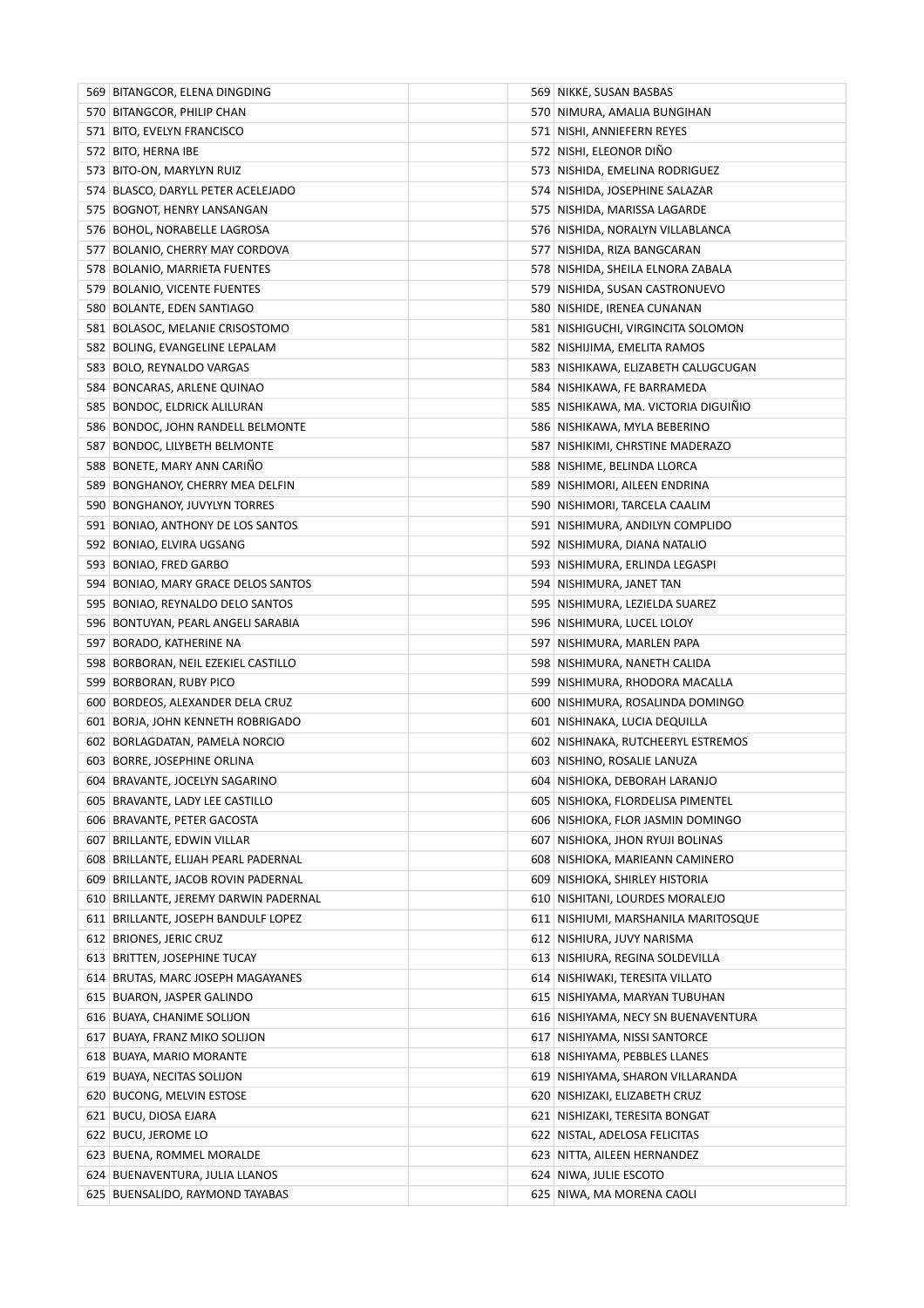| 626 BUENSUCESO, REGIELYN GARGARITANO   | 626 NIWA, MARIA THERESA BELEN         |
|----------------------------------------|---------------------------------------|
| 627 BUENVIAJE, AVEGAIL QUERUBIN        | 627 NOAY, DANILO JR. LEONARDO         |
| 628 BUERANO, CORAZON CERILLA           | 628 NOBE, LEAH RAMIREZ                |
| 629 BUGHAO, DANILYN YAZIMA             | 629 NOCUM, MICHAEL KIETH MOJICA       |
| 630 BUGTONG, FELINOR LUPINNA           | 630 NODA, ANNABELLE TORRES            |
| 631 BUITRE, RAQUISA CAWAYAN            | 631 NODA, EDNA CHASES                 |
| 632 BULACLAC, LAARNI NUNEZ             | 632 NODA, JANINE ARIZZA SANDAGON      |
| 633 BULALONG, EDITH FEDINA SAJULLA     | 633 NODA, LIEZ ALONSABE               |
| 634 BULANADI, LIMUEL LUCTO             | 634 NODA, RHODALINDA JENNIFER MORELOS |
| 635 BULASO, CHARLOTH DONDE             | 635 NODAKA, MARCELINA TOBIAS          |
| 636 BULASO, RODEL SANCHEZ              | 636 NOGAMI, JOCELYN PINO              |
| 637 BULLON, ROSELLE MIGUE              | 637 NOGUCHI, ANNA LIZA RAUSA          |
| 638 BULUSAN, LILIBETH CIERVO           | 638 NOGUCHI, JUANITA RINOS            |
| 639 BUNAL, JEROME RODRIGO              | 639 NOGUEIRA, ERLINDA ALVAREZ         |
| 640 BUNAO, THELMA RECALDE              | 640 NOGUERA, MA. ANNA PATRIARCA       |
| 641 BUNAYOG, LUCAS FABRICANTE          | 641 NOHARA, MICHELLE DE LA PENA       |
| 642 BUNAYOG, MAIKO LLEVER              | 642 NOLASCO, JERICK MAPA              |
| 643 BUNAYOG, YOLANDA LLEVER            | 643 NOMA, GLENDA BERMUDEZ             |
| 644 BUNGAY, MICHAEL HENRY NA           | 644 NOMURA, MA. VICTORIA VASQUEZ      |
| 645 BUQUIRON, JOVELYN BAEZ             | 645 NONAKA, IRENE ZABATE              |
| 646 BURCE, CHRISTIAN SINFUEGO          | 646 NONAN, FAY ANGWAY                 |
| 647   BUSCA, LUZMINDA ABATAN           | 647 NOOMOTE, MERCEDITA BORRERO        |
| 648 BUSICO, JEAN MARIE MATRATAR        | 648 NORO, CHERRY VILLEGAS             |
| 649 BUSQUE, ROBERTO JR, TUTOR          | 649 NORO, EDITHA VILLAGANAS           |
| 650 BUTALON, JOMAR OLIVERIO            | 650 NOSHIRO, MERLA MARIE SOMBERO      |
| 651 BUTT, RUBY PUGOY                   | 651 NOVAL, MARITES MARIANO            |
| 652 BUYSON, JONEL SALONGA              | 652 NOZAKI, QUEENIE MARPURI           |
| 653 BUYSON, MICHELLE CASTRO            | 653 NUEZ, FLORDELYN BUOT              |
| 654 BUYSON, PATRICK JOHN PINEDA        | 654 NUEZ, RODERICK CASTAÑARES         |
| 655 BUYSON, RAINER SORIBEN             | 655 NUEZ, ROLANDO CASTAÑARES          |
| 656   CABA, ALBERTO MANOTA             | 656 NUKAMOTO, MARICHE SALVADOR        |
| 657 CABA, JOHN EUGENE MARCOS           | 657 NUKUMIZU, PRECILA DELA PEÑA       |
| 658 CABA, PRINCE LUCKY MARCOS          | 658 NUÑEZCA, EMELYN VILLAREAL         |
| 659 CABA, SANDRA ALBAÑA                | 659 NUÑEZCA, EUSTAQUIO OBAÑA          |
| 660 CABACCANG, DICKSON BUGAIS          | 660 NUÑEZCA, JANE GARDUCE             |
| 661 CABACCANG, LYN SEGUNDO             | 661 NUÑEZCA, JEUSTINE GARDUCE         |
| 662 CABACUNGAN, APRIL ANNE PEREZ       | 662 NUÑEZCA, JONELL PASCUAL           |
| 663 CABALBAG, CHARON JUAN              | 663 NUÑEZCA, JOSEPH OBAÑA             |
| 664 CABALLERO, QUEENIELYN NA           | 664 NUÑEZCA, MARIA CRISTINA PASCUAL   |
| 665 CABANES, BRENDA BASIWAG            | 665 NUQUE, MELVIN JOHN ALFARO         |
| 666 CABANES, MITZE LAMSES              | 666 NUQUI, CHRISTOPHER DAVID          |
| 667 CABANGANGAN, KIYOMI YAMAMIYA       | 667 OAQUIERA, FRANCIS CONSULTA        |
| 668 CABANGANGAN, MARTIN BRYAN PAGUNSAN | 668 OBA, MARIA AGNES VILLARIN         |
| 669 CABARDO, JOVENCIO JR. AGLIN        | 669 OBA, MARIE NONI CONSTANCIO        |
| 670 CABARDO, MARIA ELSIE HIQUIAL       | 670 OBAC, ARMANDO NISHIDO             |
| 671 CABAUATAN, DONALD PAROLMA          | 671 OBAL, MARICAR HONTANOSAS          |
| 672 CABERO, PINK BAGUIO                | 672 OBATA, JONETTE MERCADO            |
| 673 CABILOGAN, MARY ANN CATAHUM        | 673 OBATA, MISCHEL MANGALUS           |
| 674 CABILTO, DEMETRIO NACION           | 674 OBAYASHI, MARY ANN ABATAYO        |
| 675 CABILTO, JOAN BATINO               | 675 OBERIZ, GEORGE JR MONAR           |
| 676 CABILTO, MARK ROSCOE VILLAFLOR     | 676 OBERIZ, GEORGIA LYN MUNAR         |
| 677 CABRERA, MARK MABILOG              | 677 OBIAS, MAURA COSTUNA              |
| 678 CABRERA, MONALIZA SEDENTARIO       | 678 OBRIAL, RALPH GUY EBAD            |
| 679 CABUG, MERIAM QUIMBO               | 679 OCAMPO, ANTONIO FEDERICO RABONZA  |
| 680 CABUGAWAN, JAYLENE GARCIA          | 680 OCAMPO, ARIEL ANGELES             |
| 681 CABUHAT, JANETH ACLAN              | 681 OCAMPO, DANIEL-REY PASINO         |
| 682 CABURNAY, GRACE ABANIO             | 682 OCAMPO, DONALD BARILEA            |
|                                        |                                       |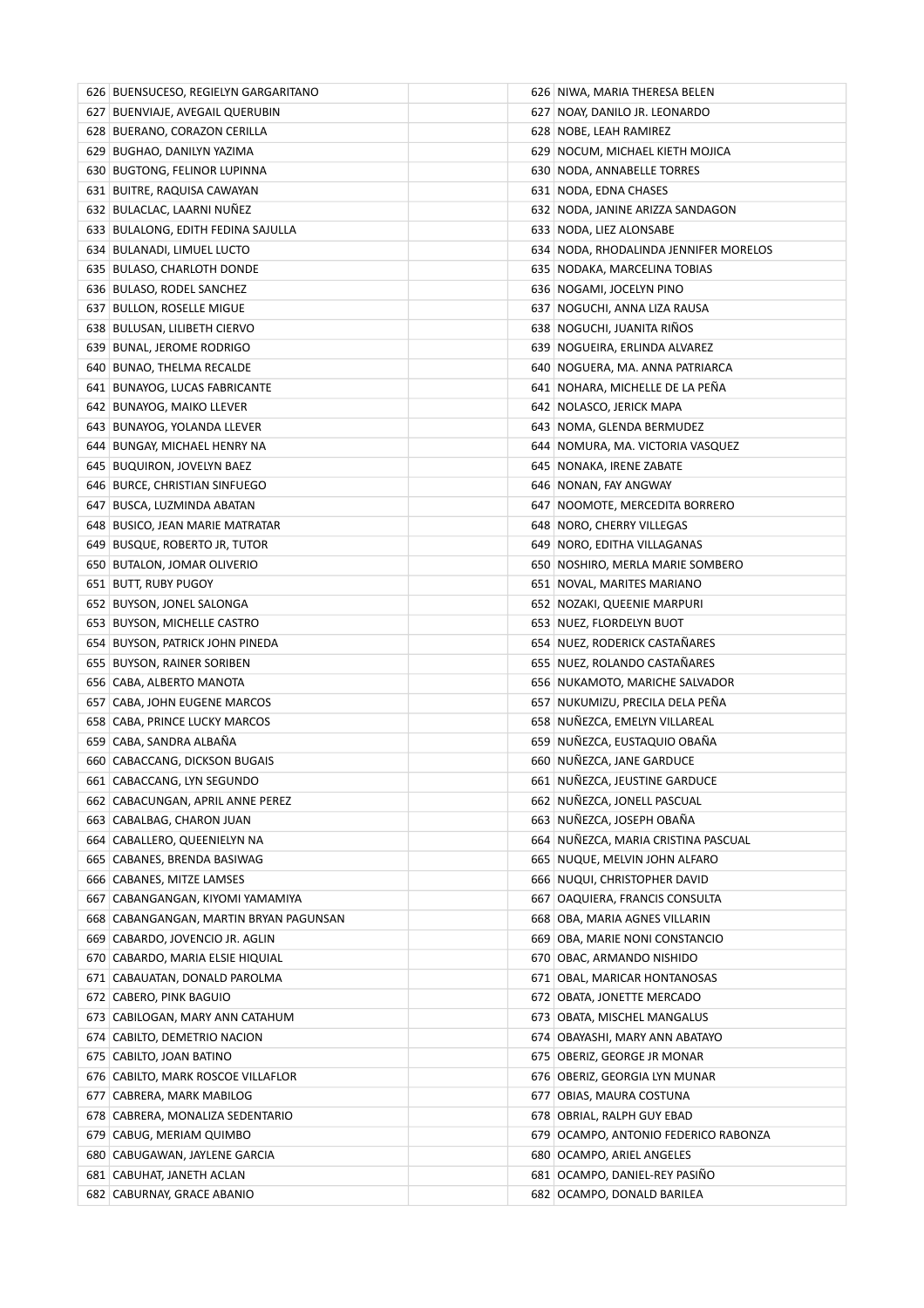| 683 CABUS, JESIMEL -                  | 683 OCAÑA, CHRISTIAN WILFER GUTIERREZ    |
|---------------------------------------|------------------------------------------|
| 684 CABUSORA, EDGARDO ANTOLIN         | 684 OCHI, MILDRED DE LA TORRE            |
| 685   CACDAC, JOSEPH TOLOZA           | 685 OCHIAI, CONSUELO PEDEROSO            |
| 686 CACDAC, KEVEN VINCE BALBOA        | 686 OCOMA, ROGELIO GODINES               |
| 687 CACDAC, MARIA CARMELA DAWN PALBOA | 687   OCTAVIANO, CHRISTINA DAWN ALVARADO |
| 688 CACDAC, REMEDIOS BALBOA           | 688   OCTAVIANO, RAMON BAUTISTA          |
| 689 CACERES, STEVE ALBERT COSIAOCO    | 689 ODA, CRHISTOPER AYAP                 |
| 690 CACO, GELBERT ARESTORENAS         | 690 ODA, EVANGELINE CRUZ                 |
| 691 CADOTDOT, HANIE BABOR             | 691 ODA, GINA UDO                        |
| 692 CAFE, JOAL MARNEL MALCAMPO        | 692 ODA, HAINEE AYOG                     |
| 693 CAGAMPAN, AMALIA PASCUAL          | 693 ODA, JIMMY EMBA                      |
| 694 CAGOMOC, CHARISSE MARIE DONATO    | 694 ODA, JOCELYN PEREZ                   |
| 695 CAGUIMBAL, ELMER MIYAHIRA         | 695   ODA, MONINA PURISIMA               |
| 696 CAGUIMBAL, KARLO JUAN OPON        | 696 ODA, NOEMI LUMBAYON                  |
| 697 CAGUIMBAL, LEAH OPON              | 697 ODA, VALENTINA ANDRES                |
| 698 CAHANAP, EMMA BULAT-AG            | 698 ODANGO, GERMON PAT CHEW              |
| 699 CAHAYAG, KINGMARK LAGULOS         | 699 ODANGO, MAYUMI VICTORIANO            |
| 700 CAHAYAGAN, QUIN VINCENT AGPASA    | 700 OE, CHARYL MALLARI                   |
| 701   CAIGA, APOLLO JR. DEMA-ALA      | 701 OE, RECHELLE JOY TIROL               |
| 702 CAIGA, ROSE MICHELLE REYES        | 702 OGAKI, ROBINA DOLLIER                |
| 703 CAILE, JOANNE JAVELONA            | 703 OGAMI, CHERYL ELANO                  |
| 704 CAILE, PAUL MICHAEL BINAS         | 704   OGASAWARA, JENNYLE SUNDO           |
| 705 CAJES, RUDOLPH REY QUEZON         | 705   OGASAWARA, ROSEMARIE ABUNDIENTE    |
| 706 CALABIAS, BERNARDO TACLOY         | 706 OGATA, ANAMARIE JOSE                 |
| 707 CALABIAS, FREINE ROM DICANG       | 707   OGATA, ANGELITA PASCUAL            |
| 708 CALABIAS, ROVELYNNE FLORES        | 708   OGATA, DIANA ROSE NOVA             |
| 709 CALAGUE, KAREN MALLARI            | 709   OGATA, LIGAYA QUIAMBAO             |
| 710 CALAMBA, ESTELA TUMANDA           | 710 OGATA, LORELA MAHINAY                |
| 711 CALAMBA, JED ABADE                | 711 OGATA, MARIA NORMA FLORES            |
| 712 CALAMBA, PETER ABADE              | 712 OGATA, REBECCA MOLINA                |
| 713 CALAMBA, VINCENT QUINONEZ         | 713 OGATA, ROSEMARIE MAYO                |
| 714 CALANO, MARVIN BALINGOYOS         | 714 OGAWA, EVANGELINE MERCADO            |
| 715 CALAYAG, IMELDA ABAD              | 715 OGAWA, GERALDINE MAYLAD              |
| 716 CALAYAG, RICO NELSON LADRERA      | 716 OGAWA, KEN ICHI GONZALBO             |
| 717 CALDERON, ALLAN JAMES TALUSAN     | 717 OGAWA, MARIA CECILIA VILLARICO       |
| 718 CALIBO, MARY ANTONETTE NOYA       | 718 OGAWA, MYLENE GALANG                 |
| 719   CALIGARAN, MARILYN LOZADA       | 719 OGAYON, ARJAY DIANELA                |
| 720 CALIMAG, JAMILA SINOT             | 720 OGAYON, ELMER MATSUSAKI              |
| 721 CALIMLIM, RODELL NA               | 721 OGAYON, JAYPHANE ABLAO               |
| 722 CALIP, CARL JAYSEN QUINONES       | 722 OGAYON, MADHEL BASE                  |
| 723 CALIP, JENNIFER QUIÑONES          | 723 OGAYON, MERGIE ABLAO                 |
| 724 CALLA, MACARIO GOTADO             | 724 OGINO, MARICRIS PINTALGAN            |
| 725 CALONGE, DOLORES PADUA            | 725 OGUNI, JOBELLE LABRADOR              |
| 726 CALONGE, ROLANDO GALERA           | 726 OGURA, MARIA LOURDES ROSAUPAN        |
| 727 CALUNSAG, PEDRO CADUNGOG          | 727 OGURA, NOVIE JEAN MERRILLES          |
| 728 CALUNSAG, TERESITA ERAMIS         | 728 OGURA, ROWENA OQUENDO                |
| 729 CALUYA, NICKO REGINIO             | 729 OGURI, MARIVIC AMBROCIO              |
| 730 CALZADO, HARVY NAMUAG             | 730   OHARA, LIWAYWAY DIMAYUGA           |
| 731 CALZADO, ROSALIE ALAMEDA          | 731 OHARA, NOEMI MANDAP                  |
| 732 CAMALING, JAY MELVIN VILLAMONTE   | 732 OHASHI, AIVIE CLARISS AGAD           |
| 733 CAMARAO, MARITESS CRUDA           | 733 OHASHI, ESMERALDA DELA CRUZ          |
| 734 CAMIA, ROSEMALIE ORTIZ            | 734 OHASHI, MARICEL TAALA                |
| 735 CAMINERO, DAISY JAINAR            | 735 OHISHI, LILIA MINERVA                |
| 736 CAMLIAN, RYAN KANTI               | 736 OHKAWA, ELENA CANOY                  |
| 737 CAMPANER, JONATHAN HERVAS         | 737 OHKUBO, ARLENE GENERAL               |
| 738 CAMPOS, KATHLYNE JOYCE RODRIGUEZ  | 738 OHKUBO, MARIA VICTORIA MUÑOZ         |
| 739 CAMPOS, REGIE GUINGUE             | 739 OHYA, CHRISTOPHER MANGGAS            |
|                                       |                                          |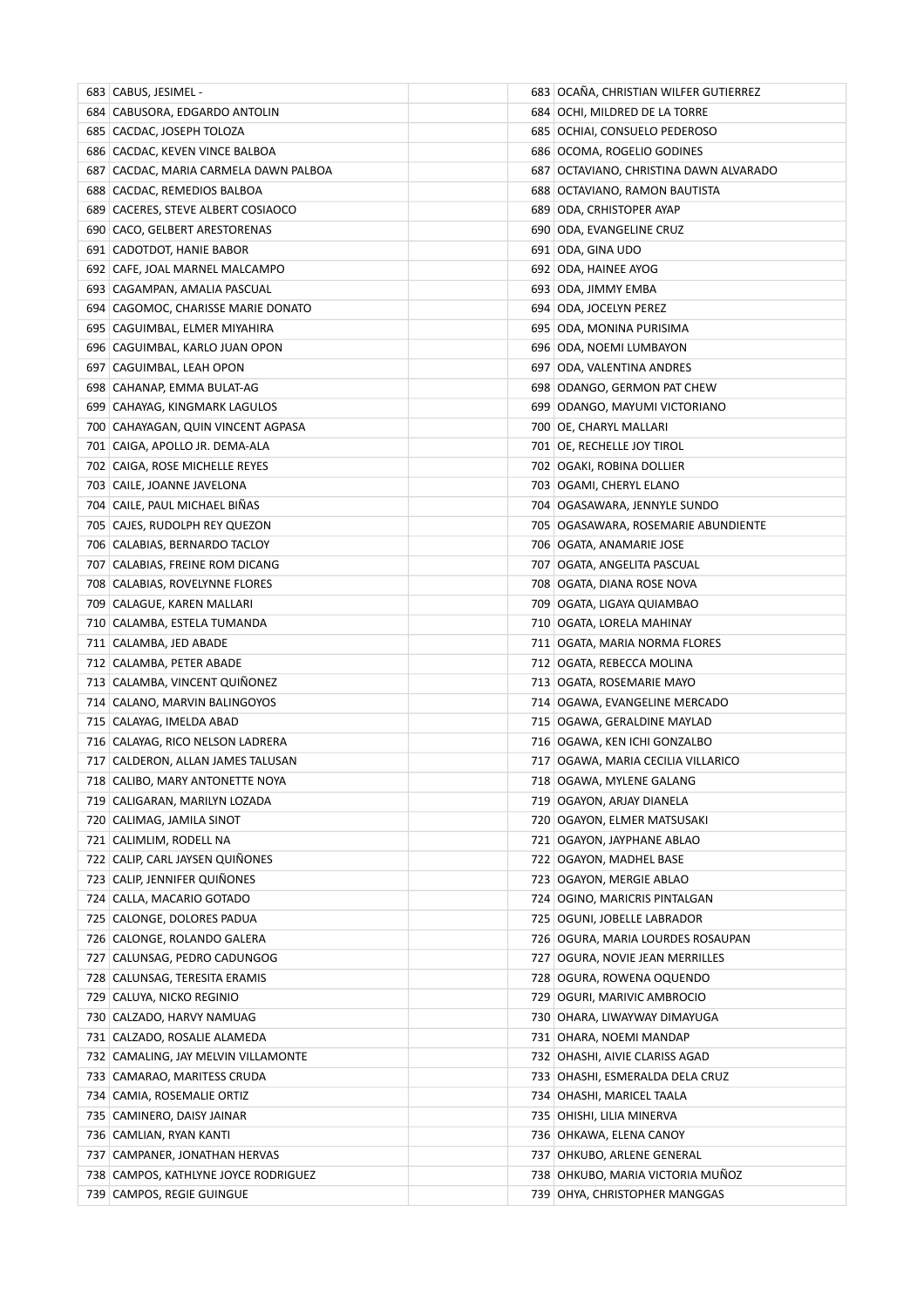| 740   CAMPOSANO, ASUNCION DULCE            | 740   OHYA, GIOVANNIE EROISA         |
|--------------------------------------------|--------------------------------------|
| 741 CAMPOSANO, MIKE GLENN TIMTIM           | 741   OHYA, MELCRIS PACTOL           |
| 742 CANDO, MARILOU NOCUM                   | 742   OHYA, ROMUALDO ACAMPADO        |
| 743 CAÑETE, IDYLL MALNEGRO                 | 743 OHYAMA, RECELLE MALLARI          |
| 744 CAÑETE, JAYSON MARK PAJARIT            | 744 OI, FRIZ SORIANO                 |
| 745   CANETE, JIMMY PADICA                 | 745 OIRA, LOVELY DANO                |
| 746   CANETE, JONATHAN WIHARA              | 746 OJI, JOSEFIN ROSARIO             |
| 747   CANICOSA, DONNA MARIE PASCUAL        | 747   OJIMA, MELISSA BILOG           |
| 748 CANLAS, FRANCISCO ROSALES              | 748 OJO, YUMIKO ROLL                 |
| 749 CANLAS, HELEN ZITA                     | 749 OKA, GEE ACOSTA                  |
| 750   CANLAS, MARIA ANNIE NA               | 750 OKA, MELODY BARDOS               |
| 751   CANLAS, NIKA NELLIE ZITA             | 751   OKA, RACHELLE CUNANAN          |
| 752 CANO, ARTURO CONCEPCION                | 752 OKABE, ANALYN ARCAYOS            |
| 753 CANO, MARIBEL NARCISO                  | 753 OKABE, JUVY TAN                  |
| 754 CANSECO, LIZA CHARCOS                  | 754 OKABE, MELINDA MORENO            |
| 755 CANSING, LESLIE MADARIMOT              | 755 OKADA, ALMA MONTANCES            |
| 756 CANSING, RAMELO BISQUERA               | 756   OKADA, AMELIA PAULA ROSALES    |
| 757 CANSING, REGINA DELOY                  | 757   OKADA, JENNY GERONIMO          |
| 758 CANTERAS, JOSEPH ENEBRAD               | 758 OKADA, MA. EMILIE DOMINGO        |
| 759 CANTEROS, MARIA VICTORIA MANGUILIMOTAN | 759 OKADA, MARY-AN FAMOSO            |
| 760   CANTIVEROS, LEONIDES BARREDO         | 760   OKADA, MARY JANE CANLAS        |
| 761 CANTRE, JINKY MOTA                     | 761 OKADA, MARYKNOLL LUSTRE          |
| 762 CAOILE, JEFFREY FERNANDEZ              | 762 OKADA, ROANIE CASTILLO           |
| 763 CAPILI, ENRICO GALVEZ                  | 763   OKADA, ROCELO ORIT             |
| 764 CAPISNON, FELIPE PITOGO                | 764   OKADA, ROWENA EVANGELISTA      |
| 765 CARAAN, BRYAN DELA ROSA                | 765   OKADA, TERESITA SERENA         |
| 766 CARANO-O, HARRY PRAWON                 | 766   OKADA, VIVIAN BAUTISTA         |
| 767   CARATAY, JENNY LYNN DELA CRUZ        | 767   OKAGAMI, AIDA LAURENTE         |
| 768 CARBONILLA, JUNE ANTHONY SALVADOR      | 768 OKAHARA, CATHERINE GALANG        |
| 769 CARBONILLA, MARIEQUITA LOURDES TO-ONG  | 769 OKAKI, IRENE ILANO               |
| 770 CARBONILLA, XENDEE CLAIRE ROBLEZA      | 770   OKAMOTO, ANALIE ALOBA          |
| 771 CARCAILAS, JODIE BOY NA                | 771   OKAMOTO, ANALOU SILVANO        |
| 772 CARCELLER, ALYSSA JOYCE TIMTIM         | 772   OKAMOTO, CHRISTIE REBOSURA     |
| 773 CARCELLER, SUSSYNETTE TIMTIM           | 773 OKAMOTO, EMMA MARQUEZ            |
| 774 CARDANO, STEFANO CHARLES NA            | 774 OKAMOTO, GLORIA GALANG           |
| 775 CARIMPONG, REGINALD MARTELINO          | 775 OKAMOTO, GRACE BARNAYHA          |
| 776 CARRIEDO, DALISAY SOLOMON              | 776   OKAMOTO, LORRAINE JOVEN        |
| 777 CARRIEDO, EUGENE TUYOD                 | 777   OKAMOTO, MARICEL CORONADO      |
| 778 CARRIKEDO, RHIZA RAMIRO                | 778 OKAMOTO, MYLA ROSALES            |
| 779 CARVAJAL, THADDEUS MARZO               | 779   OKAMOTO, ROWENA LUCIANO        |
| 780 CASAÑAS, ELOISA MAQUINAY               | 780   OKAMURA, MARY ANN ESTRADA      |
| 781   CASAYA, JONNEL TALENTO               | 781 OKANO, ERWINA HOMEREZ            |
| 782 CASIHAN, AXCILIE ROSE JAZMIN           | 782   OKAZAKI, IRISH MANTE           |
| 783 CASIHAN, BONIFACIO DECILOS             | 783 OKAZAKI, JENNIFER IGNACIO        |
| 784 CASINO, FERDINAND DOMINGO              | 784 OKAZAKI, MAGDALINA ABSALON       |
| 785   CASTILLANO, JESSIE JUDE AVILA        | 785   OKAZAKI, MARIA CLARA TORREFIEL |
| 786   CASTILLO, ANGELICA MARQUILENCIA      | 786   OKI, VIRGINIA PEREZ            |
| 787 CASTILLO, GAIL ESPERANZA               | 787 OKIEBISU, MELINDA CABALHIN       |
| 788 CASTILLO, JHUNE MIEKEE ANN ASA         | 788 OKIMOTO, GEORGETT OBEREZ         |
| 789 CASTILLO, JOVEN MORALES                | 789   OKITSU, JONNA ZURITA           |
| 790 CASTILLO, MA. ODESSA MAHINAY           | 790 OKIZAWA, MERIBETH BAS            |
| 791   CASTILLO, MARTI ANGELO PEPITO        | 791 OKOSHI, MICHELLE CHUA            |
| 792   CASTRILLO, INIGO JR. DIGOR           | 792 OKU, JEANYFER VILLANUEVA         |
| 793   CASTRO, CHRISTOPHER TATSUKAMI        | 793   OKU, MARIA VICTORIA LAZARO     |
| 794   CASTRO, JAYPEE NA                    | 794 OKUBO, MARY CRIS EGDAMIN         |
| 795 CASTRO, JENETTE GARCETA                | 795   OKUBO, ROA IBIO                |
| 796   CASTRO, JEROME JOHN ORTEGA           | 796 OKUBO, ROSALINA BORBON           |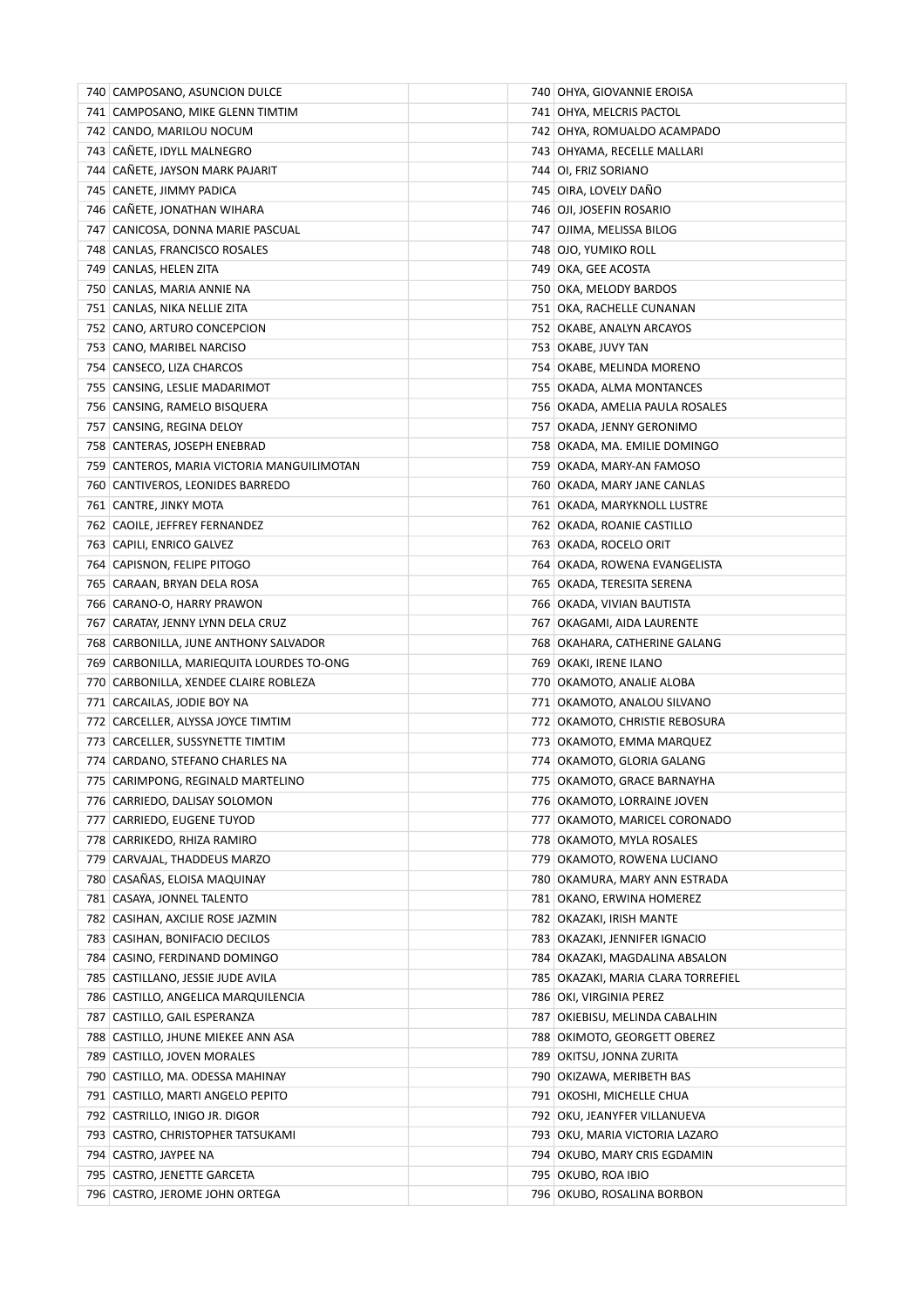| 797   CASTRO, NEFTALI JR PADAYAO   | 797   OKUDA, ANNIE MADRIAGA             |
|------------------------------------|-----------------------------------------|
| 798 CASTRO, ORLANDO JR. SANTOS     | 798 OKUDA, JANNE ALVAREZ                |
| 799 CASUMPANG, CHALIAN KAYNE NA    | 799   OKUDAIRA, PROSERFINA CABILING     |
| 800 CATACUTAN, CONRADO SALMORIN    | 800 OKUDAIRA, RYU CABILING              |
| 801 CATADA, ANNALLISSA ANSAG       | 801 OKUI, WILMA OBEJA                   |
| 802 CATAHAY, GRACE MONTILLA        | 802   OKUJO, JACQUILYN GOCOTANO         |
| 803 CATALONIA, ALEC ESAKI          | 803   OKUMA, LEA VANESSA JARANTILLA     |
| 804   CATAN, ANNA JOCELYN COLOMA   | 804 OKUMOTO, SHIRLY ADRIATICO           |
| 805 CATANO, JHAYLOR JUAN           | 805 OKUMURA, ANTONIETA MACAPAGAL        |
| 806   CATAYAO, HELENA DELA CRUZ    | 806 OKUMURA, BONNETA ANN ORPILLA        |
| 807   CATAYAS, JOY PAGATPATAN      | 807   OKUMURA, GELEE MAY AMIT           |
| 808   CATIPAY, AIREEN DAVIRAO      | 808 OKUMURA, ROSALIE TARIAO             |
| 809 CATIPAY, EMILOU JORNALES       | 809 OKUNO, MARIA FE DELA CRUZ           |
| 810 CATIPAY, JHON PATRIC JORNALES  | 810 OKURA, ANALYN HAMOT                 |
| 811 CATUBAY, FRITZ RYAN QUIAMCO    | 811 OKURA, ARLYN PANGILINAN             |
| 812 CATURI, DIOSCORO NOEL EMPIG    | 812 OKUZONO, BENILDA MENESES            |
| 813 CATURI, MARIEL SALVA           | 813 OLAES, TIMOTHY JAMES NA             |
| 814 CATURI, MELANIE LIM            | 814 OLARTE, LOUIE ANTHONY LANGOS        |
| 815 CAUSAPIN, NEMESIO TAÑAN        | 815 OLARTE, MARY JEAN OLEA              |
| 816 CAYABCAYAB, MARGENE VELASCO    | 816 OLARTE, NICKIE BLANCAFLOR           |
| 817 CAYABYAB, CERVIN BALLAD        | 817 OLARTE, RONIE GIE LANGOS            |
| 818 CAYABYAB, MANILYN SIAPNO       | 818 OLARTE, RUSTY AMOY                  |
| 819 CAZAR, JOSEPH YUSON            | 819 OLIQUIANO, GERALDINE BARDE          |
| 820 CEDEÑO, MILA LOSERNA           | 820 OLIVAR, KRISTILIE LEAH AZUNTO       |
| 821 CEJUELA, EVANGELYN RELAMPAGO   | 821 OLIVARES, JUNA CORDOVILLA           |
| 822 CELEMIN, YOSHIO                | 822 OLIVERIO, JAYSON LUCOB              |
| 823 CELESTINO, EDWARD METIAM       | 823 OLIVEROS, RYAN RIE ESPINA           |
| 824 CENENTE, ANALOU SACIL          | 824 OLMO, DENNIS ATIBAGOS               |
| 825 CENENTE, BASILIA NENGASCA      | 825 OLMOS, JEFFRIE MALIMBAN             |
| 826 CENENTE, JOEL NENGASCA         | 826   OMANIA, MIRIAM MONTALES           |
| 827 CENON, RONALD LACHICA          | 827   OMATA, NILYN JOY LAUSA            |
| 828 CEPRIANO, GINA TOLBO           | 828 OMBOY, BOBBY SARABILLO              |
| 829 CERALDE, GERALD CARAAN         | 829 OMBROSA, ANN LORRAINE WAAY          |
| 830 CERERIO, MARILOU VICENTE       | 830 OMBROSA, EFREN JR. BULAT-AG         |
| 831 CESAR, ANTHONY BRAGAT          | 831 OMI, TERESITA ADLAWAN               |
| 832 CHALLONGEN, GLEN PALENGOAN     | 832 OMINAMI, EMELITA SOLEDAD            |
| 833 CHAVEZ, ARRAN DELOS SANTOS     | 833 OMIYA, MARIA LOURDES MODESTA MANUEL |
| 834 CHAVEZ, JICKLER BODOY          | 834 OMORI, MARIA LUCHINY GAC-ANG        |
| 835 CHAVEZ, MARY PAULINE FAYE BLAS | 835   OMORI, MARISSA SORIANO            |
| 836 CHAVEZ, ROSALINDA ESMERIA      | 836   OMORI, RENNA DE ALDAY             |
| 837 CHIBA, DIVINA DELGADO          | 837   OMOSURA, JUNALIZ RAGASAJO         |
| 838 CHICO, MARIAN SALGADO          | 838 OMOTO, ARLYN BOTE                   |
| 839 CHIJIWA, ANNA SHEILA CLORES    | 839 OMPOC, REYNALDO BARTE               |
| 840 CHINEN, LEVI ROSE TOMAS        | 840 OMPONG, PAULITO PIELAGO             |
| 841 CHINEN, ROSELL GITUBIG         | 841 OMURE, MARIA ARME FLORES            |
| 842 CHING, JULIUS BRIAN STA. ANA   | 842 ONDA, JULIVI RAMA                   |
| 843 CHINTE, KATHRINA BLANCA REYES  | 843 ONG, KELVIN LENDEL DEE              |
| 844 CHIONG, LEO ANTHONY TABI       | 844   ONGCO, CURT HENRYX HINLO          |
| 845 CHIONG, SHERLYL DE CASTRO      | 845 ONISHI, CONSOLACION ATENCIO         |
| 846 CHO, LOVELYN MARIÑO            | 846 ONISHI, EVANGELINE ABELLANOSA       |
| 847   CHU, MARIA CRISTINA SURIAGA  | 847 ONISHI, MONICA ANGELINE BABCOCK     |
| 848 CHUA, JUSTIN KARL SANTOS       | 848   ONISHI, NENITA IGNACIO            |
| 849 CHUA, KAREN BELENCION          | 849   ONISHI, RUTH RAMIREZ              |
| 850 CHUNG, ERIKA ARGARIN           | 850 ONISHI, STELLA SAGA                 |
| 851 CHUNG, KUMIKO VIVIAN ARGARIN   | 851 ONISHI, TERESITA TELEMPROS          |
| 852 CHUNG, RYAN JAMES ARGARIN      | 852 ONITSUKA, SHARON ANTIPUESTO         |
| 853 CID, ABIGAIL PARCASIO          | 853   ONO, GINA LYN DINGLASAN           |
|                                    |                                         |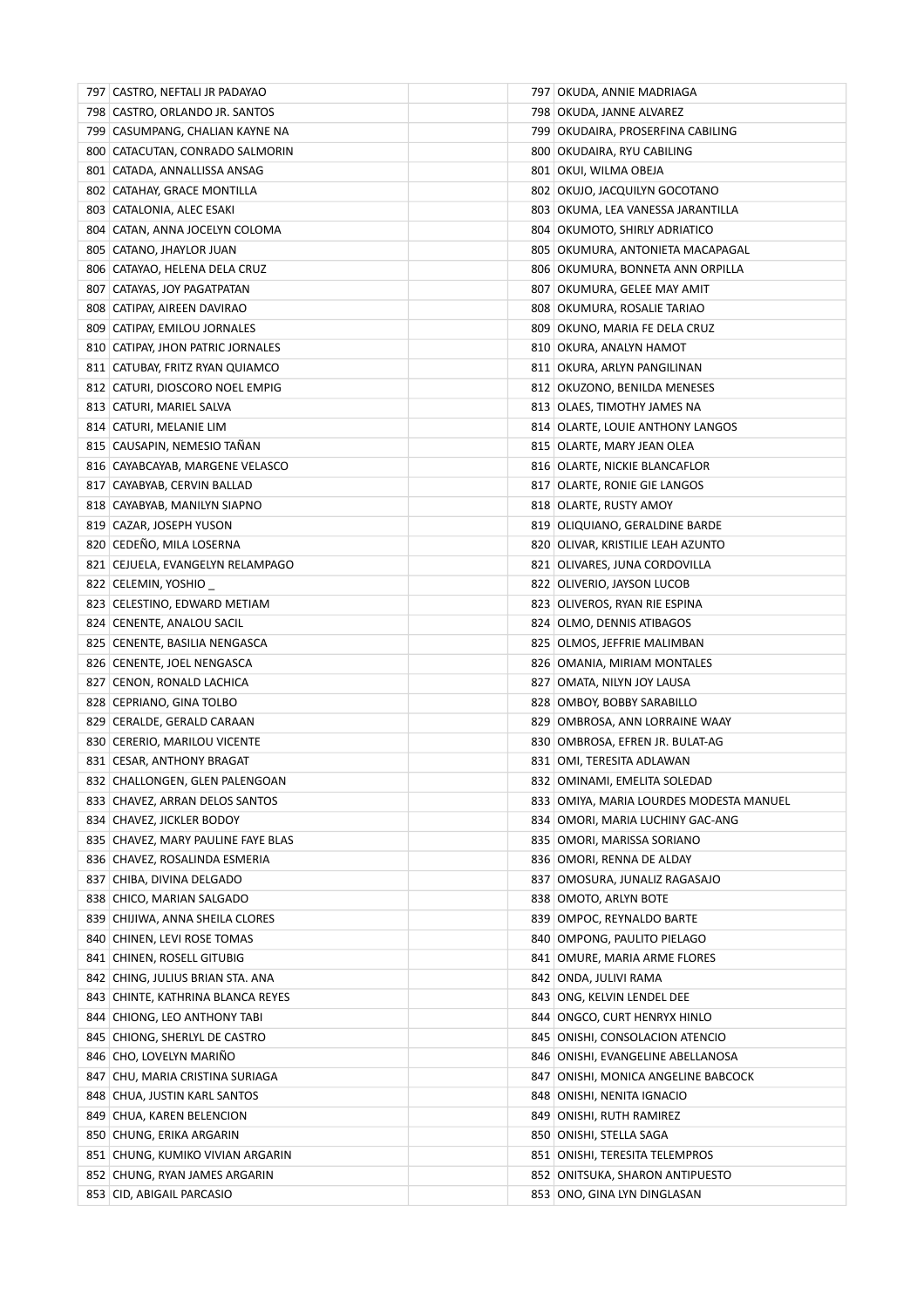| 854 CIEGO, ROSABEL TE               | 854   ONO, JENELYN PASCULADO          |
|-------------------------------------|---------------------------------------|
| 855 CINCO, GARRY ZALDY TABYAN       | 855 ONO, LEIZEL FORTEZA               |
| 856 CIRERA, MARK ANTHONY DELA CRUZ  | 856   ONO, MARIA CHRISTINA VERGINIO   |
| 857 CIRERA, MICHELLE MIWA           | 857 ONO, MARILYN PASTORES             |
| 858 CLAMOR, MARY HAZEL CHU          | 858 ONO, ROSE ANN HERNO               |
| 859 CLAR, CARLO JAMES TAMARA        | 859   ONODERA, ELIZABETH SINADJAN     |
| 860 CLARION, CERILO JR. CANADA      | 860 ONOGAWA, MARY ROSE KHERREN AQUINO |
| 861 CLAVERIA, IAN GUADIZ            | 861 ONOMA, PONICITA PINGKIAN          |
| 862 CLAVERIA, MARIA VERNA GARCIA    | 862 OOKUBO, MA. DECENA ILUSTRE        |
| 863 CLEOFAS, AMELIA SESE            | 863 OONISHI, JENNIFER CABER           |
| 864   CLET, REYNA CALUMPONG         | 864   OONO, CELEDONIA RACASA          |
| 865 CLET, REZAFE CALUMPONG          | 865   OPIANA, MARICEL ALISEN          |
| 866 CLOMA, HANA NA                  | 866 ORBEN, DON MAR ARABIS             |
| 867 CLOSAS, ARIESTEO ARNAN NA       | 867 ORBEN, MARVEN ARABES              |
| 868 CO, NIKKI ROSS CHIANG           | 868 ORBITA, ANTONETTE MANGARIN        |
| 869 COBILLA, ANNIELYN ALOOT         | 869 ORBITA, ZENITH TANUDTANUD         |
| 870 COBILLA, JESSIE NAKAMURA        | 870 ORBODA, CLEOPE BALBASTRO          |
| 871 COCOLE, LORNA NIU               | 871 ORBODA, RODGER MONTEZA            |
| 872 COLEGADO, ARLO ILALIM           | 872 ORBODA, RONNIE EMPIC              |
| 873 COLEGADO, JULIET VARGAS         | 873 ORCULLO, MELCHORA BANIQUID        |
| 874 COLLADO, JAYSON GONZALES        | 874   ORDANEZA, ANALOU JORQUIA        |
| 875 COLLADO, MICHELLE TORRES        | 875   ORDANEZA, NEILVAN ANDAG         |
| 876 COLLANTES, DIANA LEAN ARCITA    | 876   ORDANEZA, ROAN ANDAG            |
| 877 COLOMA, EMMANUEL VICTOR HOSAKA  | 877 ORDEJON, JOYCE ANN MAGSUMBOL      |
| 878   COLOMA, JOJIE CABANAG         | 878 ORDEÑIZA, PRIMO NA                |
| 879 COLUMNA, NOEL ASPURIA           | 879 ORDILLANO, MARLON SANTOS          |
| 880 COMIA, BUDDIE BABA              | 880 ORDINADO, KENNETH NA              |
| 881 COMOT, REARMY VILLAGOMEZ        | 881 ORDINARIO, ALJOHN ALBERTO         |
| 882 COMPLETO, CATALINO JR. SERMON   | 882 ORDINARIO, STEFANNY PAMA          |
| 883 COMPOC, JOCELYN DELA TORRE      | 883 ORDONIO, ERMIDA ROXAS             |
| 884   COMPRA, NORMALITA EVASCO      | 884   OREJOLA, JOANNA JUSTIMBASTE     |
| 885 CONARCO, RENATO MENDOZA         | 885 ORELLA, KERR FADO                 |
| 886 CONCEPCION, ARNEL BELIGON       | 886 ORELLA, KEYPEE FADO               |
| 887 CONCEPCION, JOSEPH CRISOL       | 887 ORELLANO, RUBIELYN CARIÑO         |
| 888 CONSOLACION, DARYLL JOE DELA    | 888 ORETA, GARY ESGUERRA              |
| 889 CORDERO, ALICE CANONIZADO       | 889 ORIG, HANNAH GRACE BARETE         |
| 890 CORDERO, CRISTINA CHU           | 890 ORIGUCHI, LUZENIA AGUANTA         |
| 891 CORDOVA, MARIANITA ALCANTARA    | 891 ORITO, JERAMIE AZUELA             |
| 892 CORIAS, FLORETESS EGOS          | 892 ORJE, LORRAINE BERNALES           |
| 893 CORNEL, CARLOS JR. BAYRON       | 893 OROPILLA, GENEVIEVE MAPILI        |
| 894 CORNEL, CATHERINE BAYRON        | 894 ORTADO, DIOMEDES WAMILDA          |
| 895 CORNEL, ROY BAYRON              | 895 ORTEGA, VENUS GASPAR              |
| 896 CORNEL, ZIENGRID DESPI          | 896 ORTIZ, GENE NA                    |
| 897 CORONEL, ALICIA BUENVIAJE       | 897 ORTIZ, JENNALYN BILLIONES         |
| 898 CORONEL, APRIL OFRECIA          | 898 ORTIZ, JUNALYN ESCAMILLAN         |
| 899 CORONEL, JEROMAY ROJO           | 899 ORTIZ, RYAN MONTECALVO            |
| 900 CORONEL, TIMOTHY JOSEPH FAJANEL | 900 ORTIZANO, CARVIC CAÑON            |
| 901 CORPUZ, EDERLINDA AGALOOS       | 901   OSABAL, GLADYS NA               |
| 902 CORPUZ, GENIVE TUBAN            | 902 OSAKI, GEMALYN ALARCON            |
| 903 CORPUZ, HANZ PANGILINAN         | 903   OSANAI, RIZALINA ROSALES        |
| 904 CORPUZ, JERICO SINGIAN          | 904   OSAWA, ANA MAY DUANTE           |
| 905 CORTALLA, GARY MONTEJAR         | 905   OSEÑA, CRISTINA MENDOZA         |
| 906 CORTES, AIZA CENIZA             | 906 OSHIDA, EMELY DEL ROSARIO         |
| 907 CORTES, LORENA OLAYBAR          | 907   OSHINOUMI, MARICRIS BESUÑA      |
| 908 CORTEZ, MARICEL BENJAMIN        | 908 OSHIO, AMALIA PAMAN               |
| 909 COSIO, JANICA MAUREEN BALANO    | 909 OSHIRO, EVELYN LACAP              |
| 910 COSMIANO, MA. ARCHILOU BAYONLA  | 910 OSHIRO, SHERRYVIL TOLEDO          |
|                                     |                                       |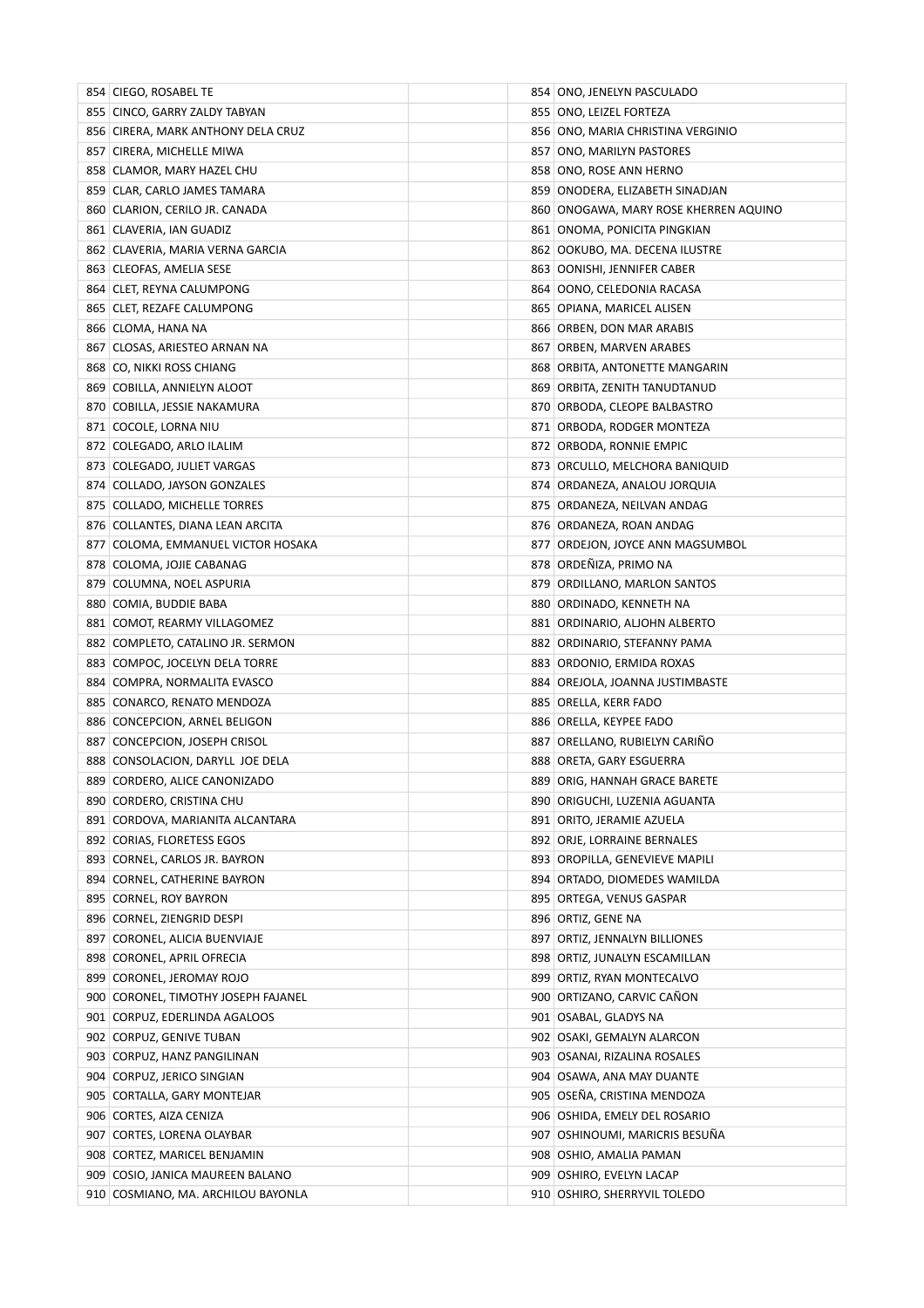| 911 COSTA, MICHELLE JEBULAN                                        | 911 OSHITA, MARY GRACE GOLLOSO                                  |
|--------------------------------------------------------------------|-----------------------------------------------------------------|
| 912 CRISANTO, CYNTHIA PEREZ                                        | 912 OSILAO, MILMARK LANGAMON                                    |
| 913 CRISOSTOMO, ADRIAN ASPURIA                                     | 913 OSO, EMILY BASADRE                                          |
| 914 CRISOSTOMO, DARREN LOUIS NA                                    | 914 OSORIO, CAROL FABITO                                        |
| 915 CRISTOBAL, ERIK RAFAEL REYES                                   | 915 OSORIO, EUSICO BANGOY                                       |
| 916 CROW, DAISY ANGELES                                            | 916 OSORIO, GREG LOMEDA                                         |
| 917 CRUZ, ELMA ROSARIO                                             | 917 OSUGI, MARIA JANICE ADVIENTO                                |
| 918 CRUZ, EUNICE FRANCHEZZA ALMOITE                                | 918 OSUNA, RONABEL OBICO                                        |
| 919 CRUZ, JOAN SUMIDA                                              | 919 OTA, BARBARA ELE                                            |
| 920 CRUZ, MA. CONCEPCION VALIMENTO                                 | 920 OTA, MARISSA MEDINA                                         |
| 921 CRUZ, MA ROSARIO MANALO                                        | 921 OTAKE, CLARIZZA GARCIA                                      |
| 922 CRUZ, REMIGIO, JR. SANTOS                                      | 922 OTAKE, JENNIFER MATEO                                       |
| 923 CRUZ, SHERYL BALBUENA                                          | 923 OTAKI, MARIA THERESA ALFEREZ                                |
| 924 CRUZADO, DHANABELLE DEOMAMPO                                   | 924 OTE, ANGELITO AGOS                                          |
| 925 CUADLA, ANGELICA SANTOS                                        | 925 OTE, REY SALINDE                                            |
| 926 CUAJAO, CENON JR CABATUAN                                      | 926 OTERO, MARIA LIZA -                                         |
| 927 CUAJAO, DINA MARIE NAKANO                                      | 927 OTOMO, SANDRA LORETO                                        |
| 928 CUEVAS, HARLEN BELTRAN                                         | 928 OTSUBO, MYRTLE PLACENCIA                                    |
| 929 CUEVAS, LEA PANGANIBAN                                         | 929 OTSUKA, LIZA DE JESUS                                       |
| 930 CUI, CHEENEELYN BERAMO                                         | 930 OTSUKA, MARICEL RAMOS                                       |
| 931 CUIZON, ANN MARGIE ORTILANO                                    | 931 OTSUKA, ROSAL DE RODA                                       |
| 932 CUNANAN, BENZIER MARC MANAOIS                                  | 932 OTSUKI, ROSELY BOFILL                                       |
| 933 CUNANAN, JOSHUA DE LA PEÑA                                     | 933 OTSUYAMA, ROWILYN SANTOS                                    |
| 934 CUNANAN, JUNELYN MAE CRUZ                                      | 934 OTSUZUKI, HILDA SALIGUMBA                                   |
| 935   CUNHA, MARIA LUZVIMINDA MARQUEZ                              | 935 OTTO, JAYSON CANOY                                          |
| 936 CURBANO, JEAN ROSE ARMUHALLAS                                  | 936 OTTO, JEFFREY CANOY                                         |
| 937 CUSIPAG, GRACE TULIA                                           | 937 OTTO, JOBERT CANOY                                          |
| 938 CUSTODIO, ARIANNE BAUTISTA                                     | 938 OTTO, JOHN LEE BANDE                                        |
| 939 CUSTODIO, CZARELLE NA                                          | 939 OTTO, JOVANIE ROSE MONTADAS                                 |
| 940 CUSTODIO, FRANCISCO ABEJAR                                     | 940 OTTO, MELECIO CABULANAN                                     |
| 941 CUSTODIO, JERVIE TOLEDO                                        | 941 OTTO, MERLINA BANDE                                         |
| 942 CUSTODIO, MARIA RICARNETH SIMON                                | 942 OWE, FERNANDO LUMA                                          |
| 943 CUSTODIO, RENALDO JR. LUCASAN                                  | 943 OYAMA, ARISA MONETTE NIEVES                                 |
| 944 CUTARAN, EMELYN MERCADO                                        | 944 OYAMA, GLORIA RIBO                                          |
| 945 CUTIN, REAGAN MAUG                                             | 945 OYAMA, ROSEMARIE VILLARICA                                  |
| 946 CUYUBAO, LEMUEL SALINAS                                        | 946 OYAMA, SHARON TUGAGAO                                       |
| 947 DAANOY, JO ANN MARIE MACABALE                                  | 947 OYO, GENIE JABAJAB                                          |
| 948 DAANOY, RONEL SAHAYAN                                          | 948 OYO, QUIRVIN DOLAUTA                                        |
| 949 DACANAY, MARISHEILA DAEZ                                       | 949 OYO, YUEN JABAJAB                                           |
| 950 DACQUIO, MARIAN CARILLO                                        | 950 OZAKI, CARINA DELA CRUZ                                     |
| 951 DAGALE, ERNESTO JR ABAYAN                                      | 951 OZAKI, EDEN ROBLE                                           |
| 952 DAGANG, CHARLANE TILAP                                         | 952 OZAKI, ESMERALDA TITO                                       |
| 953 DAGOHOY, JAYSON NIEVES                                         | 953 OZAKI, FRENY TIENZO                                         |
| 954 DAGUMAY, NELSON OCASLA                                         | 954 OZASA, ROSEMARIE GABOCO                                     |
| 955 DAINO, JOAN VILLEGAS                                           | 955 OZAWA, AIKO CARLOS                                          |
| 956   DAKE, DISEREE LAZARO                                         | 956 OZAWA, MA CRISTINA ROY                                      |
| 957 DALAGAN, ANILYN TALO                                           | 957 OZERA, JACKIELOU RINSULAT                                   |
| 958 DALAGAN, ARLENE LITON                                          | 958   PAA, ELISEO LAYA                                          |
| 959 DALAGAN, GLEEN BANDALA                                         | 959 PABALATE, RHODERICK PALENTINO                               |
| 960 DALAGAN, JOCEL LOU LUMANTAS                                    | 960 PABLEO, RITCHELLE CAPRICHO                                  |
| 961 DALAGAN, ROLY ENIOLA                                           | 961 PABUNAN, CECILIA DE GUZMAN                                  |
| 962 DALIDA, BIENVENIDO JR. TESEBA                                  | 962 PACANAN, RENO TOLEDO                                        |
|                                                                    |                                                                 |
| 963 DALIDA, JONAYN -<br>964 DALIDA, MICHELLE SENG                  | 963 PACHECO, EDISON JR. NERI<br>964 PACHECO, MARIQUES TOJIMBARA |
|                                                                    |                                                                 |
| 965 DALIDA, PEARL DIANE DELGADO<br>966 DALIDA, WINSTON JR. DELGADO | 965 PACSON, JORDANNA DE GUZMAN<br>966 PACULAN, MARICEL IGNACIO  |
|                                                                    |                                                                 |
| 967   DALIGDIG, DHIANARA SALADIN                                   | 967 PACYAO, JOHN FORD YANGSON                                   |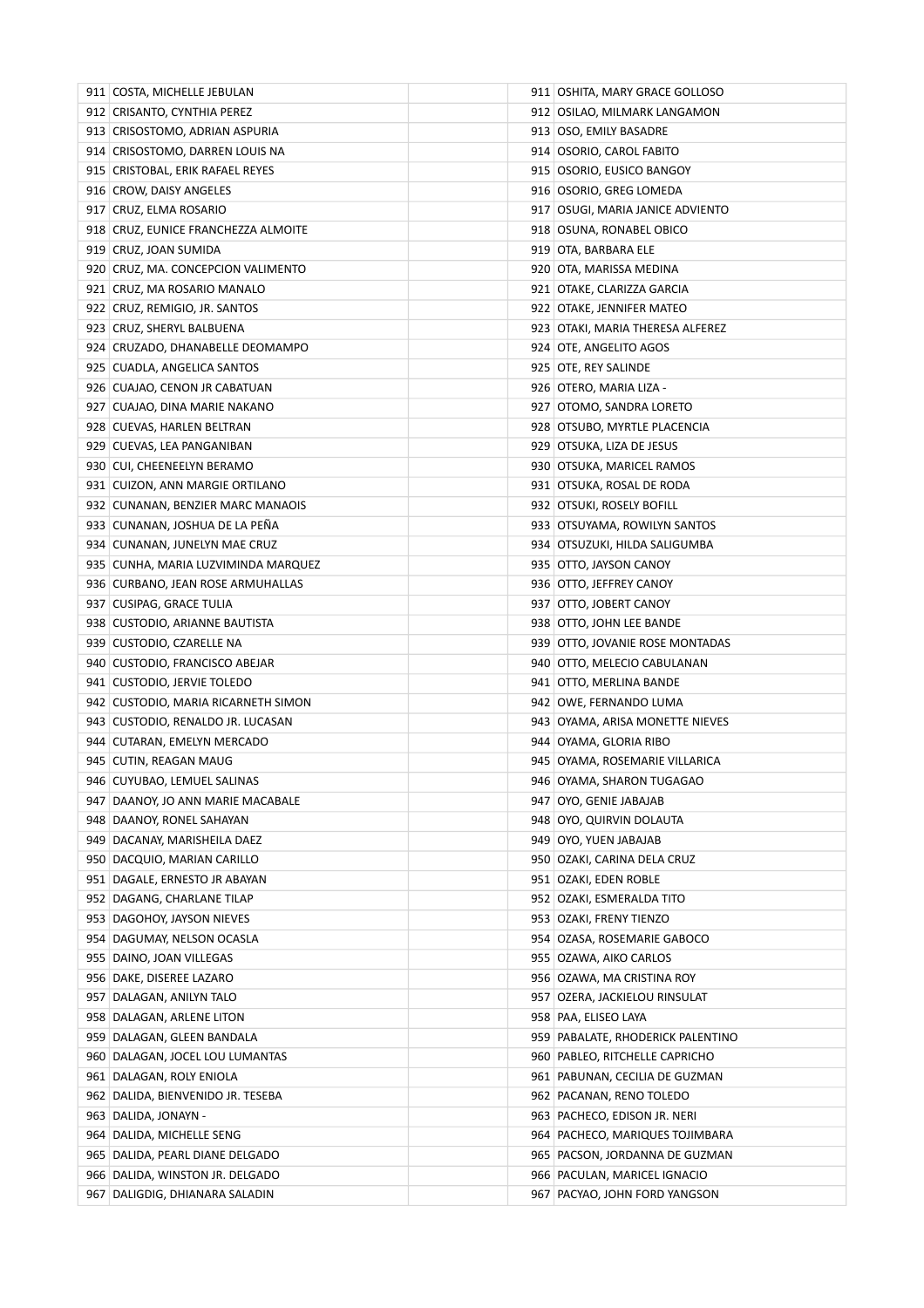| 968 DALIOAN, ANNA LIZA BALANE             | 968 PADAMA, SCENDY ROSE CEZAR            |
|-------------------------------------------|------------------------------------------|
| 969   DALMAN, MARY CRIS JOY QUIAMCO       | 969   PADERON, ADRIAN NA                 |
| 970 DALMAN, MENILOU BAFLOR                | 970   PADERON, ROSANA MOISES             |
| 971   DALO, DAISY ESTAVILLO               | 971   PADILLA, LEONISA ALCANTARA         |
| 972 DALOGDOG, BLESS DIVINE MACALINAO      | 972   PADILLA, PATERNO JR. CABILLAR      |
| 973   DALUPANG, NEOMAN DUMON              | 973   PADOLINA, JUDITH GABAT             |
| 974   DALUPANG, RAZZEL JAY BALLAD         | 974   PADRIGO, ANGELIQUE JOAN PALOMO     |
| 975 DALUPANG, ROBELYN BALLAD              | 975   PAEL, ANTHONY DU                   |
| 976 DAMBONG, GRACE ESGUERRA               | 976 PAEZ, ARISTON GARCIA                 |
| 977 DAMING, KRISTEEN RIE NA               | 977   PAGAR, JAYSON DELA CRUZ            |
| 978 DAMUGO, MIRAFLOR PIMENTEL             | 978   PAGHUBASAN, ALBERTO SAGARINO       |
| 979 DANDOY, JOE DENNIS AYAP               | 979   PAGHUBASAN, JENNIFER RAMOS         |
| 980 DANDOY, SHIREMAE ROFEROS              | 980   PAGKALINAWAN, RIZZA OCLARIT        |
| 981 DANGANAN, MARY ROSE SICIOCO           | 981   PAGOBO, ROSEMARIE GARCIA           |
| 982 DANIEL, GERON SENA                    | 982   PAGUIO, CONNIE TAKASHIMA           |
| 983 DANLAG, JEFFERSON OHYA                | 983 PAHUWAY, OLIVE FRANCISCO             |
| 984 DANLAG, LEISYL JIHAN PIANG            | 984   PAIT, IVY GRACE UMADHAY            |
| 985   DANTES, ERLINDA DANTES              | 985   PALACIO, RACHELLE ANN FLORES       |
| 986 DANTES, IVONNE NA                     | 986   PALACPAC, EMMANUEL SIOTA           |
| 987 DANTES, LOIDA NA                      | 987   PALACPAC, NIRIANNE MARIE QUERIJERO |
| 988 DAQUIL, IVY PACETE                    | 988   PALAD, BERNARD PACAYO              |
| 989   DAR, VIRGILIO JR. CUDIAMAT          | 989   PALANCA, ARMAN FRANCIS             |
| 990 DARVIN, RIC JASON RAVELO              | 990   PALANGYA, RITCHEL CANSING          |
| 991   DASCIL, ALEXANDER MACABUGAO         | 991   PALENCIA, MARLYN FERRER            |
| 992   DA SILVA, CHANA BALLARES            | 992   PALLAR, NOE JR. CAHANSA            |
| 993 DATO, KIM KENJI DEL ROSARIO           | 993   PALLE, ENA ROSALIA SIBAYAN         |
| 994 DATO, MAREJEAN DIAMONA                | 994   PALMA, EMILYN TABORA               |
| 995   DAVID, DONABELLE CALMA              | 995   PALMA, MARK GAYLORD PUENTE         |
| 996 DAVID, MARIEL DIZON                   | 996   PALMA GIL, NESHIEL ANDO            |
| 997 DAVID, MARK JOSEPH MANOY              | 997 PALO, LORD ERNES RON RON LEGASTO     |
| 998 DAVID, MILAGROS RANON                 | 998   PALUA, DONALD MIOLATA              |
| 999 DAYADAY, LIZA PAPAYA                  | 999   PAMA, EUNICE NILLASCA              |
| 1000 DAYANDANTE, JESUS AKAMINE            | 1000 PAMA, TRISHIA MAE BURGOS            |
| 1001 DAYANDANTE, MINERBA YOKOTE           | 1001   PAMAN, JAY-AR RAFALLO             |
| 1002 DAYANG, UMICO CLAIRE -               | 1002 PAMITTAN, SHALOREIN NA              |
| 1003 DAYOT, FLORIDA PLARES                | 1003 PAÑA, LORNA FUENTES                 |
| 1004   DEAN, JERVYLYN ALMADIN             | 1004 PANCHO, JOSHUA JAMES REYES          |
| 1005 DE ARCE, CONCHITA DE LOS SANTOS      | 1005 PANCHO, RONALDO TRAZO               |
| 1006 DECANO, JESSICA ANN BUENO            | 1006 PANDIAN, ESPIRIDION MADUM           |
| 1007   DE CASTRO, JOREZ ALCANTARA         | 1007 PANDIÑO, ANA MARIE CRUZ             |
| 1008 DE CASTRO, MARY COLLEEN VALMORIA     | 1008 PANER, CESAR REY VIDAMO             |
| 1009 DE CELLO, RICHARD ZAFE               | 1009 PANGAN, PAUL ANDAG                  |
| 1010 DECLA, ROMANA GERANDOY               | 1010 PANGANIBAN, LINO CANLUBO            |
| 1011 DE DIOS, RUBEN QUINTERO              | 1011 PANGILINAN, JONH RAY NA             |
| 1012 DEGARA, MONICA GASPAR                | 1012 PANGILINAN, ROXANE PACHECO          |
| 1013 DEGAWA, CARMELITA LAURETA            | 1013 PANGOLIMA, ANUAR BALOLONG           |
| 1014 DEGUCHI, MARIA CATCHERO              | 1014 PANGOLIMA, NORFACIE MASHOD          |
| 1015 DEGUITO, JOHN ERNIEL BALAHADIA       | 1015 PANG - OT, EUFEMIAK DEL MORAL       |
| 1016 DEGUITO, MARIA JOANNA BALAHADIA      | 1016 PANG - OT, XERXES GEM DEL MORAL     |
| 1017 DE GUZMAN, ANGELA TANGALIN           | 1017 PANOTES, JAIME KUAN                 |
| 1018 DE GUZMAN, CHEL ANNE CLARISSE SICUAN | 1018 PANTANILLA, MERLINDA                |
| 1019 DE GUZMAN, DIVINE GRACE ROBLES       | 1019 PANUELOS, MARITESS SARZUELA         |
| 1020 DE GUZMAN, EDNA TANGALIN             | 1020   PAPA, LLAMAR GRACIA NIÑA NA       |
| 1021 DE GUZMAN, EDWARD CASTILLO           | 1021 PAPAYA, SWEET ROSE AGATA            |
| 1022 DE GUZMAN, ELIAZAR MARIANO           | 1022 PAPAYA, WENDELL SABALZA             |
| 1023 DE GUZMAN, EMIKHO LUCYLOR ALVAR      | 1023 PAQUEO, ROSE FE AMOR FERNANDEZ      |
| 1024 DE GUZMAN, GINA PARDILLO             | 1024 PAQUIBOT, ARNIE REYES               |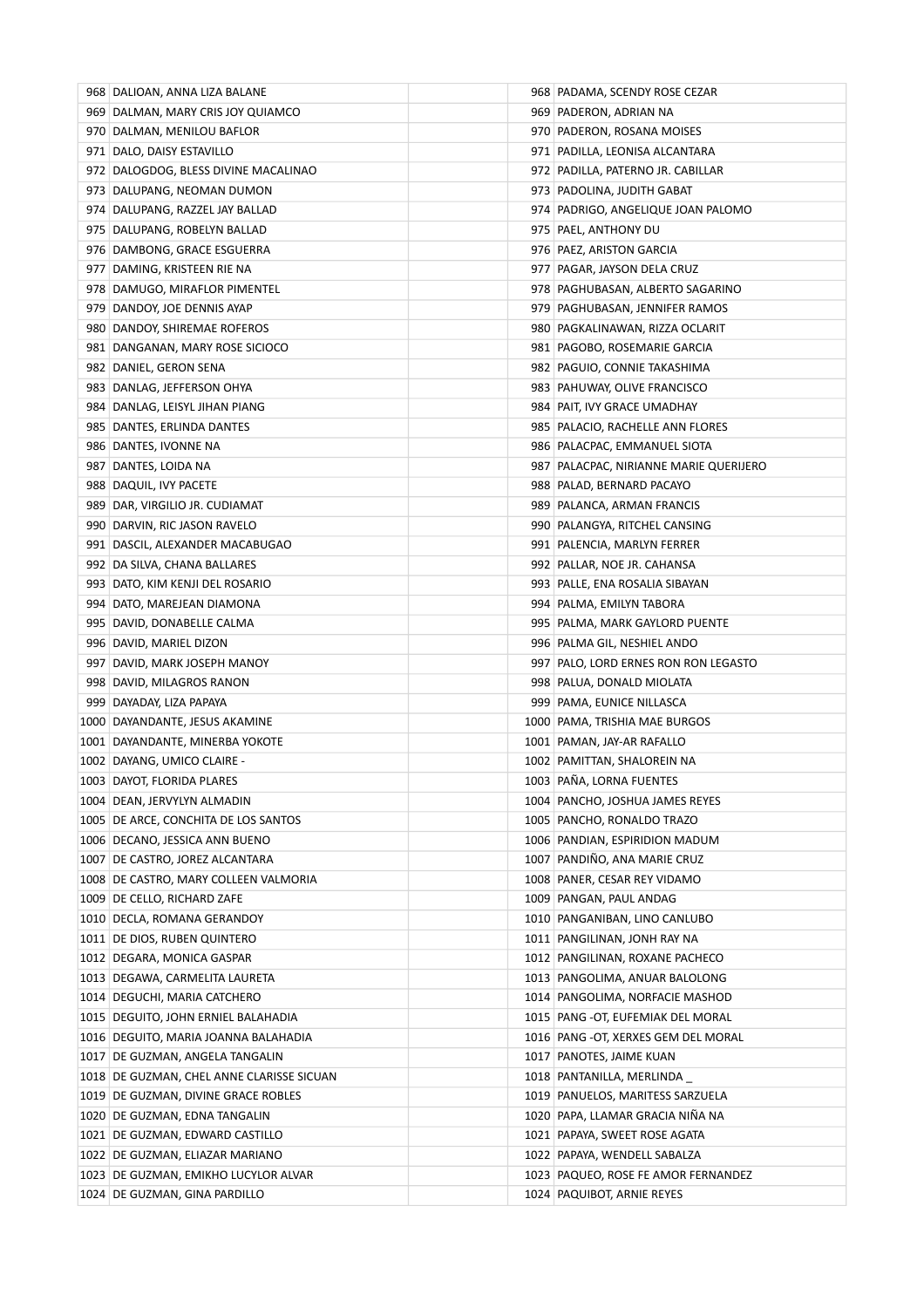| 1025 DE GUZMAN, JOEMAR ACEDERA            |  | 1025 PAQUILLO, LUCIA SIERVO           |
|-------------------------------------------|--|---------------------------------------|
| 1026 DE GUZMAN, MARIANO JR. BASALLO       |  | 1026 PARADILLO, RAQUEL OMELA          |
| 1027 DE GUZMAN, RICARDO MANALO            |  | 1027 PARADO, BIENVENIDO JR. FAJARDO   |
| 1028 DEIPARINE, REYNALENE MANING          |  | 1028 PARAGGUA, SHARON NA              |
| 1029 DE JESUS, RONILO MACTAL              |  | 1029 PARAISO, EDMAR MIER              |
| 1030 DELA CERNA, MILDRED ECHALAS          |  | 1030 PARALE, MARICEL LARCENA          |
| 1031 DELA CERNA, SHARONLYN LUMBAYON       |  | 1031   PARAN, MARK GLENN RAPIRAP      |
| 1032 DELA CRUZ, AMELIA MARBELLA           |  | 1032   PARANI, FERNANDO JR. LEANDA    |
| 1033 DELA CRUZ, AUGUSTO NUCOM             |  | 1033 PARBO, JAY SINOY                 |
| 1034 DELA CRUZ, BRYAN JOHN LUCION         |  | 1034 PARBO, MARICEL VALAD-ON          |
| 1035 DELA CRUZ, EMMANUEL CASTILLO         |  | 1035 PARCIA, RICHARD GUERRERO         |
| 1036 DELA CRUZ, EMMANUEL JR LIME          |  | 1036 PARDILLO, HENAH DUGUIL           |
| 1037 DELA CRUZ, JANINE GADDI              |  | 1037 PARDILLO, JUNRELL MANANAY        |
| 1038 DE LA CRUZ, MA. CRISTINA FRIAS       |  | 1038 PAREDES, JAPHER ANUSAN           |
| 1039 DELA CRUZ, MARILA OLIVA              |  | 1039 PAREDES, JUNA MARIE TUAZON       |
| 1040 DELA CRUZ, MARK JOSHUA NA            |  | 1040 PAREDES NUÑEZ, ROSEMARIE TORRES  |
| 1041 DELA CRUZ, MYRNA BENDOL              |  | 1041 PAREJA, NAPOLEON STRAIT          |
| 1042 DELA CRUZ, PRINCESS SANTIAGO         |  | 1042 PARIS, BROOKSHIELDS FUJISHIMA    |
| 1043 DELA CRUZ, SARAH N.A.                |  | 1043 PARJAN, ROBEMIR SHERRYL MISLANG  |
| 1044 DELA CRUZ, SHERLY JACINTO            |  | 1044 PARK, CHERRYLEE ANTECRISTO       |
| 1045   DELA CRUZ, VANESSA MAHIPOS         |  | 1045 PARK, RUBY CRISTINA MARCILLA     |
| 1046 DELA CRUZ, WILLIAM SOLOMON           |  | 1046 PARUNGAO, ANA ROSE MANGULABNAN   |
| 1047 DELA CRUZ JR., BASIL CRIS LUCION     |  | 1047 PASARON, JANELLE CABURNAY        |
| 1048 DELA FUENTE, QUEZON DAYOT            |  | 1048 PASCUA, AMELIA DOFREDO           |
| 1049   DELANTAR, JOHN DAYLE VILLARTA      |  | 1049 PASCUA, RONIE CARMELO AZURIN     |
| 1050 DELA PAZ, JACQUELINE SARMIENTO       |  | 1050 PASCUAL, ARAN TERUO RAMA         |
| 1051 DE LA PEÑA, AUBREY RODRIGUEZ         |  | 1051 PASION, EDBERT RASTRULLO         |
| 1052 DELA PEÑA, IMELDA UCHIMURA           |  | 1052 PASTOR, JINKY FULGENCIO          |
| 1053 DELA PENA, JAIME UCHIMURA            |  | 1053 PASTOR, MERCEDES LIBUED          |
| 1054 DELA PEÑA, JEROME RODRIGUEZ          |  | 1054 PASTOR, YUNAN JOSE KANASHIRO     |
| 1055 DELA PEÑA, JINKY ESTARIJA            |  | 1055   PASTRANA, ANALISSA BUENA       |
| 1056 DELA ROSA, CATHERINE CAJURAO         |  | 1056 PASTRANA, SILVANO SUARIO         |
| 1057 DE LA TONGA, JULIANITO JR DEJECACION |  | 1057   PATACSIL, PAMELA SERMONIA      |
| 1058 DE LA TORRE, EDCEL CERENO            |  | 1058 PATARAS, SHEENA-MAE ALANGDEO     |
| 1059 DELA TORRE, ENRIQUE JR. CORVETA      |  | 1059 PATCHES, DOMINGO PAMA            |
| 1060 DE LA TORRE, JANICE LLAMAS           |  | 1060 PATCHES, GLORIA TANAKA           |
| 1061 DEL BARRIO, ELSA TANDAAN             |  | 1061 PATEÑA, MARCIANO OLA-A           |
| 1062 DELCANO, MAY ANN BAYRON              |  | 1062 PATIAG, RAFAEL VALMONTE          |
| 1063 DE LEON, CATHERINE OBEJERO           |  | 1063 PATIGDAS, REYGIE ESTOY           |
| 1064 DE LEON, CHRISTOPHER JOHN MORFE      |  | 1064 PATINDOL, FE DACAPIO             |
| 1065 DE LEON, JERAMIE AUBREY HABER        |  | 1065 PATO, ALLAN MHAR MORADA          |
| 1066 DE LEON, LEIF RICHARD PATA           |  | 1066 PAULIN, MANUEL POTONIA           |
| 1067 DE LEON, MARK LESTER BAUTISTA        |  | 1067   PAULO, GLENDA ATCHILES         |
| 1068 DELGADO, SUJI NA                     |  | 1068 PAYCA, HANNA CONSTANTINO         |
| 1069 DELIMA, ROSE ANN LIM                 |  | 1069 PAYONGAYONG, RANDY NA            |
| 1070 DEL MORAL, ACE HERUMASA BULATAO      |  | 1070 PAYONGAYONG, RYAN PAOLO NA       |
| 1071 DEL NORTE, MICHAEL JOHN SEDON        |  | 1071 PECSON, FRANKLIN MANALILI        |
| 1072 DELOS REYES, LIBERTY EDROSO          |  | 1072 PECUNDO, ELVIN CARDINAL          |
| 1073 DE LOS REYES, MIGUEL MACALINDONG     |  | 1073 PEDREGOSA, KATHLENE MAGALLOSA    |
| 1074 DELOS SANTOS, MA. GINA TEFORA        |  | 1074 PEDREGOSA, ROMEL ANZA            |
| 1075 DE LOS SANTOS, MARA YSABELLA MIJARES |  | 1075 PEDRITA, MARITES FERNANDEZ       |
| 1076 DELOS SANTOS, SARAH JANE MIRANDA     |  | 1076 PEDRO, ANGELINE BARRERA          |
| 1077 DEL PILAR, JOHN DAVID NA             |  | 1077 PELAYO, ANTHONY LEONARD GERONIMO |
| 1078 DEL ROSARIO, ALBERT ONAMI            |  | 1078 PELIN, ARIEL ANIB                |
| 1079 DEL ROSARIO, EUGENE GABRIEL          |  | 1079 PELLERIN, DEXTER NAYON           |
| 1080 DEL ROSARIO, JUANA ONAMI             |  | 1080 PELLERIN, REBECCA DACUYAN        |
| 1081 DEL ROSARIO, JULIET MAÑEGO           |  | 1081 PELPINOSA, TRINIDAD KINASO       |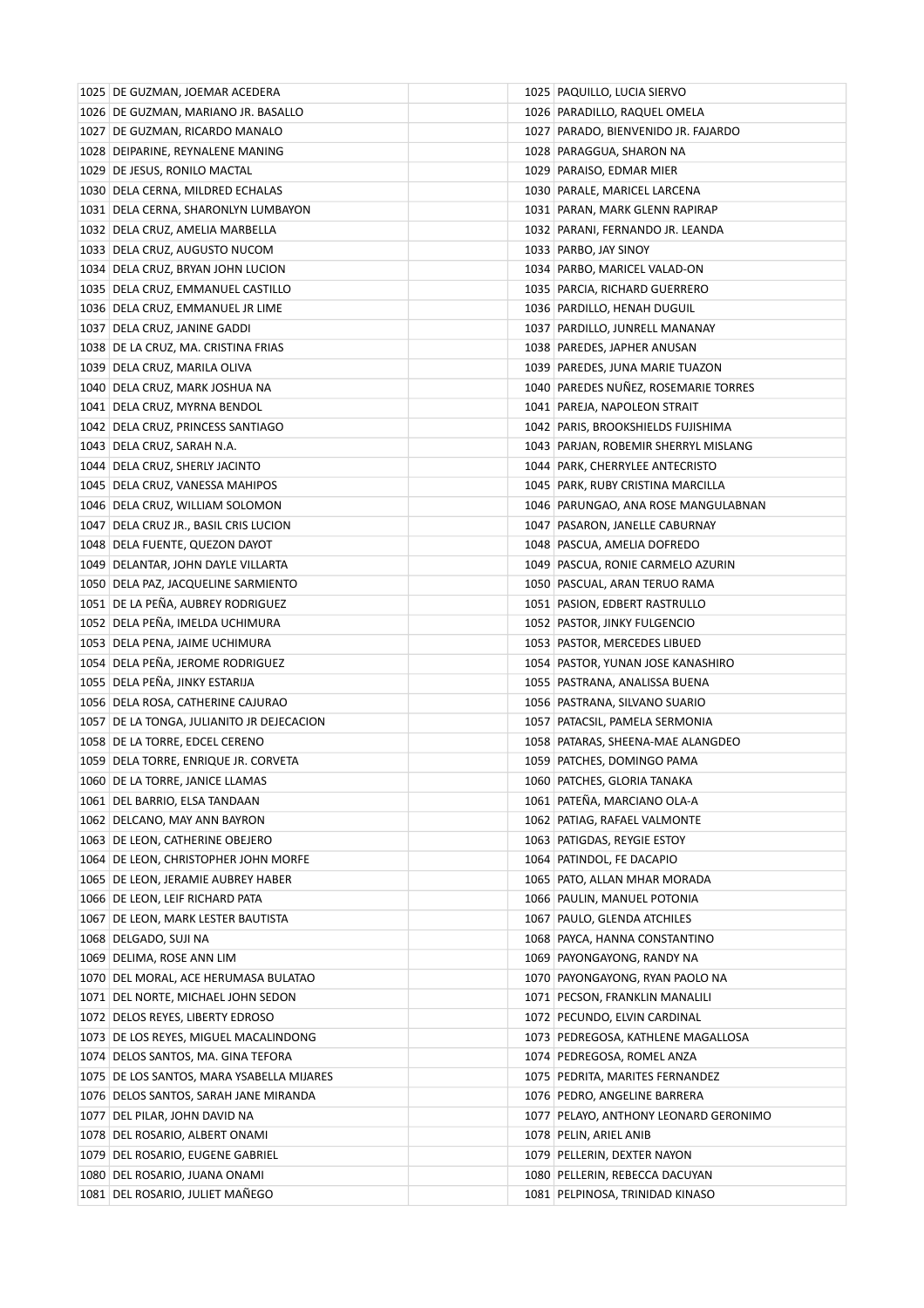| 1082 DEL ROSARIO, KYLE DATU            | 1082 PENALES, MARIE CHIE NA                             |
|----------------------------------------|---------------------------------------------------------|
| 1083 DE LUNA, MILA LUNA SALONGA        | 1083 PENILLA, AIDY CRUZ                                 |
| 1084 DE LUNA, RAQUEL PATAYON           | 1084 PENILLA, DANIEL BENGILO                            |
| 1085 DEMDAM, KATCHENA CHAVEZ           | 1085 PENILLA, FERNA MARIE SHUGAR MAGSAYO                |
| 1086 DEMDAM, KATHLEEN CHAVEZ           | 1086 PENILLA, JERICHO CRUZ                              |
| 1087 DEOCAREZA, LYCIUS DOMINIO -       | 1087   PEPINO, JOAQUIN III NA                           |
| 1088 DEOCAREZA, MARICEL AQUINO         | 1088 PEPINO, NEZA MENDEZ                                |
| 1089 DEOCARIS, JOEMAR PILI             | 1089 PERALTA, CLEOFE RAGUINDIN                          |
| 1090 DE OCERA, IVY ROSE N.A.           | 1090 PERALTA, HENRY JR. EDRADA                          |
| 1091 DE RAMOS, RHOEL SAN JUAN          | 1091 PEREZ, CHRISTELLE ALEXA GARCIA                     |
| 1092 DERAYA, JOHN ROSSVAL BOONGALING   | 1092 PEREZ, EMMA DESPACIO                               |
| 1093 DEREJE, MARLENE VILLAREAL         | 1093 PEREZ, JOHN PILAPIL                                |
| 1094 DESPABILADERO, ROSEMARIE ELISAGA  | 1094   PEREZ, JOSE -                                    |
| 1095 DETERA, CHRISTOPHER CRUZ          | 1095   PEREZ, MA. VANESSA MALLARI                       |
| 1096 DE TORRES, FRANCISCO ATIENZA      | 1096 PEREZ, MARIANNE FAITH MARTINICO                    |
| 1097 DE TORRES, GLORIA ADAY            | 1097 PEREZ, SHEILA MAE UBANDO                           |
| 1098 DE TORRES, SECENDECEN CATAPANG    | 1098 PERGIS, DANILO PERIN                               |
| 1099 DE VERA, ANDY ABANTO              | 1099 PERGIS, JEANNIE PARADO                             |
| 1100 DEVERA, CESAR PINO                | 1100 PERLAS, JUDILYN MENDOZA                            |
| 1101 DEVERA, CLAUDINE ANDOJAR          | 1101 PEROY, SILVESTRE III CENENTE                       |
| 1102 DE VERA, ELLAINE OBRIQUE          | 1102 PEROY, ZENAIDA CENENTE                             |
| 1103 DE VERA, ERIKO SILVA              | 1103 PICARANA, AGNES PONDARE                            |
| 1104 DE VERA, JENNELYN ABANTO          | 1104 PICARANA, HONEYIN SOLIS                            |
| 1105   DEVERALA, RODEL ARROYO          | 1105 PICARANA, LEONARD FAJARDO                          |
| 1106 DE VILLA, CHRISTOPHER GARCIA      | 1106 PIDO, GERALD SAITO                                 |
| 1107 DEVOCION, ARLYN SALIG             | 1107 PINEDA, DAN MICHAEL -                              |
| 1108 DEYPALAN, CLYDE AZUCENA           | 1108 PINEDA, RIZA RAE ALDECOA                           |
| 1109 DEYPALAN, FRANCIS AZUCENA         | 1109 PINO, RICARDO JR. SALARDA                          |
| 1110 DIAMA, ALFREDA JEREZ              | 1110 PINPINO, APRIL ANN RODRIGUEZ                       |
| 1111 DIAZ, AARON ALVAREZ               | 1111 PIROTE, CARMELA DE LUNA                            |
| 1112 DIAZ, ALGERNON OLIVER REMOROZA    | 1112 PISCADOR, RENALEEN LABAY                           |
| 1113 DIAZ, DOLLY MAGLANTAY             | 1113 PIZARRO, ELLA JULIAN                               |
| 1114 DIAZ, PATRICK ANDREW RAMOS        | 1114 PLOMAJE, GIGI DOMALAON                             |
| 1115 DIAZ, ROBERT DUENA                | 1115 POBLADOR, MIRIAM CORPUZ                            |
| 1116 DICHOSO, GLENDA MAE CENA          | 1116 PODADOR, LAURA LIM                                 |
| 1117 DIEGO, JERRY LANDAS               | 1117 POLETAEV, RUTH PAJARILLO                           |
| 1118 DIGAL, VIRNADETTE CANONIGO        | 1118 POLICAR, CHRISTIAN ROY AGUINALDO                   |
| 1119 DIGMA, JESSIE LANGBAO             | 1119 POLICARPIO, RINANTE JACINTO                        |
| 1120 DILAO, CARMELO OSMEÑA             |                                                         |
| 1121 DIMACULANGAN, ELENA BENITEZ       | 1120 POLINAR, JENNY DORONILLA                           |
| 1122 DIMACUTA, MAISAH BAUTE            | 1121 POMBO, ARACELI POLICAN<br>1122 PONCE, NOEMI ARENAS |
| 1123 DIMAMAY, RONALYN FUENTES          |                                                         |
|                                        | 1123 PONCIANO, MARY JOY GABRILLO                        |
| 1124 DINAMLING, GLENN CABAÑES          | 1124 PONPON, HELEN GUMERA                               |
| 1125 DINAMLING, ROY CABANES            | 1125 PONTILAN, FELIPE MONTANO                           |
| 1126 DINGAL, RODEL LAGUDAS             | 1126 PORTUGAL, JANET DIZON                              |
| 1127 DINGLI, CHARRY ESTORQUE           | 1127 POSIDIO, MICHAEL VILLANUEVA                        |
| 1128 DINGLI, JORGE DONATO              | 1128 POSIDIO, PILAR ENCARNACION                         |
| 1129 DINO, JANICE NAKAYA               | 1129 POTOT, HARVEY RIVAS                                |
| 1130 DINOY, NORMAN MC CARTHY           | 1130 PRADIEZ, FRITZ ALLAN INDIOLA                       |
| 1131 DIONES, JONATHAN SAGUT            | 1131 PRADILLA, CHARLIE ROXAS                            |
| 1132 DIOQUINO, ANGELITA BATO           | 1132 PRADILLA, RHYME JIMENEZ                            |
| 1133 DISCONTE, ROLANDO MIASATO         | 1133 PRIEGO, MARILEN FELISILDA                          |
| 1134 DISCONTE, WELIMARK GARCIA         | 1134 PUNO, ARNEL ALCANO                                 |
| 1135 DISPO, BERYL KIM TOLENTINO        | 1135 PUNZALAN, ALLAN BARAL                              |
| 1136 DISPO, EDGARDO PERIN KUNIYOSHI    | 1136 PUNZALAN, ANALISA BADILLO                          |
| 1137 DISTOR, JEMELY DEBORAH KEZIAH ATO | 1137 QUERIDO, LEE JAMES VILLEGAS                        |
| 1138 DIZON, AMADO CONTILLO             | 1138 QUEVEDO, JAMELLA FRANCHESCA CAJAYON                |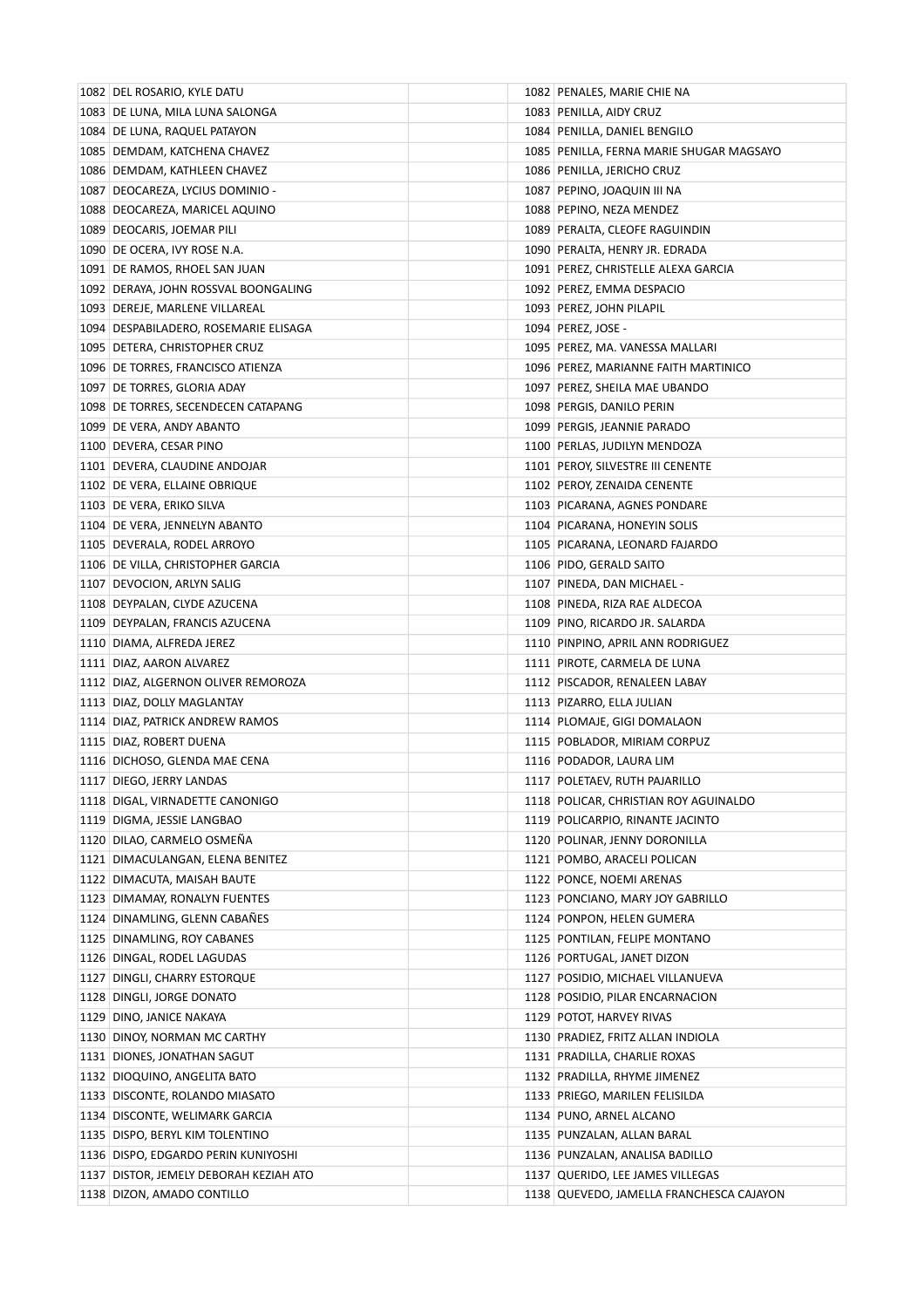| 1139 DIZON, ARMI RANILE                | 1139 QUEZADA, RIAN MAY RALAR          |
|----------------------------------------|---------------------------------------|
| 1140 DIZON, JHONELLE BHIE BONDOC       | 1140   QUIAMBAO, JOSHUA PUNZALAN      |
| 1141 DIZON, MARY ROSE BUYSON           | 1141 QUIJANO, MARK IGLORIA            |
| 1142 DIZON, ROSALIE BUYSON             | 1142 QUIJANO, REUEL NESLE             |
| 1143 DOBLE, JACQUELINE MEJIA           | 1143 QUILAB, ARMANDO JR. PACANJE      |
| 1144 DOBLE, PAULO ANGELO ESPIQUE       | 1144 QUIME, JOVITO JR. LACBAYEN       |
| 1145 DOCE, MA. SHIELA MAE FRIAS        | 1145 QUIMSON, LORIE RIVERA            |
| 1146 DOI, ARLENE DELA TORRE            | 1146 QUINTOL, JOAN SOFLA              |
| 1147 DOI, JOVITA GUITTAP               | 1147 QUINTOL, REDON BETTY             |
| 1148 DOI, MARIBEL DASMARIÑAS           | 1148 QUINTOS, ARALYN LAPITAN          |
| 1149 DOI, MELANIE LOPEZ                | 1149 QUIRANTE, STEPHEN REY RABOR      |
| 1150 DOI, SONIA MUGCA                  | 1150 QUIROY, MARICOR BAGUIO           |
| 1151 DOI, SUSAN SUMAGAYSAY             | 1151 QUITAIN, JOCELYN LATOG           |
| 1152 DOKE, JASMIN URGELLES             | 1152 QUITALEG, JOHN KATO              |
| 1153 DOLENDO, DENNIS LUBO              | 1153 QUITORIANO, CHESTER BRYAN NA     |
| 1154 DOLOR, MARY ROSE CAMACHO          | 1154 QUIZON, CHEZKA DAYAO             |
| 1155 DOMANICO, FATIMA DAVID            | 1155 RABADON, RIZZA MAE SABIDO        |
| 1156 DOMINGO, AIRA JANE NA             | 1156 RABAGO, BEVERLY TABASA           |
| 1157 DOMINGO, JERSON CUZZAMU           | 1157 RABAGO, PRINCESS KATE ARIATE     |
| 1158 DOMINGO, MARIA CLAVELIA OLITO     | 1158 RAMAT, EZEKIEL RAGUDO            |
| 1159 DOMINGO, MELODY BASA              | 1159 RAMEL, CHERRY ANN PALCON         |
| 1160 DOMINGO, SHIRLIE CUARTERO         | 1160 RAMEL, NANSIE MENDOZA            |
| 1161 DOMINGO, TERUKO MACAY             | 1161 RAMENTO, AIZA PACHECO            |
| 1162 DOMURA, ELSA BAUTISTA             | 1162 RAMIA, FELIPE JR. DONDE          |
| 1163 DONAIRE, RATCHIEL CILLAN          | 1163 RAMIA, SHIELA MAE MERCADO        |
| 1164 DONAO, MARISOL DUBLIN             | 1164 RAMIREZ, ALICE LERIO             |
| 1165 DONATO, SHERYL LORENZO            | 1165 RAMIREZ, CARLO MIGUEL NA         |
| 1166 DONGAOL, ESTER OTO                | 1166 RAMIREZ, EDWARDO BULALIT         |
| 1167 DONGAOL, FEDERICO NOGALES         | 1167 RAMIREZ, LALAINNE NA             |
| 1168 DONGEL, EDWIN PAGUIA              | 1168 RAMIREZ, NEDDIE LARIOSA          |
| 1169 DONGEL, ELVERA LIGAN              | 1169 RAMIREZ, RANDO TAMPUS            |
| 1170 DONQUE, REYNALDO JR. ESPILAR      | 1170 RAMIREZ, REIGINNE VELASQUEZ      |
| 1171 DONQUE, ROMUALDO DALAGAN          | 1171 RAMOS, ARVIN BULADACO            |
| 1172 DONQUE, RONALD DALAGAN            | 1172 RAMOS, BERNARDITA SANTILLAN      |
| 1173 DONQUE, VENERANDA ESPILAR         | 1173 RAMOS, CRISTINA TARRIELA         |
| 1174 DORADO, JOSEPH FUNA               | 1174 RAMOS, ERNAN JESS CASTRO         |
| 1175 DOSAKO, MARY GRACE FE HO          | 1175 RAMOS, GLORIA HIROSE             |
| 1176 DOS SANTOS, NERISSA ESQUINO       | 1176 RAMOS, JULETA JUMAWAN            |
| 1177   DRAPITE, ANNALIZA NUZA          | 1177 RAMOS, REJEAN IBAÑEZ             |
| 1178 DUARTE, FELIX NECESARIO           | 1178 RAMOS, RENEVER NOCEJA            |
| 1179 DUAY, RACHEL CORDERO              | 1179 RANA, JOSE JR. RONDARIO          |
| 1180 DUBLAS, ILYNE POGOY               | 1180 RAÑADA, JENNIFER DIANE FRONTERAS |
| 1181 DUGELLO, MARY JEAN ALBANCES       | 1181 RANILI, ROWENA TOGUIPIS          |
| 1182 DUGUIL, JOSELITO CATCHUCHI        | 1182 RANQUE, CHRISTINE SIOTING        |
| 1183 DUGUIL, MARIA ANUNSACION CAPUL    | 1183 RANQUE, FE VERGARA               |
| 1184 DULLA, YEVGENY ASTER TUBOLA       | 1184 RAQUEL, MARICRIS DAYON           |
| 1185 DUMAGO, ALEJANDROPAPA PETALCORIN  | 1185 RARUGAL, ABIGAILE GAGAL          |
| 1186 DUMANDAN, ROI ARMAND PALGAN       | 1186 RASONABE, IVY AGUILAR            |
| 1187 DUQUE, JIMMUEL -                  | 1187 RAVINA, BRIAN JOHN QUINON        |
| 1188 DUQUE, JUSTINE JOYCE -            | 1188 RAYMUNDO, ANTONIO SANTOS         |
| 1189 DUQUE, PILITA VINLUAN             | 1189 RAYMUNDO, LALAINE RAMOS          |
| 1190 DURAN, RACHEL JOVER               | 1190 RAYMUNDO, ROMEO JR. DOMINGUEZ    |
| 1191 DURIA, MAICA MONTERO              | 1191 RAYO, MARIE CLAIRE PALENCIA      |
| 1192 DUYONG, JOYCE KRISTINE PURDOS     | 1192 RAZA, RASHAN JOHN REYNERA        |
| 1193 DY, CESAR RAMOS                   | 1193 RAZONABLE, ELIAS VILLATURA       |
| 1194 DY, COLEEN ANGELLA DENISE BARRACA | 1194 REBLORA, RHOJOHN RHAGE GARCIA    |
| 1195 DY, MA. PATRICIA BARRACA          | 1195 RECOPELACION, JAMES MAMBALING    |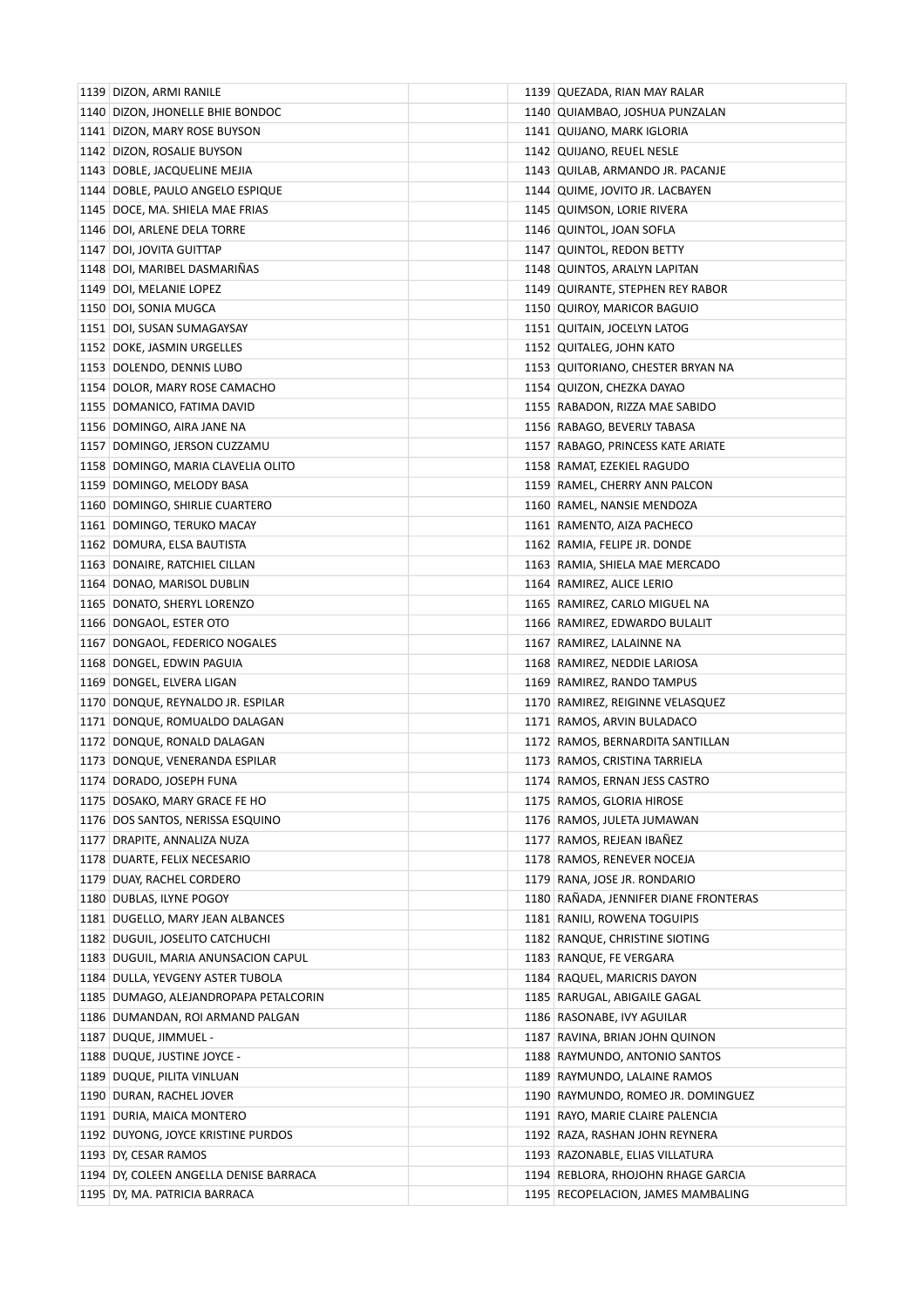| 1196 EBAYAN, GLORIA OTOY                | 1196 RED, CHERRY AURELLANO              |
|-----------------------------------------|-----------------------------------------|
| 1197 EBE, CARMI CANTUBA                 | 1197 REDOLME, JAY-AR BRITOS             |
| 1198 EBIHARA, RIO FRANCISCO             | 1198 REDULA, RANDOLPH TEMONIO           |
| 1199 EBRON, VON RONALD MALABUYOC        | 1199 REGIDOR, JENELYN CATAPANG          |
| 1200 EBUENGA, DENNIS DOMANAIS           | 1200 REGILME, MARIA ANGENICA FULO       |
| 1201 EBUENGA, NATYFEL AQUINO            | 1201 REGONIA, PAUL ROSSENER DEL ROSARIO |
| 1202 ECAMEN, MA. ESTEFANY ELIZAGA       | 1202 RELLON, RIA VANESSA MICABALO       |
| 1203 ECHALICO, DARLYN JABILLES          | 1203 REMETICADO, JADE SISMAR            |
| 1204 ECHALICO, JESUEL LEGARTE           | 1204 REMOLANO, LETECIA RAMIREZ          |
| 1205 ECHAVEZ, ERIK KRISTOPHER           | 1205 REMOLLENA, RAQUEL ARINAL           |
| 1206 ECO, EDWARD ASUBE                  | 1206 REMOROZA, MARISOL CAPAROS          |
| 1207 EDING, LANI CAJES                  | 1207 REMOTIGUE, EDWIN LEMUEL NA         |
| 1208 EDOROT, TETCHIE RANA               | 1208 REONTOY, EMMALYN ESAKI             |
| 1209 EDROZO, DAVE LAURENCE NA           | 1209 REPONES, PRINCES NA                |
| 1210 EDULLANTES, ALLIN SORDILLA         | 1210 REQUIERO, RHEALYN PACIO            |
| 1211 EGALAN, MARICEL SELLOTE            | 1211 RESUELLO, TERESITA AQUINO          |
| 1212 EGARGO, ATHENA JEAN NA             | 1212 RETARDO, LEONARDO JR. CANSING      |
| 1213 EGARGO, LAWRENCE ZULITA            | 1213 REYES, ANGELO BERDERA              |
| 1214 EGASHIRA, MARIA CORAZON SAMPANA    | 1214 REYES, CHRISTIAN VINCENT NA        |
| 1215 EGO-UGAN, GLADYS BARBARA JAVIER    | 1215 REYES, CLAE ANNE MACATIVO          |
| 1216 EGSAEN, EUGENE JR. LONGAO          | 1216 REYES, EMMA DAGOHOY                |
| 1217 EGUCHI, AMELITA SANTOS             | 1217 REYES, GENEVIEVE SUBAYNO           |
| 1218 EGUCHI, DOLORES CORPUZ             | 1218 REYES, IAN ABATAN                  |
| 1219 EGUITA, ROJANE DAWED               | 1219 REYES, JENALYN OKUDAIRA            |
| 1220 EHARA, BELINDA SAVARES             | 1220 REYES, JOCELYN BATAO               |
| 1221 EJAR, MARK STEPHEN GUILLANO        | 1221 REYES, MA.SCARLETH RELOS           |
| 1222 ELCANO, JENIDA DELOS REYES         | 1222 REYES, MARIA THERESA REYES         |
| 1223 ELEOGO, ANNA MARIE DELA CRUZ       | 1223 REYES, NOLIDEL ROSALES             |
| 1224 ELIS, JENNIFER LANGAOAN            | 1224 REYES, RAYMARK BUYSON              |
| 1225 ELIZALDE, IVY ROSE REVELO          | 1225 REYES, ROLANDO ARICHE              |
| 1226 ELIZAN, MARIA KLARIZZA MEDINA      | 1226 REYES, ROSELLE LOANZON             |
| 1227 ELIZARIO, ANACLETO JR. DINSON      | 1227 REYES, VILFER NA                   |
| 1228 ELIZARIO, EMELDA FUENTES           | 1228 REYES, WENCY VIEN MERACAP          |
| 1229 ELLISON, DIVINA SAMALA             | 1229 REZOL, BELTRAN ALCACERA            |
| 1230 ELMAN, JONATHAN BALOCO             | 1230 REZOL, NECITAS ZAMUDIO             |
| 1231 ELMAN, MARJESSA OSILAO             | 1231 RIBAY, RENZEL JOY SITCHON          |
| 1232 ELMAN, MARY ANN AGPAOA             | 1232 RICAFRENTE, ERIC ORLINA            |
| 1233 ELPEDES, JOSEPHINE BRUSOLA         | 1233 RICAFRENTE, JENNIFER TIDOR         |
| 1234 ELSISURA, MARIVIC CAMINGUE         | 1234 RICOHERMOSO, DANTE REY             |
| 1235 EMBAJADOR, CRUSTALYN MAE LAUG LAUG | 1235 RICOHERMOSO, JO ANN DE GUZMAN      |
| 1236 EMELIO, JEREMIE ANINON             | 1236 RICOHERMOSO, JODIE DE GUZMAN       |
| 1237 EMELIO, RITCHE SELORIO             | 1237 RILLON, ROLANDO BUAN               |
| 1238 EMPAMANO, ABEGAIL DE GUZMAN        | 1238 RIOFLORIDO, MICHELLE CORONA        |
| 1239 EMPIC, JONY LAYAN                  | 1239 RITUALO, FLOR JR. SOLIS            |
| 1240 ENCANTO, ESTRELLA MENA             | 1240 RITURBAN, RODEL AQUINO             |
| 1241 ENCARNACION, SAIRENE LACSA         | 1241 RIVAS, AMELITA DIAMONA             |
| 1242 ENCILA, IRENE MANUEL               | 1242 RIVERA, ALDREN SALAZAR             |
| 1243 ENCILA, MARY ANTONETTE ENANO       | 1243 RIVERA, CARLO MABABA               |
| 1244 ENCINA, KIMBERLY ANN PLANTINOS     | 1244 RIVERA, JAN KATHRINA CAGUNGUN      |
| 1245 ENDO, ANNA LIZA DIAGO              | 1245 RIVERA, KIM NA                     |
| 1246 ENDO, EDNA LIGUIS                  | 1246 RIVERA, ROY CHRISTOPHER TORRES     |
| 1247 ENDO, JULIET RAQUEL                | 1247 RIVERO, ERNIE BADILLA              |
| 1248 ENDRENAL, JERMAINE GRACE SALEN     | 1248 RIVERO, MARISSA NARVAEZ            |
| 1249 ENOMOTO, MARIA LOURDES CAMINOC     | 1249 RIVERO, ROBERT BADILLA             |
| 1250 ENRIQUEZ, MARK ANDREW ARAGON       | 1250 RIZALA, JESSON MOLOBOCO            |
| 1251 ENRIQUEZ, MARVIN ARAGON            | 1251 ROBILLOS, ARNEL CABALLA            |
| 1252 ENRIQUEZ, RUFFA RAE NA             | 1252 ROBLE, ARCELIE BABA                |
|                                         |                                         |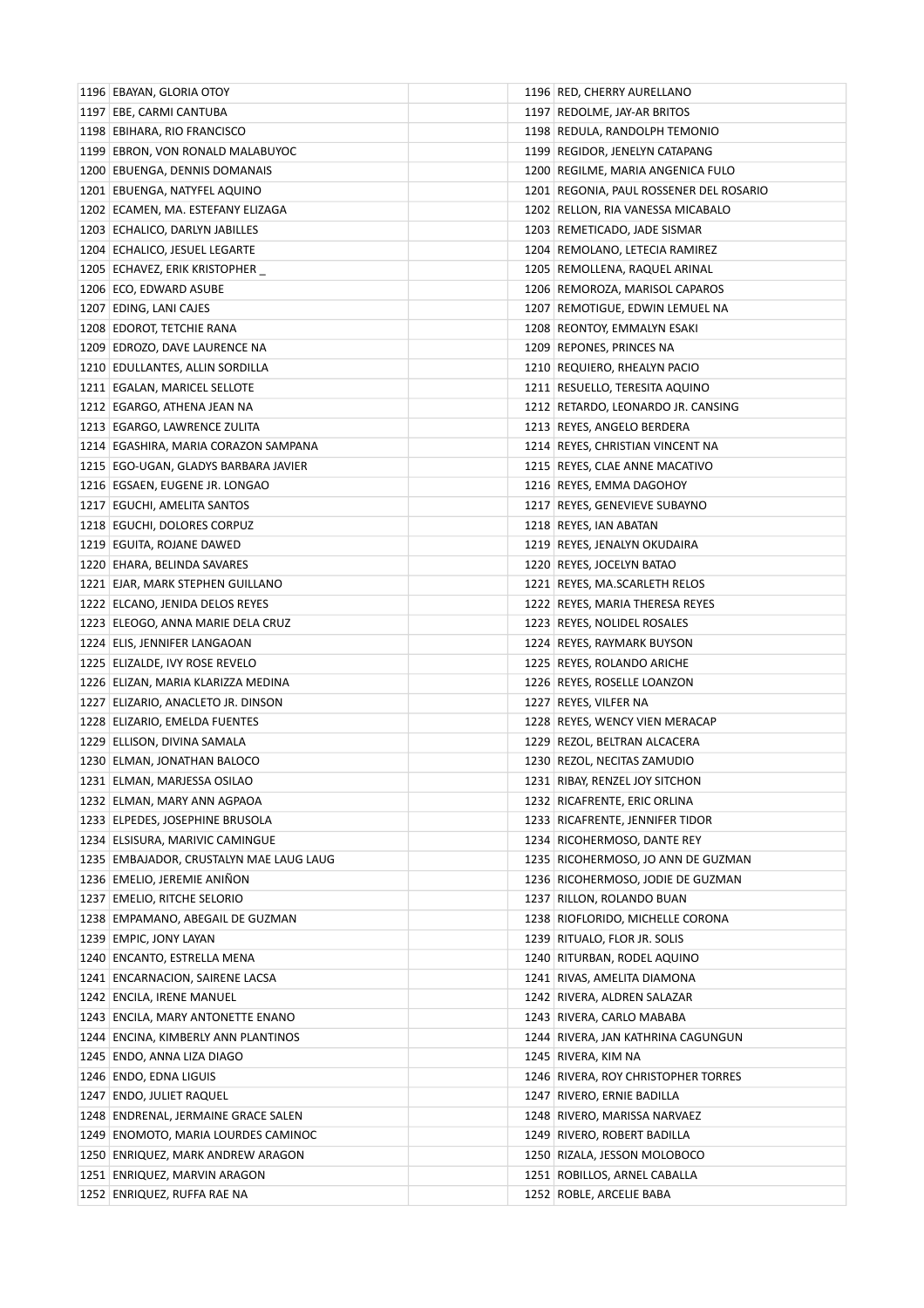| 1253 ENTIA, MAY ANN OBEJERO                  | 1253 ROBLES, MARIA RONALYN AMORA     |
|----------------------------------------------|--------------------------------------|
| 1254 ERESUELO, ANALYN ADEVA                  | 1254 ROCAFORT, MARK ALLEN VERGARA    |
| 1255 ERESUELO, REMO MACATIVO                 | 1255 RODEJO, SHIELA BANZON           |
| 1256 ERFE, ALASTAIR GRACE IBAY               | 1256 RODELLA, HARVE ENDO             |
| 1257 ERI, RHIZA CALANO                       | 1257 RODRIGUEZ, AIRA MAE CABRAL      |
| 1258 ERIA, AL JEFFERSON LINABAN              | 1258 RODRIGUEZ, ANNIE PEÑALOSA       |
| 1259 ERISPE, JINNO SALVANA                   | 1259 RODRIGUEZ, EUGENE SALENGA       |
| 1260 ERMITA, DIONA MAE MAGDALUYO             | 1260 ROGELIO, CHERRY ANN RODAS       |
| 1261 ESASHI, IMELDA ROLDAN                   | 1261 ROGELIO, JOSEPH KENNETH BRIONES |
| 1262 ESCALANTE, DON DHOMER EBOÑA             | 1262 ROJAS, JEANIBE LOYOLA           |
| 1263 ESCALANTE, DONNA MAY EBOÑA              | 1263 ROJAS, RYMAN JADER              |
| 1264 ESCALERA, RACHEL PANGAN                 | 1264 ROJO, EDELBERTO LARCENA         |
| 1265 ESCALONA, STEPHANIE JOAN PEÑEALBER      | 1265 ROJO, JOMAR LARCENA             |
| 1266 ESCAPE, JOSELITO ABOLENCIA              | 1266 ROJO, LILIBETH CAMACHO          |
| 1267 ESCULTURA, BLESSIE BARADI               | 1267 ROJO, MYLENE ARANETA            |
| 1268 ESLABON, MARIA CRISTINA TITO            | 1268 ROJO, PHOEBE LARCENA            |
| 1269 ESLLER, DEONA CARPIO                    | 1269 ROLDAN, JOSEPH RAFFY ROPA       |
| 1270 ESMERALDA, PILARITA CENTENO             | 1270 ROLLAN, EVELYN RUPIN            |
| 1271 ESPAÑOLA, VICTORIO YAGI                 | 1271 ROLLO, ADONIS NIEDO             |
| 1272 ESPARAR, ROMER ESPARTERO                | 1272 ROMAYLA, JOCELYN LOYGO          |
| 1273 ESPECTACION, JERALYN GRUTA              | 1273 ROMERO, ALONA HELUDO            |
| 1274 ESPELA, JENNIFER MENDOZA                | 1274 ROMERO, ARIANNE MANGALISAN      |
| 1275 ESPELA, JOHN MICHAEL MENDOZA            | 1275 ROMERO, ETHEL JANE RIOS         |
| 1276 ESPEÑA, ROWEL FALCOTELO                 | 1276 ROMERO, FERDINAND JUANIZA       |
| 1277 ESPERAT, RODOLFO JR. OHYA               | 1277 RONATAY, NIKKO LAWRENCE YANGCO  |
| 1278 ESPINEDA, JINKIE ERMINO                 | 1278 RONQUILLO, RICARDO NATAYA       |
|                                              |                                      |
| 1279 ESPINO, ALYSSA MARIE DESALESA           | 1279 RONQUILLO, ROLDAN TURLA         |
| 1280 ESPINO, RELLIE ARBOLEDA                 | 1280 RONQUILLO, ROWENA SENORIN       |
| 1281 ESPINOLA, MICHAEL BRIAN PALOMARES       | 1281 ROSALES, MA. HANNA CATLEYA NA   |
| 1282 ESPINOSA, ANNAROSE DOVIE BERTIS         | 1282 ROSALES, ROCELYN PRADO          |
| 1283 ESPINOSA, MIRAFLOR CABRADILLA           | 1283 ROSALES, RONNA JANE MADUM       |
| 1284 ESPINOZA, JOYCE ALEXANDREA NA           | 1284 ROSALES, ROSEMARIE GREGORIO     |
| 1285 ESPIRITU, MA. MELIZZA JINKY RIANZARES   | 1285 ROSALES, RUBELYN PUTON          |
| 1286 ESPIRITU, RODEL CABILLON                | 1286 ROSOPA, MARY GRACE FLORENCONDIA |
| 1287 ESPIRITU, ROGELIO JR. CABILLON          | 1287 ROSOS, BRYAN JULIANE            |
| 1288 ESPLANADA, ALBERTO BARTOLATA            | 1288 ROXAS, GUSTINA SAMSON           |
| 1289 ESPULGAR, WILFRED VILLARIZA             | 1289 RUBIO, ARMANDO PARDILLA         |
| 1290 ESPURA, JINKY EDULLANTES                | 1290 RUBIO, CAHTY ORAÑO              |
| 1291 ESQUIVEL, MILLANIE CAPILI               | 1291 RUEL, CYRA ALIB                 |
| 1292 ESTACIO, MICHELLE FRIAS                 | 1292 RUIZ, EDWARD SON TUOS           |
| 1293 ESTANISLAO, JOSEFINA CATSUYE CORPUZ     | 1293 RUIZ, JENNIFER QUIOCHO          |
| 1294 ESTANISLAO, MARILOU ALVIZ               | 1294 RUIZ, RODEL MARANGGA            |
| 1295 ESTANISLAO, RONJAY CORPUZ               | 1295 RUIZ, VILMA PEREZ               |
| 1296 ESTEVEZ, STEPHANIE BEATRICE DEL ROSARIO | 1296 RYU, JANET PARADERO             |
| 1297 ESTOLAS, MA. KRISTEL SEDICO             | 1297 SAAVEDRA, JIM PORTRIAS          |
| 1298 ESTOPERES, FRANCISCO HORMIDO            | 1298 SAAVEDRA, REGIE MILER NA        |
| 1299 ESTOPERES, RUBELYN OROBODA              | 1299 SAAVEDRA, ROMEO III GUERRERO    |
| 1300 ESTRADA, FANNY ATIN                     | 1300 SABALONES, BEATRIZ -            |
| 1301 ESTRADA, OWEN JR. ELLE                  | 1301 SABAS, SONJIE JR. NACES         |
| 1302 ESTRELLA, AIREL JEZREEL NA              | 1302 SABERON, ALMA DIAZ              |
| 1303 ESTRELLA, ANGELO COLOMA                 | 1303 SABERON, ARIANE PHELIZA GABILA  |
| 1304 ESTRELLA, JEORGE RAMIREZ                | 1304 SABERON, MARK LESTER EDAGO      |
| 1305 ESTRELLA, JOEL VILLON                   | 1305 SABERON, WILMAR JAY TUMAMAK     |
| 1306 ESTRELLA, JOHN MARK NA                  | 1306   SAB-IT, DIANA RIVERA          |
| 1307 ESTRELLAS, ALEXIS VILLAS                | 1307   SAB-IT, ESTRELLA KATANO       |
| 1308 ESTREMOS, RUSSEL RALPH SANTOS           | 1308 SAB-IT, LEOPOLDO DAMOSLOG       |
| 1309 ETANG, EVELYN PABROQUIS                 | 1309 SABUD, RACHIEL TAO-ON           |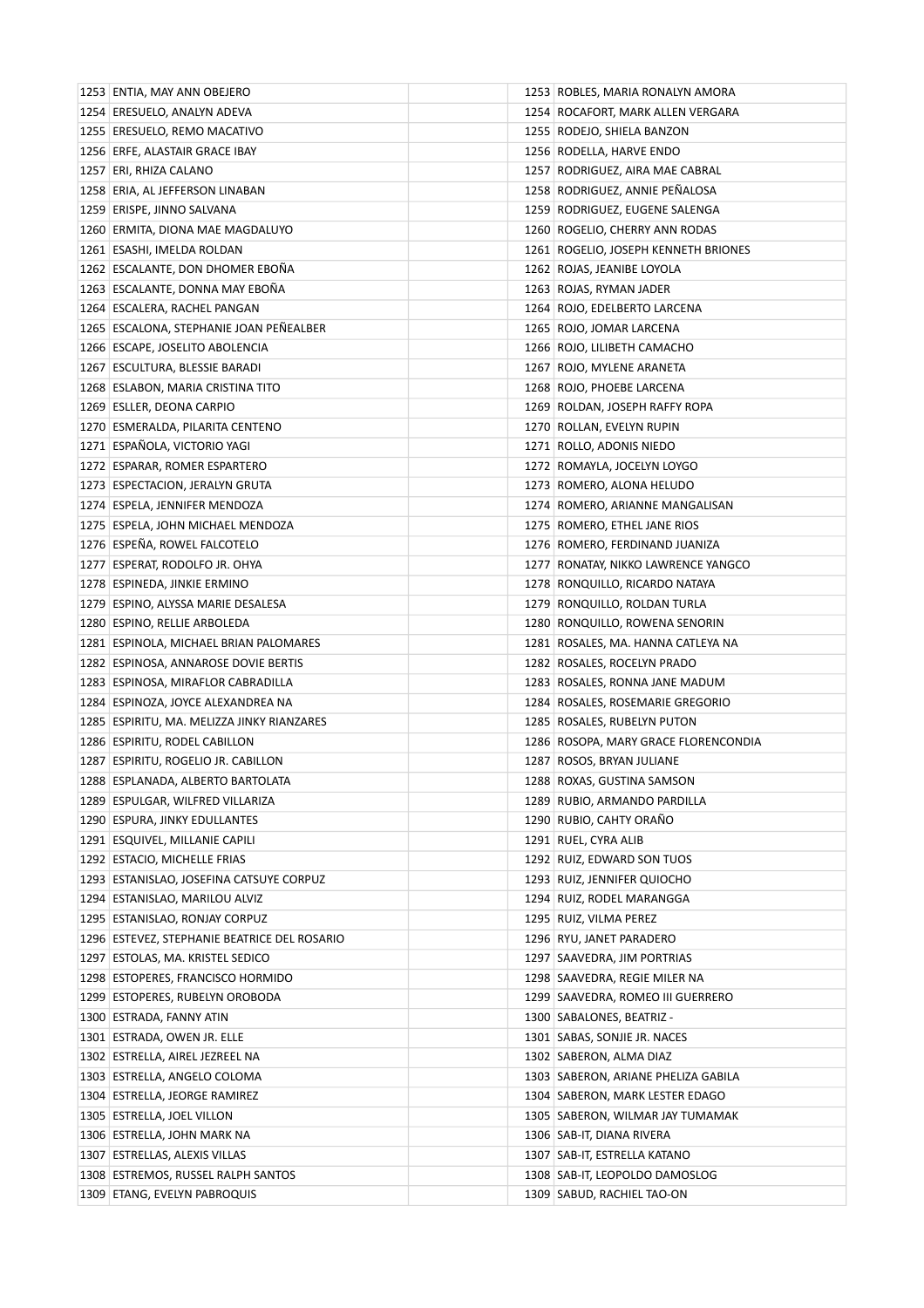| 1310 ETANG, MAYUMI YUKI PABROQUIS        | 1310 SABUD, REYNALDO GONZALES                                   |
|------------------------------------------|-----------------------------------------------------------------|
| 1311 ETO, RESLY GEMINO                   | 1311 SABULO, AMY AMISCUA                                        |
| 1312 ETO, SUSAN CASALAN                  | 1312   SACAGUING, MELINDA CAMAYA                                |
| 1313 EUGENIO, MICHELLE PANTAS            | 1313   SACAM, SNOOKY EDOLANTES                                  |
| 1314 EVANGELIO, JANUAR LUMBAYON          | 1314   SACAY, SATOSHI NA                                        |
| 1315 EVANGELIO, ROSEMARIE DOTOLLO        | 1315   SACIL, YOLANDO ANTECUANDO                                |
| 1316 EVANGELISTA, ALLAN ARCADIO          | 1316 SACRIZ, MARY GRACE PARALE                                  |
| 1317 EVANGELISTA, EVELYN ARNEJO          | 1317 SACULSAN, PHOEBE GRACE JAMORA                              |
| 1318 FABIAN, SONIA ROYO                  | 1318 SADAKATA, RITHCY BACO                                      |
| 1319 FABORES, KAZUMI NA                  | 1319 SADAMATSU, LERMA OCAMPO                                    |
| 1320 FABRO, TROJAN SORRA                 | 1320 SADDINGTON, MONALYN MOLAAN                                 |
| 1321 FADO, ANDREW MUÑASQUE               | 1321 SADIM, DENNIS BUIS                                         |
| 1322 FAILANO, FERDINAND SAMBO            | 1322 SADSAD, JOHN ERWIN NA                                      |
| 1323 FAILANO, MARY ANN JHOANA TAMO       | 1323   SAEKI, ANA FE ALAS                                       |
| 1324 FAJANEL, LILIBETH DOFREDO           | 1324 SAGARA, ROWENA MATRIZ                                      |
| 1325 FAJANEL, MENDRALYN VIADO            | 1325   SAGUN, JOHN NA                                           |
| 1326 FAJARDO, JOVILYN THERESE BACO       | 1326 SAGUN, MELANIE SILVESTRE                                   |
| 1327 FAJARDO, RAVEN JOYCE NA             | 1327 SAHARA, CHASTINE HERNANDEZ                                 |
| 1328 FALCONITIN, MA. AILEN NA            | 1328 SAITO, APRIL ANNE TABARANZA                                |
| 1329 FALCOTELA, JOAN ALMENCION           | 1329 SAITO, CAROL SHABADO                                       |
| 1330 FELICIANO, JEN MAE ERSUELO          | 1330 SAITO, DAISY SUMALPONG                                     |
| 1331 FELICIANO, RICHARD TURA             | 1331   SAITO, EARLY MOLO                                        |
| 1332 FELLIZAR, MECHELLEAN CRUZAT         | 1332 SAITO, JOSETTA MIRAVALLES                                  |
| 1333 FELLIZAR, RENCY CRUZAT              | 1333   SAITO, JOVELYN TALLADA                                   |
| 1334 FERMIN, HAZELYN PABLO               | 1334 SAITO, MARIVIC OCAMPO                                      |
| 1335 FERNANDES, ANNALIZA HALASAN         | 1335 SAITO, MARY KATHERINE RATERTA                              |
| 1336 FERNANDEZ, ALBERT MORATA            | 1336 SAITO, ROBERTA BRAVO                                       |
| 1337 FERNANDEZ, ANNA MAE -               | 1337 SAITO, ROWENA ALFONSO                                      |
| 1338 FERNANDEZ, BERNADETTE TADA          | 1338 SAITO, SUSAN NORAIDA ALBAYALDE                             |
| 1339 FERNANDEZ, ELIZABETH MARANGA        | 1339 SAKAE, JANELL BENEDICTO                                    |
| 1340 FERNANDEZ, HARVEY CASTANARES        | 1340   SAKAGUCHI, GLORIA RAZONA                                 |
| 1341 FERNANDEZ, JOY PUEBLOS              | 1341 SAKAGUCHI, MARY JOY IROG-IROG                              |
| 1342 FERNANDEZ, KENNETH JOHN -           | 1342 SAKAGUCHI, NESIEL FERNANDEZ                                |
| 1343 FERNANDEZ, KRISCELLE -              | 1343   SAKAGUCHI, RACHEL LLANA                                  |
| 1344 FERNANDEZ, MARIE NOELLE MANGULABNAN | 1344   SAKAI, CARMINA CADIZAL                                   |
| 1345 FERNANDEZ, NERISSA GENER            | 1345 SAKAI, CRISELDA JOVES                                      |
| 1346 FERNANDEZ, NORNA SAMAR              | 1346   SAKAI, CRISTINA LIBUNAO                                  |
| 1347 FERNANDEZ, RODNEY JUN MADRANGCA     | 1347   SAKAI, EDMARRIE GALORA                                   |
| 1348 FERNANDO, ERWIN DEL MONTE           | 1348 SAKAI, JANE REMINAL                                        |
| 1349 FERRANDO, SEGFRED VILLANUEVA        | 1349   SAKAI, JUDY GARCIA                                       |
| 1350 FERREIRA, JOBITH CIOCON             | 1350 SAKAI, LALAINE ACOSTA                                      |
| 1351 FERRER, JOAQUIN VICENTE CONSUNJI    | 1351   SAKAI, MARICHELLE NAKPIL                                 |
| 1352 FERRER, RHINE JOY SORIA             | 1352   SAKAI, MARVIE BORLAGDAN                                  |
| 1353 FERRER, ROIDEN SOTIS                | 1353   SAKAI, MARY GRACE ROYO                                   |
| 1354 FLORES, BRENDA CORNELIO             |                                                                 |
| 1355 FLORES, JAYSON NUNEZ                | 1354   SAKAI, MONASON TEOPACO<br>1355   SAKAI, VIEN CARESS LAIG |
|                                          |                                                                 |
| 1356 FLORES, JUVY DACULAN                | 1356   SAKAKIBARA, ANALYN GARRIDO                               |
| 1357 FLORES, LUIS II MORENO              | 1357 SAKAMOTO, ARLENE CASTILLO                                  |
| 1358 FONSICA, THERESA MARIE BENJAMIN     | 1358   SAKAMOTO, ELSA VICENCIO                                  |
| 1359 FONTILLAS, JAMILANE GLASE ESTACIO   | 1359 SAKAMOTO, MEINRADO PALO                                    |
| 1360 FORMENTERA, RHYZEL CALIAO           | 1360 SAKAMOTO, MERCEDES GABRAL                                  |
| 1361 FORNIS, DANILO SERDEÑA              | 1361 SAKAMOTO, MERLY FARIOLEN                                   |
| 1362 FOURNERON, GRETCHEN BERGADO         | 1362 SAKAMOTO, RHEYNA MAE QUIMPO                                |
| 1363 FRANCISCO, APRIL MIRANDA            | 1363   SAKAMOTO, RIZALINE URDANETA                              |
| 1364 FRANCISCO, JAN RUDOLPH PANGILINAN   | 1364   SAKAMOTO, ROXANNE JACINTO                                |
| 1365 FRANCISCO, MAILA MIRANDA            | 1365   SAKANAKA, ELVIE DIANGO                                   |
| 1366 FRANCISCO, MARK JAYSON HERNANDEZ    | 1366 SAKANE, ANGELITA DASAL                                     |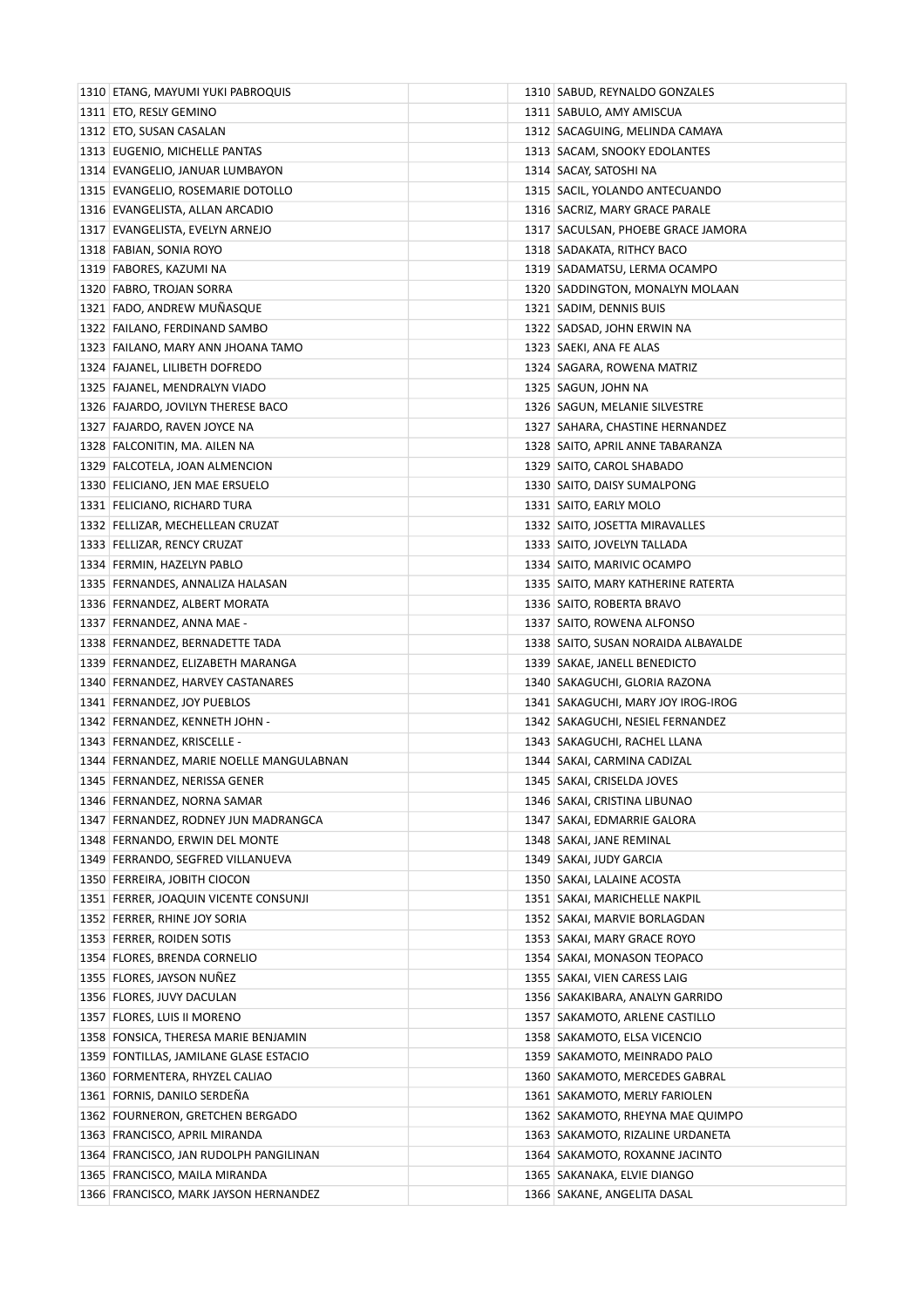| 1367 FRANDO, JULIUS RODA                 | 1367   SAKASHITA, BELINDA CATACIO     |
|------------------------------------------|---------------------------------------|
| 1368 FRANDO, VICHELLE YAGAO              | 1368   SAKASHITA, IRISH JADE ANCHETA  |
| 1369 FRANKLIN, YOKO MIYASHITA            | 1369 SAKATA, MAGDALENA BELTRAN        |
| 1370 FUCHIGAMI, RHODORA JIMENEZ          | 1370 SAKAYAMA, RENEE ROSE DARACAN     |
| 1371 FUCHIWAKI, ARNIDA ARMAS             | 1371 SAKISAKA, ELIZABETH MAMARIL      |
| 1372 FUDETANI, JOSEFINA CHONA GONZALES   | 1372   SAKODA, CHIKA SEBANDAL         |
| 1373 FUENTES, CHAQ RAY AMARILLO          | 1373   SAKODA, MA.FUJI SEBANDAL       |
| 1374 FUENTES, LESLIE VANEZA DATAO        | 1374 SAKODA, RONNA DEVOTA             |
| 1375 FUENTES, MARIA SOCORRO FONCECA      | 1375   SAKOGUCHI, CHERYL PARAS        |
| 1376 FUENTES, RAMIL TAKEDA               | 1376 SAKUMA, MARRIANE CALDITO         |
| 1377 FUENTES, RAM JAY FONCECA            | 1377   SAKURAI, CHERYL MAYOL          |
| 1378 FUENTES, RUEL DEL ROSARIO           | 1378   SAKURAI, JOCELYN CABANG        |
| 1379 FUJIHARA, FUMIHERO JR. GASENDO      | 1379 SALADO, ARCEL LOAYON             |
| 1380 FUJII, ADELAIDA DE LEON             | 1380 SALADRIGAS, PRECY MASAYANG       |
| 1381 FUJII, GEMMA DILIG                  | 1381   SALAMAT, GHENNEZA ROJAS        |
| 1382 FUJII, JENNIFER NOVELAS             | 1382 SALAMAT, PATRICK TAPEL           |
| 1383 FUJII, JOAN GUINTO                  | 1383 SALANGA, CHRISTIAN MEL DIEZMO    |
| 1384 FUJII, JUANITA DIZON                | 1384 SALANGA, MILA DIEZMO             |
| 1385 FUJII, LEONILA MANIEGO              | 1385   SALANGA, RAMIL OGAYON          |
| 1386 FUJII, MARIA EVELYN BANTIGUE        | 1386 SALAO, RICKY MANGUNAY            |
| 1387 FUJII, NANCY GALVEZ                 | 1387   SALAZAR, ANNA KRISTINA LACSINA |
| 1388 FUJII, ROWENA ILUSTRE               | 1388 SALAZAR, APPLE JOY CORTEZ        |
| 1389 FUJII, VERNA MENDOZA                | 1389 SALAZAR, GLENN GALANG            |
| 1390 FUJIKAKE, MARNIL ASPERA             | 1390 SALAZAR, RHEIN KIMBERLY NICHOLAS |
| 1391 FUJIKI, JESUSA MARCELO              | 1391   SALAZAR, SHEREE GALANG         |
| 1392 FUJIMARU, JOSELYN MALABANAN         | 1392 SALDAO, RADEN MELLIJOR           |
| 1393 FUJIMORI, MELINDA SILVESTRE         | 1393 SALDE, ABRAHAM ZEUS CATALONIA    |
| 1394 FUJIMOTO, ALINA MAGOS               | 1394 SALDEA, OLIVA CAGAYAT            |
| 1395 FUJIMOTO, CRISTINA IBAY             | 1395 SALDO, MELVIN RULE               |
| 1396 FUJIMOTO, ESTRELLA VICTORIA AGUMBAY | 1396 SALDO, RIENA ARMERO              |
| 1397 FUJIMOTO, JAMES JIRO REDOBLE        | 1397 SALES, MARIA CLOTILDE SIMBULAN   |
| 1398 FUJIMOTO, KEN PILAPIL               | 1398 SALMON, APRIL ROSE VERGARA       |
| 1399 FUJIMOTO, LOLY GONZALES             | 1399 SALOMON, GENARO JR. RODRIGUEZ    |
| 1400 FUJIMOTO, MERCEDITA DELA CRUZ       | 1400 SALOMON, MARISSA MEDRINA         |
| 1401 FUJIMOTO, MILAFLOR PEÑA             | 1401 SALVADOR, CHARITO CADUCOY        |
| 1402 FUJIMOTO, RENEE TANGONAN            | 1402 SALVADOR, REY MARK ALVIOLA       |
| 1403 FUJIMOTO, TESYL PLANOS              | 1403 SALVADOR, ROSE CAMILLE MARTINEZ  |
| 1404 FUJIMURA, LENIT ACEVEDO             | 1404 SAMAN, JASON MAGO                |
| 1405 FUJINO, MONETTE FRANCISCO           | 1405   SAMAN, MARIA LESLIE TAPIA      |
| 1406 FUJINO, SARAH SALONOY               | 1406 SAMBAYON, JEONILO BARIUS         |
| 1407 FUJIO, ANNABELLE ALGO               | 1407   SAMESHIMA, GIRLIE RIVERA       |
| 1408 FUJIOKA, ZENAIDA TOLOSA             | 1408 SAMIZO, ECELINE CLANGGO          |
| 1409 FUJISAWA, MYRNA SERRANO             | 1409 SAMPANA, ALFREDO ORTIZ           |
| 1410 FUJISHIMA, MARIA NITA FLORES        | 1410 SAMSON, JOHNTRIX CONRAD LOPEZ    |
| 1411 FUJISHIMA, MARIZA ORIVIADA          | 1411 SAMUKAWA, MARY PAZ EBANO         |
| 1412 FUJITA, CARLA DIV TABON             | 1412 SANAPO, MARGARET SAQUIBAL        |
| 1413 FUJITA, CECILIA CLEMENTE            | 1413 SANCHEZ, ANALIZA TAN             |
| 1414 FUJITA, GINA VILLAFUERTE            | 1414 SANCHEZ, ANTONIO OGAWA           |
| 1415 FUJITA, KHRISTINE MAVI ILETO        | 1415 SANCHEZ, DANNY MACALALAD         |
| 1416 FUJITA, MARICEL DULAY               | 1416 SANCHEZ, GINA MACALALAD          |
| 1417 FUJITA, MAYRA LUNA CASABA           | 1417 SANCHEZ, JHONA MAE PALMA GIL     |
| 1418 FUJITA, MELANIE DIOLA               | 1418 SANCHEZ, MARIA ELENA MACALALAD   |
| 1419 FUJITA, MIGUELA MORA                | 1419 SANCHEZ, MARIA TERESA INOVERO    |
| 1420 FUJITA, RIZALINA VILLANUEVA         | 1420 SANCHEZ, MARIA THERESA PERTIERRA |
| 1421 FUJIWARA, JENNELYN LORBES           | 1421 SANCHEZ, MYLENE MORAN            |
| 1422 FUJIWARA, LORRAINE STA. RITA        | 1422 SANCHEZ, SEGUNDO RODRIGUEZ       |
| 1423 FUJIWARA, MA. EMERITA GATBONTON     | 1423 SAN DIEGO, RYAN BENEVICTO NA     |
|                                          |                                       |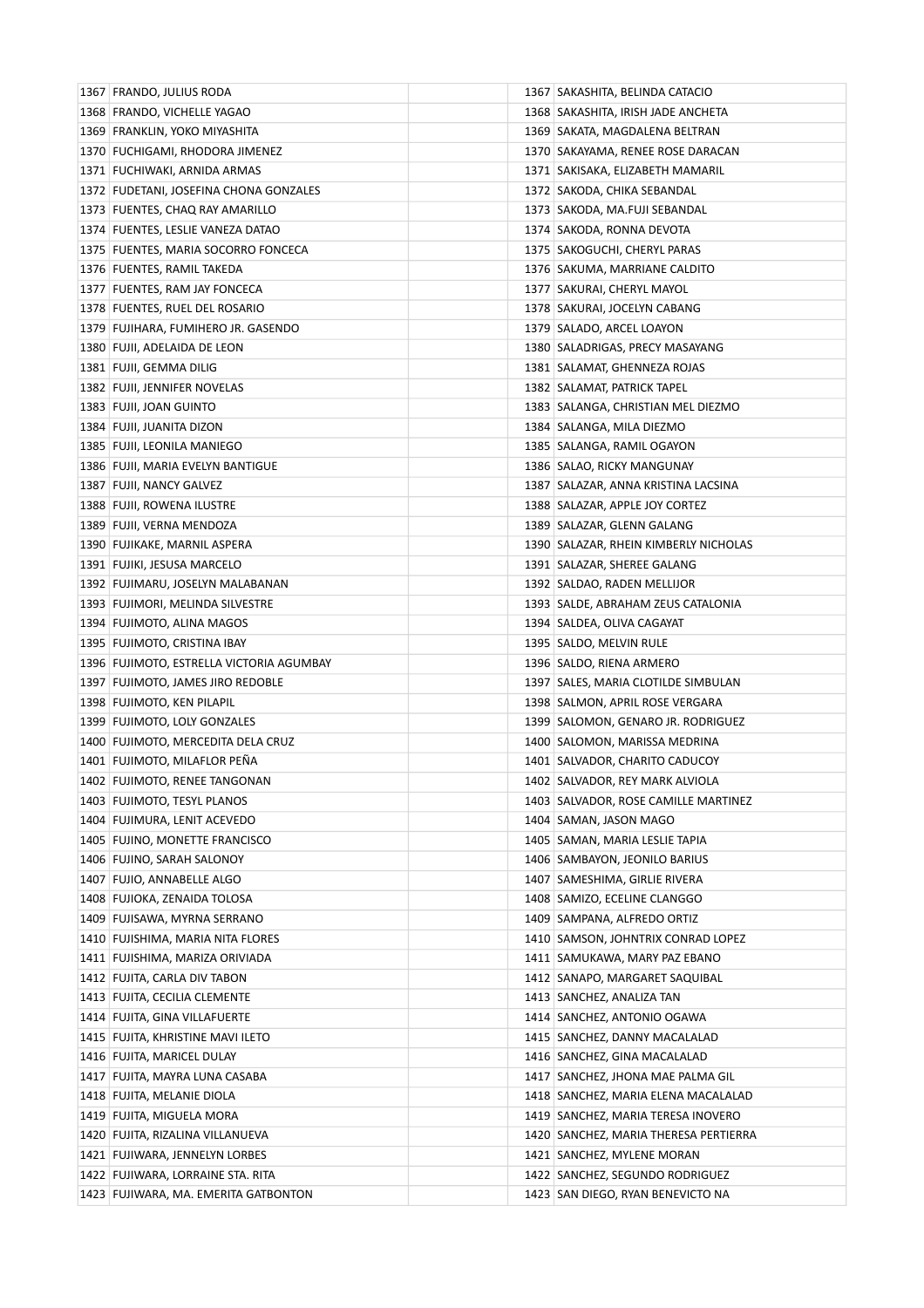| 1424 FUJIWARA, RUBEN GACAYAN        | 1424 SANDIG, AUGUSTO BACCAY           |
|-------------------------------------|---------------------------------------|
| 1425 FUJIYAMA, NIDA GADI            | 1425   SANDO, AURELIA SILVESTRE       |
| 1426 FUKATA, IRENE CABISO           | 1426 SANDOY, FLORENCIO JR. LABARDA    |
| 1427 FUKAURA, MARILYN MUNIZ         | 1427 SANGEL, LOVELLA PALER            |
| 1428 FUKAYA, REGINA TOLENTINO       | 1428 SANGEL, RAY QUIRINO              |
| 1429 FUKAZAWA, JOSEPHINE DOMINGO    | 1429 SANICO, MARITES DISPO            |
| 1430 FUKUDA, ALICIA EUSEBIO         | 1430 SAN JOSE, ARISTOTLE ---          |
| 1431 FUKUDA, EVELYN ESCUETA         | 1431 SAN JOSE, BENJAMIN CRUZ          |
| 1432 FUKUDA, LINDRETA VILLAFUERTE   | 1432   SAN JOSE, BRYAN ---            |
| 1433 FUKUDA, NORA BERMEJO           | 1433 SAN MIGUEL, MARICEL RODELAS      |
| 1434 FUKUDA, PINKY PACIENTE         | 1434 SAN MIGUEL, SHIELA MAE NA        |
| 1435 FUKUDA, ROWENA CAMPIT          | 1435   SANO, JUVYLYN CANOY            |
| 1436 FUKUDA, SHYRENE APRIL MANGAHAS | 1436 SANO, MARY JANE VICTORIANO       |
| 1437 FUKUDOME, MAY ANN MONTERO      | 1437 SAN PEDRO, JUNE CORREA           |
| 1438 FUKUHARA, DEANNA IRIÑGAN       | 1438 SAN ROQUE, SUZETTE PANGILINAN    |
| 1439 FUKUI, CATHERINE CERDEÑA       | 1439 SANTIAGO, BAMBI AMOR AMONCIO     |
| 1440 FUKUI, JOSEPHINE GALLARDO      | 1440 SANTIAGO, JINKY DUCASEN          |
| 1441 FUKUI, RIZALLY SUAZOL          | 1441 SANTIAGO, LARRY LUCAS            |
| 1442 FUKUI, ROSENDA CONCEPCION      | 1442 SANTIAGO, MARICEL DELOS SANTOS   |
| 1443 FUKUMARU, DELIA BALILI         | 1443   SANTIBAN, JERONIMO TAKINGAN    |
| 1444 FUKUMITSU, IMELDA PEDRAGOZA    | 1444 SANTIBAN, ROWENA SORIANO         |
| 1445 FUKUMOTO, LUISA JUABLAR        | 1445 SANTOMIN, ZEAH TENORIO           |
| 1446 FUKUMOTO, MARICAR HALILI       | 1446 SANTOS, AMOR PEREZ               |
| 1447 FUKUMOTO, MARISSA MORTA        | 1447 SANTOS, ARJUN ALBOC              |
| 1448 FUKUNAGA, MINVILUZ PEREZ       | 1448 SANTOS, CARRISE NA               |
| 1449 FUKUNAGA, ROSA RODRIGUEZ       | 1449 SANTOS, CHIARA ALDA REYES        |
| 1450 FUKUNAGA, VIVIAN VALENTINO     | 1450 SANTOS, CHRISTOPHER UDA          |
| 1451 FUKUNO, EVELYN DE CADIZ        | 1451 SANTOS, DESIREE SANCHEZ          |
| 1452 FUKUOKA, MA. TERESA DE LEON    | 1452 SANTOS, DIOROME VARGAS           |
| 1453 FUKUOKA, MARIDY BANARIA        | 1453 SANTOS, ERIC PETILLA             |
| 1454 FUKUOKA, OLIVIA DIZON          | 1454 SANTOS, ERNIELYN MELLIZA         |
| 1455 FUKUSHIMA, ANGELICA ALBARAN    | 1455 SANTOS, LORRELYN MUNGCAL         |
| 1456 FUKUSHIMA, ARACELI FLORES      | 1456 SANTOS, MARC ERICSON CHAVEZ      |
| 1457 FUKUSHIMA, CRISTINA PAGTUD     | 1457 SANTOS, MARICAR AVESTRUZ         |
| 1458 FUKUSHIMA, ENRYHILL UNETA      | 1458 SANTOS, MARK DEEZEL TORRES       |
| 1459 FUKUSHIMA, JOSIE DACONTE       | 1459 SANTOS, MARRY JANE GUTIEREZ      |
| 1460 FUKUSHIMA, MODESTA TAGACAY     | 1460 SANTOS, MARY GRACE BUSTAMANTE    |
| 1461 FUKUSHIMA, ROSEMARIE TRAJANO   | 1461 SANTOS, NELIA VILLAVICENCIO      |
| 1462 FUKUTA, MARILOU MARTIN         | 1462 SANTOS, RAZEL JOYCE TALAMPAS     |
| 1463 FUKUYAMA, ANABELLE MINA        | 1463 SANTOS, ROMAN ABAD               |
| 1464 FUKUYAMA, JOCELYN CASTILLO     | 1464   SANTOS, ROSA VILMA ASISTIO     |
| 1465 FUKUYAMA, MICHELLE DEPANO      | 1465   SANTOS, SARAH MALLA            |
| 1466 FUKUYO, MARIA MAIDA MARCOS     | 1466 SANTOS, SARA JANE DELA CRUZ      |
| 1467 FUKUZAWA, MYRNA MANINGAS       | 1467   SANTOS, SEAN CARL NA           |
| 1468 FULGENCIO, CHERRY CRUZ         | 1468 SANZ, ALEXANDER DEUSCA           |
| 1469 FUMAR, ISRAEL BRONCANO         | 1469   SANZ, JASMIN CAMILLO           |
| 1470 FUNAHASHI, ANNA FE OLANDEZ     | 1470 SANZ, JETHRO CORONEL             |
| 1471 FUNAHASHI, MERLY DOFREDO       | 1471   SANZ, JOCELYN LIM              |
| 1472 FUNAKOSHI, NELIA DIZON         | 1472   SANZ, SHEENA ALYZZA LIM        |
| 1473 FUNAO, CECILIA EDROZO          | 1473   SAPUNTO, JOANNA MIRANDO        |
| 1474 FUNATZO, ANGELO NAVARRO        | 1474 SAPUNTO, JOEVEN NA               |
| 1475   FUNATZO, MARY JOY MANDALIHAN | 1475 SAQUILAYAN, GLYNNIS MAE QUIÑONES |
| 1476 FURUKAWA, ALDRIN MERCADAL      | 1476 SARABIA, DAISY LAURON            |
|                                     | 1477   SARAPPUDIN, GEMMALYNN BURAHAN  |
| 1477 FURUKAWA, CLAUDIA ESTEBAN      |                                       |
| 1478 FURUKAWA, GRACE VELASCO        | 1478   SARCIA, JESUSA OBEDOZA         |
| 1479 FURUKAWA, JAKE MERCADAL        | 1479   SARCIA, KENJI MEDROZO          |
| 1480 FURUKAWA, JESSICA MACHADO      | 1480   SARINGAN, JEFRY OLIVAR         |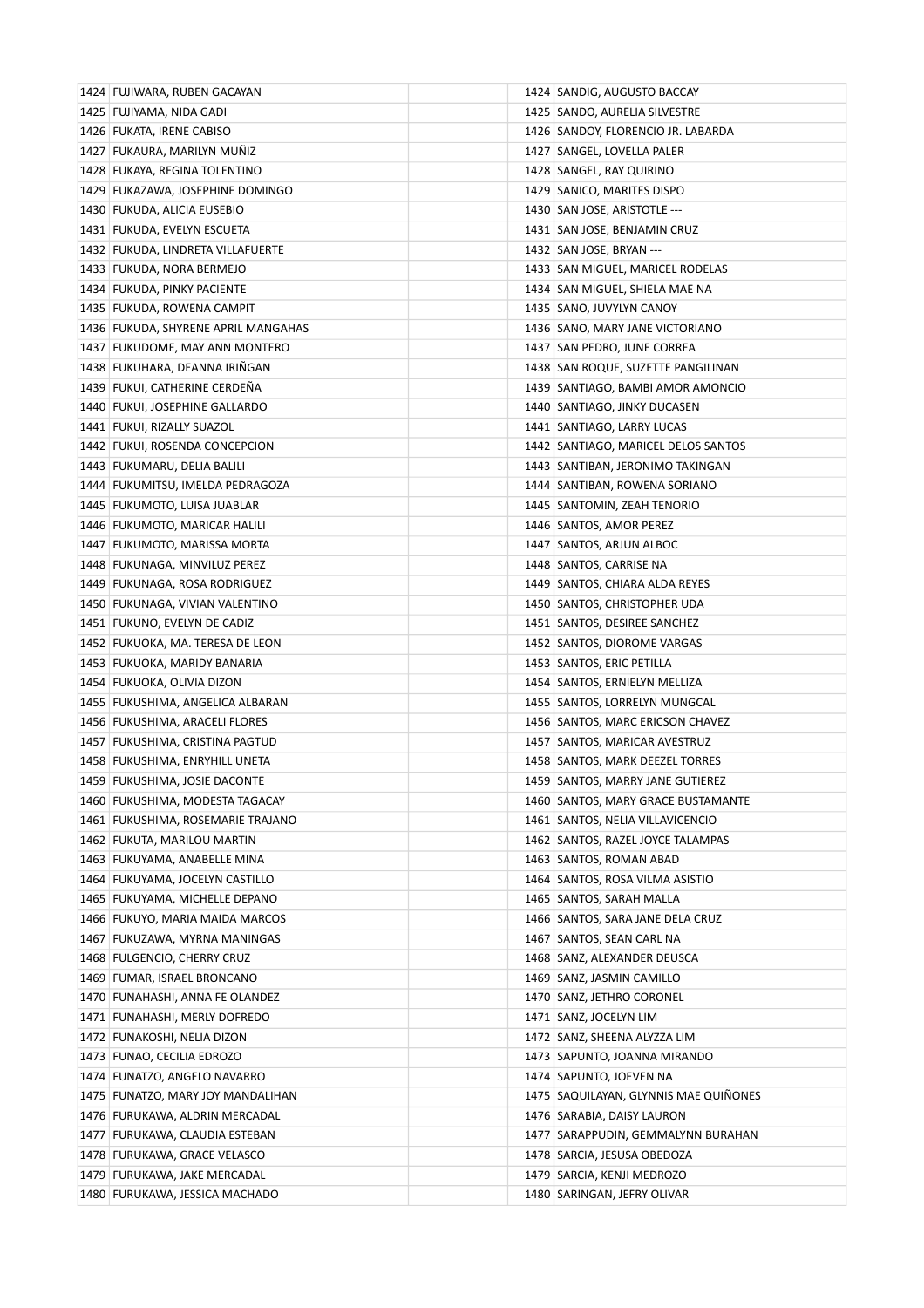| 1481   FURUKAWA, LEONIDA CABELIZA    | 1481 SARMIENTO, ERWIN GAIL VENERACION        |
|--------------------------------------|----------------------------------------------|
| 1482 FURUKAWA, NEMECIA SAN JUAN      | 1482   SARMIENTO, YOLANDA SANTOS             |
| 1483 FURUKAWA, RACHELLE GAYA         | 1483 SARROL, NIDA NISPEROS                   |
| 1484 FURUKAWA, ROSEMARIE PAGADORA    | 1484   SARUDA, RISSA ESTANTE                 |
| 1485 FURUMOTO, LOLITA MALLARE        | 1485   SASAE, ANGELA DELA CRUZ               |
| 1486 FURUNO, RONA ELEONOR BALMACEDA  | 1486   SASAHARA, AGNES LAGMAY                |
| 1487 FURUSAWA, CAROLYN MATEO         | 1487   SASAKI, ALMA CAYOG                    |
| 1488 FURUSAWA, JOESITA DEFELIX       | 1488   SASAKI, ANNABEL ESTRELLA              |
| 1489 FURUTA, ALMA ALINDAO            | 1489   SASAKI, BLESILDA LESCANO              |
| 1490 FURUTA, EVELYN SISTOZA          | 1490 SASAKI, ELIZABETH SALVADOR              |
| 1491 FURUTA, KAMIRA CASSANDRA MUSNI  | 1491   SASAKI, ERIC PATRIC MASATOSHI VELASCO |
| 1492 FURUTA, MARIA ALMA ANTONIO      | 1492 SASAKI, HONEY FE BAYLOSIS               |
| 1493 FURUTA, NORA DIMAPELES          | 1493   SASAKI, JENITH ESGUERRA               |
| 1494 FURUYA, MIRASOL MATER           | 1494 SASAKI, MA.VICTORIA FLORENTINO          |
| 1495 FUTSU, JUCELYN CABALLES         | 1495   SASAKI, MARJORIE MANTILLA             |
| 1496 FUWA, HAZEL RAYOS               | 1496 SASAKI, MARLYN MAGLACION                |
| 1497 GAAS, BENCIS MALAYAO            | 1497   SASAKI, MA VICTORIA CRUZ              |
| 1498 GAAS, YANE SUMAKIAO             | 1498 SASAKI, MENCHIE MANLICLIC               |
| 1499   GABALES, MARISSA CALINDATAS   | 1499   SASAKI, MERLIE TALAN                  |
| 1500 GABILO, ANGELICA DALOG          | 1500 SASAKI, MYRA DELLA                      |
| 1501 GABOT, RONALD PONSICA           | 1501   SASAKI, REBECCA TANOLA                |
| 1502 GABRIEL, FREDDIE ADVINCULA      | 1502   SASAKI, RITA SOCORRO MARTINEZ         |
| 1503 GABRIEL, FREDDIE JR. WATANABE   | 1503 SASAKI, SHYLLA MARIE CASTRO             |
| 1504 GABRIEL, MARIE NICAR FERRER     | 1504   SASAKI, VIRGINIA CANUDAY              |
| 1505 GABRIEL, MARK ARCANGEL WATANABE | 1505   SASAKURA, BELINDA BALINDO             |
| 1506 GABRIEL, MARK LUARCA            | 1506   SASANABE, ANNLYN TAN                  |
| 1507 GACIS, FLORDELYN LANDICHO       | 1507 SASAOKA, MARIA CRISTINA OTIG            |
| 1508   GADAZA, MAUREEN MANANSALA     | 1508   SASSAGIMA, LILIBETH SINDINGAN         |
| 1509 GADDI, ANALIZA PELAYO           | 1509 SASSER, IRENE ARCIAGA                   |
| 1510 GAGARINO, GLENN JOSOL           | 1510 SATA, WELIZA ARCELLANA                  |
| 1511 GAHOC, EMIE CENAS               | 1511   SATIRA, HANNA SALAZAR                 |
| 1512 GAITE, DAISY MORALES            | 1512 SATO, ALEX GREGORIO                     |
| 1513 GALACIO, HUBERT NA              | 1513 SATO, ALFONSO RODEMIO                   |
| 1514 GALANG, GENEVIE GUEVARA         | 1514 SATO, ALMONDYSETH DIZON                 |
| 1515 GALANG, RACHEL DY               | 1515   SATO, AMELITA MACALOS                 |
| 1516 GALAS, ADORACION CASTRO         | 1516 SATO, ANALYN PERIA                      |
| 1517 GALENDEZ, MARCOSA MADELO        | 1517   SATO, ANTONINA SAMPANG                |
| 1518 GALIA, MARICON LANZADERAS       | 1518 SATO, BENJIE MASALON                    |
| 1519 GALICIA, ROCHELLE CELESTIAL     | 1519 SATO, CATHERINE PEREZ                   |
| 1520 GALIDO, APRIL MAE TAPIC         | 1520 SATO, GINALYN VEGARE                    |
| 1521 GALLARDO, JAY-AR DIZON          | 1521 SATO, GLORIA MIRANDELLA                 |
| 1522 GALLETA, LIBERTY ANN BABA       | 1522 SATO, JASMIN MACARASIG                  |
| 1523   GALLETA, ROLANDO RABAULA      | 1523 SATO, JEHIL TAGWALAN                    |
| 1524 GALORIO, ELITA SANCHEZ          | 1524 SATO, JOHN MARK TRIBUNALO               |
| 1525 GALORIO, JONNEL SANCHEZ         | 1525 SATO, JOHN VIANE TRIBUNALO              |
| 1526 GALUPO, ROEL BOCBOC             | 1526   SATO, JONALYN CALMA                   |
| 1527 GAMBOA, AILEEN GONZALES         | 1527   SATO, KHAVI DEVA DIZON                |
| 1528 GAMBOA, ROLANDO MESINA          | 1528 SATO, LAURA BALAGTAS                    |
| 1529 GAMBOA, ROMULO JR TANDOC        | 1529 SATO, LEONILO RODEMIO                   |
| 1530 GAMBOA, RUTH SESE               | 1530 SATO, MANILYN FABELLAR                  |
| 1531   GAMUYAO, RICO LEDESMA         | 1531 SATO, MARIA DENA CARIJUTAN              |
| 1532 GANACIA, MC ELLOYD MAQUINTO     | 1532 SATO, MARIA ELSA ALDEA                  |
| 1533 GANDEZA, HELEN PADUA            | 1533   SATO, MARIA LOURDES VIDAL             |
| 1534   GANDEZA, JOHN JOHN PADUA      | 1534 SATO, MARIA VICTORIA RICAFORT           |
| 1535 GANDIA, JOY LANORIO             | 1535   SATO, MARITESS HERNANDO               |
| 1536 GANITANO, RANIE BALISACAN       | 1536 SATO, MARIVIC TAPANG                    |
| 1537 GANOYO, JESSICA NUÑEZ           | 1537 SATO, MAY ELIZABETH ALIBAWAN            |
|                                      |                                              |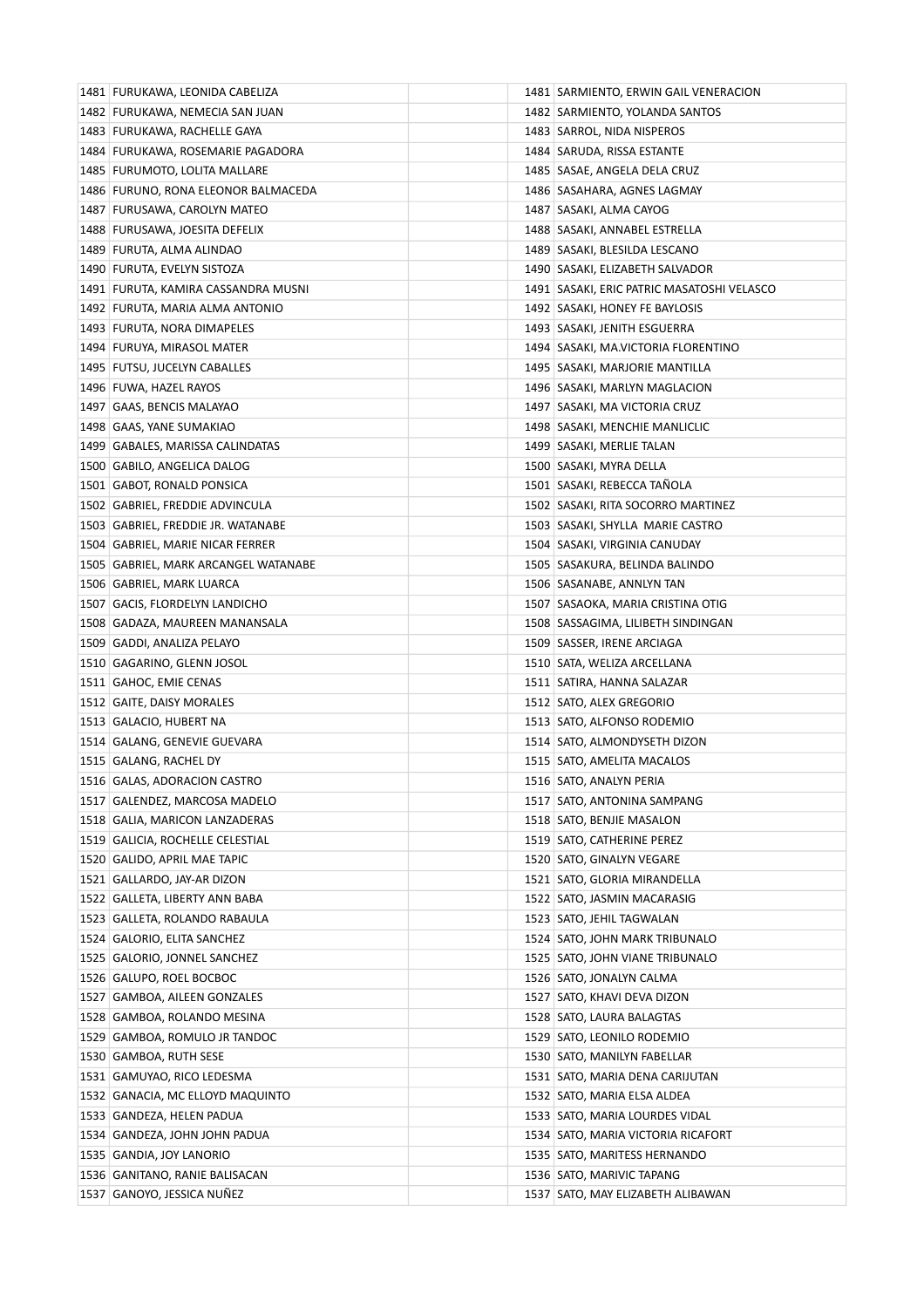| 1538 GANTALAO, PAUL JOHN LEON           | 1538 SATO, MELITA BARRIOS            |
|-----------------------------------------|--------------------------------------|
| 1539 GAOYEN, DAO-IDAN OMAR FAMILAN      | 1539 SATO, NECYDEL DIMALANTA         |
| 1540 GARADO, GLYDIE FUENTES             | 1540   SATO, ORLY GIN PALMA          |
| 1541 GARAYGAY, ROSALIA CONTEMPLO        | 1541 SATO, RAQUEL DAGALEA            |
| 1542 GARCES, MARK ANTHONIE HERNANDO     | 1542 SATO, ROWENA GRUTA              |
| 1543 GARCIA, ABEGAIL FRANCISCO          | 1543 SATO, SHEILLA ENRILE            |
| 1544 GARCIA, CATHRINE GUESE             | 1544   SATO, VALENTINA CARIN         |
| 1545 GARCIA, CHRISTINA SALEN            | 1545 SATO, VONN IVHAN FABELLAR       |
| 1546 GARCIA, DHONA MARIE BRIONES        | 1546 SATO, ZENITH GUSTILO            |
| 1547 GARCIA, EMMANUEL SOLIMAN MORTEL    | 1547 SATOH, LOURDES ZUNIGA           |
| 1548   GARCIA, EULA MARIE NA            | 1548 SATORRE, ELOISA PEDRAJETA       |
| 1549 GARCIA, JOAN JOYCE NA              | 1549   SATURNO, LLOYDA MACALALAD     |
| 1550 GARCIA, MARICAR DEL VALLE          | 1550 SAUZA, JANETH DELA CRUZ         |
| 1551 GARCIA, MICHAEL OJANOLA            | 1551 SAWA, DOLORES PORTUGAL          |
| 1552   GARCIA, NAGELA PANGATUNGGAN      | 1552   SAWADA, DAHLIA JERESANO       |
| 1553 GARCIA, NYALD AGUMBAY              | 1553 SAWADA, ELISA BADIQUE           |
| 1554 GARCIA, PEACH ADAM AGUMBAY         | 1554 SAWADA, MELYVIL MALONES         |
| 1555 GARCIA, VILMA CARPIO               | 1555 SAWADA, SHARMINE TOLENTINO      |
| 1556 GARCIA, WILDREDO ANDAL             | 1556 SAWADA, VIOLETA CUBALES         |
| 1557 GARDOCE, VIOLA JIMENEZ             | 1557   SAWAI, REMELYN SANTOS         |
| 1558   GARIANDO, KYOICHI BANAGUA        | 1558 SAWAMOTO, KARABEL VELOS         |
| 1559 GARING, JOHN FRANCIS HALASAN       | 1559 SAWASA, EDITHA AQUINO           |
| 1560 GAROLACAN, KANAKO TEVES            | 1560 SAWASATO, MICHELLE IMPERIAL     |
| 1561   GARZA, DARCY LACANILAO           | 1561   SAWAYA, ELMA BAGUI            |
| 1562 GASAL, EMMA TABORA                 | 1562 SAYAMA, AGNES SANTERO           |
| 1563 GASAL, JUN MAR TABORA              | 1563 SEDAYA, OPALYN ESPAÑOLA         |
| 1564 GASAL, NESTOR RICO                 | 1564 SEE, MARIA ANTONETT DELA CRUZ   |
| 1565 GASCON, RAFAEL COSGAYON            | 1565   SEGAWA, JOSEPHINE BERNABE     |
| 1566 GASENDO, MA. JOY COLEGADO          | 1566 SEI, GINA PACIENTE              |
| 1567 GASTAR, ARIEL DEOGRADES            | 1567 SEIKI, MERIAN CALZADO           |
| 1568 GASTONES, MITZI MADUM              | 1568 SEIO, CERES VALENZUELA          |
| 1569 GASTONES, SANNIEL TOKUNAGA         | 1569 SEKI, MARGOT CELERIO            |
| 1570 GATCHALIAN, ARGEL LOMANGCOLOB      | 1570 SEKI, MARIA LUISA MANAPSAL      |
| 1571   GATCHALIAN, LEIZL RALLONZA       | 1571 SEKI, MAXINE REGNER             |
| 1572 GATCHALIAN, MA. LAILANI MAGISTRADO | 1572 SEKIGUCHI, MA. ARMIN CASTILLO   |
| 1573 GATCHALIAN, PHILLIP ALBERT RANON   | 1573 SEKIMOTO, MERCEDES DELA ROSA    |
| 1574 GATUS, JOSEFINA CARLOS             | 1574 SEKITA, JANICE CAYCO            |
| 1575 GATUS, MARIO TOCONAGA              | 1575   SEKIYA, EDELYN MARCHA         |
| 1576 GATUS, RICKY TADEO                 | 1576 SEKIYA, EMILY DE LA TONGA       |
| 1577 GAVINO, JOHN PAUL CHENG            | 1577   SELGA, RICA MAE NA            |
| 1578 GAVIOLA, ROMANA SANTIZO            | 1578 SELLON, JOHANNA DEGUIT          |
| 1579 GAYA, MARIA ANGELICA NA            | 1579 SEMANA, JEANNE REYES            |
| 1580 GAYGON, MAUREEN FLORES             | 1580 SENDAYEN, EUGENE ARIG           |
| 1581 GAYONA, JOE VEL LACAMBRA           | 1581 SENDIN, PRINCESS SUNGGAY        |
| 1582 GAZA, LILY PANGILINAN              | 1582 SENGOKU, ROSALINA MENDEZ        |
| 1583 GECTO, MILLIE ANN BADILLOS         | 1583 SENZAKI, HELEN BINARAO          |
| 1584 GELIO, RANELO APIAG                | 1584 SEO, MARICEL SABERON            |
| 1585 GELIO, RUTH BUYSON                 | 1585 SEPIDOZA, MICHAEL GO            |
| 1586 GEMAO, JIOVANNI ALONZO             | 1586 SEPRA, SHERYLL MADUM            |
| 1587 GEMPESAW, JAYMAR BEDICO            | 1587   SERA, MARIA CYNTHIA ALCANTARA |
| 1588 GENERAL, EMMANUEL MARCOS           | 1588 SERION, CHRISTIAN CARL -        |
| 1589 GENERANA, ANGELITA ABALAYAN        | 1589 SERIZAWA, JOSEPHINE PASCUAL     |
| 1590 GENERANA, ELTON JOHN               | 1590 SERRANO, DAYLENN PANUNCIO       |
| 1591 GENERANA, ZOSIMA JEN AQUINO        | 1591 SERRANO, GIONNA MARIE OLAVAR    |
| 1592 GENITA, ROWENA CASABERDE           | 1592 SERRANO, KIMBERLY ANNE BUGARIN  |
| 1593 GENODIALA, JUDY-ANN ANIE           | 1593 SERRANO, KRISTOFFER ALAN EGAM   |
| 1594 GERASMIO, ALONA SUAZO              | 1594 SERVITO, CRISTINA GOMEZ         |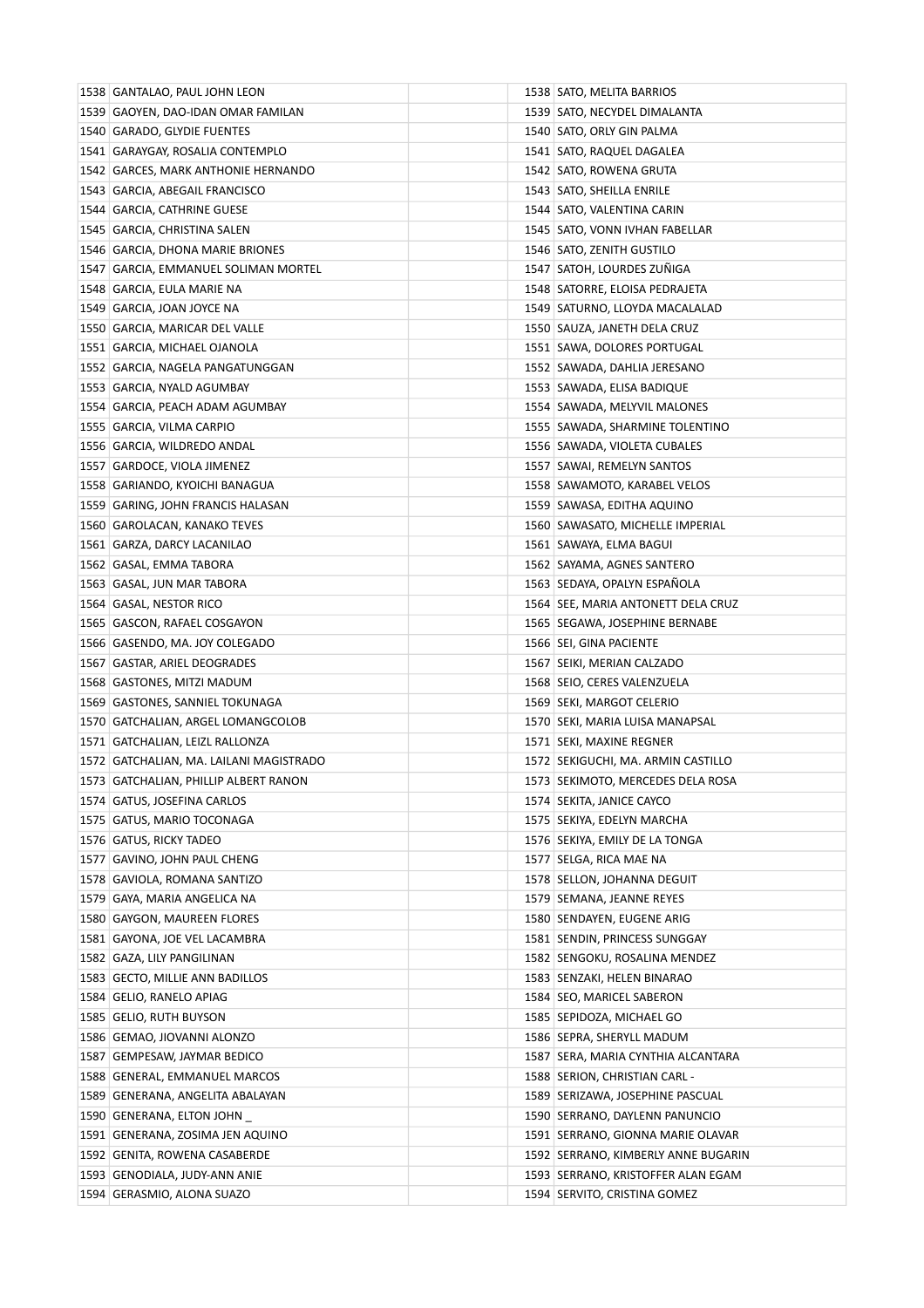| 1595 GERONA, CONCHITA CAJES            |  | 1595 SERVITO, RAYMUNDO CAYABYAB             |
|----------------------------------------|--|---------------------------------------------|
| 1596 GERONA, IMELDA DELOS SANTOS       |  | 1596 SETOYAMA, EMILY ORDONEZ                |
| 1597   GERONA, NIKKI LIANIE BALOCA     |  | 1597   SEZAKI, CARINA APELLO                |
| 1598 GERONA, YUMIKO NA                 |  | 1598 SHA, ZENAIDA MANGALI                   |
| 1599 GESHIRO, SHILAME INOJALES         |  | 1599 SHIBA, GINALYN ORTEGA                  |
| 1600 GIAN, RICHEL GORRE                |  | 1600 SHIBA, LORELIE BUSLON                  |
| 1601 GILDO, JACKELYN ALEJO             |  | 1601 SHIBA, ZENAIDA DUCUSIN                 |
| 1602 GLOBIO, LORINA GLINO              |  | 1602 SHIBAGAKI, IRENE AMPILON               |
| 1603 GLORIOSO, ALVIN GARAN             |  | 1603 SHIBAHARA, CARLITA CAGAS               |
| 1604 GLORY, MARK NA                    |  | 1604 SHIBAIKE, JOHANNAH MAE BERSABAL        |
| 1605 GO, ALEXANDRA KRISTIN DE GUZMAN   |  | 1605 SHIBATA, CARLO AGUACITO                |
| 1606 GO, CHRISTOPHER PERALTA           |  | 1606 SHIBATA, CATHERINE NICOL               |
| 1607 GO, CLARK KENDRICK CHENG          |  | 1607 SHIBATA, MARICHU AGUACITO              |
| 1608 GO, ROBERT DELA CRUZ              |  | 1608 SHIBATA, MARILOU ENTERA                |
| 1609 GO ALCANTARA, MICHIELLA MATIMAT   |  | 1609 SHIBATA, MARIO AGUACITO                |
| 1610 GOBARA, DAYANA LYN IBAÑEZ         |  | 1610 SHIBAYAMA, JANICE SUSMEÑA              |
| 1611 GODINEZ, NIEVES FERRER            |  | 1611 SHIBUYA, MARJORIE MARCUAP              |
| 1612 GODMALING, GAY LORD AMOY          |  | 1612 SHIDA, GINA FABILLAR                   |
| 1613 GODOY, CHRISTOPHER ACOSTA         |  | 1613   SHIGA, JENNEFER ACOPICOP             |
| 1614 GOFIMON, GENALYN BUAN             |  | 1614 SHIGETA, GINA RAMOS                    |
| 1615 GOMEZ, BABYLYN RAZON              |  | 1615   SHIGYO, GLAIZA RHISSA OSABAL         |
| 1616 GONDO, ARLYN REVILLA              |  | 1616 SHIKI, MARISA JUMAWAN                  |
| 1617 GONZALES, HERMINIGILDO RUEDA      |  | 1617 SHIKINE, IRENE JAY BADAYOS             |
| 1618 GONZALES, JOHNNY VALIENTE         |  | 1618 SHIKIYA, ANNA GRACE FRANCISCO          |
| 1619 GONZALES, JOY ANN LARCENA         |  | 1619 SHIMABUKORO, GIMMA ASIGURADO           |
| 1620 GONZALES, JULIESSE NAGAMATSU      |  | 1620 SHIMABUKURO, MICHAEL JAY ASIGURADO     |
| 1621 GONZALES, RENATO LEBITANIA        |  | 1621 SHIMABUKURO, NIKKO JOHN VERGARA        |
| 1622 GONZALES, RHEA PALADAR            |  | 1622 SHIMADA, AGNES BONIFACIO               |
| 1623 GONZALES, ROLLY SANTOS            |  | 1623 SHIMADA, AIREEN GONZALES               |
| 1624 GONZALES, TRISTAN SABIDO          |  | 1624 SHIMADA, ANNALIZA DE GUZMAN            |
| 1625 GONZALES, VIVIAN HAYASHI          |  | 1625   SHIMADA, DINA LADRADA                |
| 1626 GOOC, FATIMA NA                   |  | 1626 SHIMADA, ELIZABETH AMBROSIO            |
| 1627   GOSIAOCO, ADOLFO MORONAGA       |  | 1627 SHIMADA, GERTRUDE STA. ANA             |
| 1628 GOSIAOCO, FUMIKO MASANQUE         |  | 1628 SHIMADA, HIKARU ALEXANDRA DELOS SANTOS |
| 1629 GOSIAOCO, KIYOSHI MASANQUE        |  | 1629 SHIMADA, NANAMI COSME                  |
| 1630 GOSIAOCO, YUSHIKO MASANQUE        |  | 1630 SHIMADA, NORI VIAJE                    |
| 1631 GOTO, CHERRY ROSE SALANDINO       |  | 1631   SHIMADA, REZETH VILLAREAL            |
| 1632 GOTO, EEJAY GAYOSO                |  | 1632 SHIMADA, SALVACION DOMINGO             |
| 1633 GOTO, ELVIRA CEMINE               |  | 1633 SHIMAMOTO, ROWENA ALCALDE              |
| 1634 GOTO, JENNIFER MULLENO            |  | 1634 SHIMASAKI, MARIETA NOSIS               |
| 1635 GOTO, KATHRYN DORIA               |  | 1635   SHIMAUCHI, MAGDALINA SORIA           |
| 1636 GOTO, LELIBETH BERSANO            |  | 1636 SHIMAZAKI, JENNIFER EMPASIS            |
| 1637 GOTO, MARY-ANN ANGELES            |  | 1637 SHIMIZU, ANA GALVEZ                    |
| 1638 GOTO, ROWENA QUILILAN             |  | 1638 SHIMIZU, EDDIELYN BURACAN              |
| 1639 GOTOU, JANESSA MASIL              |  | 1639 SHIMIZU, IMELDA GAONA                  |
| 1640   GRAVINO, ALEXANDRA OBIDO        |  | 1640 SHIMIZU, MARIETTA AREVALO              |
| 1641 GRIMPOLA, MA. MELYNDA ZAMORA      |  | 1641 SHIMIZU, MELANIE TINGSON               |
| 1642 GUANLAO, KRISCHEL DANICA ESPIRITU |  | 1642 SHIMIZU, MICHELLE SARMIENTO            |
| 1643 GUARDIANO, AIKO DIVINE GONYABO    |  | 1643 SHIMIZU, ROWENA NODADO                 |
| 1644 GUARDIANO, MA. ERLITA GONYABO     |  | 1644 SHIMIZU, SHYRILL PACIONE               |
| 1645 GUARIN, CHARMIENE LUENGCO         |  | 1645 SHIMIZU, WENDELL AREVALO               |
| 1646 GUBAL, RAQUIM LINGONA             |  | 1646 SHIMMURA, DIANNE CLAIRE CATALAN        |
| 1647 GUBAT, JENNIFER ARCEGA            |  | 1647 SHIMO, CHRISTINA PABUSTAN              |
| 1648 GUERIBA, JESSIEL SIARON           |  | 1648 SHIMOBAYASHI, DIEZEBEL BURLAS          |
| 1649   GUERRA, APOLONIO AGUILERA       |  | 1649 SHIMODA, JUVY CABACCANG                |
| 1650 GUERRERO, AILEEN BAYACSAN         |  | 1650 SHIMOKAWA, ELISA MATOCINOS             |
| 1651 GUERRERO, JOHANNA SOLON           |  | 1651 SHIMOKAWA, LADYLYN REEYS               |
|                                        |  |                                             |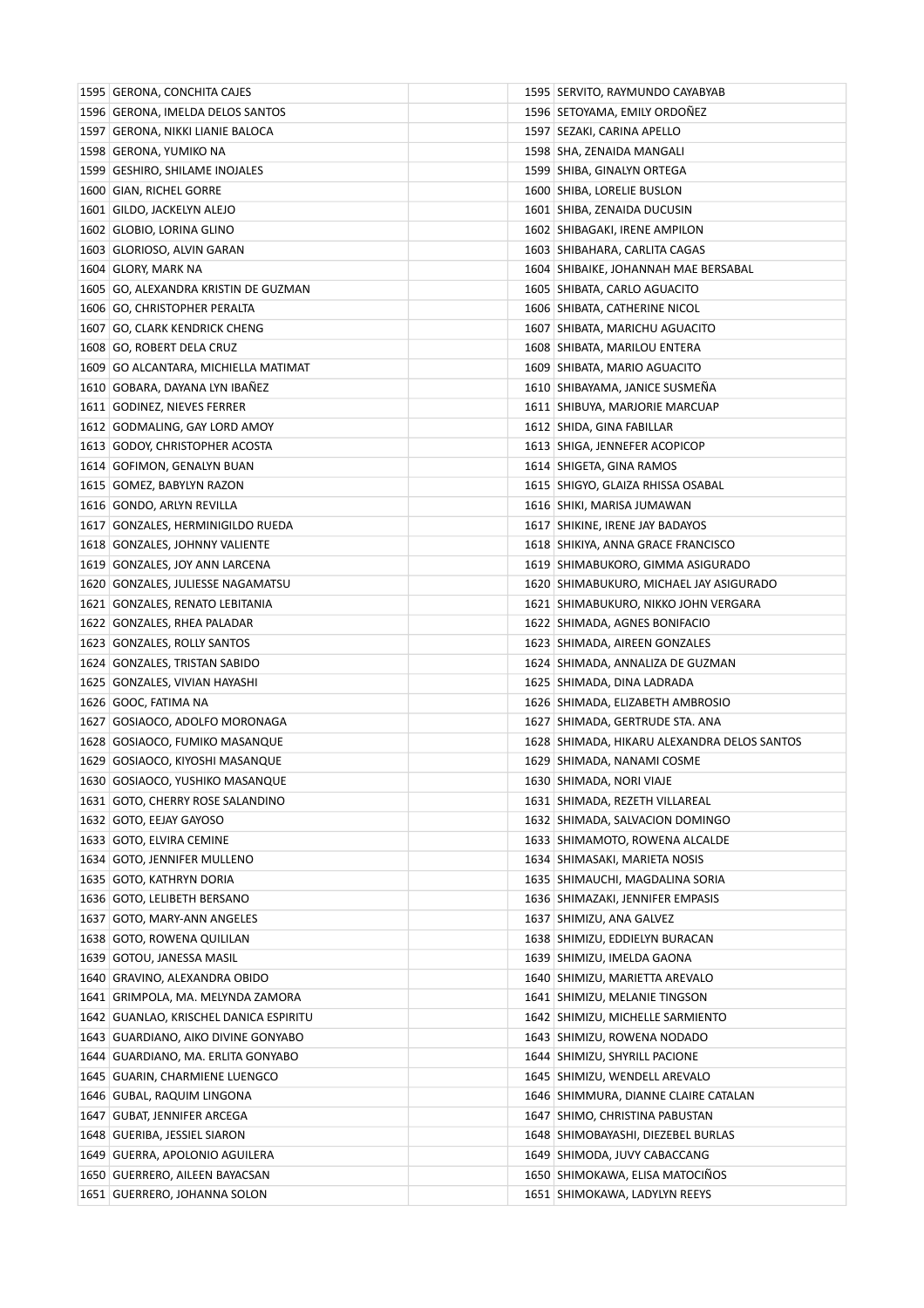| 1652 GUERRERO, PRIMO JR. HOKAMA         | 1652 SHIMOOKA, ELIZABETH FERRATER      |
|-----------------------------------------|----------------------------------------|
| 1653   GUEVARRA, KATHLEEN DIAZ          | 1653 SHIMOZONO, MARIA LEONORA AMOG     |
| 1654 GUEVARRA, ROMANO INOUE             | 1654 SHIMURA, TERESA MENODIADO         |
| 1655 GUILLEN, JOANNA CLEMENTE           | 1655   SHIMUTA, FARRAH GAY CDENILA     |
| 1656 GUILLEN, RICHARD DELA CRUZ         | 1656 SHINDO, JUANNA MARIE PONCLARA     |
| 1657   GUILLERMO, VIRGIL OCAMPO         | 1657   SHINGU, MARILOU SINDA           |
| 1658 GUIMBAL, LEONORA ALBURO            | 1658 SHINJO, GINA VIBARES              |
| 1659 GUINANAO, JOHN PATRICK DO-OMA      | 1659 SHINODA, RHEA FAJARDO             |
| 1660 GUINDULAN, MYLA ALBANIA            | 1660 SHINONAGA, SARAH FERNANDEZ        |
| 1661 GUINTO, HILDA GALANG               | 1661 SHINOYAMA, ELLA GUEVARA           |
| 1662 GUINTO, OSCAR JR. CADA             | 1662 SHINOZAKI, MARICEL REYES          |
| 1663 GUINTU, DOMINGO GUINTU             | 1663   SHINOZAKI, MARYAN MENDOZA       |
| 1664 GUISANDO, GLENN MARK ANTHONY CONJE | 1664 SHINTANI, CATHERINE CAJELES       |
| 1665   GUITGUIT, JUNEREY PELAEZ         | 1665 SHINTANI, ROSALYN REBLANDO        |
| 1666 GULLE, NARCISO ROMERA              | 1666 SHINYA, JERLYN RENTURA            |
| 1667 GUMAPAC, RODMEL PEREZ              | 1667 SHINYA, SARAH JANE LOPEZ          |
| 1668 GUMBAYAN, ALLAN JR. SEÑADOSA       | 1668 SHINZATO, TEODULA CABALLERO       |
| 1669 GUSTON, ROLLY SABANDAL             | 1669 SHINZO, LEAH ANGELES              |
| 1670 GUTIERREZ, ELAINE NA               | 1670   SHIOTSUKA, AIZA DULA            |
| 1671 GUTIERREZ, ERIKA NA                | 1671 SHIRAGAKI, MAGDALENA BERNARDO     |
| 1672 GUTIERREZ, JOSHUA LAMCANAN         | 1672   SHIRAHAMA, CHARITO DELOS SANTOS |
| 1673 GUTIERREZ, KAREN KAYE GENERALAO    | 1673   SHIRAI, DAISY JABUERO           |
| 1674 GUTIERREZ, KATHERINE GOZON         | 1674 SHIRAI, GERALDINE BALATERO        |
| 1675 GUTIERREZ, TRISHA DANIELLE GOZUN   | 1675   SHIRAI, IRIES QUINTO            |
| 1676 GUYAPA, DIONESSHIAN LA FUENTE      | 1676 SHIRAISHI, ERLINDA URMENETA       |
| 1677 HACHERO, MONCHING BAULA            | 1677 SHIRAISHI, ROSALINDA GERALDO      |
| 1678 HADA, CHERRYLYN FANDINO            | 1678 SHIRAKAMI, RUBY ALDAVE            |
| 1679 HAGIWARA, DIANA ABAD               | 1679 SHIRAKAWA, ANNIE JOY ALBURO       |
| 1680 HAGIWARA, LORENA NARIDO            | 1680 SHIRAMOMO, MARINA ALEJO           |
| 1681 HAITO, IMELDA QUILATON             | 1681 SHIRANE, EDNA CARAON              |
| 1682 HAKAMATA, AIRISH JEDIEL DELA CRUZ  | 1682   SHIRANO, LOIDA LAVAPIE          |
| 1683 HAKAMATA, NATT DANNIELE DELA CRUZ  | 1683 SHIRASAKI, NORELYN ESTEBAN        |
| 1684 HALASAN, VENIE ALVIOLA             | 1684 SHIRATA, JOSEPHINE BOMBITA        |
| 1685 HALINA, GLEN TIMBAL                | 1685 SHITAN, APRYL SERENO              |
| 1686 HAMADA, ANA ABELLANA               | 1686 SHITAN, EVANGELINE REYES          |
| 1687 HAMADA, BELINDA CRUZ               | 1687 SHOJI, MARITES CASTILLA           |
| 1688 HAMADA, EMILYN ESPIRITU            | 1688 SHOKI, MINERVA SANTOS             |
| 1689 HAMADA, HELEN BANTOLO              | 1689 SIA, JONALYN GONDEZ               |
| 1690 HAMADA, IRENE SANTIAGO             | 1690 SIA, MAE KATHRYL POGENIO          |
| 1691 HAMADA, JOSEPHINE AMI              | 1691 SIAPNO, JAYSON MARBELLA           |
| 1692 HAMADA, MARIFE VARGAS              | 1692 SIAROT, NELSON NABANG             |
| 1693 HAMADA, MELODY CABRERA             | 1693 SIBAYAN, GEMMA PASUMALA           |
| 1694 HAMADA, ROSY ROGA                  | 1694 SIBI, CRISTAL ORIGENES            |
| 1695   HAMAGUCHI, JENIFER MALLARI       | 1695 SIBI, SARAH LITON                 |
| 1696 HAMAHIRA, CELIA YAMBAO             | 1696 SIERRA, EDEN MURATA               |
| 1697 HAMAMOTO, LUZVIMINDA NEPALES       | 1697 SIERVO, FLORA MAY CINCO           |
| 1698 HAMAMOTO, ROSALIE CONTRERAS        | 1698 SIJUELA, MARY THESSE CATALINO     |
| 1699 HAMAMOTO, ZALDY DOLAR              | 1699 SILINAUNG, CHARLENE TAO           |
| 1700 HAMANAKA, EMILIE MARQUEZA          | 1700 SILONG, ARTHUR GUMAL-LIW          |
| 1701 HAMANO, CYRIL EBUENGA              | 1701 SILVA, RAYMOND PEDREGOSA          |
| 1702 HAMASAKI, JANNA STELLA GINCO       | 1702   SILVA, RONIL ESTIAGA            |
| 1703 HAMASAKI, MARILOU LARAN            | 1703 SILVERON, MARY ANN WANDE          |
| 1704 HAMASAKI, ROSELYN LUSUEGRO         | 1704 SIM, STEPHANIE ANN PASTOR         |
| 1705 HAMASHIMA, EVELYN ROMANTIQUE       | 1705 SIMBACO, MARLO BARRIOS            |
| 1706 HAMAYA, MARINA SORIANO             | 1706 SIMBAJON, JOSEPH JR. COBERO       |
| 1707 HAMAZOE, JENNIFER DE LEON          | 1707 SIMBULAN, NAIDA SANTOS            |
| 1708 HAMDAN, BERNALYN PENILLA           | 1708 SIMBULAN, ROBERTO JR. BORRE       |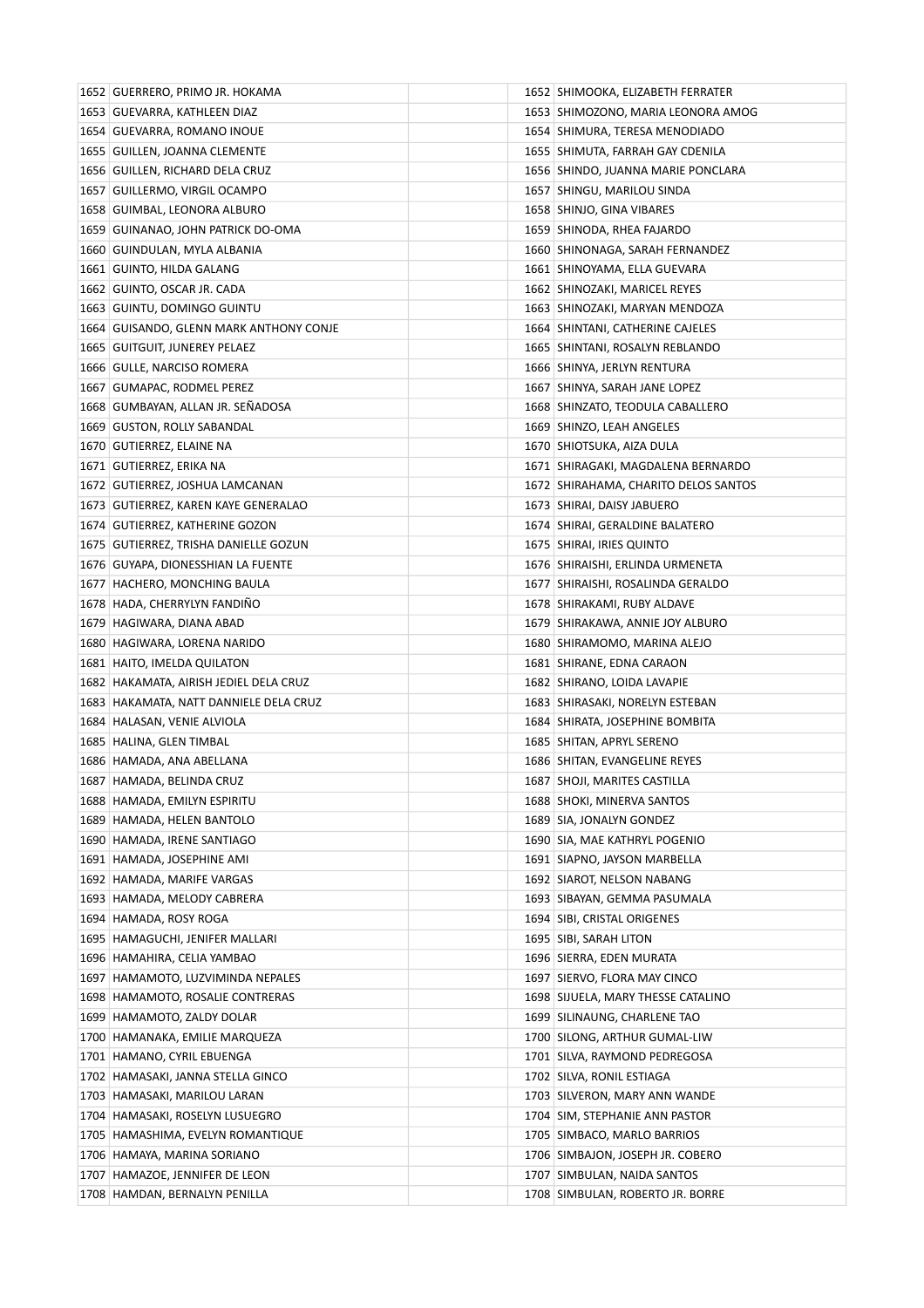| 1709 HANAKI, REYANAH CENTINALES        | 1709 SIMOGAN, MIGNON ROSE REYES         |
|----------------------------------------|-----------------------------------------|
| 1710 HANAMITSU, ANABELLE OLANO         | 1710 SIMOGAN, RAMIR QUIMPAN             |
| 1711 HANAMOTO, MYRA SANTOS             | 1711 SINANGGOTE, VELYN BUAGAS           |
| 1712 HANAMURE, AMELITA CASPE           | 1712 SINDA, ANNA ROSE ONDOT             |
| 1713 HANAOKA, EVELYN KAGAWASAN II CRUZ | 1713 SINDA, CHARLITO DELA CRUZ          |
| 1714 HANAOKA, JOSEPHINE ZAPANTA        | 1714 SINDA, HAZEL MAE BENDIJO           |
| 1715 HANAOKA, LESLIE MARCELLINO        | 1715 SINDA, RAUL DELA CRUZ              |
| 1716 HANAOKA, MARIA LUNEZA DELA CRUZ   | 1716 SINGCAY, WENNA MAE ALVARADO        |
| 1717 HANAWA, ANGELLA JOY ESPIRITU      | 1717 SIOS-E, HUBERT BASTES              |
| 1718 HANAWA, MARITES PATOSA            | 1718 SIOS-E, REGINA YAMBAO              |
| 1719 HANAZONO, ANGELIE DIANE BONCAN    | 1719 SISON, ELLEN MAE SAN JOSE          |
| 1720 HANDA, BELINDA CRUZ               | 1720 SISON, MARIA IRENE ALANO           |
| 1721 HANDA, DELIA GALVAN               | 1721 SISON, RHODERIC VALLO              |
| 1722 HANDOG, ALBERTO JR. DALAGAN       | 1722 SISON, RONILO GABIOLA              |
| 1723 HANDOG, ARLENE ELLOREN            | 1723 SOBREQUILLA, LEIZEL TRUMPETA       |
| 1724 HANDOG, EILIEN MALICOBAN          | 1724 SOBREVILLA, CONCEPCION SOY         |
| 1725 HANDOG, JOEFEY DALAGAN            | 1725   SOGA, ELENA ESTRADA              |
| 1726 HANE, JOSEFINA BAUTISTA           | 1726 SOGA, EMMALYN GUTIERREZ            |
| 1727 HANGINON, FEBIEDETH ANAC          | 1727 SOLETA, ANGELITA DE GUZMAN         |
| 1728 HANGINON, MARK DONATO             | 1728 SOLIBAGA, EVELYN TOLENTINO         |
| 1729 HANYU, JANICE PAÑA                | 1729 SOLIMAN, JOMA-LIAN GALMAN          |
| 1730 HARA, ADELMIRA ALARCOS            | 1730 SOLIS, KEN WENDY KRISTINE DOTE     |
| 1731 HARA, GINA BAILINGO               | 1731 SOMIYA, LUCILA VICTORIA            |
| 1732 HARA, GINA OMOSAY                 | 1732 SONAE, ELSA VALDEHUEZA             |
| 1733 HARA, MARIA SOCORRO AURORA MEDINA | 1733 SONO, MARITES BARSALOTE            |
| 1734 HARA, MARY GRACE CALINAWAN        | 1734 SONODA, LILIBETH CRUZ              |
| 1735 HARA, MELIZA CLEMENA              | 1735 SONODA, MARISSA CUETO              |
| 1736 HARA, RONELYN BAUTISTA            | 1736 SONODA, TERESITA COLOBONG          |
| 1737 HARADA, AIRA PAMELA ZULUETA       | 1737 SORIANO, BERNARDINO DIMAGIBA       |
| 1738 HARADA, ALMA MAE VEGA             | 1738 SORIANO, CRISANTO JR YNZON         |
| 1739 HARADA, ELVIRA CELON              | 1739 SORIANO, JOEY KIM TUMBALI          |
| 1740 HARADA, HEROSHI NARITO            | 1740 SORIMA, AIRENE VALERO              |
| 1741 HARADA, JACKIE LOU ERAMIS         | 1741 SORONIO, EVELYN KIMAY              |
| 1742 HARADA, MA. FE MOREÑO             | 1742 SORTIYAS, JORRYLENE NA             |
| 1743 HARADA, MARICAR ABARQUEZ          | 1743 SOSOGI, ANNABELLE OSTIA            |
| 1744 HARADA, MELANI RAMIREZ            | 1744 SOSUAN, LENNIE FAYE ANG            |
| 1745 HARADA, MYRNA RAMOS               | 1745   SOTABENTO, JOMAR LOPEZ           |
| 1746 HARADA, NELDA MAGTANONG           | 1746 SOTOMAYOR, MARILYN GADINGAN        |
| 1747 HARADA, NISACRIS DIVINO           | 1747 SOTOYA, JOCELYN CUEVA              |
| 1748 HARADA, RICHELDA ZULUETA          | 1748 SOY, JONATHAN SATO                 |
| 1749 HARADA, RUBY CABALES              | 1749   SOZAKI, VERONICA FORTUN          |
| 1750 HARADA, SHERYL ANN DE LA MERCED   | 1750   STA. ANA, EDWARD CARPIO          |
| 1751 HARADA, SHIRLEY BRIONES           | 1751   STA. ANA, NIMFA GARCIA           |
| 1752 HARAMIISHI, SHARMAY PAAÑO         | 1752 STA. ANA, RAYMOND MENDIOLA         |
| 1753 HARATA, MARIA KATRINA GUMABAY     | 1753 STA. ANA, RHENZIE CONTRERAS        |
| 1754   HARATA, MARLENE CLARA GUMABAY   | 1754   STA. MARIA, LENIE DE LEON        |
| 1755   HARIMOTO, MERLINA ALMAZAN       | 1755 STA. TERESA, MARIA ISABEL BERNARDO |
| 1756 HARIYAMA, ELISA MATOS             | 1756   STO. DOMINGO, CHINO GUAN         |
| 1757 HARVEY, MARICHU ESTORES           | 1757 STO DOMINGO, LOVE SARROL           |
| 1758 HASEGAWA, BABY ROSE MADRINA       | 1758 STREBEL, RONILO VIRGEN             |
| 1759 HASEGAWA, EUGELENE CAACBAY        | 1759   SUAREZ, AIMEELYN NA              |
| 1760 HASEGAWA, GINA AQUINO             | 1760 SUAREZ, JON CARLO NA               |
| 1761 HASEGAWA, GINA SISON              | 1761 SUAREZ, JULIUS ARCETA              |
| 1762 HASEGAWA, GRETYL CARPIO           | 1762 SUAREZ, TERESA TORRES              |
| 1763 HASEGAWA, SELMA PERAS             | 1763 SUAREZ, TIGIE DE LA CRUZ           |
| 1764 HASEGAWA, SIOMIE BASMAYOR         | 1764   SUAYBAGUIO, CARLITO KAI          |
| 1765   HASEGAWA, YURIKA TADA           | 1765   SUAZO, AIDA AWITEN               |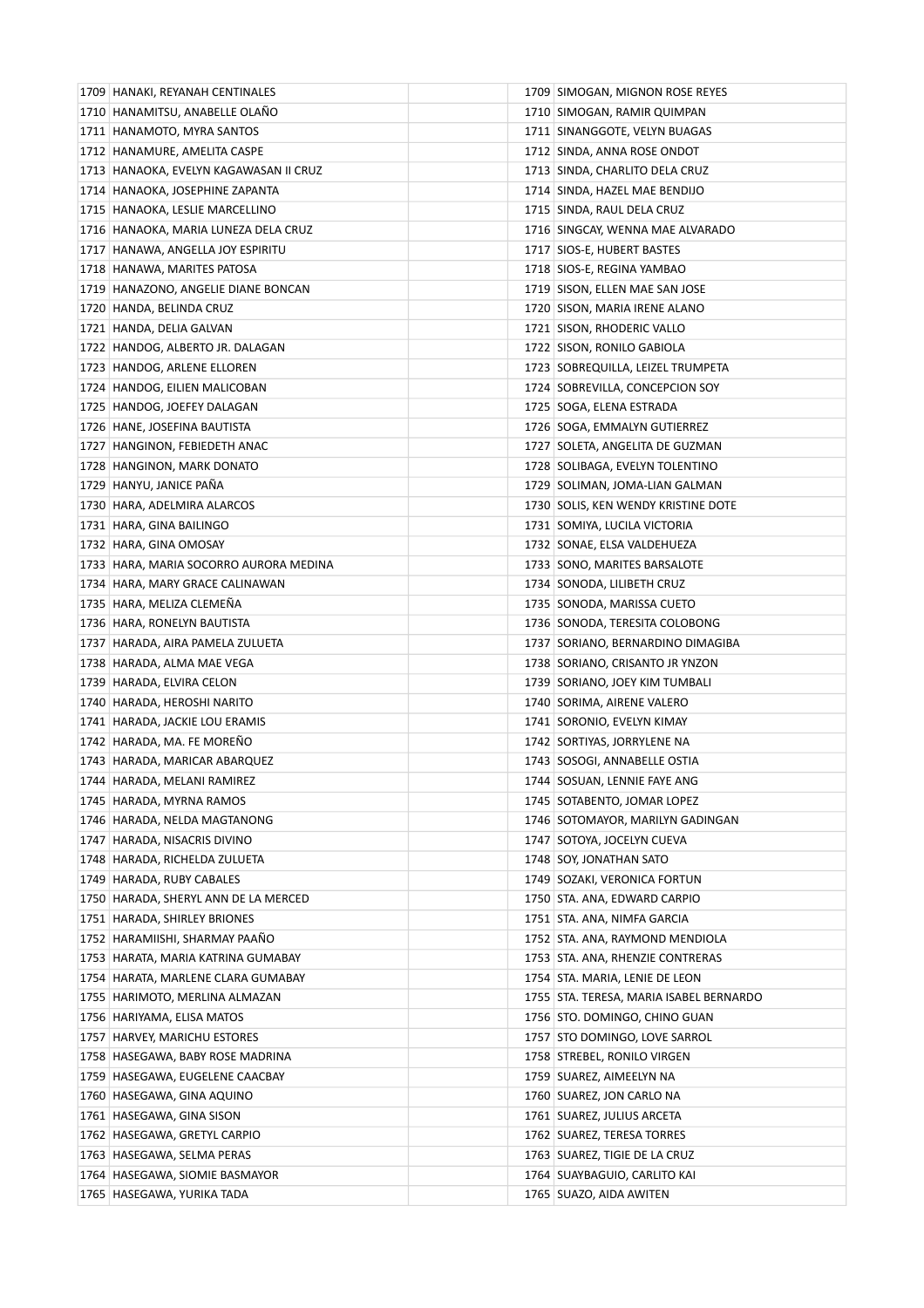| 1766 HASHIGUCHI, GRACE LACORTE                              |  | 1766 SUBA, ABNER CARLOS            |
|-------------------------------------------------------------|--|------------------------------------|
| 1767   HASHIGUCHI, JUJUA GANANCIAL                          |  | 1767 SUBA, ARISTOTLE PABALAN       |
| 1768 HASHIGUCHI, VANESSA VALDEZ                             |  | 1768 SUBA, MARK HERNAN ENANO       |
| 1769 HASHIMOTO, AMOR MIRA                                   |  | 1769 SUBA, MICHELLE OSEO           |
| 1770 HASHIMOTO, BARBARA FLORIA                              |  | 1770 SUBA, REGGIE PAMINTUAN        |
| 1771 HASHIMOTO, CHARITY RECOMO                              |  | 1771 SUBA, REYMOND SILVESTRE       |
| 1772 HASHIMOTO, GLENDALYN MACASAET                          |  | 1772 SUBERE, JUVY OLIVA QUINTERO   |
| 1773 HASHIMOTO, JULIE ESGUERRA                              |  | 1773 SUBRIAN, JANIE PUDONAS        |
| 1774 HASHIMOTO, LENY BELL ARCE                              |  | 1774 SUBRIAN, JAYFREY ACOT         |
| 1775 HASHIMOTO, MAY ANN CABUGAYAN                           |  | 1775 SUDA, DAISY NAVA              |
| 1776 HASHITOMI, LIEZL BARENO                                |  | 1776   SUDA, MARIFI INOC           |
| 1777   HASHIYAMA, JANICE ROLONA                             |  | 1777 SUECO, CARL KEVIN NA          |
| 1778 HASHIZUKA, MARIE EUNICE PEÑARANDA                      |  | 1778 SUEHIRO, BHENABETH ARAÑA      |
| 1779 HASHIZUME, MELIZA VILLACORTA                           |  | 1779 SUELLO, MARVIN HERMOGENES     |
| 1780 HATA, ELIZA LIBAO                                      |  | 1780 SUEMITSU, AUBREY ANN LUZANO   |
| 1781 HATA, LETICIA REMINAL                                  |  | 1781 SUEMITSU, GEOMARC LEROG       |
| 1782 HATA, ROBERTA ROMERO                                   |  | 1782 SUEYOSHI, GEMMA DANAO         |
| 1783 HATA, WELLA BACUS                                      |  | 1783 SUGA, JOY ORBESO              |
| 1784 HATANAKA, EVANGELINE MIRANDA                           |  | 1784 SUGA, MAGDALENA ESTRELLA      |
| 1785 HATANAKA, JUDYLYN SAGUN                                |  | 1785   SUGAMORI, SHEILA MARIE RAEL |
| 1786 HATANAKA, MARY ANN CALLO                               |  | 1786   SUGAWARA, EDITHA LOZANO     |
| 1787 HATTORI, CARINA HONRADE                                |  | 1787 SUGAWARA, ROWENA MERIALES     |
| 1788 HATTORI, ELIZABETH NECERIO                             |  | 1788 SUGI, EMILY DIGNOS            |
| 1789 HATTORI, MARITES SAN JOSE                              |  | 1789 SUGIMOTO, MICHELLE BALERITE   |
| 1790 HATTORI, ROSHELA SILVANO                               |  | 1790 SUGIMOTO, REGINA JIMENEZ      |
| 1791 HAYAHARA, ANA LOUISA MAGUDDAYAO                        |  | 1791   SUGINO, GINA DIESTA         |
| 1792 HAYAKAWA, ERICKA JANE TOLENTINO                        |  | 1792 SUGITOMO, IVY NERI            |
| 1793   HAYAKAWA, JOVILYN MIRANDA                            |  | 1793   SUGIURA, IRENE DELA CRUZ    |
| 1794 HAYAKAWA, MARICOR BARRIENTOS                           |  | 1794 SUGIURA, JERALYN ARPON        |
| 1795 HAYAKAWA, MARY ANN UMBAAD                              |  | 1795   SUGIURA, MARGARITA PABILLO  |
| 1796 HAYASE, JACKELYN DELA PENA                             |  | 1796   SUGIURA, MARITA MASILANG    |
| 1797   HAYASHI, ADELA PATES                                 |  | 1797 SUGIURA, MELANIE EUSTAQUIO    |
| 1798 HAYASHI, ANITA GALIENTES                               |  | 1798 SUGIURA, ROWENA AUSTRIA       |
| 1799 HAYASHI, CLAUDEE LAURIO                                |  | 1799   SUGIYAMA, HIROUMI TOLOSA    |
| 1800   HAYASHI, ESTERLEE BANSIL                             |  | 1800 SUGIYAMA, JHIRO MENDOZA       |
| 1801 HAYASHI, JINGKY JOY DUYANEN                            |  | 1801 SUGIYAMA, NERISSA BILAN       |
| 1802 HAYASHI, JOYCE CHARLENE TULANG                         |  | 1802 SUIDO, DANNY LAHOY            |
| 1803 HAYASHI, MARIA TERESA CRUZ                             |  | 1803 SUIZU, ANABEL CANTARA         |
| 1804 HAYASHI, MARISA VERAS                                  |  | 1804 SULEMANI, REBECCA ROXAS       |
|                                                             |  | 1805 SULIT, LIANNE SELOR           |
| 1805 HAYASHI, RACQUEL SUAREZ<br>1806 HAYASHI, SYLVIA ALFARO |  | 1806 SULLANO, JANE TRABEL          |
| 1807 HAYASHIDA, MARIA LIZA TEVAR                            |  | 1807 SUMAGUE, RACQUEL TRECHO       |
| 1808 HAYASHIDA, NOBIE LIBOT                                 |  | 1808 SUMII, MARICEL POLANCOS       |
| 1809 HAYATA, MARILYN ANDRINO                                |  | 1809 SUMIKAWA, MERRY CHRIST CAPUL  |
|                                                             |  |                                    |
| 1810 HEDUCOS, JEANNETH INDINO                               |  | 1810 SUMILHIG, JELAJOY GUESE       |
| 1811 HEMMENDINGER, MARIA THERESA BIGATA                     |  | 1811 SUMIYA, GINA BARDON           |
| 1812 HEMMI, JULIE LATTIP                                    |  | 1812 SUMIYA, JUVY CANILLAS         |
| 1813 HEMMI, MARITES AQUINO                                  |  | 1813 SUMIYOSHI, WILMA LABOG        |
| 1814 HERMIDA, FAMELA BUAG                                   |  | 1814 SUNADA, JECELYN LIGTAS        |
| 1815 HERMOGENES, VERGEL TORRES                              |  | 1815 SUNAGA, OFELIA GOMEZ          |
| 1816 HERMOSURA, PRECIOUS REAL                               |  | 1816 SUNGA, MARVIN CABRAL          |
| 1817 HERNANDEZ, EMMANUEL PACIA                              |  | 1817 SUPERIORIDAD, JOY CASTRONUEVO |
| 1818 HERNANDEZ, JOHANA LITAO                                |  | 1818 SUPNET, ALBERT PABLICO        |
| 1819 HERNANDEZ, MARY JESSICA JOY BODINO                     |  | 1819 SUPNET, JUDY DOFREDO          |
| 1820 HERNANDEZ, NICOLE ANNE GREGORIO                        |  | 1820   SURALTA, HYGEIA LEI NA      |
| 1821 HIBINO, JICA BERETAS ATAZAR                            |  | 1821 SURATOS, ALDRICH ARCILLA      |
| 1822 HIDA, RY-AN PEREZ                                      |  | 1822 SURIO, VETHEL PASCUAL         |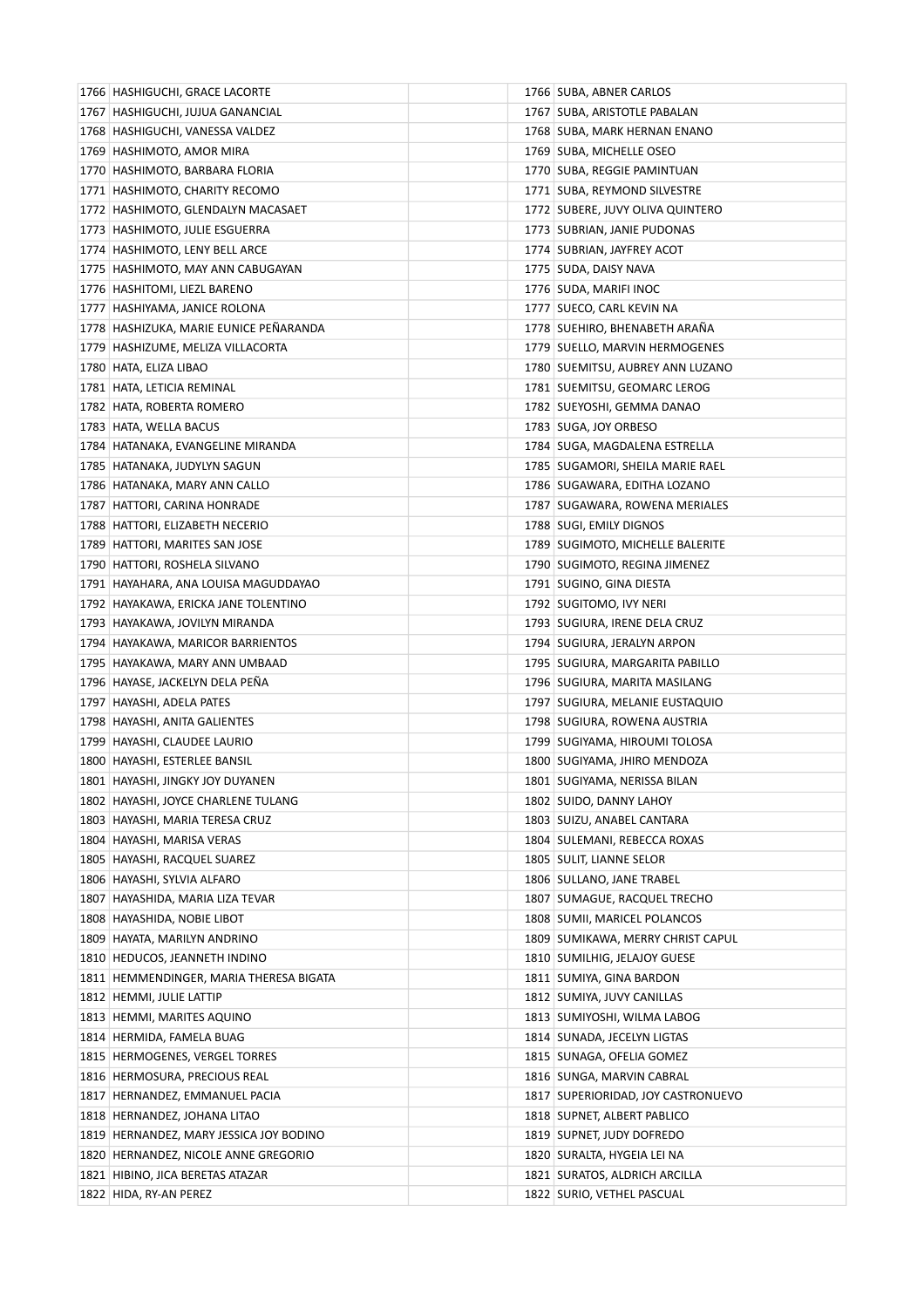| 1823 HIDAKA, FE DELANTAR               | 1823 SUZUKI, ANNABELLE YANORIA             |
|----------------------------------------|--------------------------------------------|
| 1824 HIEI, ROSALINDA GULEN             | 1824 SUZUKI, BRENDA REGODON                |
| 1825 HIGASHI, JESHIMARIE DE ASIS       | 1825 SUZUKI, CONSTANCIA GICO               |
| 1826 HIGASHI, MAYLEN DUPAL             | 1826 SUZUKI, ESTELA SALAZAR                |
| 1827 HIGASHI, RHEA LIWANAG             | 1827 SUZUKI, GENNALYN TAGUM                |
| 1828 HIGASHII, SHIELA MARIE SUMIDO     | 1828 SUZUKI, GRACE LUCELO                  |
| 1829 HIGASHITANI, ANGELITA VELOSO      | 1829 SUZUKI, JANNETTE CORTEJOS             |
| 1830 HIGASHIURA, KRISTINA MAXINO       | 1830 SUZUKI, JENNY UDANI                   |
| 1831 HIGASHIYAMA, JENNILYN CINCO       | 1831 SUZUKI, LUZMARIE AGBAY                |
| 1832 HIGO, MA. ELLEN ORONOS            | 1832 SUZUKI, LYN IAN MAGULIMAN             |
| 1833 HIGUCHI, ANA MAY UMALI            | 1833 SUZUKI, MA. ABIGAIL TAYAO             |
| 1834 HIGUCHI, ELSA BULATAO             | 1834 SUZUKI, MARIA FE GAGATE               |
| 1835 HIGUCHI, FE MANLUBATAN            | 1835   SUZUKI, MARIA LIZA MIJARES          |
| 1836 HIGUCHI, JEMLYN DAYDAYAN          | 1836 SUZUKI, MARIA LOVELLA MAGSINO         |
| 1837 HIGUCHI, MA. GINA MAGBANUA        | 1837 SUZUKI, MARIBEL CARIÑO                |
| 1838 HIGUCHI, MA. RON CASSANDRA BUSTOS | 1838 SUZUKI, MARIE JENEELYN CARAMPATANA    |
| 1839 HILADO, MELISSA SALDAVIA          | 1839 SUZUKI, MARITES GONZALES              |
| 1840 HIMENO, SHIELA CORDOVA            | 1840 SUZUKI, MIKEE LUDOVICE                |
| 1841 HINAMI, PRESHIRLEY GUEVARRA       | 1841   SUZUKI, MITSUYOSHI VIDAL            |
| 1842 HINDANG, REYNOLD MACARANDAN       | 1842 SUZUKI, MYRNA NICOSIA                 |
| 1843 HINO, DOLORES BUNIAG              | 1843 SUZUKI, NANETTE GUPIT                 |
| 1844 HINO, EVANGELINE SAYCON           | 1844 SUZUKI, RAMELYN ABELA                 |
| 1845 HINTAY, ALDRES JOHN NA            | 1845   SUZUKI, ROLYN ANDALAN               |
| 1846 HINTAY, MARK ALDWIN FERNANDEZ     | 1846 SUZUKI, ROSALE ROMANO                 |
| 1847 HIPOLITO, JEROME KENNETH BADIDLES | 1847   SUZUKI, ROSEMARIE ENERVA            |
| 1848 HIPOLITO, VERNA VIVAR             | 1848 SUZUKI, ROWENA FLORES                 |
| 1849 HIRAGA, GIGI CATACUTAN            | 1849 SUZUKI, RYAN YBAÑEZ                   |
| 1850 HIRAI, ROSIE GARIDO               | 1850 SUZUKI, TILLIE ARIATA                 |
| 1851 HIRAIKE, JACKIELOU AMBAIT         | 1851 SUZUKI, VINGIELYN ALABA               |
| 1852 HIRAIWA, ROSALIE PINGOL           | 1852 SUZUMURA, ARVI CLAVE                  |
| 1853 HIRAKAWA, ANTONIA MANIEGO         | 1853 SY, LIMUEL AUSTIN                     |
| 1854 HIRAKAWA, JOAN GAVIOLA            | 1854 TABAQUE, CATHERINE JOY AURELIO        |
| 1855 HIRAKAWA, JOCELYN QUILATON        | 1855 TABATA, ERLINA OTERO                  |
| 1856 HIRAKAWA, LYDIA OPPUS             | 1856 TABE, CHERRY LYN SEVILLA              |
| 1857 HIRAKAWA, SHELLA NAM-AY           | 1857 TABIGUE, KARYLL KRYSLYN BENAVIDEZ     |
| 1858 HIRAKAWA, VIRGINIA GULLE          | 1858 TABING, SHANIAH KRISMEL CLARK         |
| 1859 HIRAKO, ARLIN GASPAY              | 1859 TABIQUE, GERALD JABONGA               |
| 1860 HIRAMATSU, EMERCEDITA FLORES      | 1860 TABRA, JONAH VERALLO                  |
| 1861 HIRAMATSU, MARIA RHODORA ROSALES  | 1861 TABUCHI, BABY JANE MATIC              |
| 1862 HIRAMOTO, KYTT ALDA               | 1862 TABUCHI, LORELIE BELMONTE             |
| 1863 HIRAMOTO, SHARON LINA MARIANO     | 1863 TACCAYAN, GILTRUDES ESPERANZA         |
| 1864 HIRANO, CLARISSA TOLENTINO        | 1864 TACCAYAN, PEDRO SALATIC               |
| 1865 HIRANO, JOSEFINA SALAS            | 1865 TACHIBANA, IMELDA BASQUINA            |
| 1866 HIRANO, MARICAR CAYABYAB          | 1866 TACHIBANA, LUZVIMINDA NIEVES          |
| 1867 HIRAO, JENNIFER ESPIRITU          | 1867 TACHIBANA, SUSANA SY                  |
| 1868 HIRAOKA, CHRISTIINE JOY ODI       | 1868 TACHIFUJI, RAQUEL DELFIN              |
| 1869 HIRAOKA, EMILY BONGANCISO         | 1869 TACHIHARA, SUNSHINE VILLARICA         |
| 1870 HIRATA, ALDRYNE JOIE INDUNAN      | 1870 TACHIYA, JANETTE ANN SALADAGA         |
| 1871 HIRATA, DAISY CAJUCOM             | 1871 TACULAD, NEIL SALAJOY                 |
| 1872 HIRATA, GEMMA ABAS                | 1872   TADA, CARMELA MIRANDA               |
| 1873 HIRATA, GLADYS SIERVO             | 1873 TADA, JONATHAN SARZABA                |
| 1874 HIRATA, JOANNA JARING             | 1874 TADA, MARITES SUNGLAO                 |
| 1875 HIRATA, LETICIA ACUIN             | 1875   TADAKUMA, MARIZEL DOMINGO           |
| 1876 HIRATA, MARIA ALWIN KATADA        | 1876 TADIQUE, MARIZEN ANNE SADSAD          |
| 1877 HIRATA, MARY ANN UBERITA          | 1877 TADIQUE, ROMANO ANDREI CANONIZADO     |
| 1878 HIRATA, NEBBIE VILLARIN           | 1878   TADOKORO, KATHERINE ANNE MANGALINAO |
| 1879 HIRATA, VIRGENIA ROSALE           | 1879   TADOKORO, RIZALITA MIEMBRO          |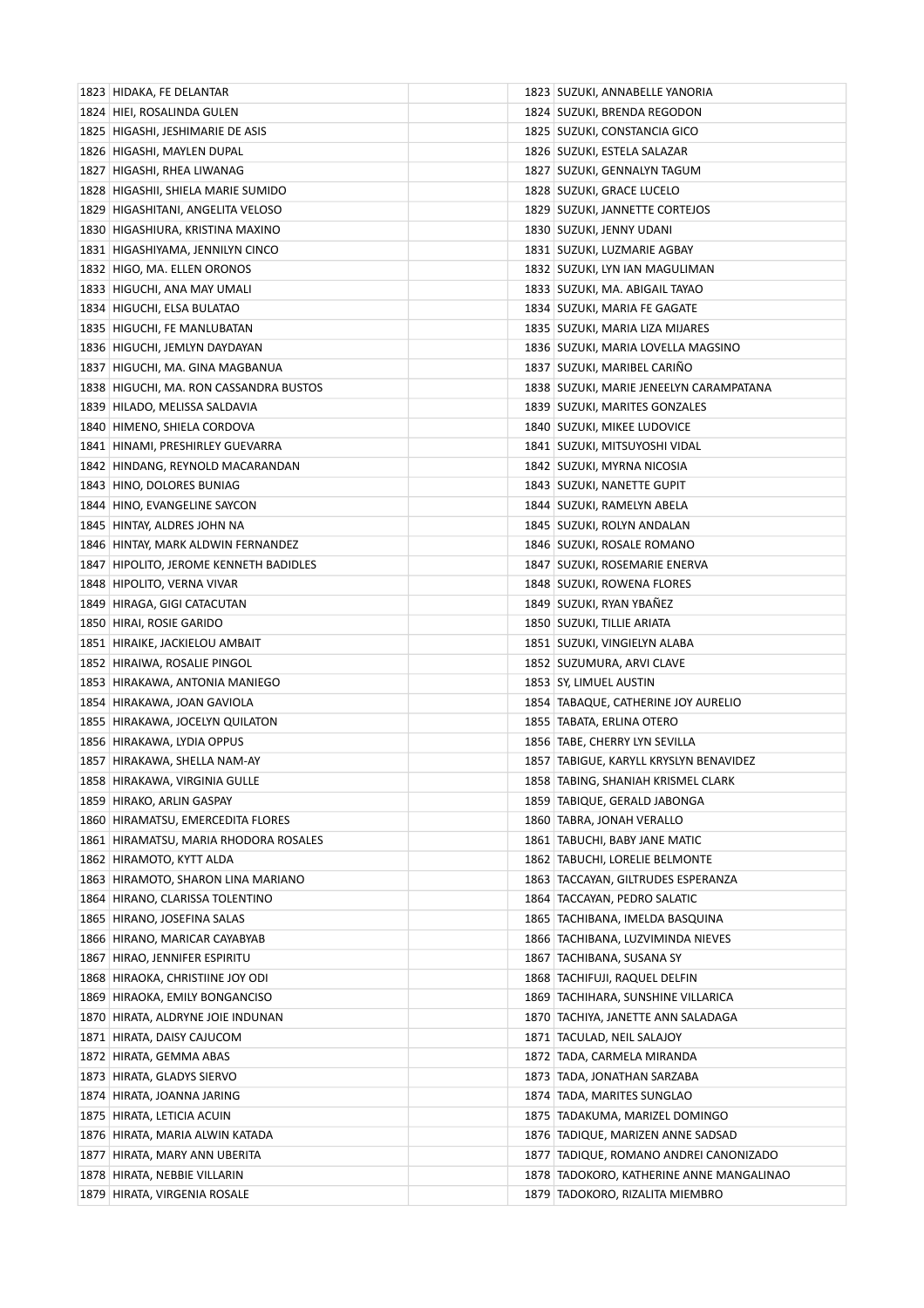| 1880 HIRATANI, NELLY ONARO                                   | 1880   TAGA, MARIA ISABEL MOJARES                          |
|--------------------------------------------------------------|------------------------------------------------------------|
| 1881 HIRATE, MA ROWENA BUENAOBRA                             | 1881   TAGA-AN, GEVANIE CAHANAP                            |
| 1882 HIRAUCHI, MARY ANN ROMANO                               | 1882   TAGAMI, HEIDE MENESIS                               |
| 1883 HIRAYAMA, JOSEPHINE CABULAO                             | 1883 TAGAMTAM, RENATO JR. ARANADOR                         |
| 1884 HIRAYU, JELLICA RAUSA                                   | 1884 TAGUCHI, CHARLET CABONILAS                            |
| 1885 HIROKI, ELEONOR GALANG                                  | 1885   TAGUCHI, JUNIE GANDO                                |
| 1886 HIROMATSU, ROSALIE FLORES                               | 1886   TAGUCHI, MARY ROSE ORQUILLO                         |
| 1887 HIROMITSU, AILEEN JOCSON                                | 1887   TAGUCHI, SLEAZY FONSECA                             |
| 1888 HIROSE, ANNE FRANCES MACARIO                            | 1888 TAGUDING, DEE ANN DELCANO                             |
| 1889 HIROSE, MODESTO JR. AUGUIS                              | 1889   TAGUDING, REYNALDO JR. AQUT                         |
| 1890 HIROTA, CECILLIA DIONISIO                               | 1890   TAI, LIDA GASATAMAN                                 |
| 1891 HIROTA, JULIET RICAFRENTE                               | 1891 TAIRA, FRANSLEY FERRER                                |
| 1892 HIROTA, NANCY CHACON                                    | 1892   TAIRA, LORNA MIANA                                  |
| 1893 HIROTO, LEONCIA SANGUYO                                 | 1893   TAJIMA, MA SHELLA MINA                              |
| 1894 HISADA, LARIZA JOAN BURGOS                              | 1894   TAKADA, LEILANI UMALI                               |
| 1895 HISAMATSU, REA LUDOVICE                                 | 1895   TAKADA, MADONNA MADRID                              |
| 1896 HISAYASU, FELICIDAD GARCIA                              | 1896 TAKADA, TESSIE KADAHAS                                |
| 1897 HIYA, ANALYN AZUCENA                                    | 1897   TAKAGI, JANICE BARCELONA                            |
| 1898 HIYAMA, MA. LOIDA MARCOS                                | 1898 TAKAGI, LILIBETH ESGUERRA                             |
| 1899 HIZON, MARIE ROSELYN ADRIANO                            | 1899   TAKAGI, MA. CORAZON SANTOS                          |
| 1900 HO, RODEL DAUTIL                                        | 1900 TAKAGI, MARITES CAYTON                                |
| 1901 HOJO, RICHELL CABRERA                                   | 1901   TAKAGI, NERISA NATIVIDAD                            |
| 1902 HOMBU, ROSIELYN EWAYAN                                  | 1902   TAKAGI, SHYR PIMENTEL                               |
| 1903 HOMERES, CAMILO JR. ABECIA                              | 1903 TAKAGI, THERESA MARIE CABIGUIN                        |
| 1904 HOMERES, EVANGELINE CABANES                             | 1904   TAKAGISHI, MA. FATIMA DIMAILIG                      |
| 1905 HONDA, ANGELITA TINA                                    | 1905   TAKAHASHI, ANGELICA BERNARDO                        |
| 1906 HONDA, APRIL ROSE QUIDATO                               | 1906   TAKAHASHI, BELINDA MANAYON                          |
| 1907 HONDA, FRANCIA VILLASENOR                               | 1907   TAKAHASHI, CARLOTA INGHOY                           |
| 1908 HONDA, JOCELYN DE ASIS                                  | 1908 TAKAHASHI, EVANGELINE AMORES                          |
| 1909 HONDA, JOVETH JOCOSOL                                   | 1909   TAKAHASHI, EVELYN LAMADORA                          |
| 1910 HONDA, MARITES CUENTO                                   | 1910   TAKAHASHI, FLORES SAULOG                            |
| 1911 HONDA, MENALYN PRECILLA                                 | 1911   TAKAHASHI, GIGI ESTRADA                             |
| 1912 HONJO, GLORIA FERNANDEZ                                 | 1912 TAKAHASHI, JACKILYN MATIONG                           |
| 1913 HOPKINS, MARIA TERESA LUMIBAO                           | 1913   TAKAHASHI, JASMIN ARCEGA                            |
| 1914 HORA, ANGELICA PANTAS                                   | 1914 TAKAHASHI, JHONALYN LLANDA                            |
| 1915 HORI, GERALDIN DE JESUS                                 | 1915   TAKAHASHI, JOVITA TERAÑA                            |
| 1916 HORI, RIO FRANCISCO                                     | 1916 TAKAHASHI, LOVELY MAE SANGILA                         |
| 1917 HORIE, ROSANA DORIAS                                    | 1917   TAKAHASHI, MARIANO BELANO                           |
| 1918 HORIHATA, ROSITA VERTUDEZ                               | 1918 TAKAHASHI, RANDY HONE                                 |
| 1919 HORII, MARIA EDONA CONTRERAS                            | 1919   TAKAHASHI, REBECCA ROSIA                            |
| 1920 HORINOUCHI, MARIA LIZA FERNANDEZ                        | 1920 TAKAHASHI, TERESITA MACARIO                           |
| 1921 HORIO, LORELEI REGINIO                                  | 1921 TAKAHASHI, VIRGENIA MAGBANUA                          |
| 1922 HORISHIMA, ELSIE PORCADILLA                             | 1922 TAKAKI, JE-ANN BADILLES                               |
| 1923 HORITA, JHOANNA DELOS SANTOS                            | 1923   TAKAKI, JULIETA CANTANERO                           |
| 1924 HORIZOE, JENNIFER DELA CRUZ                             | 1924 TAKAMATSU, BEVERLY JOYCE CARIÑO                       |
| 1925 HOSHINO, JULITA PEREZ                                   | 1925 TAKAMI, DAIDEN POBLETE                                |
|                                                              |                                                            |
| 1926 HOSHINO, MARIBEL OCANA<br>1927 HOSODA, JOCELYN JUMAO-AS | 1926 TAKANO, EVELYN RATHJENS<br>1927   TAKAO, JEMMA DUMLAO |
|                                                              |                                                            |
| 1928 HOSOI, MARYLOU PEREZ                                    | 1928 TAKAO, MYRNA PALMES                                   |
| 1929 HOSOTANI, DIODALEN BORRES                               | 1929   TAKAOKA, JENNIFER AUSTRIA                           |
| 1930 HOTTA, ANALYN CARO                                      | 1930   TAKAOKA, SUSANA PENA                                |
| 1931 HOTTA, IMACULADA CONCEPCION                             | 1931 TAKASAKA, BERNABETH LAYGO                             |
| 1932 HOWARD, ARLENE GRACE TOLENTINO                          | 1932 TAKASE, DELILAH TRECHO                                |
| 1933 HOZONO, ARIANE FLORENDO                                 | 1933   TAKASE, EILEEN LINDAIN                              |
| 1934 HUBAC, APPLE GEN CATCHA                                 | 1934   TAKASE, EMMA BACURIN                                |
| 1935 HUEBSCH, JEORGE NOCUM                                   | 1935 TAKASE, MARICHEL BARRETO                              |
| 1936 HULIGANGA, TERESA CHUA                                  | 1936   TAKASHIMA, JINA INOCENCIO                           |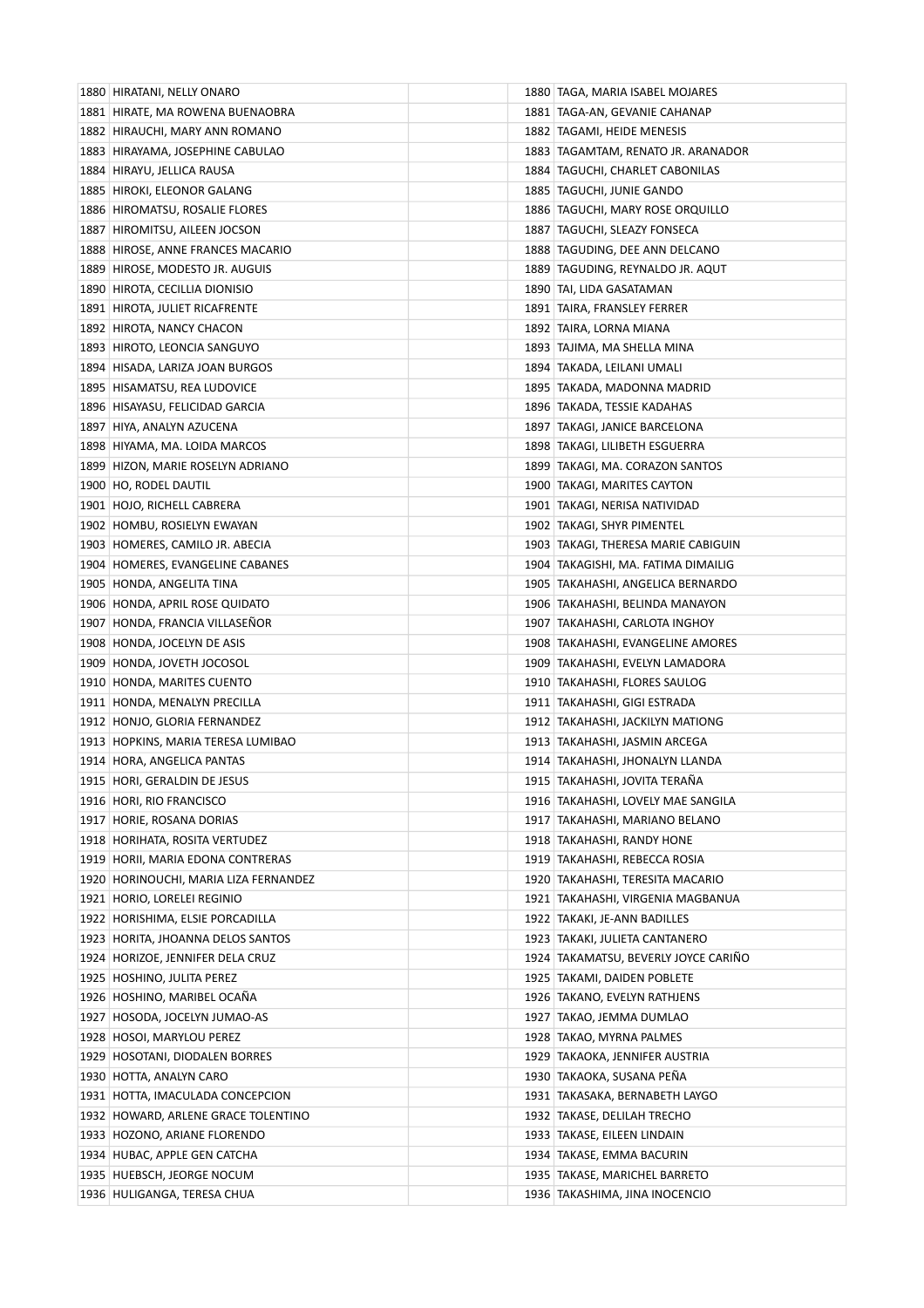| 1937 HUMOL, RYAN CEZAR FLORES         | 1937   TAKASHIMA, MABEL NAVALES            |
|---------------------------------------|--------------------------------------------|
| 1938 HUTALLA, JEANALYN VELUZ          | 1938 TAKASHIMA, RITZ ANTHONY SANTIAGO      |
| 1939 HUYO, MA THERESA ALMENDRAS       | 1939   TAKASHIMA, RONA ENRICO              |
| 1940 HYOKURA, CHARISMA ODINA          | 1940 TAKASU, JOCELYN MALABED               |
| 1941 IBAÑEZ, RACHELLE ANN LIM         | 1941   TAKAYA, LYNNOR BRIGOLI              |
| 1942 IBAÑEZ, REY GOZO                 | 1942 TAKAYAMA, JOAN AREVALO                |
| 1943 IBARAT, JOHN BART ONGCANGCO      | 1943   TAKAYAMA, JOSE HUSHI LOYLOY         |
| 1944   IBARAT, JOSALYNE JOY ONGCANGCO | 1944   TAKAYAMA, JOSEPH CHRISTOPHER LAO    |
| 1945   IBATA, RIZALIZA MUAN           | 1945   TAKAYAMA, MARY JEAN BANGA           |
| 1946   ICHIBA, MARISSA LAPE           | 1946   TAKAYAMA, RIZALINA URREA            |
| 1947   ICHIHARA, CHARITO CALOPE       | 1947   TAKE, MARIA CRISTETA ABAGA          |
| 1948 ICHIHARA, DOLLY ANN AGUAJAR      | 1948   TAKEBATA, ALMA DIVINA RABOY         |
| 1949   ICHIHARA, YVANNA CIOCO         | 1949 TAKEBE, MYLENE UNARCE                 |
| 1950 ICHIKAWA, MARILYN GANAGANAG      | 1950 TAKEDA, BERNADETTE SILONG             |
| 1951   ICHIKI, DIVINA QUINTAL         | 1951 TAKEDA, DORIS PANCHO                  |
| 1952 ICHIMOTO, JOSEPHINE DOCDOC       | 1952 TAKEDA, EDGAR ENTRINA                 |
| 1953   ICHINOSE, GIGIE NONATO         | 1953 TAKEDA, EMELYN DELOS SANTOS           |
| 1954 IDA, DIOMEL RAMOS                | 1954 TAKEDA, EVELYN PARAGUA                |
| 1955   IDAKA, PERLA MABANAG           | 1955 TAKEDA, JENNIFER GONZALES             |
| 1956   IDE, ELIZABETH LYN YABUT       | 1956   TAKEDA, LANIE LEONARDO              |
| 1957 IDE, JEANNE CARDONA              | 1957   TAKEDA, LETICIA BALDERAS            |
| 1958   IGARASHI, HAZEL GELLANGALA     | 1958 TAKEDA, LUCIA POCOL                   |
| 1959   IGLESIAS, ANNABELLE SIBUG      | 1959 TAKEDA, MADONNA VITUG                 |
| 1960   IGLESIAS, RYAN MANGIO          | 1960 TAKEDA, MARIEROSE AQUINO              |
| 1961   IGNACIO, DINIA MARIZ MALUNDAS  | 1961   TAKEDA, MYRA MORTEGA                |
| 1962 IGNACIO, HOMER MATIAS            | 1962   TAKEDA, MYRNA ORBITA                |
| 1963   IGNACIO, JENNIFER CRISTOBAL    | 1963 TAKEDA, RICHTER AGUILAR               |
| 1964 IGNACIO, MICHELLE MALONZO        | 1964 TAKEDA, ROSE MARIE RICABLANCA         |
| 1965   IGUCHI, ELNA ENRIQUEZ          | 1965   TAKEDA, VENEVETTE DISCIPULO         |
| 1966   IGUCHI, NERISA VELASQUEZ       | 1966 TAKEGUTI, JENALYN FAUNI               |
| 1967   IGUCHI, SUSANA ALFANTA         | 1967   TAKEI, AURORA HIDALGO               |
| 1968   IHARA, MARGARITA BAGOHIN       | 1968 TAKEICHI, LESSIE MENDOZA              |
| 1969 IIJIMA, ANA SOL NABLO            | 1969   TAKEKOSHI, ELVIRA LARIOS            |
| 1970 IIJIMA, ROSALY ENCANTO           | 1970 TAKEMORI, ROCELENE TAN                |
| 1971   IJIRI, EMMA ANDES              | 1971 TAKEMOTO, CARMELA FRANCIA             |
| 1972   IKEDA, AMOR REGALA             | 1972 TAKEMOTO, JENIFER BAGAY               |
| 1973   IKEDA, ANNA LANSADERAS         | 1973 TAKEMOTO, MARITES CRUZ                |
| 1974   IKEDA, BETH RAMIREZ            | 1974 TAKEMURA, JENITA FUENTES              |
| 1975   IKEDA, CAROLINE SUCGANG        | 1975   TAKEMURA, NERISSA INGUIN            |
| 1976   IKEDA, DANDREA DELLORO         | 1976 TAKENAKA, NIEVES ABJELINA             |
| 1977   IKEDA, EVELYN OMAPAS           | 1977 TAKENOUCHI, GRACE HOPNTIVEROS         |
| 1978   IKEDA, JACQUELINE MORITE       | 1978   TAKENOUCHI, MARIA SOCORRO RIVAMONTE |
| 1979   IKEDA, JANET MENDOZA           | 1979 TAKESHIGE, MA. CRIZA MABANSAG         |
| 1980 IKEDA, JENNIFER LUMANTAD         | 1980 TAKESHIMA, ANALYN ANGABOY             |
| 1981   IKEDA, JESSIELYN AMPONG        | 1981 TAKESHITA, ADELFA UBAS                |
| 1982   IKEDA, LUCENA PABALAN          | 1982   TAKESHITA, EMMIE ABELLA             |
| 1983   IKEDA, RIZA COLUMBA PEREZ      | 1983   TAKESHITA, MIRIAM BUMATAY           |
| 1984   IKEMITSU, NIKOLE EZRA FURIO    | 1984   TAKEUCHI, CHRISTINE SALES           |
| 1985   IKEMIYAGI, EDLYN ABAD          | 1985 TAKEUCHI, CYNTHIA POLICARPIO          |
| 1986   IKEMOTO, VIOLETA GABI          | 1986   TAKEUCHI, FERLIE ALONSAGAY          |
| 1987   IKEMURA, LORY JANE ESPIRITU    | 1987   TAKEUCHI, JANINA CASTILLO           |
| 1988   IKENOUE, JOSEPHINE SAN JOSE    | 1988 TAKEUCHI, JULITA SAMANIEGO            |
| 1989   IKESHITA, EVANGELINE MOBO      | 1989 TAKEUCHI, MARIA NIÑA DELA CRUZ        |
| 1990   IKEUCHI, GRACE SALEM           | 1990 TAKEUCHI, MAY VILLARUEL               |
| 1991   IKEURA, GAY JERMELYN SANTOS    | 1991   TAKEUCHI, NORILIZZA RONATAY         |
| 1992   IKEURA, ROSARIO VILLENA        | 1992 TAKEYOSHI, ABLYN DELUAO               |
| 1993   IKUNO, LETECIA GISALAN         | 1993 TAKEZAWA, ELSIE FACTO                 |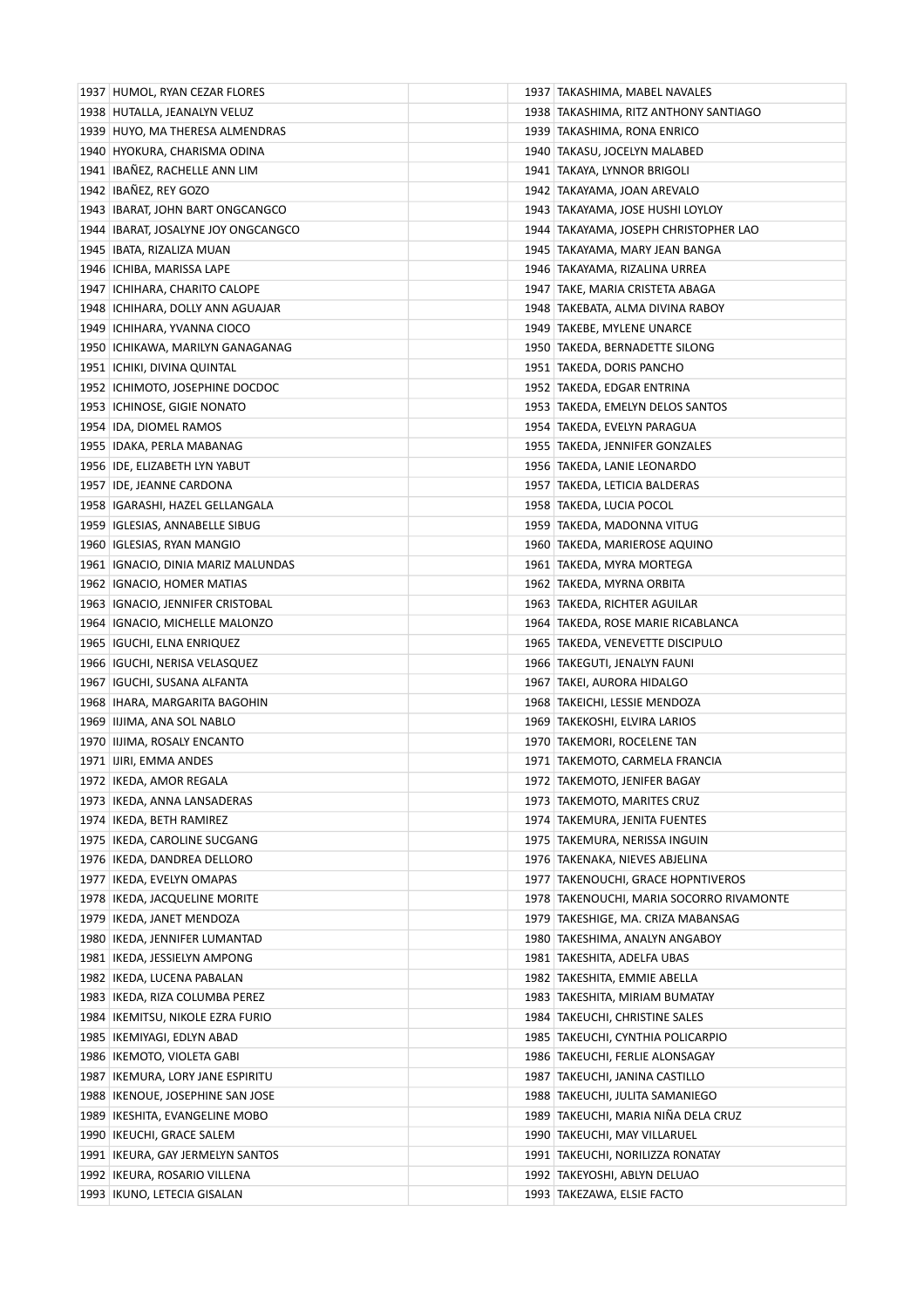| 1994 IKUTA, MONICA MANUEL                                     |  | 1994 TAKIMOTO, EMELIE LAUGANAS       |
|---------------------------------------------------------------|--|--------------------------------------|
| 1995 ILAGAN, DEXTER DELOS REYES                               |  | 1995   TAKIMOTO, VERONICA CABRERA    |
| 1996 ILANO, ROBERTO KRON                                      |  | 1996 TAKISE, ROSIE GARCIA            |
| 1997   ILAYA, ELPEDIO BUSTILLO                                |  | 1997   TAKIZAWA, JONNALYN DE GUZMAN  |
| 1998   ILLUSTRISIMO, JESRIEL VALIENTE                         |  | 1998 TAKUBO, ZENAIDA FLORES          |
| 1999 ILUMIN, LLOYD KEVIN ESPINOSA                             |  | 1999   TAKUMA, BELLA REYES           |
| 2000 ILUSTRISIMO, ANTONIO JR. ACUIN                           |  | 2000 TAKURA, JOY DIOCERA             |
| 2001   IMAEDA, RELNA JOSE                                     |  | 2001 TALAVERA, AIKA MAY NA           |
| 2002   IMAHASHI, IRENE CRUZ                                   |  | 2002 TALAVERA, GONZALO JR PAMINTUAN  |
| 2003   IMAI, JERICO BULAN                                     |  | 2003   TALAVERA, YUMI OKANO          |
| 2004   IMAI, JULIETA VENTURA                                  |  | 2004 TALDE, FILMAN TALENTO           |
| 2005   IMAI, JUVIE DELA PENA                                  |  | 2005 TALDE, ZENEN BALINGIT           |
| 2006   IMAI, MARY ANN GUIANG                                  |  | 2006 TALE, RANDOLF VARIAN            |
| 2007   IMAI, ROSARIO CANONG                                   |  | 2007 TALENTO, KIM ENRIQUEZ           |
| 2008   IMAI, SHAROL LYN SIMPAO                                |  | 2008   TALUSAN, JOSE PAOLO VICTORIA  |
| 2009   IMAMURA, AMALIA LUBUGUIN                               |  | 2009   TAMA, JOVITA BELTRAN          |
| 2010   IMAMURA, EMELYN PAGSISIHAN                             |  | 2010 TAMAI, REGINA ENRIQUEZ          |
| 2011   IMAMURA, JANICE GRACE ISUGAN                           |  | 2011   TAMARI, ARLYN CANENCIA        |
| 2012   IMAMURA, KRISTINA REGALADO                             |  | 2012 TAMARI, MARILENE FLORES         |
| 2013   IMAMURA, LALAINE JULIANO                               |  | 2013 TAMBUYAT, VINCENT RYAN KATO     |
| 2014   IMATOMI, EVELYN COTOR                                  |  | 2014 TAMESUE, JASMIN GABUTERO        |
| 2015   IMATONG, LETICIA VILOG                                 |  | 2015 TAMONDONG, KENNEDY VILLACORTA   |
| 2016   IMAWARI, ROSEMARIE MATARANAS                           |  | 2016 TAMPUS, LOWIE CANTOS            |
| 2017   INAGAKI, JULIET ROSALES                                |  | 2017 TAMURA, BERNADETTE JOSON        |
| 2018 INAMINE, ELAINE GRACE LAMBU-AN                           |  | 2018 TAMURA, EDWINA CORPUZ           |
| 2019 INAMURA, GUILLERMA ALMINAR                               |  | 2019 TAMURA, JULIET MORALES          |
| 2020 INAMURA, JOANI DELA TORRE                                |  | 2020 TAMURA, MELODY CASTRO           |
| 2021   INAO, EMELDA CABIG                                     |  | 2021   TAMURA, MERCEDITA BALCETA     |
| 2022   INAO, MARICEL SIOCHI                                   |  | 2022 TAMURA, MICHELLE JOY BERNARDINO |
| 2023 INDATOAN, RAIB EBRA                                      |  | 2023 TAN, ALLADIN FERNANDEZ          |
| 2024 INDON, DULCE AMOR JUAN                                   |  | 2024   TAN, ANN KATHRINA AMABA       |
| 2025 INGENTE, ARBIE JAMES MORENO                              |  | 2025   TAN, MARICRIS AMADOR          |
| 2026 INID, JOY MARIE CAMPOSANO                                |  | 2026 TANABE, ANDY ERWIN NAVALES      |
| 2027 INION, BRNADLY TAÑEZA                                    |  | 2027 TANABE, ANN MENILIA OGDANG      |
| 2028 INO, GLORIA CRUZ                                         |  | 2028 TANABE, CLARIEVELLE VICENTE     |
| 2029   INOC, ISA AMISTOSO                                     |  | 2029 TANABE, ERICA ESTAMBRE          |
| 2030   INOMATA, ANA LISA TUBIG                                |  | 2030 TANABE, GIRLIE MONTALES         |
| 2031   INOMATA, ELLA LAQUIO                                   |  | 2031 TANABE, JESSCEL HANGAD          |
| 2032 INOT, REYNALDO ELLADO                                    |  | 2032 TANAHASHI, ESTER VILLAMOR       |
| 2033 INOUE, CHARITO TEODONES                                  |  | 2033 TANAKA, AYA GIMELA MONTILLA     |
| 2034   INOUE, LORENA CANTA                                    |  | 2034 TANAKA, CECILLE APE             |
| 2035   INOUE, MARIA CARINA URMATAN                            |  | 2035   TANAKA, CORAZON CASTILLO      |
| 2036 INOUE, MARIA JANET LAZAGA                                |  | 2036 TANAKA, EDERLINA RED            |
| 2037 INOUE, MARY JANE PETIPET                                 |  | 2037   TANAKA, ELIZABETH DIOSO       |
| 2038   INOUE, MYLA BAUTISTA                                   |  | 2038 TANAKA, GAY VALENZONA           |
| 2039 INOUE, RINA MORON                                        |  | 2039   TANAKA, GINALYN RELUCIO       |
| 2040   INOUE, TERESITA RIGOS                                  |  | 2040 TANAKA, HIYASMINE FERNANDEZ     |
| 2041 IQUIÑA, MA. ELIZABETH PEREZ                              |  |                                      |
|                                                               |  | 2041   TANAKA, ITCHIRO MILAN         |
| 2042   IRAG, ELMARKIE QUINDAO<br>2043   IRIE, HELEN FERNANDEZ |  | 2042 TANAKA, JEANA GABRIEL           |
|                                                               |  | 2043   TANAKA, JOSIELYN MORENO       |
| 2044   IRIKIIN, ANGELIQUE MANCAO                              |  | 2044   TANAKA, JOVILYN BULAONG       |
| 2045   IRIKURA, LIWANAG ESGUERRA                              |  | 2045   TANAKA, LALA LEA OLIVAR       |
| 2046 IRYO, CRISTY CO                                          |  | 2046 TANAKA, LANIE ODAD              |
| 2047   ISCAT, ELSA MANLICLIC                                  |  | 2047   TANAKA, LANI SALISI           |
| 2048 ISE, ALMA GASPAY                                         |  | 2048 TANAKA, LENI MALLARI            |
| 2049   ISHIBASHI, GERLIE MENDOZA                              |  | 2049   TANAKA, LUZVIMINDA ALCAIDE    |
| 2050   ISHIBASHI, JENNIFEER GABUCAN                           |  | 2050 TANAKA, MARIA TERESA AREVALO    |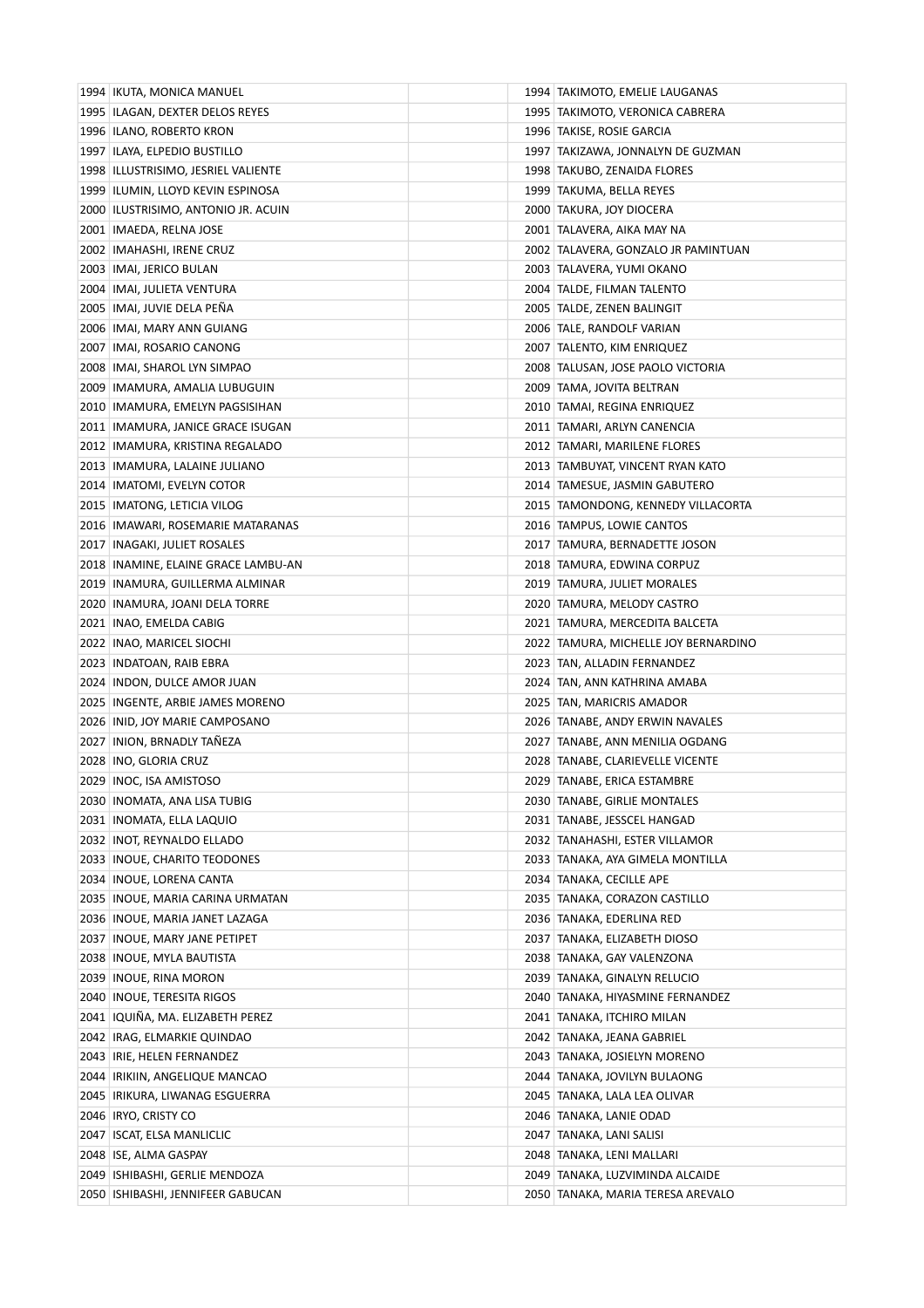| 2051   ISHIBASHI, LETECIA DUNGO      | 2051   TANAKA, MARISSA CAPIN          |
|--------------------------------------|---------------------------------------|
| 2052 ISHIBASHI, MARIBEL RAMOS        | 2052 TANAKA, MARITES PINEDA           |
| 2053 ISHIBASHI, ROSALYN ESTACIO      | 2053   TANAKA, MARY JEAN PALENCIA     |
| 2054   ISHIDA, CAROLEEN NA           | 2054   TANAKA, MELDYMAR BALDIVINO     |
| 2055 ISHIDA, CHARLINE GEMENTIZA      | 2055 TANAKA, MERICRIS CARANTO         |
| 2056 ISHIDA, CORAZON ALVAREZ         | 2056 TANAKA, NOMIE DELGADO            |
| 2057 ISHIDA, JENNELYN PAYONGAYONG    | 2057   TANAKA, RESAURA DE OCAMPO      |
| 2058   ISHIDA, LOREYA PASILBAS       | 2058 TANAKA, REYCELL MONTECILLO       |
| 2059 ISHIDA, MARICEL RAMOS           | 2059 TANAKA, RITCHELDA PRENCEPE       |
| 2060   ISHIDA, MELANIE MALGAPO       | 2060 TANAKA, RODELIA AUMENTADO        |
| 2061 ISHIDA, RUBY CRUZ               | 2061 TANAKA, ROSALINDA SANTILLAN      |
| 2062 ISHIGAMI, FATIMA CASTEJON       | 2062 TANAKA, VANGIE ANTONIO           |
| 2063 ISHIGURO, CHERRY ANN FELIPE     | 2063   TANAKA, VILMA SANTOS           |
| 2064 ISHIHARA, ANMOR ANIEL           | 2064 TAÑALA, IVY ROSE GO              |
| 2065   ISHIHARA, MARY CRIS ARAMBULO  | 2065 TANASE, JULIPE BALURAN           |
| 2066 ISHIHARA, MELCHEDDIE EPIL       | 2066 TANCHICO, BELINDA DUMLAO         |
| 2067   ISHIHARA, REAN ESCOTO         | 2067 TANCHO, VICTOR HINACAY           |
| 2068   ISHIHARA, RINA PINEDA         | 2068 TANCIO, VICTORIA ALMAZAN         |
| 2069 ISHIHARA, WEENA LACBONGAN       | 2069 TANCIO, VIRNA CHRISTINE ALMAZAN  |
| 2070 ISHII, GERALDINE GATCHALIAN     | 2070 TANDA, HAZEL DIAZ                |
| 2071   ISHII, GRINGO GASALATAN       | 2071 TANEZAKI, MAE ANN ENRIQUEZ       |
| 2072 ISHII, MA. RECA FONTBUENA       | 2072   TANGAL, PABLITO JR. CASTILLO   |
| 2073   ISHII, RIZALIE DUCUT          | 2073 TANHUECO, TONI ANN NA            |
| 2074   ISHII, SUNNY BELMIS           | 2074 TANI, ANABELLE CASUMPANG         |
| 2075   ISHII, VIRGINIA SALAVER       | 2075 TANI, EVELYN CASTILLO            |
| 2076 ISHIJIMA, CHEVYLL APOLINARIO    | 2076   TANI, PINKY ARELLANO           |
| 2077   ISHIKAWA, ANABEL ALFORQUE     | 2077 TANI, WENDILYN REYES             |
| 2078   ISHIKAWA, ANALIZA GRAMPA      | 2078   TANIDA, RAZEL SALDAVIA         |
| 2079   ISHIKAWA, CHARITO LIM         | 2079   TANIEDO, ALLAN BATARA          |
| 2080 ISHIKAWA, JOAN LLAMADO          | 2080 TANIGAWA, CECILIA MORALES        |
| 2081 ISHIKAWA, KAREEN MENDOZA        | 2081 TANIGAWA, LESLIE DE JESUS        |
| 2082 ISHIKAWA, KEIZEL BAUTISTA       | 2082 TANIGUCHI, ANNALIZA LUBI         |
| 2083   ISHIKAWA, MARIA DE GUZMAN     | 2083 TANIGUCHI, JANICE JEAN YBANEZ    |
| 2084 ISHIKAWA, MARY JANE GUERRERO    | 2084 TANIGUCHI, MARY GRACE LORETO     |
| 2085   ISHIKAWA, REGINA HANTUD       | 2085 TANIGUCHI, SUNBEAM MANODAL       |
| 2086 ISHIMARU, CECILE ARCAYA         | 2086 TANIGUCHI, TERESITA GOMEZ        |
| 2087   ISHIMARU, MARITESS CHAN       | 2087 TANIGUCHI, THELMA DESAMPARADO    |
| 2088   ISHIMORI, LEYNA DIALA         | 2088 TANIHARA, MEDELINE SANTOS        |
| 2089 ISHIMOTO, NADEREV BARREDO       | 2089 TANII, SUSAN TAROG               |
| 2090 ISHIMURA, DOLORES PANDAAN       | 2090 TANIMOTO, EVA ERNO               |
| 2091 ISHIMURA, MA. ANITA LACAMENTO   | 2091 TANIMOTO, NORMINA BAUTISTA       |
| 2092 ISHINO, BERNADETH POLICARPIO    | 2092 TANIMOTO, ROSEMARIE CONTRERAS    |
| 2093 ISHIOKA, MARIFE CACHOLA         | 2093 TANIYAMA, NARCISA MANIGO         |
| 2094   ISHISE, DONA ANGELICA MENDOZA | 2094 TANJI, BERNARDO JR. ABREGANA     |
| 2095 ISHIWATA, ANTHONY OBAR          | 2095 TANJI, QUEEN ANNE FRANCISCO      |
| 2096   ISHIWATA, PAULINO OVAR        | 2096   TANJI, SIYME GIVA              |
| 2097   ISHIYAMA, JEOCELIN LACE       | 2097 TANO, IMELDA BUENAFE             |
| 2098   ISHIZAKI, AURORA MIRANDA      | 2098 TANQUINTIC, ANTON PHILIPPE TORAL |
| 2099 ISHIZAWA, GRACE PARAGAS         | 2099 TAO, CHERYL FLORES               |
| 2100   ISHIZU, ROSARIO MAHILAGA      | 2100 TAO, TOKERO JR. DEL ROSARIO      |
| 2101   ISLA, AMADITA DE VERA         | 2101   TAO-ON, AGNES BALUIS           |
| 2102 ISLA, MARY ANN PALILEO          | 2102 TAO-ON, ELENDA BALUIS            |
| 2103 ISMAEL, ALVIN DIMAANO           | 2103 TAO-ON, HAZEL MAE BALUIS         |
| 2104   ISOBE, EDA PENACERADA         | 2104 TAO-ON, RAINERIO SHITAN          |
| 2105   ISOBE, REGINA DELA ROSA       | 2105 TAOTJO, LOUISE MARIE PAÑA        |
| 2106   ISOBE, SHIRLEY PERANG         | 2106 TAPIA, HENDERSON CAINONG         |
| 2107   ISOGAI, ABEGAIL ALEJANDRO     | 2107 TAPIA, LILIA ANDAG               |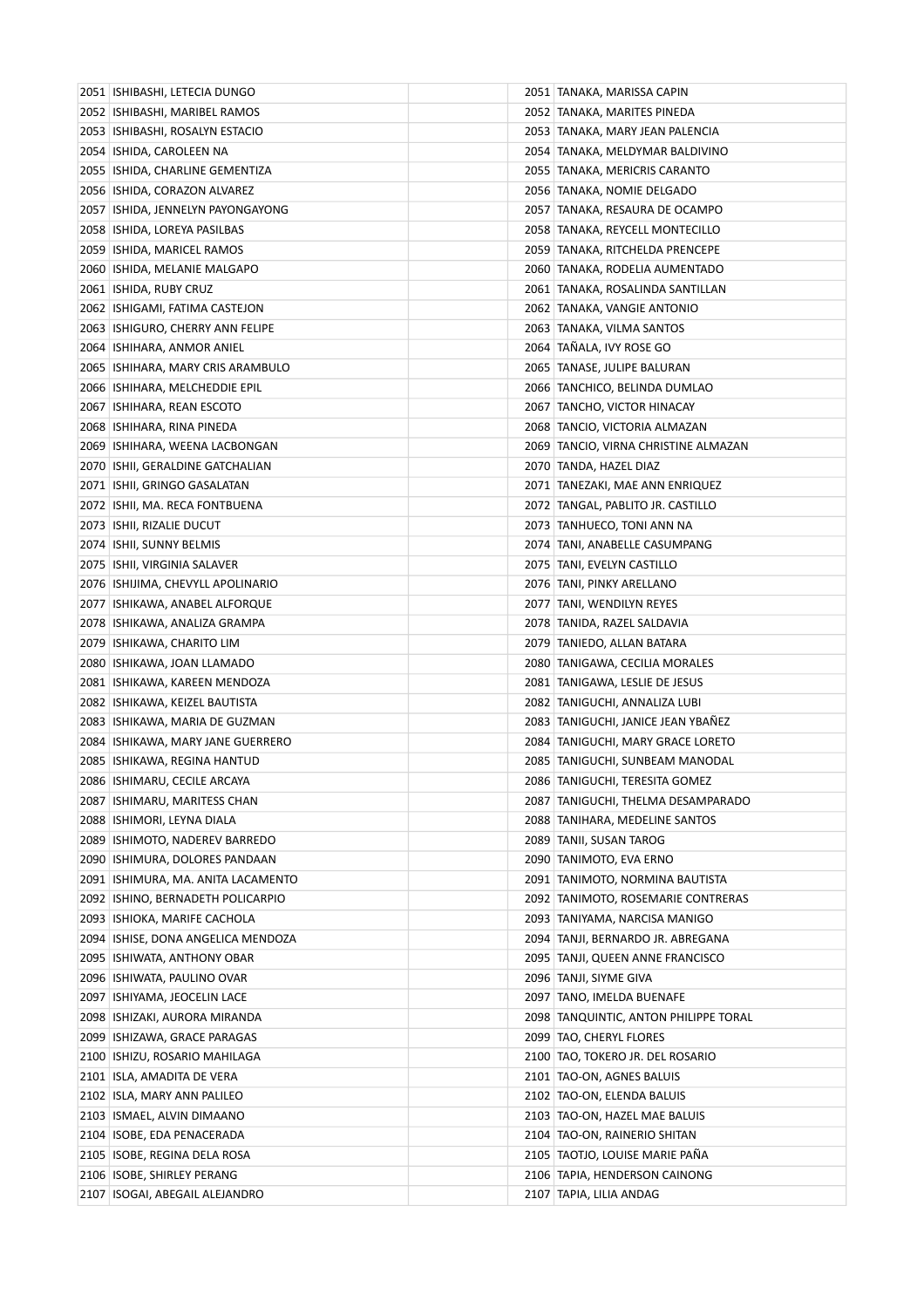| 2108 ISOMOTO, LOVELLA RAMILO          | 2108 TAPIA, MIGUEL LEO VARGAS       |
|---------------------------------------|-------------------------------------|
| 2109   ITAMOTO, VIRGINIA GABIA        | 2109 TARUC, HORISSBER BERNARDO      |
| 2110   ITO, ALICIA GUEVARRA           | 2110 TARUMI, SUSANA BIRAO           |
| 2111   ITO, CRISTINA BUENDIA          | 2111   TASAKI, MYLA GUTIERREZ       |
| 2112   ITO, EDLYN SALAZAR             | 2112 TASHIRO, CLAIRE GALING         |
| 2113   ITO, JENIBEBE MARTIN           | 2113 TASHIRO, JAZMIN VIRAY          |
| 2114   ITO, JHOANNA MARIE HONDRADA    | 2114   TASHIRO, MICHELLE SUDARIO    |
| 2115   ITO, JOAN CARAMBACAN           | 2115   TASHIRO, ROSALIE PASAHOL     |
| 2116   ITO, JOSEPHINE BAUTISTA        | 2116 TATEISHI, MARICEL TORRE        |
| 2117   ITO, JUNELYN SUMABAL           | 2117   TATSUKAMI, AURELIO BARLIZO   |
| 2118   ITO, LILY DELA FUENTE          | 2118   TATSUKAMI, GINALYN GAMON     |
| 2119 ITO, MARGAY ENGLE                | 2119 TATSUMI, JUNIE JUNIO           |
| 2120   ITO, MARIA LOLITA NIEGOS       | 2120 TAYABAS, AILEEN SAMPANI        |
| 2121 ITO, MARIANE CAISIP              | 2121 TAYABAS, CARLA JANE BERNARDINO |
| 2122 ITO, MARISSA PORNESO             | 2122   TAYABAS, ROGER NUYAD         |
| 2123 ITO, MELODY HERBAS               | 2123 TAYAO, CHESSAMYN MAYDA         |
| 2124 ITO, RENELYN TIU                 | 2124 TAYAO, MARK IAN ROBLES         |
| 2125   ITO, ROSALINDA ABUTIN          | 2125 TAYLARAN, ERNANIE MORALES      |
| 2126 ITO, RUTHA CAMCAM                | 2126   TAZAWA, ZYRA HERNANDEZ       |
| 2127   ITOH, MARIA RUBELITA CORTINA   | 2127   TEJANO, CHRISTIAN NA         |
| 2128   ITOHISA, MIKU BAYOMBONG        | 2128 TEJANO, RELIZA JANE NA         |
| 2129 ITOHISA, ROSANNAH BAYOMBONG      | 2129   TEJERO, JIMMY II HACYABON    |
| 2130   IWAI, KYLA LEI BORRO           | 2130   TELADO, MILAGROS LAPITAN     |
| 2131   IWAI, MA. CECILIA BORRO        | 2131 TEMONIO, JHULIAN SUFICIENCIA   |
| 2132 IWAI, SHELLA MAY CEBALLOS        | 2132 TENEFRANCIA, JONY PAYUMO       |
| 2133   IWAKI, NILA DAPOL              | 2133   TENEPRE, LEONARDO JR NA      |
| 2134   IWAKIRI, KAREN GEROY           | 2134 TENOSO, MARIANITA CASTILLANES  |
| 2135   IWAMI, GLORIA GATDULA          | 2135   TEONGSON, JAYAR AREVALO      |
| 2136   IWAMI, MICHELLE SABANGAN       | 2136 TERADA, CECILLE ABENOJA        |
| 2137   IWAMI, RIZA BRACA              | 2137 TERAKAWA, MARGELYN RAMOS       |
| 2138 IWAMOTO, ANNA ROSE MARQUEZ       | 2138 TERAKURA, BERMARIE DELA CRUZ   |
| 2139   IWAMOTO, EILEEN BALASE         | 2139 TERAÑA, JOHN NA                |
| 2140   IWAMOTO, MARNEL MATUNOG        | 2140   TERANISHI, DANILA AGUANTA    |
| 2141   IWAMOTO, RHEA NAVARRO          | 2141 TERAOKA, JENALYN TALAHURON     |
| 2142   IWAMOTO, WARLITA AMPORADO      | 2142 TERASAKA, JEAN HERNANDEZ       |
| 2143   IWANAGA, JACKELYN BERNAL       | 2143 TERASAKI, EMILY PELINO         |
| 2144   IWANE, EMELYN ALANGELAN        | 2144   TERASAKI, MARLYN NARVAEZ     |
| 2145   IWANO, ELAINE VITERBO          | 2145   TERAWAKI, MELISSA REYES      |
| 2146   IWASA, JOCELYN ARPON           | 2146 TERAZAWA, SHIELA SUMAT         |
| 2147   IWASAKI, IMELDA SOLEDAD        | 2147 TERRADO, YUMELYN PURA          |
| 2148   IWASAKI, ROSALIE ROXAS         | 2148 TERUKINA, MARITESS ESPINOSA    |
| 2149   IWASE, MARITES DANAO           | 2149 TETSUMOTO, NELIA ORIAS         |
| 2150 IWASHITA, ARLENE CALANOG         | 2150 TEVES, LOURDES AMISTOSO        |
| 2151   IWASHITA, CLETA CALLERA        | 2151 TEZUKA, MARY BALINAN           |
| 2152 IWASO, DIE JAY SARCAUGA          | 2152 TIAMZON, MARY ANN NA           |
| 2153   IWATA, GRACE RAMIREZ           | 2153 TIBIGAR, JAYSON REYES          |
| 2154   IWATA, KRIISTINE SANTOS        | 2154   TIBUBOS, BRAEX LOUIE TALIMAY |
| 2155   IWATA, LOURDES CONCON          | 2155 TICO, RICARDO CAYABYAB         |
| 2156 IWATA, MARIA CHONA RODRIGUEZ     | 2156 TIGBAO, REY JOHN TOMOMATSU     |
| 2157   IWATA, MARIA VANESSA DE GUZMAN | 2157   TIJANI, MARIA FAITH TABOTABO |
| 2158   IYAMA, AMPARO LUBO             | 2158   TIKING, DIANA DE GUZMAN      |
| 2159   IYAMA, HAJIE LUBO              | 2159 TIK-ING, REGGIE LUMBAYON       |
| 2160   IZUMI, MARIBEL CONDE           | 2160 TIMAJO, SALVACION TUGAY        |
| 2161   IZUMI, MERISSAS QUIBUYEN       | 2161 TIMBOL, SHARLENE N.A.          |
| 2162   IZUMIDA, ELENA PINEDA          | 2162 TIMCANG, CHRISTOPHER MONTERO   |
| 2163   IZUMIGUCHI, DEE DELA CRUZ      | 2163 TIMOGAN, JULIET QUIRANTE       |
| 2164 IZUMOTO, JENNIFER GABITA         | 2164 TIMTIM, JEAN BANGOY            |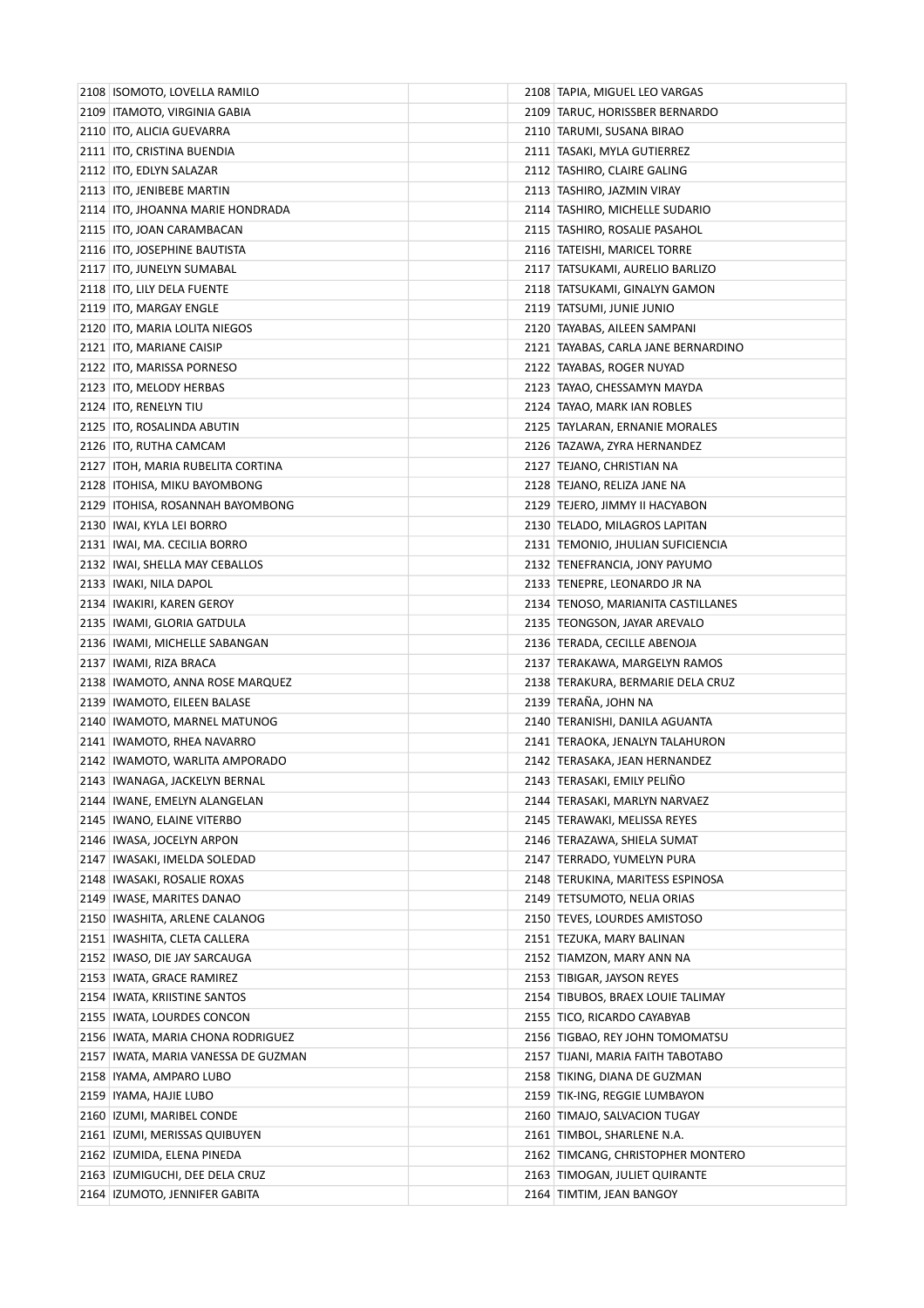| 2165   IZUTA, IRMA TAMUNDONG          | 2165 TINA, MARY ANN DIONCO             |
|---------------------------------------|----------------------------------------|
| 2166   IZUTSU, DIANA DIZON            | 2166 TIONGSON, MAY MARIE ACOVERA       |
| 2167 JABAGATO, DOMINGO DONDE          | 2167 TOBITA, JENNY GUTIERREZ           |
| 2168 JALA, RHYANN KHO                 | 2168 TOBITA, OFELIA SEFE               |
| 2169 JALDATE, ALMA PANGAMAL           | 2169 TOCHI, AMY DAHINOG                |
| 2170 JALLA, CLARISSA CANTOS           | 2170 TODA, CHONA PATAGOC               |
| 2171 JAMOLYN, FRITZE BALANAG          | 2171 TODA, EMILY YALONG                |
| 2172 JANIOLA, JAYRICK LLEVER          | 2172 TODA, ROSEMARIE DURANGO           |
| 2173 JAO, CATHERINE CHUA              | 2173   TODAVIA, LOUIE GREG VELASCO     |
| 2174 JARLEGA, SHERLYN MANAHAN         | 2174 TODLEM, JIMMY MALINDA             |
| 2175 JARLOYAN, WINNY GRACE CASTANEDA  | 2175 TOGAWA, RHEA TUÑACAO              |
| 2176 JASPEO, HAZEL ANN BERSABE        | 2176 TOHE, MARY ANN CUNANAN            |
| 2177 JAUDIAN, VANESSA ENCABO          | 2177 TOKUBUCHI, LORENA GORGONIO        |
| 2178 JAVIER, CARLOS JR REYES          | 2178 TOKUHARA, MARICRIS ENRIQUEZ       |
| 2179 JAVIER, JACQUELINE VASQUES       | 2179 TOKUMOTO, ELIZABETH FERNANDEZ     |
| 2180 JAVIER, MA. DOLORES MANUBAY      | 2180 TOKUNAGA, MARIA CECILIA FERNANDEZ |
| 2181 JAYOMA, LIGAYA SALMORO           | 2181 TOKUNAGA, ROWENA BUGHAO           |
| 2182 JESTRE, SHAJANA CAZANDRA NA      | 2182 TOLEDO, ABIGAIL GUHIT             |
| 2183 JIAO, RASSEL DUQUE               | 2183 TOLEDO, ALAN FRANCISCO            |
| 2184 JIMENEZ, ANNA SUCHELLE PINTO     | 2184 TOLEDO, FAUSTINO JR. LAMBAN       |
| 2185 JIMENEZ, JOE ARVIN JAGONIA       | 2185 TOLEDO, KENNY ROSE RODRIGUEZ      |
| 2186 JIMENEZ, JOSELITO RANARA         | 2186   TOLEDO, REYNALDO JR. TERUEL     |
| 2187 JIMENEZ, KENITH DULA             | 2187 TOLEDO, SUSAN DALAGAN             |
| 2188 JIMENEZ, LHYZZ ANNE APURA        | 2188 TOLENTINO, JONATHAN AREVALO       |
| 2189 JIMENEZ, MARVIN MOLINA           | 2189 TOLENTINO, REYCELLINE VILLANUEVA  |
| 2190 JIMENEZ, NIÑO ARCHEL JAGONIA     | 2190 TOLENTINO, REYNALDO ROXAS         |
| 2191 JIMENEZ, PAULINA ALOM            | 2191 TOMAS, ALPHA JUN ESMONDO          |
| 2192 JIMENEZ, VEVIAN SUMILE           | 2192 TOMAS, SHANTELLE MAYE ACAPUYAN    |
| 2193 JIN, JOVITA LUMAGUI              | 2193 TOMATSU, ANA ELONA                |
| 2194 JINNOUCHI, ANA MAE GARCIA        | 2194 TOMIKAWA, DYNA SENA               |
| 2195 JOHNO, CHARMAGNE ENOLVA          | 2195   TOMIKAWA, ESTELA SALCE          |
| 2196 JOKO, MARILYN MACATBAG           | 2196 TOMIMURA, MARIA TERESA PARAGATOS  |
| 2197 JONES, BESSLEE CHUA              | 2197   TOMINAGA, ANGELICA NERI         |
| 2198 JONO, JOAN MANTUA                | 2198 TOMINAGA, EMELDA DE VERA          |
| 2199 JONOSONO, CECILIA PABORADA       | 2199 TOMINAGA, LEIKO USUKI             |
| 2200 JORDAN, BUENAVENTURA JR. CAPATE  | 2200 TOMITA, ERISA GAERLAN             |
| 2201 JORDAN, PHILIP DOODS DIONSON     | 2201 TOMITA, JENALYN CRISTOBAL         |
| 2202 JOSE, CESAR BENEDICT OABEL       | 2202 TOMITA, MAVERICK ESCABARTE        |
| 2203 JOSE, THELMA KUAY                | 2203 TOMIYAMA, ENCARNACION RODA        |
| 2204 JOSOL, AGNES FAJARDO             | 2204 TOMIYAMA, ROWENA LABID            |
| 2205 JOSOL, RAUL SHITAN               | 2205 TOMOMATSU, DULCISIMA SENARLO      |
| 2206 JOTOKU, EDITA YAMBAO             | 2206 TOMOMATSU, ELVIE AHIT             |
| 2207 JOVE, ALPHAMAE CADIZ             | 2207 TOMOMATSU, FAITH GONZALES         |
| 2208 JOVEN, MARNEL HERCISIO           | 2208 TOMOMATSU, RICARDO RAGO           |
| 2209 JUAN, GENALYN VIGO               | 2209 TOMOMATSU, ROMEL RAGO             |
| 2210 JUAN, MARIANNE BERNABE           | 2210 TOMONAGA, DONNALYN VICENTE        |
| 2211 JUAN, MERYL SANTELICES           | 2211 TOMOYORI, MARI JOY ATOTOBO        |
| 2212 JUANILLO, KHEMROSE APRIL RUAZOL  | 2212 TOMOZAWA, RENALYN BRILLANTES      |
| 2213 JUANITAS, JOHN MARIE NAKAYA      | 2213 TOMOZOE, AIMEE ADTOON             |
| 2214 JUANITAS, MARIA ELIZABETH NAKAYA | 2214 TONGCALING, MICHELLE PORTULAZO    |
| 2215 JUAREZ, JUNIE REY SEGARRA        | 2215 TONOBE, AIZA JALANDONI            |
| 2216 JUATON, MYLENE GUILLERMO         | 2216 TORIBIO, RUBYANN BONIFACIO        |
| 2217 JUDILLA, JENNILYN MALINAO        | 2217 TORIFIEL, DOMINIC NA              |
| 2218 JUMAGDAO, OFELIA ALEMAN          | 2218 TORII, CELESTE MAGLANA            |
| 2219 JUMAQUIO, ABEL LLOYD MEDENILLA   | 2219 TORIMOTO, RINNA GUEVARRA          |
| 2220 JUNIO, MARIECAR MAGLONZO         | 2220 TORMENTO, JUANITA LANQUINO        |
| 2221 JUSOL, HONEY LYN BATO            | 2221 TORMIS, MARIA LYN NA              |
|                                       |                                        |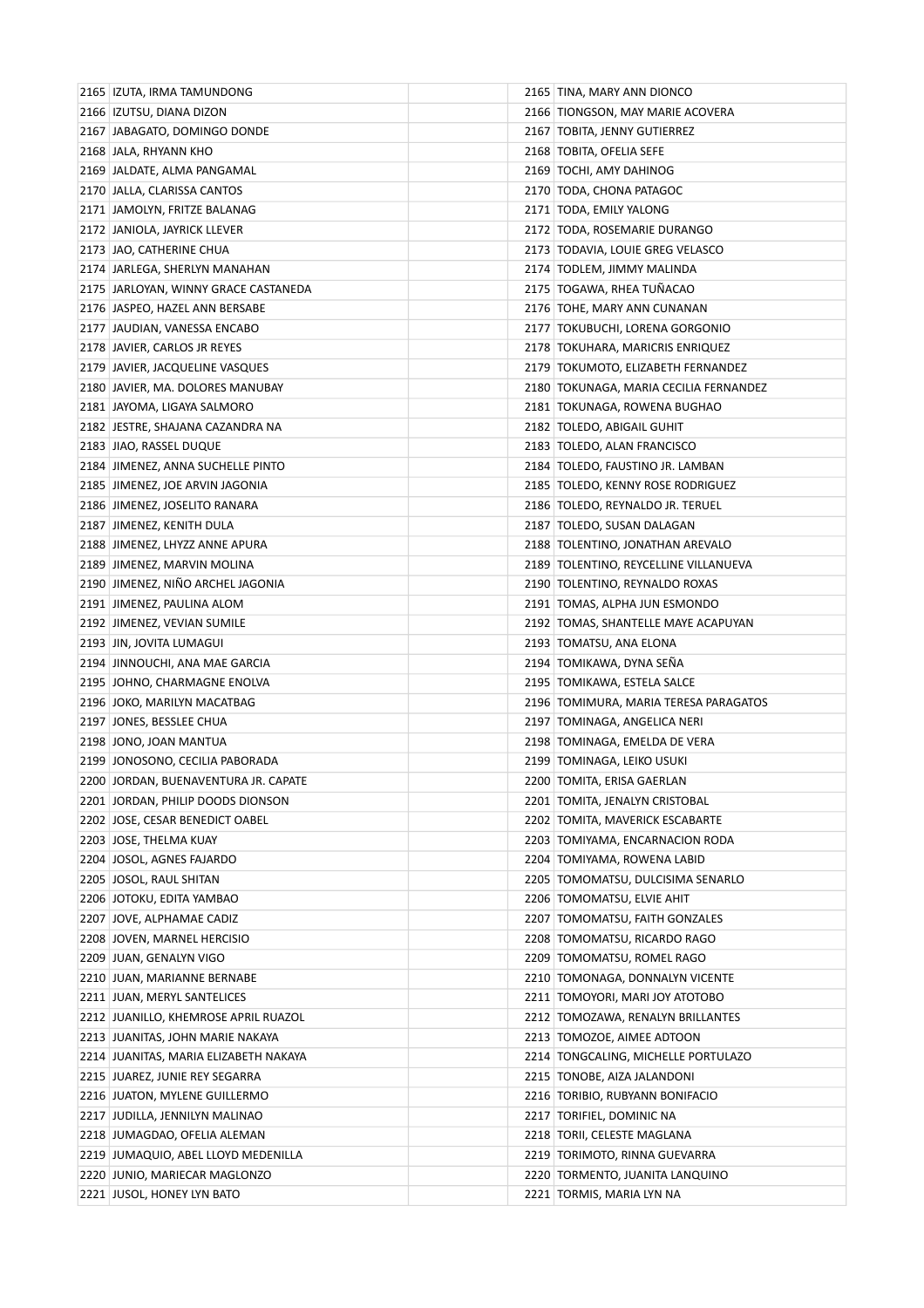| 2222 JUSOL, NOLAN CABEL                | 2222 TORRALBA, LIZA BATUIGAS                  |
|----------------------------------------|-----------------------------------------------|
| 2223 KADO, JANICE BAGUIO               | 2223   TORRECAMPO, ALEX CORDOVES              |
| 2224 KADO, NOLAN JANDOG                | 2224 TORREJAS, MARCIALIZA LIMPONG             |
| 2225 KADO, WILMA FERRER                | 2225 TORRES, LORIELEENE ROBALDO               |
| 2226 KADOKAWA, ROXANNE DELA ROSA       | 2226 TORRES, MARIA THERESA CABANG             |
| 2227 KADOTA, ZHERRY TORALDE            | 2227   TORRES, MARIA VICTORIA CESTINA         |
| 2228 KADOWAKI, GREZYL AYA-AY           | 2228 TOSA, ELISA UY                           |
| 2229 KADOWAKI, NEL CAYETANO            | 2229 TOSA, ENGRACIA MERCADO                   |
| 2230 KADOWAKI, NENITA SAMON            | 2230 TOSHIKURA, HELEN GRACE FERMIN            |
| 2231 KAGEYAMA, MARISA ALABADO          | 2231 TOUDOU, ELSIE OMIPING                    |
| 2232 KAI, ARNOLD ESPINA                | 2232 TOYOHARA, CATHERINE ORNIDO               |
| 2233 KAI, MARY ANN BORBON              | 2233 TRABADO, JANICE JANOLINO                 |
| 2234   KAI, RHODORA SUSANA             | 2234 TRIGO, PRINCESS DIANE PALOMA             |
| 2235 KAIJO, NERISSA GELIZON            | 2235 TRUMATA, BENJAMIN TUBILAG                |
| 2236 KAISE, GINA PROTACIO              | 2236   TSUBAKI, MARIA TERESA ABELLA VITO      |
| 2237   KAIZER, NILDY TAGADTAD          | 2237   TSUBOI, ROSALYN VILLA                  |
| 2238 KAJIHARA, GLENDA GALEDO           | 2238 TSUCHIDA, ANA EMELITA PANGANIBAN         |
| 2239 KAJIMOTO, LETECIA CALAMONGAY      | 2239 TSUCHIE, ERENE FERRER                    |
| 2240 KAJIO, MARCELINA NERI             | 2240 TSUCHIYA, ARSYLLE RECEDE                 |
| 2241 KAJITA, JONICA GAPIT              | 2241 TSUCHIYA, CATHERINE ROSE REGACHO         |
| 2242   KAJITANI, ROSANA POLANCOS       | 2242 TSUCHIYA, ESTER ARGOTE                   |
| 2243 KAJIURA, MALIN PADRAN             | 2243 TSUCHIYA, LOIDA LAGUARDIA                |
| 2244 KAKEHI, MA. REGINA HERNANDEZ      | 2244   TSUCHIYA, MARIA VILLANEA               |
| 2245 KAKIHARA, CATHERINE MADRIA        | 2245 TSUCHIYA, MARILOU BALLESTEROS            |
| 2246 KAKITA, NELZA NECELYN EVANGELISTA | 2246 TSUDOME, JAYNETTE ABAD                   |
| 2247   KAKU, EVELYN CAPIRIG            | 2247   TSUJI, IMERITA FLORES                  |
| 2248 KAKUI, MARIFI BALUIS              | 2248   TSUJI, JENALYN SOTELO                  |
| 2249 KAKUTANI, MELANIE BAWAAN          | 2249 TSUJI, JONNA LEGARIO                     |
| 2250 KAMADA, EVA CASTILLO              | 2250 TSUJI, MECHELLE REDOME                   |
| 2251 KAMADA, RECHELLE TOMAS            | 2251   TSUJI, NECITAS OACAN                   |
| 2252 KAMADA, ZENAIDA DEMERIN           | 2252 TSUJI, NORAIDA SANTIAGO                  |
| 2253 KAMAGUCHI, WINNIE CABANTOY        | 2253 TSUJIMOTO, MARY ANN CANLAS               |
| 2254 KAMAKURA, ELSIE SANTILLAN         | 2254   TSUJITA, RHEA CRUZ                     |
| 2255 KAMATA, NORA FALCON               | 2255 TSUJIUCHI, TRICIAN MAY REMENTILLA        |
| 2256 KAMAYAMA, CARINA MAXIMO           | 2256 TSUKADA, JONALYN ELBANCOL                |
| 2257 KAMBARA, CATHERINE FLORES         | 2257 TSUKAGOSHI, AILINE VISMANOS              |
| 2258 KAMEDA, NANCY ESTOSO              | 2258   TSUKAHARA, MYLYN DAQUIN                |
| 2259 KAMEDA, YOLAR GIDAYA              | 2259 TSUKAMOTO, BELEN TOBIAS                  |
| 2260 KAMETANI, MERLE TANHUECO          | 2260 TSUKATANI, JOVEL BIGCAS                  |
| 2261 KAMEYAMA, JOAN HAZEL CUTANDA      | 2261 TSUNEDA, BERNADETTE BOLODO               |
| 2262 KAMIGA, MYLENE ANCHINGES          | 2262 TSUNODA, MARY JANE MARIANO               |
| 2263 KAMINAKA, REGIE ESPINO            | 2263 TSUNODA, REGINA ENRICA ADELA DEL ROSARIO |
| 2264 KAMINO, VERLYN LASARITO           | 2264 TSURISAKI, IRES PADERNAL                 |
| 2265 KAMINO, VIDA GUEVARRA             | 2265 TSURU, MELLISSA CATAGUE                  |
| 2266 KAMIOYAMA, ELENA BAUTISTA         | 2266 TSURUME, VALENTINA MONTILLA              |
| 2267   KAMITANI, MARIA THERESA ALONZO  | 2267   TSURUOKA, DAISY CECILIA SABIT          |
| 2268   KAMITANI, MARITES HONGAYO       | 2268 TSURUOKA, JELOME GAY UNTALI              |
| 2269 KAMITANI, NERISSA ICO             | 2269 TSURUOKA, LORNA LORA                     |
| 2270 KAMIURA, MARILOU REDES YBARDOLAZA | 2270   TSURUOKA, LYNDON LORA                  |
| 2271 KAMIYA, JACQUELINE BASA           | 2271   TSURUOKA, RICMAR NAPIL                 |
| 2272 KAMIYAMA, ROSALIE CALABON         | 2272   TSURUSAKI, THERESA REYES               |
| 2273 KAMIZUKUE, NORISSA MANALANG       | 2273   TSURUTA, LOURDES PASCUA                |
| 2274 KAMOI, DAISY SADSAD               | 2274 TSURUTA, MERLE MACAPUGAS                 |
| 2275 KANAHASHI, MA. ANTONNETTE ONG     | 2275   TSURUTA, VIVIAN PEPITO                 |
| 2276 KANAIZUMI, ARLENE DOGUILES        | 2276   TSUSHIMA, ANALIZA DUMALA               |
| 2277 KANAMURA, LEAH DE OCAMPO          | 2277   TSUSHIMA, ELVIRA AMTO                  |
| 2278 KANAOKA, ROZARLENE SOQUEÑA        | 2278 TSUTSUI, EUNICE ALIVIO                   |
|                                        |                                               |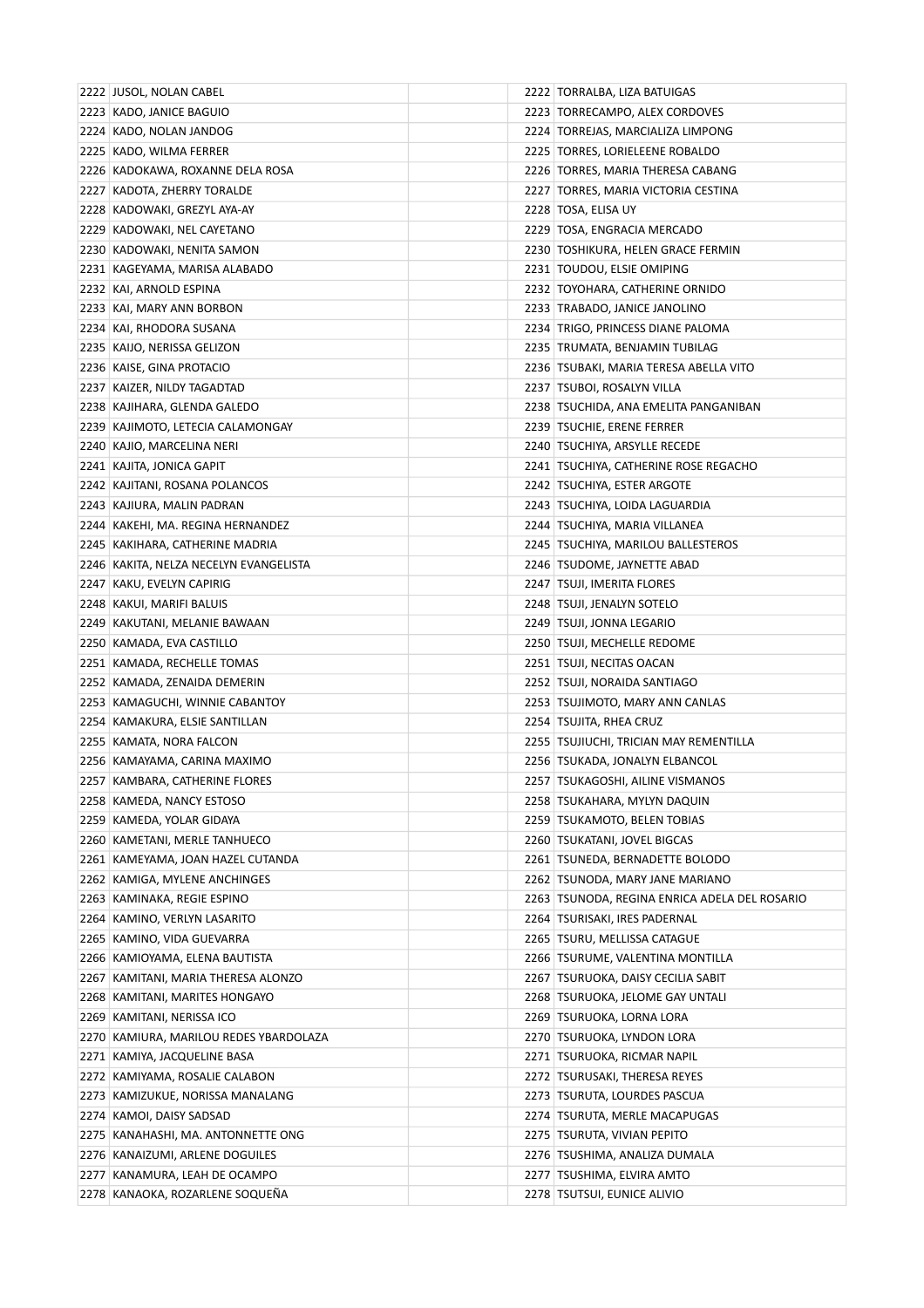| 2279 KANAUCHI, PINKY PESIDAS          | 2279   TSUTSUI, SHEILA SABLAMANTE   |
|---------------------------------------|-------------------------------------|
| 2280 KANAYA, CELIA VILLANUEVA         | 2280 TSUTSUMIHARA, ADELAIDA MANUEL  |
| 2281 KANAZAWA, MARILOU CAJAN          | 2281 TSUYUKI, YUBELLA RABANO        |
| 2282 KANDA, ESTRELLITA DE SOTTO       | 2282 TSUZUKI, LORNA CASTILLO        |
| 2283 KANDA, LILIBETH LIMBO            | 2283   TSUZUKI, MARIA JESUSA INOPIA |
| 2284 KANDA, ROSELYN ROMERO            | 2284   TSUZUKI, ROSALINDA JIMENEZ   |
| 2285 KANEDA, JARMELA SANCHEZ          | 2285   TSUZUKU, GEMALYN CASI        |
| 2286 KANEKO, ANALISA CABALUNA         | 2286 TUBIG, JENNIFER MALONZO        |
| 2287 KANEKO, CRISTINA MACALE          | 2287 TUDA, ARTEMIO PRAJES           |
| 2288 KANEKO, GINA CRUZ                | 2288 TUGNA, JUAN PHILIP DUMANDAN    |
| 2289 KANEKO, GINA LELAND              | 2289 TUICO, ROSALIE AGUILAR         |
| 2290 KANEKO, MARIE JUNE GOROSPE       | 2290   TULIAO, ANA LIZA TANDINGAN   |
| 2291 KANEKO, REINNALIZ PALACIO        | 2291 TULIAO, VIRFLORENCE AFALLA     |
| 2292 KANEMARU, JACQUELINE POND        | 2292 TUMAMPOS, IVY ARCENA           |
| 2293 KANEMOTO, JERLYN JAVELONA        | 2293 TUMANDA, FRANCES MAÑABO        |
| 2294 KANESHITA, JULIET PENALES        | 2294 TUMIMBANG, EDGARDO DE JOYA     |
| 2295 KANETA, ALITH DENOSTA            | 2295 TUNGALA, ERIKA NA              |
| 2296 KANETO, CATHERINE CAULIN         | 2296 TUOS, ANGELICA NA              |
| 2297 KANEUCHI, ARSENIA ORDEZ          | 2297 TUPAS, ALPEMAR JALAGAT         |
| 2298 KANI, MARICEL BACANI             | 2298 TUPAS, GODOFREDO, JR. SAYA-ANG |
| 2299 KANI, ROSALIE PALMERA            | 2299 TUPAS, PRECIOUS ANN TOLEDO     |
| 2300 KANO, ASHERIA JESSICA VILLARANTE | 2300 TUSCANO, DINAH VELARDE         |
| 2301 KANO, MAY LABANON                | 2301 TUYAY, BIENVENIDO BOLO         |
| 2302 KANO, ROSEMARIE AMANSEC          | 2302   TUYAY, HARNA ALCANTARA       |
| 2303 KANZA, JOCELYN GUINTO            | 2303 TUYAY, ROSITA ALCANTARA        |
| 2304 KANZAKI, MARISA EMBUEDO          | 2304 UBALDO, JONATHAN PINO          |
| 2305 KARASUDA, JENNIFER REYES         | 2305 UBANDO, MA PRINCESS JOY RAMOS  |
| 2306 KARINO, ANGELYN CRUZ             | 2306 UCHIDA, FERRY ROSE BUENCONSEJO |
| 2307 KARITA, MELODIE ACAAC            | 2307 UCHIDA, JOCELYN DELFIN         |
| 2308 KARIYA, JULIE ANN TOLETE         | 2308   UCHIDA, JOSEPHIINE GIRON     |
| 2309 KASAHARA, MEY DAMING             | 2309   UCHIDA, KATHRYN CLEO SALDUA  |
| 2310 KASATANI, EVANGELINE EUMAGUE     | 2310 UCHIDA, NIKKI ANN CARTAS       |
| 2311 KASAZAKI, MYLA AREVALO           | 2311 UCHIDA, PROVIDENCIA ALVAREZ    |
| 2312 KASHIHARA, LEONIDA BAUTISTA      | 2312 UCHIKAWA, LANI FRANCE          |
| 2313 KASHIMA, SALINA ABIS             | 2313 UCHIMOTO, MARIETTA BAUTISTA    |
| 2314 KASHIWAGI, IRENE REGALADO        | 2314 UCHIMURA, LEAH MAGNO           |
| 2315 KASHIWAZAKI, MELIZZA ROSS        | 2315   UCHIMURA, RIA INECO          |
| 2316 KATADA, ELEONOR JR. ARNEJO       | 2316 UCHIMURA, RODOLFO ABUGHO       |
| 2317 KATANO, PERLA REBUSI             | 2317 UCHIMURA, WENNIE INECO         |
| 2318 KATAOKA, ANGELICA LOPEZ          | 2318 UCHINO, CATHERINE LIQUIGAN     |
| 2319 KATAOKA, JESUSA CRISPINO         | 2319 UCHINO, ZENAIDA MACASINAG      |
| 2320 KATAYAMA, ANALISA MENDOZA        | 2320 UCHIYAMA, ANALIZA TAGUBA       |
| 2321 KATAYAMA, JOCELYN LASARTE        | 2321 UCHIYAMA, JOVELYN TOLO         |
| 2322 KATAYAMA, LIDA MARCIANO          | 2322 UDA, ALYSSA ALCEDO             |
| 2323 KATO, ANGELITA TRINIDAD          | 2323 UDA, ARRIANNE ALCEDO           |
| 2324 KATO, ASMERA VILLAREAL           | 2324 UDA, GEMMA ISIDRO              |
| 2325 KATO, BETTY BILAR                | 2325 UEDA, AILEENE CABUHAT          |
| 2326 KATO, CHERRY ARLANZA             | 2326 UEDA, CHARITO MIRANDA          |
| 2327 KATO, CITA ALVIOR                | 2327 UEDA, FE ARONALES              |
| 2328 KATO, EDNALYN NANQUILADA         | 2328 UEDA, LODALYN TUBOLA           |
| 2329 KATO, EDNIELYN AREJA             | 2329 UEDA, LUCIA CUYOS              |
| 2330 KATO, ESTELA PUNA                | 2330 UEDA, MA. CHERYL HIPONIA       |
| 2331 KATO, FLORDELIZA LOPEZ           | 2331 UEDA, MARICEL NEMENZO          |
| 2332 KATO, FLORDEMI TUBERLLEHA        | 2332 UEDA, MELBA ABOC               |
| 2333 KATO, HAYDEE OPLADO              | 2333   UEGOMORI, EMELYN ZUNEGA      |
| 2334 KATO, JANET DUMAGSA              | 2334 UEGOMORI, JONALINDA JUNIO      |
|                                       |                                     |
| 2335 KATO, JENNILYN MAURA OFIAZA      | 2335 UEHARA, JOAN MARIE DAIS        |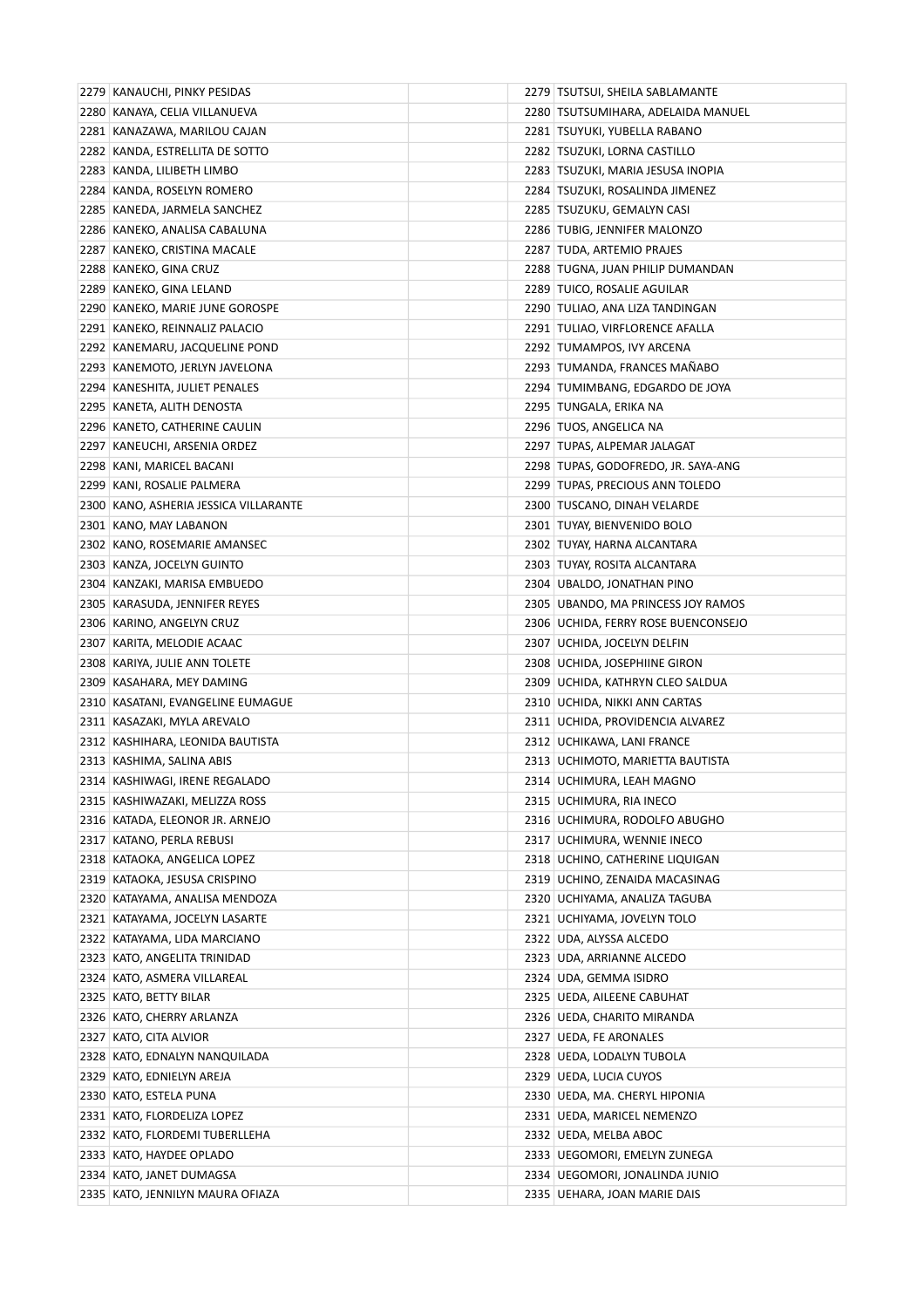| 2336 KATO, JOAHNA MAY ANDRINO          | 2336   UEHARA, JOSEPHINE ESPIRITU      |
|----------------------------------------|----------------------------------------|
| 2337 KATO, JUNETTE SALAYSALAY          | 2337   UEKI, JENNIFER VALDEVIEZO       |
| 2338 KATO, LIEZL LAZARA                | 2338 UEMOTO, ELVIRA OXINA              |
| 2339 KATO, LUCITA DEJACTO              | 2339 UEMURA, EVA MAY VALIENTE          |
| 2340 KATO, MARICHU GERALDEZ            | 2340   UEMURA, RODEZA PAKINGAN         |
| 2341 KATO, MARITES ORDANZA             | 2341   UENISHI, VICKY LAZARO           |
| 2342 KATO, MAYLYNE SAN PEDRO           | 2342 UENO, GRACE LANGUBAN              |
| 2343 KATO, REGINAPAZ VILLAROJO         | 2343 UENO, MARITES UMAMBONG            |
| 2344 KATO, ROBELYN GONTINAS            | 2344 UENO, RUFFA REY                   |
| 2345   KATO, ROSARA JANE GAHUMAN       | 2345 UENO, SHARON TAHIL                |
| 2346 KATO, SUSAN VINAS                 | 2346   UENO, VERONICA BABIA            |
| 2347 KATO, VIVIAN NEPEZ                | 2347 UENO, VERONICA SOLIS              |
| 2348 KATSUBE, CHARLLOTE CAGAPE         | 2348 UESUSUKI, MYRA BUNAGAN            |
| 2349 KATSUMATA, JIN PENDON             | 2349   UEZONO, MITZI CATIVO            |
| 2350 KATSUMATA, NAMIE PENDON           | 2350 UGALI, TOSHIRO NA                 |
| 2351 KATSUMATA, REIKA PENDON           | 2351 UGAY, SHIELA EJARA                |
| 2352 KATUG, KEITH CINCO                | 2352   UKAWA, ROBIE RIZZA VILLAGANTOL  |
| 2353 KATUG, MELANIE FADO               | 2353 ULANDAY, MARIA KRYSTEL LIMBO      |
| 2354 KATUG, ZALDY JR. FADO             | 2354 ULLA, EMMAR TUIZA                 |
| 2355 KAWABATA, BENILDA PUDDONG         | 2355 UMALI, CELIA LOPEZ                |
| 2356 KAWABATA, CHERRY LOMEDA           | 2356 UMALI, NIKKO NA                   |
| 2357 KAWABATA, MARLYN LEONARDO         | 2357 UMAROV, KIMBERLY ASTORGA          |
| 2358 KAWABE, GREGORIA DEL CARMEN ERMAC | 2358 UMEDA, LOLITA MADRONIO            |
| 2359 KAWABUCHI, DISELIN CONPACION      | 2359   UMEHARA, WHILMA RUTAS           |
| 2360 KAWACHI, GRETCHEN HERNANI         | 2360 UMEMOTO, ANNALYN PETALLAR         |
| 2361 KAWADA, MARY JANE BONG BONG       | 2361   UMEMOTO, LAARNI BORROMEO        |
| 2362 KAWAGUCHI, APRIL ECHAGUE          | 2362 UMEMOTO, NAZYMOVA PASANA          |
| 2363 KAWAGUCHI, BETHZAIDA PADUA        | 2363 UMEOKA, ROIDA PALOMARES           |
| 2364 KAWAGUCHI, GLORIFE RANILLO        | 2364 UNDANG, ROMER CAMARILLO           |
| 2365 KAWAGUCHI, ROWENA TAYAG           | 2365 UNO, MELISSA GONZALES             |
| 2366 KAWAHARA, MARY SALVI LACERNA      | 2366 UNOKI, ELIZABETH CAMUA            |
| 2367 KAWAHARA, THELMA TIMBOL           | 2367 UOSAKI, EDELITA SULIT             |
| 2368 KAWAHIRA, NELIA CAPILI            | 2368 URAMOTO, JANE PEARL FRESCO        |
| 2369 KAWAI, JOVY ABALLE                | 2369 URAMOTO, MARY JANE FERNANDEZ      |
| 2370 KAWAI, LILIAN ONZA                | 2370 URIRE, LORRELLA GUDIO             |
| 2371 KAWAI, MILFE BUREROS              | 2371 URITANI, GRACE GONZALES           |
| 2372 KAWAJI, MARIA LIZA LACSAMANA      | 2372 URUSHIDANI, ELLANELA ESPELELETA   |
| 2373 KAWAKAMI, HAZEL JOY OLANDEZ       | 2373 URUSHIMA, BENILDA TOLEDO          |
| 2374 KAWAKAMI, MERCEDITA MENDOZA       | 2374 USHIDA, CHRISTIANA GENTE          |
| 2375 KAWAKAMI, NELLY EBRON             | 2375 USHIDA, RITA PARAS                |
| 2376 KAWAKATSU, AIREEN SALUNDAGA       | 2376 USUI, BERNADETTE ARRAZ            |
| 2377 KAWAKATSU, SHARON JOY PARCON      | 2377   USUI, MIYUKI CASTILLO           |
| 2378 KAWAKITA, MIRASOL RIVERO          | 2378 USUP, ALBERLYN HIQUIAL            |
| 2379 KAWAKUBO, FELICIDAD SEVILLA       | 2379 USUP, ALMOGER HIQUIAL             |
| 2380 KAWAMOTO, JONALIZA ABUZO          | 2380 UTO, RIZALINA OCAMPO              |
| 2381 KAWAMOTO, MARY JANE PINEDA        | 2381 UTO, SALVACION BERNALDEZ          |
| 2382 KAWAMURA, AIDA SANTOS             | 2382 UTSUNOMIYA, GERALDINE DOMINGO     |
| 2383 KAWAMURA, ANALIZA ADLAWAN         | 2383 UY, VERSANNE BINAGATAN            |
| 2384 KAWAMURA, CAROLYN PUBLICO         | 2384 VALDERAMA, ENE LEE CARLOS         |
| 2385 KAWAMURA, CYNTHIA ALVAREZ         | 2385 VALDERRAMA, MARC N.A.             |
| 2386 KAWAMURA, JENNIFER PUNO           | 2386 VALDEZ, MELANIE GONZALES          |
| 2387 KAWAMURA, JOAN RAPAS              | 2387 VALE, RYAN BALACUIT               |
| 2388 KAWAMURA, JUCILINE NECODEMUS      | 2388 VALENCIA, CATHERINE CORREA        |
| 2389 KAWAMURA, LEONORA SORIANO         | 2389   VALENCIA, KATRINA NICOLE TAYONG |
| 2390 KAWAMURA, SARAH JACINTO           | 2390 VALENCIA, SHILEEN SARANGSANG      |
| 2391 KAWANAKA, JEAN ANN ROBERTO        | 2391 VALENTINO, ROBERTO MANUBAY        |
| 2392 KAWANAKA, JENNIFER TAGUDAR        | 2392 VALENZUELA, HEINRICH YCONG        |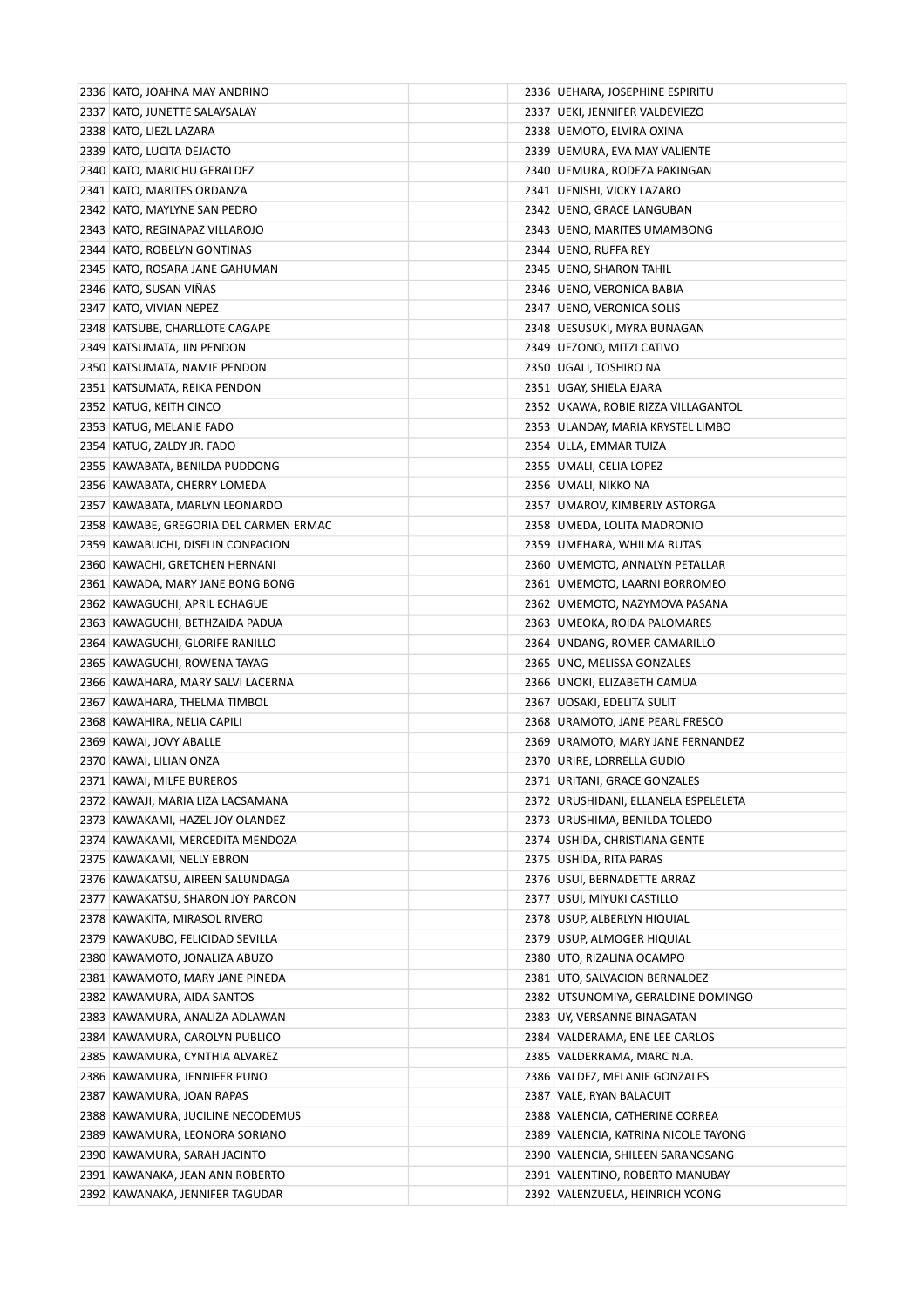| 2393 KAWANISHI, MARCIANA MARCELO        | 2393 VALENZUELA, MARIA CHE-CHE RIVERA |
|-----------------------------------------|---------------------------------------|
| 2394 KAWANO, ABIGAIL MANINANG           | 2394 VALERA, ARIES RAYNER NA          |
| 2395 KAWANO, GLENDA ENGO                | 2395 VALERA, FLORINDA RONCAL          |
| 2396 KAWANO, JEANNE DESACULA            | 2396 VALERIO, MARY GRACE ANTONIO      |
| 2397 KAWANO, JULIA SETOSTA              | 2397 VALLE, ANGELITA ORADA            |
| 2398 KAWANO, JULIETA GAPASIN            | 2398 VARELA, MARIA CARMEN GARIFE      |
| 2399 KAWANO, MARBE MONTILLA             | 2399 VASQUEZ, VINCENT VENERACION      |
| 2400 KAWANO, MARISA BERMOY              | 2400 VEDRA, MARC ANTHONY GOSIAOCO     |
| 2401 KAWASAKI, ALICIA HERNANDEZ         | 2401 VEGA, SANTOS TINGCANG            |
| 2402 KAWASAKI, ANNABELLE LARGADO        | 2402 VELASCO, ANDREW SABERDO          |
| 2403 KAWASAKI, CARINA ORTIZ             | 2403 VELASCO, CECILLE SANCHEZ         |
| 2404 KAWASAKI, JENNEA MEDICI            | 2404 VELASCO, JUSTIN SABERDO          |
| 2405 KAWASAKI, MARICEL CASTILLO         | 2405 VELASCO, SHAUN SABERDO           |
| 2406 KAWASAKI, ROSALITA CALUNOD         | 2406 VELASCO, STEPHEN SABERDO         |
| 2407 KAWASHIMA, MYLENE BAGUIO           | 2407   VELEZ, JERMAINE GAIL SAN JOSE  |
| 2408 KAWATA, JESSA DELUANA              | 2408 VELEZ, JOSE JR. JIMENEZ          |
| 2409 KAWATA, MICHELLE DE TORRES         | 2409 VELEZ, VERGENIA SAN JOSE         |
| 2410 KAWAZU, LENY MATIAS                | 2410 VENGCO, MARIA HAZEL ANGELES      |
| 2411 KIGUCHI, MARIA BLESILDA ALCANTARA  | 2411 VENTURADO, YUMEKO CABILTO        |
| 2412 KII, TERESITA MARTIN               | 2412 VENTURADO, ZANDRO CABILTO        |
| 2413 KIJIMA, KAREN ODANGO               | 2413 VERANO, JOSHUA CALIZAR           |
| 2414 KIKU, LUZVIMINDA SALCEDO           | 2414 VERDADERO, ANALYN GREGORIO       |
| 2415 KIKUCHI, JOAN SAMBAS               | 2415 VERGARA, MARIA SOCORRO SALAS     |
| 2416 KIKUCHI, KATHERINE MATUBIS         | 2416 VERIC, EMMANUEL VALENCIA         |
| 2417 KIKUCHI, MAILEN POLIÑO             | 2417 VERIDIANO, CRISZELYN OSUNA       |
| 2418 KIKUCHI, NORE CEDENO               | 2418 VESTIL, MARIA FE ELACION         |
| 2419 KIM, LERMA MACASPAC                | 2419 VICENTE, DENNIS AL NA            |
| 2420 KIM, MARIA CECILIA AGUDO           | 2420 VICENTE, DIANA JANE RECLA        |
| 2421 KIMINO, SENNY CASIPIT              | 2421 VICTORIO, ALYSSA NA              |
| 2422 KIMOTO, EMERISA PLANAS             | 2422 VICTORIO, MICKAELA NA            |
| 2423 KIMOTO, REINA FERNANDEZ            | 2423 VILLA, DARRYL OSHIRO             |
| 2424 KIMURA, ALICIA SARARANA            | 2424 VILLA, LEANDRO CAPARAS           |
| 2425 KIMURA, ANA AGSAWAY                | 2425 VILLA, VANESSA MAE OSHIRO        |
| 2426 KIMURA, CECILIA DIAZ               | 2426 VILLACARLOS, JOHN CARLOS NUEVA   |
| 2427 KIMURA, CRISTINA MALAPITAN         | 2427 VILLACARLOS, LOURDES DA QUIANO   |
| 2428 KIMURA, CRYIN ECAL                 | 2428 VILLACARLOS, VIC JUNIR BAQUIANO  |
| 2429 KIMURA, EDNA DONAIRE               | 2429 VILLAFLOR, BENJHUR CANTARA       |
| 2430 KIMURA, ESTRELLA DE DIOS           | 2430 VILLAFRANCA, ROMEO JR. DEOCARIZA |
| 2431 KIMURA, LUALHATI ALFONSO           | 2431 VILLAGRACIA, VERGEL MATEO        |
| 2432 KIMURA, MARGIELYN GUTLAY           | 2432 VILLAJUAN, ANNA MARIE ZUÑO       |
| 2433 KIMURA, MARIA CRISTINA RAYOS       | 2433 VILLAJUAN, ROGEL SAMIO           |
| 2434 KIMURA, MARILOU GREFAL             | 2434 VILLAMAYOR, KEREL KATE SAN JUAN  |
| 2435 KIMURA, MAUREEN SANTOS             | 2435 VILLANUEVA, DANTE PEREZ          |
| 2436 KIMURA, RAQUEL OLIVA               | 2436 VILLANUEVA, GWEN DELIN           |
| 2437 KIMURA, THADDEA JENNIFER ROSARIO   | 2437 VILLANUEVA, LLOIS CALDERON       |
| 2438 KINASO, ELENA CARPIO               | 2438   VILLANUEVA, MARIA ELENA BORBE  |
| 2439 KINASO, JERIC CARPIO               | 2439 VILLANUEVA, MARITES SERRANO      |
| 2440 KINASO, MARVIE VELO                | 2440 VILLANUEVA, ZALDY DE LOS SANTOS  |
| 2441 KINASO, REYMOND CARPIO             | 2441 VILLAR, JOEY NA                  |
| 2442 KINJO, MARICRIS ARIOLA             | 2442 VILLAR, RIA LYN LARCENA          |
| 2443 KINO, ADELITA GO                   | 2443 VILLARANDA, JEDNNETH MACAS       |
| 2444 KINO, DONNA MARIE BALDEMOR         | 2444 VILLAREAL, YURIKA ANNE --        |
| 2445 KINOSHITA, EMPRESS QUEEN GUILLERMO | 2445 VILLARIN, IAN JEFFERSON NA       |
| 2446 KINOSHITA, ESTELLA BUNTAG          | 2446 VILLAROSA, GINO MENDOZA          |
| 2447 KINOSHITA, GIRLIE MARIE ORBELLO    | 2447 VILLARTA, MONIQUE NA             |
| 2448 KINOSHITA, MARILOU MOLIDO          | 2448 VILLARUEL, ANALIZA GONILLA       |
| 2449 KINOSHITA, NIÑO KRISTOFER CAGARA   | 2449 VILLAS, VILMA HAYASHI            |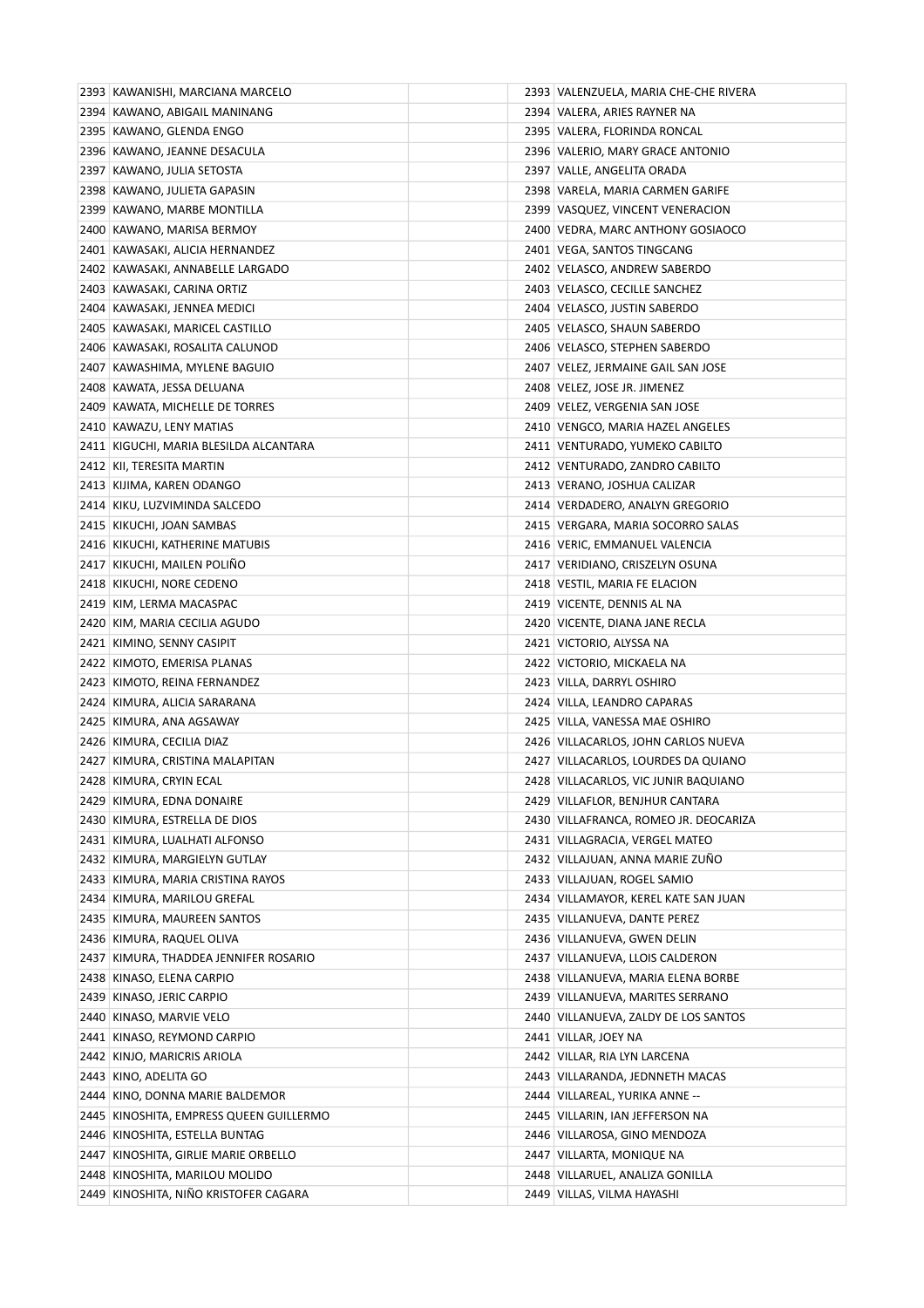| 2450 KINOSHITA, PERLA ALMARIO            | 2450 VILLEGAS, JOJI MAY PONPON         |
|------------------------------------------|----------------------------------------|
| 2451 KINOSHITA, REBECCA MARIE PAZ        | 2451 VILLEGAS, JOSEPH JR. LOZADA       |
| 2452 KINTAKA, VALERIE URBINO             | 2452 VILLEGAS, RONALD ALLAN BULUDO     |
| 2453 KIRA, EVANGELINE RAMOS              | 2453 VIOS, ARNEL GILIG                 |
| 2454 KIRA, MARYROSE SOLAMILLO            | 2454 VIRAY, ADRIANE DIZON              |
| 2455   KIRIAKE, FAILA PASCUA             | 2455   VIRAY, VENICE DIZON             |
| 2456   KIRIYAMA, FLORESINDA BALITE       | 2456   VISAYA, ROMNICK EVANGELISTA     |
| 2457 KISHI, JOSEPHINE TOPACIO            | 2457 VISMANOS, LAVENIA COCA            |
| 2458 KISHIDA, MARIA VICTORIA PRUDENCIADO | 2458 VISPERAS, GISELLE REYES           |
| 2459 KISHIGAWA, CAROL CANLAS             | 2459 VITO, DAN MAJAROCON               |
| 2460 KISHIMOTO, EDELYN MARCHA            | 2460 VITO, MART CHRISTINE DE CASTRO    |
| 2461   KISHIMOTO, JUDITH ANDAYA          | 2461 VITOR, AQUIRA ESTILLURE           |
| 2462 KISHIMOTO, MARITES JANDOQUILE       | 2462 VITUALLA, RUBI ANN TABODLONG      |
| 2463 KISHINAKA, AKIKO MEI VARGAS         | 2463   WACHI, CECILIA VILLAFLOR        |
| 2464 KISHISHITA, MA. ROBELYN CALIBAR     | 2464   WADA, CRISTY SAN RAFAEL         |
| 2465   KITA, VILMA NANTES                | 2465 WADA, JUBY CACHO                  |
| 2466 KITADA, LETICIA GALLENO             | 2466 WADA, KATHERINE ROQUE             |
| 2467 KITADA, RODORA COSTALES             | 2467 WADA, MARILYN DE GUZMAN           |
| 2468 KITADANI, HAIDEE CORONACION         | 2468 WAKABAYASHI, JANICE VILLALUZ      |
| 2469 KITAGAWA, CHARITO SANTOS            | 2469 WAKABAYASHI, ROSALYN QUIRAO       |
| 2470 KITAMASU, ANGELINA RAZON            | 2470   WAKAIZUMI, DANTE GONZAGA        |
| 2471 KITAMORI, FRANCIA ASEDILLO          | 2471   WAKAIZUMI, JUVELYN CALUBAY      |
| 2472 KITAMURA, LOTIS FERNAN              | 2472 WAKAKO, EVALIZA MESIAS            |
| 2473 KITANAKA, DARLENE PELAEZ            | 2473   WAKAMATSU, ANNALYN OLIVAN       |
| 2474   KITANO, FLORENDA JALEA            | 2474   WAKAMATSU, MARIA DIVINA MANDRIA |
| 2475 KITAURA, VIOLETA PRUDENTE           | 2475   WAKAMIYA, LOIDA MARIANO         |
| 2476 KITAZAWA, JONNY DE SILVA            | 2476 WAKAMURA, JESSICA BERNARDO        |
| 2477 KITO, MARILYN POLIQUIT              | 2477   WAKANO, HAZEL INOCENCIO         |
| 2478 KIYAMA, VILMA GONZALES              | 2478 WAKATAKE, LIZA BALONES            |
| 2479 KIYOHARA, MYLHEEN ALCANO            | 2479   WAKI, MA. LOURDES OLIVIA        |
| 2480 KIYOKAWA, JOCELYN TORMO             | 2480   WAKITA, CALVIN AGBAYANI         |
| 2481 KO, PILAR LAVANDERO                 | 2481 WAMBANGCO, MARICEL BURCA          |
| 2482 KOBASHI, JO-AN DELA ROSA            | 2482   WANI, YOLANDA MARTIN            |
| 2483 KOBASHI, KATHRYN TIBAYAN            | 2483   WATABE, CRISTINA RIVERA         |
| 2484 KOBAYASHI, AIEGIE DE CASTRO         | 2484   WATABE, SONIA LUCAS             |
| 2485 KOBAYASHI, ANNA MARIE GOMEZ         | 2485 WATANABE, ANALIZA METOYA          |
| 2486 KOBAYASHI, CHRISTINE BUSTAMANTE     | 2486   WATANABE, ASUNCION PACLIBAR     |
| 2487 KOBAYASHI, IRENE DELA PENA          | 2487 WATANABE, AURORA CARPISANO        |
| 2488 KOBAYASHI, IRISH ABENOJAR           | 2488 WATANABE, CHERYL ECHAGUE          |
| 2489 KOBAYASHI, JENNIFER JOYA            | 2489   WATANABE, ESTRELLA BALOCOS      |
| 2490 KOBAYASHI, LIZA TOLENTINO           | 2490   WATANABE, ESTRELLITA SUICO      |
| 2491 KOBAYASHI, MARIBETH PENAFUERTE      | 2491   WATANABE, IGNACIO III GONGON    |
| 2492 KOBAYASHI, MARIDIN ESEO             | 2492 WATANABE, IRENE BALBALOSA         |
| 2493 KOBAYASHI, MARY ANN TENAZAS         | 2493 WATANABE, JOAN LEOPARDAS          |
| 2494 KOBAYASHI, MECHELLE LIMBAGA         | 2494   WATANABE, LEAH MENDOZA          |
| 2495   KOBAYASHI, ROJELYN TAN            | 2495   WATANABE, LEONORA ROSALADA      |
| 2496 KOBAYASHI, SHERYLL ABRIGO           | 2496 WATANABE, MARIA CRISTINA CASTELO  |
| 2497   KOBAYASHI, SHIRLEY ARAGONES       | 2497   WATANABE, MARICO II CALDERON    |
| 2498 KOBAYASHI, SUSAN SUAREZ             | 2498   WATANABE, MARIVIC MIRANDA       |
| 2499 KOBAYASHI, TERESITA CLOMA           | 2499   WATANABE, MYRA VALSORABLE       |
| 2500 KOBAYASHI, VERNA FELIPE             | 2500 WATANABE, NELIA GUIBONE           |
| 2501 KOCHI, CARMI CAGAMPANG              | 2501 WATANABE, NORA MERCADO            |
| 2502 KOCHI, EMILY FLORES                 | 2502 WATANABE, ROSE BULATAO            |
| 2503 KODAMA, GEMMA LIMEN                 | 2503 WATANABE, ROSEMARIE BALLESTEROS   |
| 2504 KODERA, JOANAH CARREON              | 2504 WATANABE, SUSANA CANETE           |
| 2505 KOGA, EMELYN BAUTISTA               | 2505 WATANABE, VILMA SELGA             |
| 2506 KOGA, MERIDITH SAYMAN               | 2506 WATSON, EUNICE CABRERA            |
|                                          |                                        |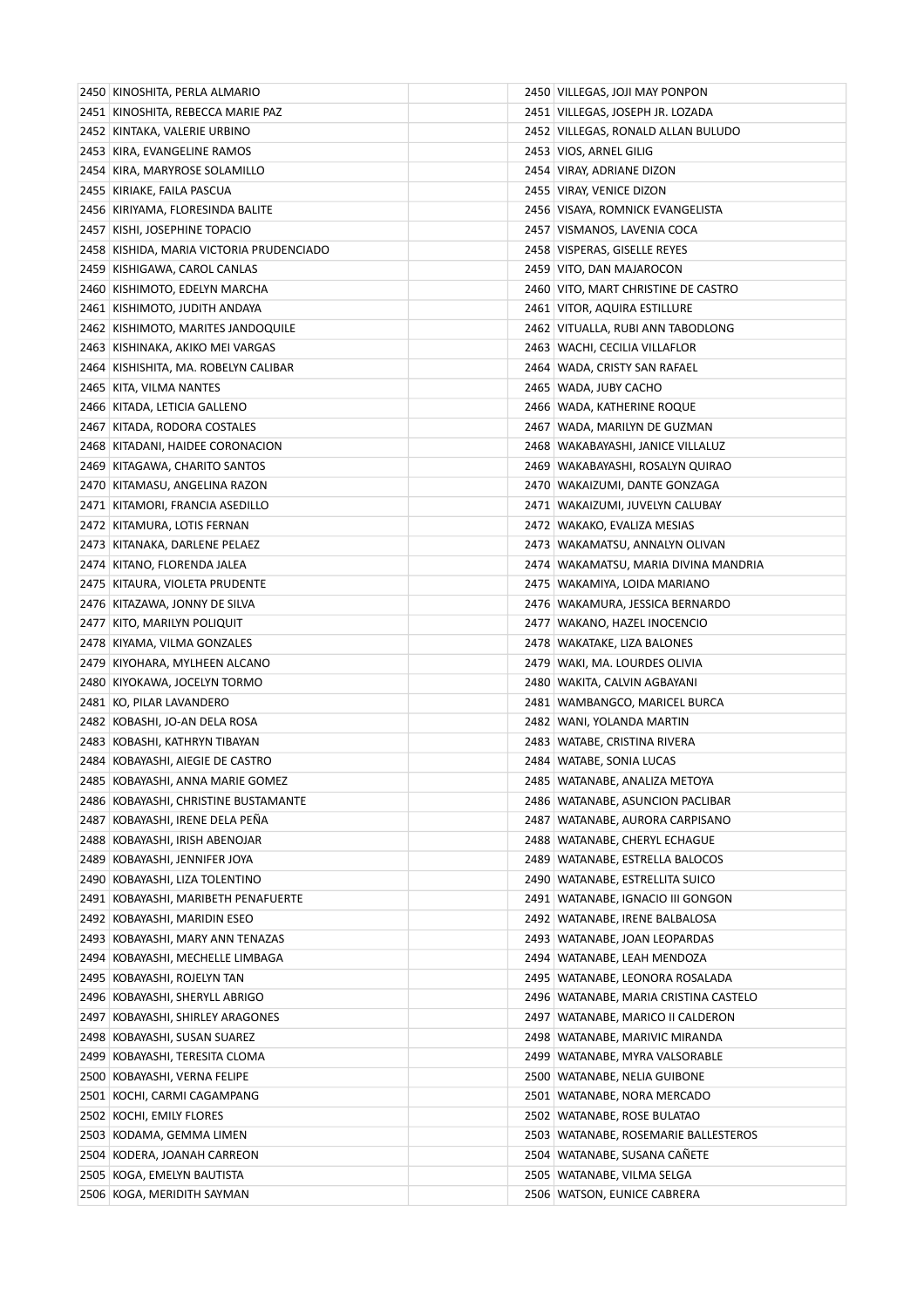| 2507 KOGA, ROMMEL SINAHON             | 2507   WESTHAEUSER, SHERYL GUERRERO    |
|---------------------------------------|----------------------------------------|
| 2508 KOGA, ROWENA DIMACALI            | 2508 WIHARA, JASPER BALAIS             |
| 2509 KOGUMAZAKA, JASMIN GONZALES      | 2509   WILSON, LEANA BIANCA SORIANO    |
| 2510 KOHIRA, REMELITA POLICARPIO      | 2510 YABUMOTO, GINA SALINAS            |
| 2511 KOIKE, BIVEN ALVAREZ             | 2511 YABUNO, AGNES PILI                |
| 2512 KOIKE, CECILIA DERANO            | 2512 YABUTA, TOROU DUNGO               |
| 2513 KOIKE, MA. ELENA MAGTOTO         | 2513 YAGAO, JEFFREY PENSOY             |
| 2514 KOIZUMI, LORELIE GUNDA           | 2514 YAGAO, LIEZEL GERVACIO            |
| 2515 KOJIMA, CRISELYN ELLACER         | 2515 YAGI, CRISTINA SANTOS             |
| 2516 KOJIMA, EDITHA IBANEZ            | 2516 YAKUSHYI, JANET GABIOLA           |
| 2517 KOJIMA, JUN ALAGAD               | 2517 YAMADA, EMMA ABSIN                |
| 2518 KOJIMA, TERESITA REPRE           | 2518 YAMADA, ERCELLE TANDOC            |
| 2519 KOKETSU, LEONORA BONDOC          | 2519 YAMADA, GLODELIA DOLERO           |
| 2520 KOKUBO, ESPERANZA MALTO          | 2520 YAMADA, IMELDA LUBIANO            |
| 2521 KOMADA, JULLIET ROBINOS          | 2521 YAMADA, JANE CO                   |
| 2522 KOMAI, MARIA LUZ LOBO            | 2522 YAMADA, JENNIFER GARCIA           |
| 2523 KOMAKI, LEILA ANTOLIN            | 2523 YAMADA, JOSEPHINE ALONZO          |
| 2524 KOMAYA, MARY JOY RAMIREZ         | 2524 YAMADA, MA. JENE FERRER           |
| 2525 KOMINE, KIM HERNANDEZ            | 2525 YAMADA, MARIA VICTORIA CUADRA     |
| 2526 KOMIYA, FERDINAND CAROLINA       | 2526 YAMADA, MELANY DELOS SANTOS       |
| 2527 KOMIYA, RECHELLE CAROLINO        | 2527 YAMADA, MYRA REYES                |
| 2528 KOMIYAJI, LEA LACONICO           | 2528 YAMADA, NANCY SARMIENTO           |
| 2529 KOMORI, MARY JANE MADANLO        | 2529 YAMADA, RHEA BALAAN               |
| 2530 KOMURA, JOVINA BILGERA           | 2530 YAMADA, ROSALINA ORSAL            |
| 2531 KONDO, ANALIZA APARECIO          | 2531 YAMADO, DULCE AMOR ESCUDERO       |
| 2532 KONDO, BELINDA ALONZO            | 2532 YAMAGISHI, DIANALLY DODOYCO       |
| 2533 KONDO, CRISTETA FONTANILLA       | 2533 YAMAGOCHE, MELODY SERRANO         |
| 2534 KONDO, CRISTINA LUIS             | 2534 YAMAGUCHI, AMALIA AMBAGAN         |
| 2535 KONDO, EVANGELINE ATIENZA        | 2535 YAMAGUCHI, ANNALIZA MALINAW       |
| 2536 KONDO, JASMIN LARESMA            | 2536 YAMAGUCHI, CHARITY PALOMARES      |
| 2537 KONDO, MARLIE CAPUYAN            | 2537 YAMAGUCHI, CONSUELO LORENZO       |
| 2538 KONDO, MARY ANN PANGILINAN       | 2538 YAMAGUCHI, EDNALYN ARMARILLE      |
| 2539 KONDO, MIRASOL OLIVAS            | 2539 YAMAGUCHI, JENNIFER RAMIREZ       |
| 2540 KONISHI, CRISTINE DE LOS REYES   | 2540 YAMAGUCHI, JOCELYN HINTAY         |
| 2541 KONISHI, ESTER CUBA              | 2541 YAMAGUCHI, JUDITH ELACION         |
| 2542 KONISHI, RONESSA PAÑER           | 2542 YAMAGUCHI, LYDIA INOFRE           |
| 2543 KONNO, KARISA BALAGOT            | 2543 YAMAGUCHI, MARICEL DELOS REYES    |
| 2544 KONO, CRISTINA PARAS             | 2544 YAMAGUCHI, MARICEL ZAMORA         |
| 2545 KOROGI, NILDA MATA               | 2545 YAMAGUCHI, MICHELLE ERL ANGELES   |
| 2546 KOSAKA, REMEDIOS DABILBIL        | 2546 YAMAGUCHI, MIRALYN CAGAMPANG      |
| 2547   KOSHIJIMA, GEMMA DAYDAYAN      | 2547   YAMAJI, LORETA TRISINIO         |
| 2548 KOSHINO, NANCY TOLENTINO         | 2548 YAMAKAWA, ADELAIDA MENDOZA        |
| 2549 KOSHIYAMA, CATHERINE FAE VILLA   | 2549 YAMAKAWA, DELIA TAMINA            |
| 2550 KOSHOJI, ROWENA RAMIREZ          | 2550 YAMAKAWA, ELIZABETH BAÑARES       |
| 2551 KOTANI, BEVERLY JANE METING      | 2551 YAMAKAWA, MARIA FE BASCUGUIN      |
| 2552 KOTANI, DESIREE BONO             | 2552 YAMAMOTO, AILYN EMPASIS           |
| 2553 KOUMURA, ROCEL MARY GRACE EDNAVE | 2553 YAMAMOTO, CARMENCITA PLANDANO     |
| 2554 KOURA, LILYBETH LICUPA           | 2554 YAMAMOTO, CECILIA ARREGLO         |
| 2555 KOYABATA, ELAINE BARCELONA       | 2555 YAMAMOTO, CHELO PROFITALES        |
| 2556 KOYAMA, BELINDA CANO             | 2556 YAMAMOTO, CHERYL PADILLA          |
| 2557 KOYAMA, EDILYN MENDOZA           | 2557 YAMAMOTO, CHESTER EBILANE         |
| 2558 KOYAMA, JIN BRYAN BABILA         | 2558 YAMAMOTO, CRESENCIA ALCANTARA     |
| 2559 KOYAMA, PORFERIA ABORDO          | 2559 YAMAMOTO, DAISY SURDILLA          |
| 2560 KOZAKI, ERMA ABANADOR            | 2560 YAMAMOTO, ELEONOR VILLA           |
| 2561 KOZAKI, JAQUELINE ANGELES        | 2561 YAMAMOTO, ELOISA FAUSTINO         |
| 2562 KOZAWA, RIZEL HERNANDEZ          | 2562 YAMAMOTO, ELVIE DOCTORA           |
| 2563 KUAY, STEPHANIE SHANE ANCIA      | 2563 YAMAMOTO, EVANGELINE DELOS SANTOS |
|                                       |                                        |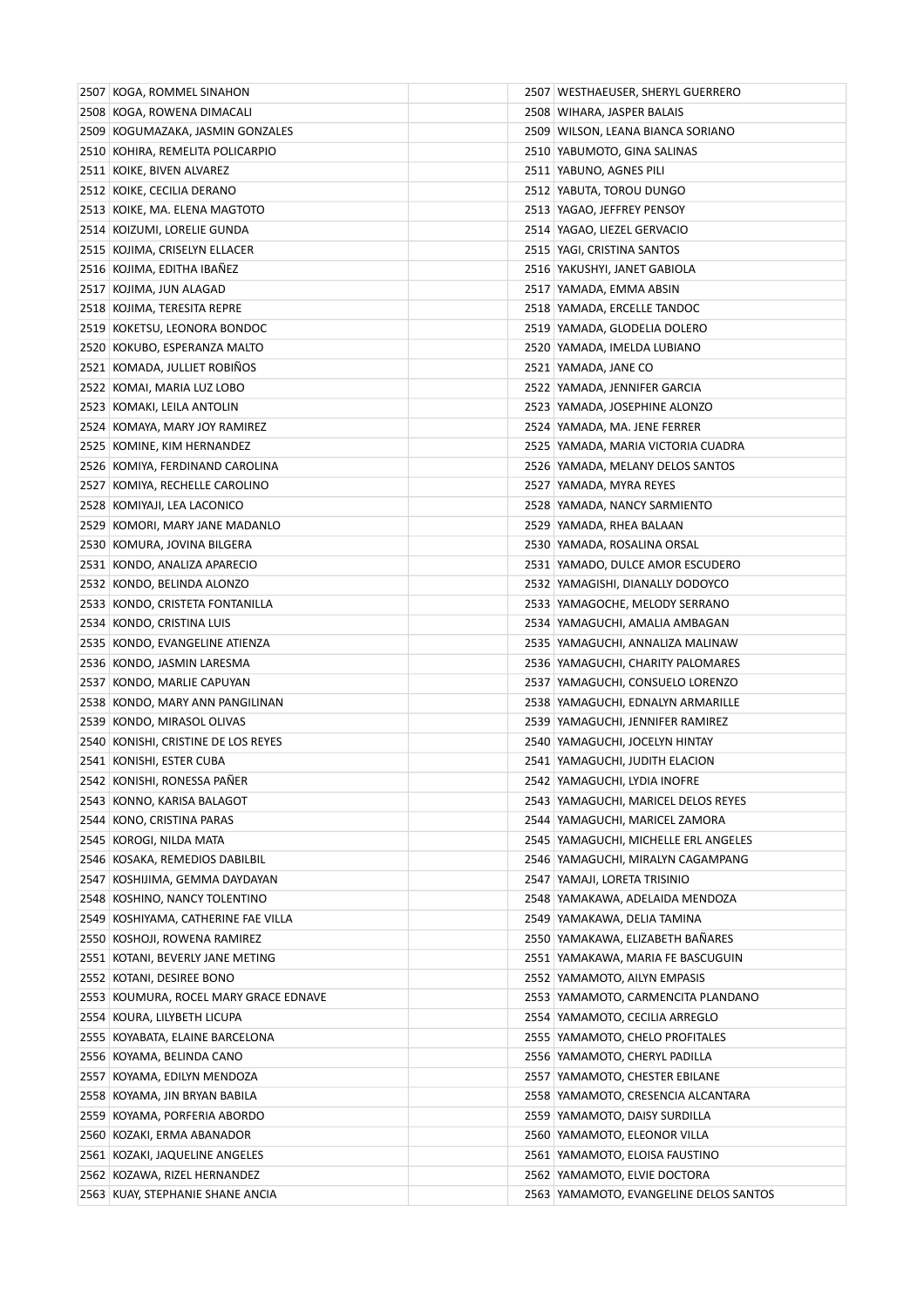| 2564 KUBO, IRENE ALMELOR           | 2564 YAMAMOTO, EVELYN NUQUI                |
|------------------------------------|--------------------------------------------|
| 2565 KUBO, MELANIE NAVA            | 2565 YAMAMOTO, JEANNIE DIN                 |
| 2566 KUBO, ROSAMAR MONTERDE        | 2566 YAMAMOTO, JOVILLA CAMPO               |
| 2567 KUBOTA, ANTONIA LAGADON       | 2567 YAMAMOTO, JULIE ANN CRUZ              |
| 2568 KUBOTA, MARNELLI BENLOT       | 2568 YAMAMOTO, JULIET DIMAANO              |
| 2569 KUBOTA, MICHELLE BAVIA        | 2569 YAMAMOTO, LAURA NYMPHA CANOY          |
| 2570 KUBOTA, SUSAN BRILA           | 2570 YAMAMOTO, LEAH ADRIANO                |
| 2571 KUBOZONO, JAMAILA BUAL        | 2571 YAMAMOTO, LIBERTY CANLAS              |
| 2572 KUDO, CHANDA CAGATAN          | 2572 YAMAMOTO, MARIBEL EDODOLLON           |
| 2573 KUDO, JUDITH DIAZ             | 2573 YAMAMOTO, MARYWIN CASTALONE           |
| 2574 KUGA, MARLE ESCABARTE         | 2574 YAMAMOTO, MATILDE LIMPIN              |
| 2575 KUGE, ANALEN ANDO             | 2575 YAMAMOTO, MELESA ALMARIO              |
| 2576 KUJIME, RIZA BASAÑEZ          | 2576   YAMAMOTO, NICOLE PAULINE IBARDOLAZA |
| 2577 KUMAGAI, JOCELYN VICTORIO     | 2577   YAMAMOTO, NIÑO EBILANE              |
| 2578 KUMAGAI, JOSEFINA PRINCIPE    | 2578 YAMAMOTO, RECHELLE MARTINEZ           |
| 2579 KUMAGAWA, OPHALYN ESCARLAN    | 2579 YAMAMOTO, ROSARIO RUADO               |
| 2580 KUMANAKA, MA. ELVIRA LUDOVICE | 2580 YAMAMOTO, ROXANNE MESDE               |
| 2581 KUMASHIMA, CASTORA PLACIO     | 2581 YAMAMOTO, RUBY ANNGELI VIRAY          |
| 2582 KUMASHIRO, MARY ANN REYES     | 2582 YAMAMOTO, SHYLLA MAE CASTRO           |
| 2583 KUMAZAKI, MARIAN BAUTISTA     | 2583 YAMAMOTO, TRUDIS FARRALES             |
| 2584 KUME, LEA ABDUL               | 2584 YAMANA, IVY BARRAQUERO                |
| 2585 KUME, MARISA ARCABOS          | 2585 YAMANAKA, ANICIA VALINO               |
| 2586 KUNISAKI, PLACIDA CABELLO     | 2586 YAMANAKA, NIMCY BALABBO               |
| 2587 KUNITAKE, JOSEPHINE CORONG    | 2587 YAMANAKA, VIDA VILLEGAS               |
| 2588 KURABUCHI, FLORYCEL REPONTE   | 2588 YAMANE, AMAFEL GANZA                  |
| 2589 KURAMITSU, DAISY GEMINO       | 2589 YAMANE, ARMIE ASTRERA                 |
| 2590 KURANAKA, ANABEL MESA         | 2590 YAMANE, EVA TORNO                     |
| 2591 KURAUCHI, ALMA ESCALONA       | 2591 YAMANE, IMELDA CRUZ                   |
| 2592 KURAYOSHI, JOANA MARIE AONUMA | 2592 YAMANE, JUSTIN PAUL RAMOS             |
| 2593 KURAYOSHI, MEGUMI DELGADO     | 2593 YAMANE, KAREN JOY JUAB                |
| 2594 KURIHARA, JOSEFINA DELA CRUZ  | 2594 YAMANE, MARIA SUSAN MALLARI           |
| 2595 KURIHARA, LESLIE MALLEN       | 2595 YAMANE, MARIE JENNIFER RAMOS          |
| 2596 KURIHARA, MAGDALENA FELIX     | 2596 YAMANE, MELANIE MACAPAGAL             |
| 2597 KURIMOTO, GINA DIONELA        | 2597 YAMAO, MARY GRACE TING                |
| 2598 KURODA, ARLYN COLON           | 2598 YAMAOKA, DANILA ASUNCION              |
| 2599 KURODA, LESLIE HALILI         | 2599 YAMASAKI, ANABEL SABANDO              |
| 2600 KURODA, RICHEL FACTOR         | 2600 YAMASAKI, EDITHA QUIMA                |
| 2601 KURODA, VIVIAN TENORIO        | 2601 YAMASAKI, JONALYN EMPERADOR           |
| 2602 KUROKAWA, LYN MABALE          | 2602 YAMASAKI, MARIA ELENA GERALDO         |
| 2603 KUROKI, CATHERINE FIDELLAGA   | 2603 YAMASAKI, MARITES ANDUIZA             |
| 2604 KUROKI, ERLYN DE LEON         | 2604 YAMASAKI, RODULFO JR. CARRACEDO       |
| 2605 KUROZA, DAISY GUILLEN         | 2605 YAMASAKI, RUBY LINDA REYES            |
| 2606 KURUSU, CONCEPCION JARON      | 2606 YAMASAKI, SHIELA WONG                 |
| 2607 KUSABA, JENNIFER MENAS        | 2607 YAMASHIRO, JUDE JUNSAY                |
| 2608 KUSAKA, ARLENE BEDONIA        | 2608 YAMASHITA, ANNABELL GOREMBALIM        |
| 2609 KUSAMA, TERESITA SOBELINO     | 2609 YAMASHITA, EXEQUILA LAVANDERO         |
| 2610 KUSHIDA, MARY ANN VELOSO      | 2610 YAMASHITA, FLORDELIZA KIBLATAIN       |
| 2611 KUSU, LILIBETH DELA CRUZ      | 2611 YAMASHITA, GRACE LUNTAD               |
| 2612 KUSUKI, MARY ROSE LACSINA     | 2612 YAMASHITA, JENNY TOMBOC               |
| 2613 KUSUMOTO, CRISANTA VICENCIO   | 2613 YAMASHITA, LIZA JOCEL CARRANZA        |
| 2614 KUSUNOKI, JUDITH DINEROS      | 2614 YAMASHITA, MARICHU DE MESA            |
| 2615 KUTOMI, SHIRLEY MAGSAKAY      | 2615 YAMASHITA, MARILEN DE PANO            |
| 2616 KUWABARA, CRESTINE VILLANUEVA | 2616 YAMASHITA, MARIVIC CABIDA             |
| 2617 KUWABARA, JERMELINDA AUTOR    | 2617 YAMASHITA, NORDELIZA CARBONELL        |
| 2618 KUWAHARA, ARWINA BERNABE      | 2618 YAMASHITA, ROSALIA ESPINA             |
| 2619 KUWAHARA, GLORIA INOPIA       | 2619 YAMASHITA, ROSIE MADRID               |
| 2620 KUWAHARA, MICHELLE LLAMADO    | 2620 YAMATO, WILMA ORDOÑO                  |
|                                    |                                            |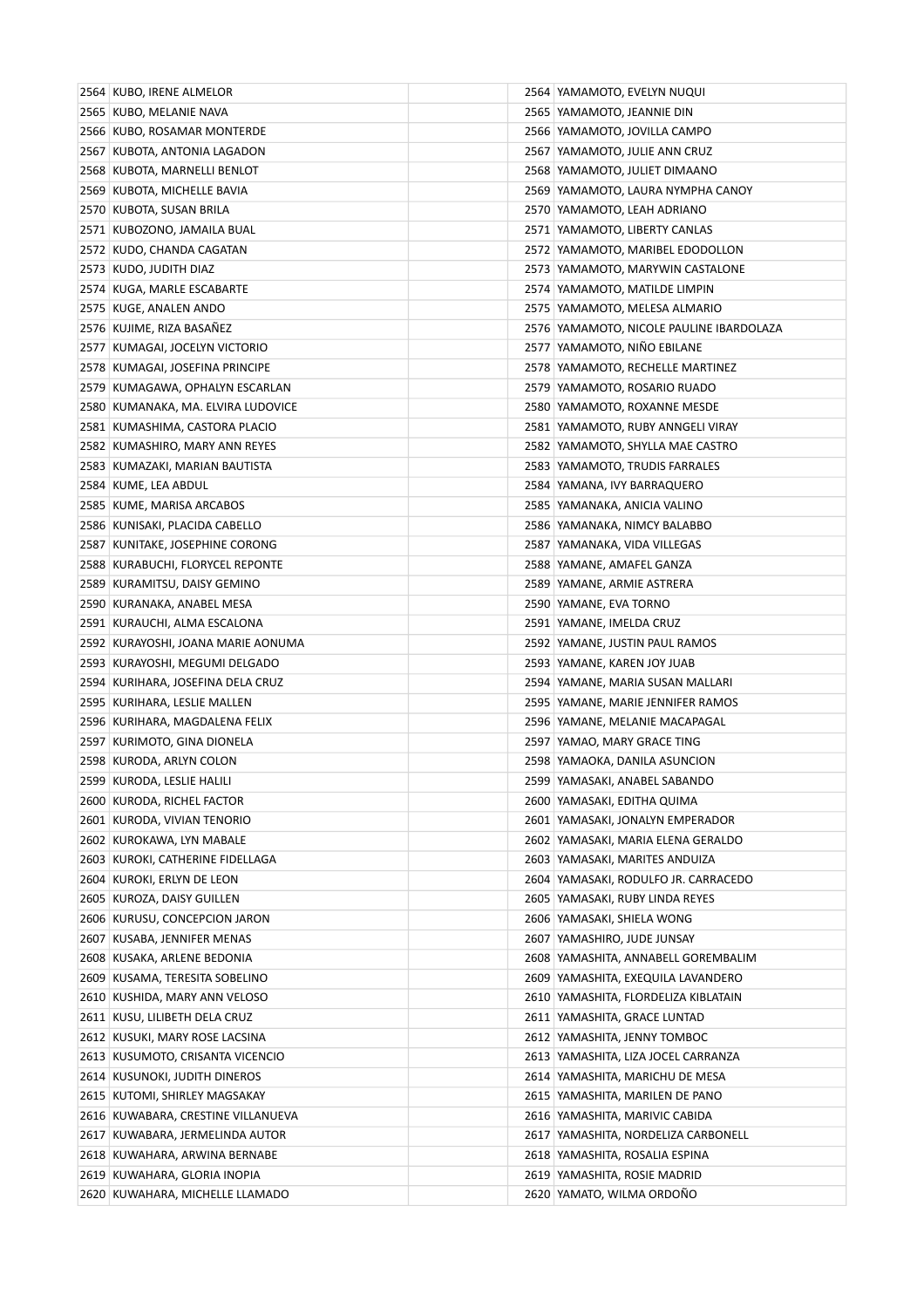| 2621 KUWAHATA, LORNA JUANILLO        | 2621 YAMAUCHI, ANABELLE MADEJA         |
|--------------------------------------|----------------------------------------|
| 2622 KUWAMOTO, LORNA AGDON           | 2622 YAMAUCHI, AUREA GUMPAL            |
| 2623 KUWAYAMA, MELINDA AMOR          | 2623 YAMAUCHI, DIVINA GRACIA BARBOZA   |
| 2624 KYOMINE, MARIA THERESA LAXAMANA | 2624 YAMAUCHI, JOYCE SONGALIA          |
| 2625 KYOYA, SHERYL CORTAGA           | 2625 YAMAUCHI, LORENA MIEL             |
| 2626 LABADO, SAMSON, JR. OHYA        | 2626 YAMAUCHI, LUCILA MONTON           |
| 2627 LABAO, ALVIN YAMASHITA          | 2627 YAMAUCHI, MARICEL COMPASIVO       |
| 2628   LABARGAN, LEILA ANTALAN       | 2628 YAMAUCHI, MARILOU HIPOLITO        |
| 2629 LABARGAN, PAUL MARK LUCENADA    | 2629 YAMAZAKI, ADORA ORANO             |
| 2630 LABATA, ARVIE BAUTISTA          | 2630 YAMAZAKI, LORNA DELFIN            |
| 2631 LABATA, IRIS GAY BAUTISTA       | 2631 YAMAZUMI, SARAH JANE CHEE         |
| 2632 LABATA, ROMARICO PILI           | 2632 YAMOMO, RAMON PUGOY               |
| 2633 LABATA, TRISTAN BAUTISTA        | 2633 YANADA, MARIA EDEN IMPERIAL       |
| 2634   LABATA, VAN OMAR BAUTISTA     | 2634 YANAGAWA, ERNESTINA SANTOS        |
| 2635   LABATA, VILMA BAUTISTA        | 2635   YANAGAWA, ROCEL MANTOJA         |
| 2636 LABIANO, PAMELA JOIE TAMBUYAT   | 2636 YANAGI, JENNIFER SAN BUENAVENTURA |
| 2637   LABIOS, REUBEN JACOB DICEN    | 2637 YANAGIDA, WILMA FLORES            |
| 2638 LABISTE, JENNY VIB LIMPONG      | 2638 YANAGIHARA, MARICEL LAURENTE      |
| 2639 LABRA, LOVELY RAMIREZ           | 2639 YANAGIHARA, MARY JANE TRAZONA     |
| 2640 LABRADOR, ANGELA CASTAÑARES     | 2640 YANAGITA, MELODY RACRAQUIN        |
| 2641 LABRADOR, JOSEPH OCAMPO         | 2641 YANAI, GEISHA DOVAL               |
| 2642 LABRADOR, LLOYD CASTANARES      | 2642 YANGCO, WENALYN DIZON             |
| 2643 LABUGUEN, ROLLYN TIU            | 2643 YANO, AIREEN MAE CAÑADA           |
| 2644 LACANLALE, JAN KENRICK          | 2644 YANO, BETTY MACARIO               |
| 2645 LACISTE, ELSIE SILVOZA          | 2645 YANO, CHIZEL SEDIGO               |
| 2646   LACSA, MILDRED NA             | 2646 YANO, MADONA GADINGAN             |
| 2647 LACSON, NELIANITA BABON         | 2647 YANO, MARK LESTER CATIBEN         |
| 2648 LAGADON, ANITA PERALTA          | 2648 YANOHARA, SHEBA MERCADO           |
| 2649 LAGARIO, DANIEL PENILLA         | 2649 YAP, ANTHONY BOON SALLOMAN        |
| 2650 LAGAT, ROAN BACULI              | 2650 YAP, GIL CABALLERES               |
| 2651   LAGRADA, LLEX JAY LIMBAGO     | 2651 YAP, JENNIFER MARIES GO           |
| 2652 LAJOM, JOSELYN GUILLERMO        | 2652 YAP, MARJOHN KUINISALA            |
| 2653 LALES, NESTOR BANGYAY           | 2653   YASUDA, EVANGELINE HUSAY        |
| 2654 LAMZON, CATHERINE MATSUI        | 2654 YASUDA, LIADAN LOMERIO            |
| 2655 LANGUAY, ARJAY MARINO           | 2655 YASUDA, LINDA ALAN                |
| 2656 LANGUAY, MARY VIVIAN SANDAY     | 2656 YASUDA, MILA VILLAR               |
| 2657 LANTAYONA, ALVIN AYAG           | 2657   YASUDA, RHODORA RODRIGO         |
| 2658 LANTAYONA, JOHNNY BALTAZAR      | 2658 YASUGAHIRA, JULIE GAUIRAN         |
| 2659 LANTAYONA, JONATHAN ESCAÑO      | 2659 YASUI, JONAVY JUSAIN              |
| 2660 LANTAYONA, MARICRIS MALOLOY-ON  | 2660 YASUKAWA, NIÑA GLAINE ROXAS       |
| 2661 LANTAYONA, RANDY GOMEZ          | 2661 YASUMOTO, MAILA ONG               |
| 2662 LAPSO, JOEY MATSUSAKI           | 2662 YATA, DHOLY SABAREZ               |
| 2663 LARAÑO, JESSE CABONELAS         | 2663 YATSUHASHI, MARY ANN ARANAS       |
| 2664 LARGO, CHARLIE SOLIJON          | 2664 YBIERNAS, NORMAN CRABE            |
| 2665 LASAM, SAYAKA ARENAS            | 2665 YENSON, PRINCESS DIAN AGUSTIN     |
| 2666 LASANDA, ANGELI PEREZ           | 2666 YEUNG, CLARISSE FRANCESCA TANG    |
| 2667 LASPOÑA, CLAREVEL PUNO          | 2667 YLARDE, RAQUILYN BUSEL            |
| 2668 LASPOÑA, JONATHAN PRIETO        | 2668 YMALAY, MAR JUNE TANAKA           |
| 2669 LASPONAS, SWEDEN TIEMPO         | 2669 YODA, RECHIE ZAPRA                |
| 2670 LASTIMOSA, ANTHONY VILLARICO    | 2670 YOGO, JOSILYN QUINTELA            |
| 2671 LAUDE, MAE CHRISTINE BENGIL     | 2671 YOGUE, ALVIN CAPULSO              |
| 2672 LAURDIN, JESUS IRIZARI          | 2672 YOGUE, KATHLEEN ROSE SAGADAL      |
| 2673 LAURDIN, LINDA MAGANA           | 2673 YOKOI, MA CATHERINE ELENA LOZADA  |
| 2674 LAURENTE, MARIZ NATIVIDAD       | 2674 YOKOO, EDNA RIANO                 |
| 2675   LAURIO, CHRISTIAN MANANQUIL   | 2675   YOKOO, GEMMA MADRIAGA           |
| 2676 LAUS, MENNEN MIRANDA            | 2676 YOKOO, VIRGINIA ANISLAGON         |
| 2677 LAVANDERO, ALLAN DALE BALANTE   | 2677 YOKOYAMA, ALALYN ILARINA          |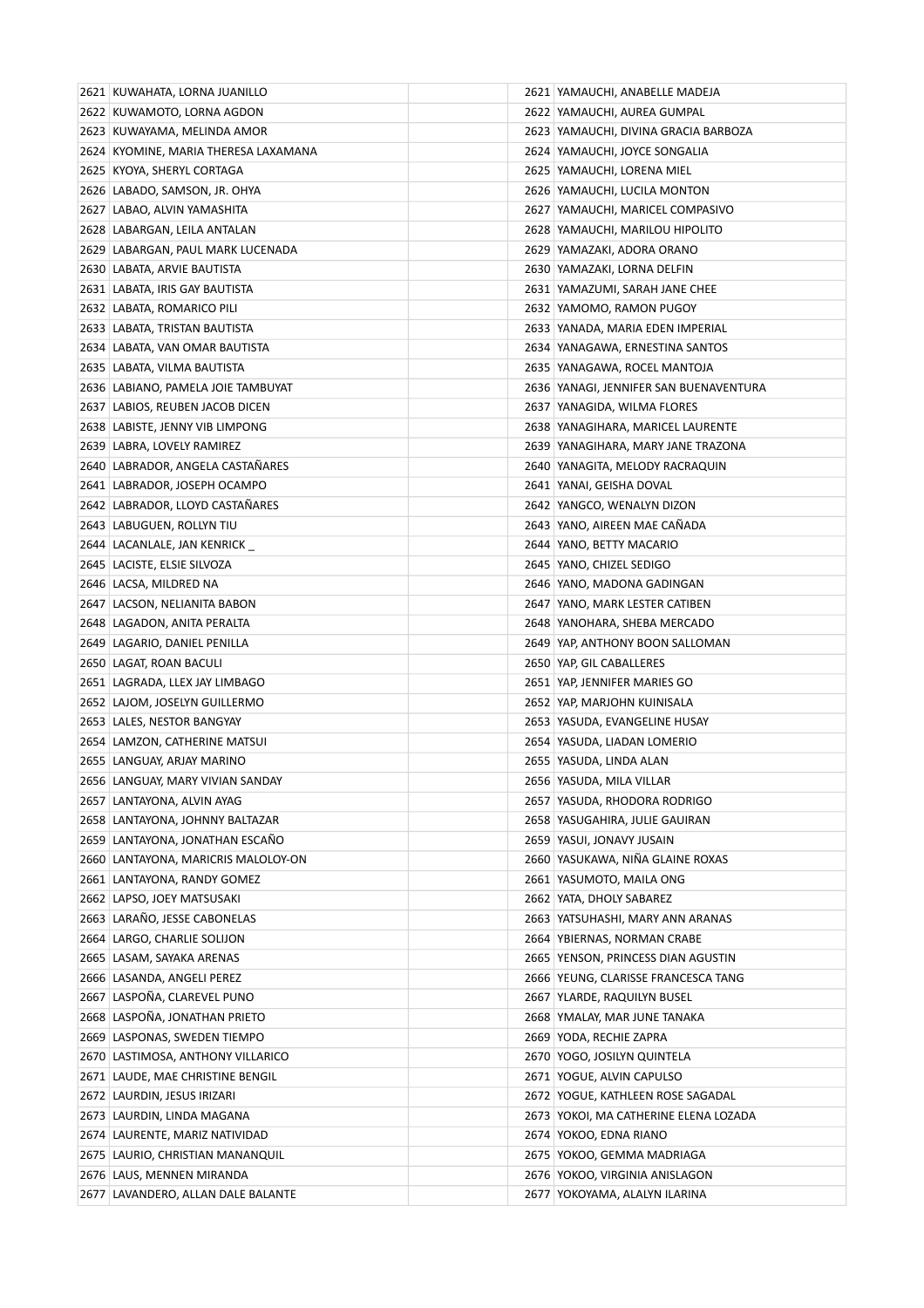| 2678 LAWAS, BERYL JANE BARRIOS                                 | 2678 YOKOYAMA, JASMIN TAN                                  |
|----------------------------------------------------------------|------------------------------------------------------------|
| 2679 LAWAS, GINNIE BILL SUHITADO                               | 2679 YOKOYAMA, JOSEPHINE TUMALI                            |
| 2680 LAWAS, KATHERINE CASTRO                                   | 2680 YOKOYAMA, MYRA GUTLAY                                 |
| 2681 LAWAS, THOMAS JR. YBAÑEZ                                  | 2681 YOKOYAMA, REYCEL MOLDEZ                               |
| 2682 LAXA, DAN JR. LABIS                                       | 2682 YOKOYAMA, SUSANA MANLANGIT                            |
| 2683 LAYCO, PRINCE KAREN GARCIA                                | 2683 YONAMINE, MARY ANN BOKINGO                            |
| 2684 LAYGO, LEYMER MERCADO                                     | 2684   YONEFUKU, RIZALINA CORINO                           |
| 2685 LAYLO, ANGELINE TULIPAS                                   | 2685   YONEKURA, LOLITA MANALANG                           |
| 2686 LAZAGA, JAZZ RODRIGUEZ                                    | 2686 YOSHIDA, ANGELYN ACOSTA                               |
| 2687 LAZARO, MARION VINCENT GALLON                             | 2687 YOSHIDA, GINALYN MANZAN                               |
| 2688 LAZCANO, RUKMINI EMPLEO                                   | 2688 YOSHIDA, JOSEPHINE ROQUE                              |
| 2689 LAZO, DENISE ELIZABETH BARRAMEDA                          | 2689 YOSHIDA, LEONEL ROMANO                                |
| 2690 LEAÑO, AIZYLLE LEE DULAY                                  | 2690 YOSHIDA, LEONYLYN LAVANDERO                           |
| 2691 LEDESMA, JENIFER BAUTISTA                                 | 2691 YOSHIDA, MA.MELHANIE GALVEZ                           |
| 2692 LEDESMA, LEA LOPEZ                                        | 2692   YOSHIDA, MARIA CRISTINA ABOT                        |
| 2693 LEE, JESSA ARQUISOLA                                      | 2693 YOSHIDA, MERRY ROSE VENTURA                           |
| 2694 LEGADA, ARIS EDGAR CARNAJE                                | 2694 YOSHIDA, MILA REAMBONANZA                             |
| 2695 LEGASPI, ENRIQUE JOSE VILLAR                              | 2695 YOSHIDA, RACQUEL YANGCO                               |
| 2696 LEGASPI, JEMILYN DELOS REYES                              | 2696   YOSHIDOME, MA. MELITA SABA                          |
| 2697 LEGASPI, JOHN CHRISTOPHER NA                              | 2697   YOSHIKADO, JULIETA JUSTINIANI                       |
| 2698 LENCIO, JULIET ANDAYA                                     | 2698 YOSHIKAWA, MA. LOURDES DELA CRUZ                      |
| 2699 LEOPOLDO, MARLON MULA                                     | 2699   YOSHIMI, JOSEPHINE MANALO                           |
| 2700 LEYNES, MARY ROSE ROSIMO                                  | 2700 YOSHIMIZU, MARIA THERESA PANGILINAN                   |
| 2701 LI, KRISCEL ANN MATUBIS                                   | 2701 YOSHIMOTO, KRISTINE OLIVAR                            |
| 2702 LIGAYO, MANUEL CASTRO                                     | 2702 YOSHIMOTO, ROSALIE PENDULAS                           |
| 2703 LIGUATON, JEFFREY ROJO                                    | 2703   YOSHIMURA, EVELYN TIAPSON                           |
| 2704 LIM, GEMMALYN LAPSO                                       | 2704 YOSHIMURA, KRISHA LAWAY                               |
| 2705 LIM, JOSHUA PASCASIO                                      | 2705 YOSHIMURA, TERESITA BARRAMEDA                         |
| 2706 LIM, SHIELA MAE LARIZA                                    | 2706 YOSHINAKA, CAROLINE ESCUETA                           |
| 2707 LIMATOG, JADE PARAS                                       | 2707 YOSHINO, ARLENE TIMBOL                                |
| 2708 LIMBAGA, CARMELITA MANGALI                                | 2708   YOSHINO, LUISA PARAS                                |
| 2709 LIMON, LIZA SANCHEZ                                       | 2709   YOSHIOKA, LEZYLDA ADONA                             |
| 2710 LIMON, RICHARD TAKASHIMA                                  | 2710 YOSHITAKA, MARY GRACE ASIC                            |
| 2711 LIMPONG, DORCAS SALNUNGAN                                 | 2711 YOSHIZAKI, MARILYN HIPOLITO                           |
| 2712 LIMSIACO, AL CHRISTOPHER AMORSOLO                         | 2712 YOSHIZAWA, EVANGELINE PERONA                          |
| 2713 LIMSIACO, CHRISTIAN AMORSOLO                              | 2713   YOTSUMOTO, MARIVIC DE LEON                          |
| 2714 LIMSIACO, MA SHEILA BRAVO                                 | 2714 YOUNG, LESTER JUSTIN VALINO                           |
| 2715 LIMSIACO, WILFREDO YAMYAMIN                               | 2715 YOUNG, LONIDA ANNA SORIANO                            |
| 2716 LINAO, ETHEL GARCIA                                       | 2716 YOUNG, RICHEL DAMASCO                                 |
| 2717 LINSANGAN, JESSA JUACHON                                  | 2717 YUASA, MELISA ARCILLA                                 |
| 2718 LINZAG, EHSAN LIRIO                                       | 2718 YUGAMI, RAQUEL MORALES                                |
| 2719 LINZAG, EZEKIEL HASAN NACION                              | 2719 YUKI, EBONY ALBA                                      |
| 2720 LIPIO, GLORIA LOPEZ                                       | 2720 YUKI, ZELOU DIAZ                                      |
| 2721 LITAWA, CELSO LUMYOG                                      | 2721 YUKUNO, CHARYL ANN BALLON                             |
| 2722 LITAWA, MELANIE MACARIO                                   | 2722 YURINO, VICKY BARRERA<br>2723 YUSI, IZZA ALEXANDRA NA |
| 2723 LITON, JILLVY LONA ANG                                    |                                                            |
| 2724 LLAMAS, JAVIER MELODI<br>2725 LLANERA, ARMELITO ATERRADO  | 2724 YUYAMA, OFELIA YABUT<br>2725 ZABAL, MARIO MARBELLA    |
|                                                                |                                                            |
| 2726 LLANOS, CHRISTIAN PAUL PLAZA                              | 2726 ZABAL, MARLON MARBELLA                                |
| 2727 LLANZA, NIMFA CANAS<br>2728 LLASUS, JANNA LAUREN SALVADOR | 2727 ZABAT, RYAN DAVID LAGURAS<br>2728 ZAMORA, ERIC ELLO   |
| 2729 LLAVE, LUISA AQUINO                                       | 2729 ZAMORA, ERNIE SABILIANO                               |
| 2730 LLEVER, BETHANY VALDERAMA                                 | 2730 ZAMORA, JACQUIE BAMBA SUMALINOG                       |
| 2731 LLEVER, MARIA LUISA VALDERAMA                             | 2731 ZAMORA, JEFF KEVIN TOLENTINO                          |
| 2732 LLEVER, RENATO FUENTES                                    | 2732 ZAPATA, JAMILA ILONAH CAPILI                          |
| 2733 LO-AY, MARK ANTHONY MATUGAS                               | 2733 ZARA, ESMERALDO RONNIE REY SANTOS                     |
| 2734 LOBENDINO, DIANA ROSE LEAL                                | 2734 ZARENO, WILHELMINA GENEVIE -                          |
|                                                                |                                                            |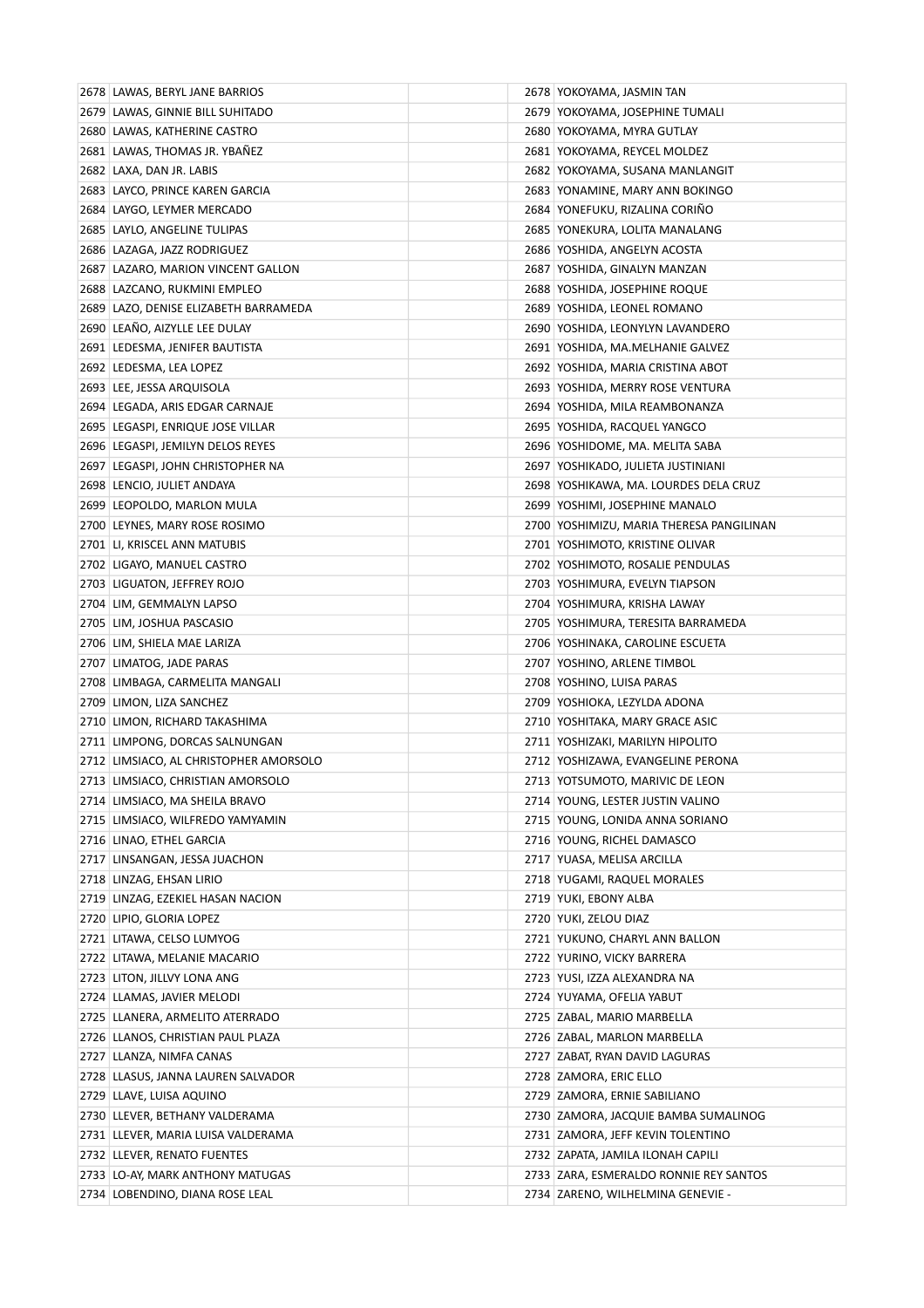| 2735 LOBRIGAS, ADOR RODA               |  | 2735 ZEN, KATHELEEN JARIOL      |
|----------------------------------------|--|---------------------------------|
| 2736 LOBRIGAS, ANTHONY RODA            |  | 2736 ZENKAI, PURIFICACION JAIME |
| 2737 LOGARTA, ASTRA FARIDA DANGCALAN   |  | 2737 ZULUETA, ALFREDO BALINGIT  |
| 2738 LOGROÑO, ARLENE VARIAN            |  | 2738 ZULUETA, JUNEVIE AVILA     |
| 2739 LOGROÑO, CALVIN GENITA            |  |                                 |
| 2740 LOGROÑO, JEGIE GRACE NA           |  |                                 |
| 2741 LOGRONO, LEOPOLDO PALMA GIL       |  |                                 |
| 2742 LONTOC, HEIDI RAMOS               |  |                                 |
| 2743 LONTOC, ORLANDO RAQUEL            |  |                                 |
| 2744 LOOD, GENORILA ZARAGOSA           |  |                                 |
| 2745 LOPEZ, HERMIE GARCIA              |  |                                 |
| 2746 LOPEZ, JAMES OBISPO               |  |                                 |
| 2747 LOPEZ, JENNIFER JUANITEZ          |  |                                 |
| 2748 LOPEZ, KAZUKO SARCIA              |  |                                 |
| 2749 LOPEZ, MA. LUISA VILLA            |  |                                 |
| 2750 LOPEZ, MARY GRACE ALIPIO          |  |                                 |
| 2751 LOPEZ, ROLANDO LUZ                |  |                                 |
| 2752 LORBES, CONRADO JUSTINIANI        |  |                                 |
| 2753 LORENO, ERWIN MANRIQUE            |  |                                 |
| 2754 LORENO, JANET NIEVA               |  |                                 |
| 2755 LOZANO, CHRISTINE SANTOS          |  |                                 |
| 2756 LUBANGCO, REGINE MAY CUARTERO     |  |                                 |
| 2757 LUBO, MICHAEL MALLANAO            |  |                                 |
| 2758 LUCAS, GEOANNA ALVAREZ            |  |                                 |
| 2759 LUCAS, GEORGE ANGELO ALVAREZ      |  |                                 |
| 2760 LUCAS, JOHN CAOLO LESTER MACUGAY  |  |                                 |
| 2761 LUCAS, MICHELLE MACUGAY           |  |                                 |
| 2762 LUCERO, NARISSA LADAG             |  |                                 |
| 2763 LUGTU, PRINCESS ANN ROSE SIMBULAN |  |                                 |
| 2764 LUGTU, RHOSELLE MANALANSAN        |  |                                 |
| 2765 LUGUE, ALOHA BUYSON               |  |                                 |
| 2766 LUGUE, CAMILLE BUYSON             |  |                                 |
| 2767 LUGUE, ELMER ROMAN                |  |                                 |
| 2768 LUGUE, HAZEL BUYSON               |  |                                 |
| 2769 LUMAPAS, MARVEN SARSONAS          |  |                                 |
| 2770 LUMBAYON, ALCHEPO ANDALIS         |  |                                 |
| 2771 LUMBAYON, ALVIN ANDALIS           |  |                                 |
| 2772 LUMBAYON, CHARITO NERVES          |  |                                 |
| 2773 LUMBAYON, HUNTER ANDALIS          |  |                                 |
| 2774 LUMBAYON, JOSEPH DELA CRUZ        |  |                                 |
| 2775 LUMBAYON, JOSEPH JR. NERVES       |  |                                 |
| 2776 LUMBAYON, PAOLO NERVES            |  |                                 |
| 2777 LUMBICAN, BENJIE MANGILI          |  |                                 |
| 2778 LUNDAY, HYANELLE ENDO             |  |                                 |
| 2779 LUNGKAY, JANNET BACERO            |  |                                 |
| 2780 LUTERA, RALPH DAVID ESPILOY       |  |                                 |
| 2781 LUTERA, RODOLFO JR UNAS           |  |                                 |
| 2782 LUTERA, ZERLINE ESPILOY           |  |                                 |
| 2783 LUY, JOEL BANI                    |  |                                 |
| 2784 LUYAO, LORELY LUMINTAC            |  |                                 |
| 2785 LUZARITO, ARMAND MAEDA            |  |                                 |
| 2786   MAALA, RAQUEL PANGANIBAN        |  |                                 |
| 2787   MABASA, RAMIL MALLA             |  |                                 |
| 2788   MABASA, VANESSA ALVAR           |  |                                 |
| 2789 MABAYO, LEA MAE PABINGWIT         |  |                                 |
| 2790   MACAHIG, ARTHUR HOMEZ           |  |                                 |
| 2791 MACALENTAL, JESON ROJO            |  |                                 |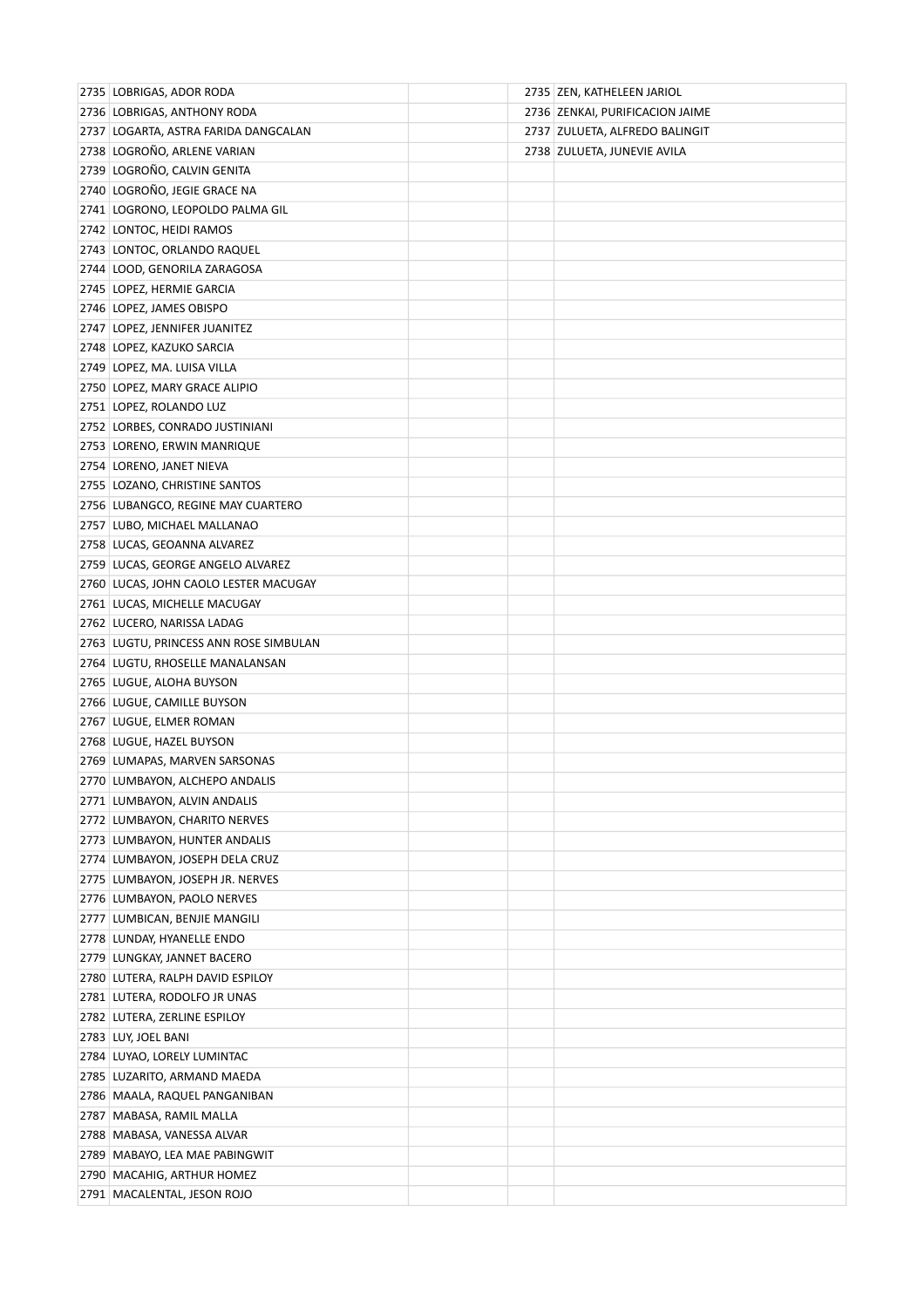| 2792   MACALINAO, GIDEON DALOGDOG                              |  |  |
|----------------------------------------------------------------|--|--|
| 2793   MACALINAO, ROSALYN TAKAHASHI                            |  |  |
| 2794 MACANAS, MARY ANN DE GUZMAN                               |  |  |
| 2795 MACARANDAN, KIM RODEL COSMIANO                            |  |  |
| 2796 MACAS, JANINE LISETTE SANCHEZ                             |  |  |
| 2797 MACASAET, ISABELITA CARANTO                               |  |  |
| 2798 MACATBAG, ELISA NA                                        |  |  |
| 2799 MACATIVO, JOHN NICO FUNGO                                 |  |  |
| 2800 MAC DEVITT, MARIA LEIKA DE RIVERA                         |  |  |
| 2801   MACHIDA, MINIMA FERMIN                                  |  |  |
| 2802 MACHII, HANNAH SABADO                                     |  |  |
| 2803 MACHITORI, JOCELYN MILLAR                                 |  |  |
| 2804 MACUJA, CELSO RYAN IV BALLARAN                            |  |  |
| 2805 MADEJA, AHREN AMISTAD                                     |  |  |
| 2806   MADERA, CHERRY ANN KENNET REGIDOR                       |  |  |
| 2807 MADLANGBAYAN, ROMEL NAVALES                               |  |  |
| 2808 MADRIAGA, KRISTINE BERTIS                                 |  |  |
| 2809 MADRID, DANICA NIKKI FLORES                               |  |  |
| 2810 MADRID, EUNICE ZUNIGA                                     |  |  |
| 2811 MADRID, GIOVANNI CUYUGAN                                  |  |  |
| 2812 MADRID, JHUN REY MALLORCA                                 |  |  |
| 2813   MADRID, MARK JOSEPH POGOY                               |  |  |
| 2814 MADRIDONDO, APPLE MAE DINGLI                              |  |  |
| 2815 MADUM, EUGENE PIOQUINTO                                   |  |  |
| 2816 MADUM, JUNALUN LUMIDIN                                    |  |  |
| 2817 MADUM, RENANTE LUMIDIM                                    |  |  |
| 2818 MADUM, RENATO SUAREZ                                      |  |  |
| 2819 MADUM, RUTH CABILLON                                      |  |  |
| 2820 MAEDA, CRIS BERAQUIT                                      |  |  |
| 2821 MAEDA, ELSIE CINCO                                        |  |  |
| 2822 MAEDA, GERALDINE CALIAO                                   |  |  |
| 2823 MAEDA, JENNIFER LEGASPI                                   |  |  |
| 2824 MAEDA, JOCELYN NARCISO                                    |  |  |
| 2825 MAEDA, JOEY TUYAC                                         |  |  |
| 2826 MAEDA, LANNY LAGUINDAY                                    |  |  |
| 2827 MAEDA, LYNNETTE WILMA ZARENO                              |  |  |
| 2828 MAEDA, MARIBEL IDANIOL                                    |  |  |
| 2829   MAEDA, MARICEL PADUNGAO                                 |  |  |
| 2830 MAEDA, MIRIAM NAVARRO                                     |  |  |
| 2831 MAEDA, ROWENA LUSTRE                                      |  |  |
| 2832 MAEHARA, MILA SOLARTE<br>2833   MAEJIMA, JENNIFER AUSTRIA |  |  |
| 2834 MAEYAMA, GERALYN ENGUITO                                  |  |  |
| 2835 MAGALLANES, PRINCESS AMOR BUTANAS                         |  |  |
| 2836 MAGASPAR, CHEDILYN SAGER                                  |  |  |
| 2837   MAGATA, SUSAN CAGOMOC                                   |  |  |
| 2838 MAGAYON, DIONISIO CORTEZ                                  |  |  |
| 2839 MAGAYON, ROWENA ADING                                     |  |  |
| 2840   MAGBANUA, JEZREEL BORLONGAN                             |  |  |
| 2841   MAGBANUA, JOHN SUNGA                                    |  |  |
| 2842   MAGBANUA, SARRAH BETH MORANTE                           |  |  |
| 2843   MAGBUAL, EFREN JR. URSUA                                |  |  |
| 2844   MAGCANAM, ANTONIO CABILLO                               |  |  |
| 2845   MAGISA, ZYRENE ANNE JOY MANAHAN                         |  |  |
| 2846   MAGPALI, DENNISON CASILLANO                             |  |  |
| 2847   MAGPAYO, MICHAEL JAY AMOLONG                            |  |  |
| 2848 MAGSINO, DANILO KAPATI                                    |  |  |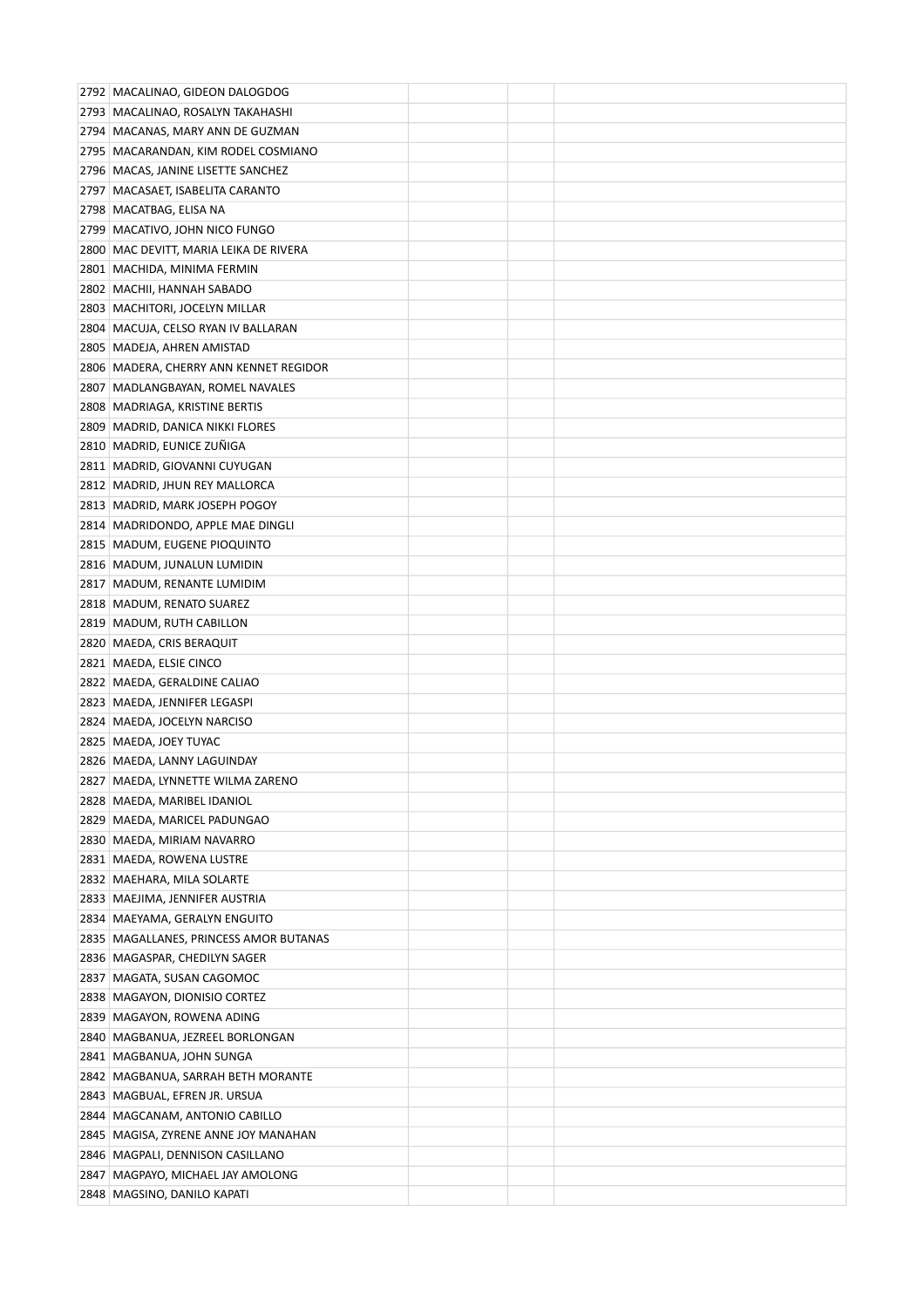| 2849 MAGTAHAS, CHARITA ABELARDO                                  |  |  |
|------------------------------------------------------------------|--|--|
| 2850 MAGTAHAS, RAFAEL JR. ABELARDO                               |  |  |
| 2851   MAGTAHAS, RAFAEL MAJIKINA                                 |  |  |
| 2852 MAHINAY, CATHERINE SOLON                                    |  |  |
| 2853 MAHINAY, JONY TACBOBO                                       |  |  |
| 2854 MAIZTEGUI, CHRISTINE JADE SALUMBIDES                        |  |  |
| 2855 MAIZTEGUI, JOSEPH RODEL WENDAM                              |  |  |
| 2856 MAKILAN, ESTRELLA TEVES                                     |  |  |
| 2857 MAKINO, CONNIE MATEO                                        |  |  |
| 2858   MAKINO, HERMINIA CHUAPOCO                                 |  |  |
| 2859   MAKIUCHI, MARY ANN APRESTO                                |  |  |
| 2860   MALALUAN, MARK MATSUSAKI                                  |  |  |
| 2861   MALICDEM, ALLAN YANG                                      |  |  |
| 2862 MALICSI, JASON FRESNIDE                                     |  |  |
| 2863   MALLA, RODOLFO DIUYAN                                     |  |  |
| 2864 MALLA, SHELDON JAY JAYAG                                    |  |  |
| 2865   MALLARI, ANGELINA MIGUEL                                  |  |  |
| 2866 MALLARI, DIANA KATELYN MALLARI                              |  |  |
| 2867   MALLARI, MARK ANTHONY JOSE                                |  |  |
| 2868 MALLARI, MARK JOSEPH LAPIRA                                 |  |  |
| 2869   MALLARI, MARY GRACE CABAGYO                               |  |  |
| 2870   MALLARI, NOEL TIPONES                                     |  |  |
| 2871 MALLARI, ZALDY MALLARI                                      |  |  |
| 2872 MALOPING, ANGEL BALLESTEROS                                 |  |  |
| 2873 MALUYA, MYRA ESLEMIO                                        |  |  |
| 2874 MAMALIS, MARK JULIUS MIYASHIRO                              |  |  |
| 2875 MANAG, MARY GRACE PINTO                                     |  |  |
| 2876 MANAGUIO, SHELLA MIE BETONIO                                |  |  |
| 2877   MANAHAN, ABEGAIL BADION                                   |  |  |
| 2878 MANALANG, HERMINIA MAGPILI                                  |  |  |
| 2879   MANALILI, LORNA MENDOZA                                   |  |  |
| 2880   MANALO, CERVINIA VELASCO                                  |  |  |
| 2881 MANALO, JESSA BERMILLO                                      |  |  |
| 2882 MANALOTO, JOAN ZALONI                                       |  |  |
| 2883   MANALOTO, ROSEBELLE VELASCO                               |  |  |
| 2884 MANANSALA, TERESITA CARRILO                                 |  |  |
| 2885   MANAOG, ROYELL ALMAZORA                                   |  |  |
| 2886 MANAPUL, KATHERINE RODRIGUEZ                                |  |  |
| 2887 MANDAC, BENJON MANSIBAD                                     |  |  |
| 2888 MANDILAG, MALVIN MALONZO                                    |  |  |
| 2889   MANDUARIAGA, LANCE ALLEN NA                               |  |  |
| 2890 MANGALINAO, MICHAEL GUEVARRA                                |  |  |
| 2891 MANGALUS, JAYSON CARLOS                                     |  |  |
| 2892 MANGILA, MARK ANTHONY ISON                                  |  |  |
| 2893 MANGOGTONG, JESSA MAE LOPEZ                                 |  |  |
| 2894 MANGUBAT, MARIE JOY MAGLINTE                                |  |  |
| 2895   MANGUILIMOTAN, EDGAR TANAKA                               |  |  |
| 2896 MANGULABNAN, PAULINE ANNE THERESE MALAYA                    |  |  |
| 2897   MANGUNE, JAIME BAUTISTA                                   |  |  |
| 2898 MANI, JOOSYL FERNANDEZ                                      |  |  |
| 2899 MANIEGO, JUDY ANN FRANCISCO                                 |  |  |
| 2900   MANIQUIZ, RENATO JR. INIWAN                               |  |  |
| 2901 MANITO, JHUN LLOYD KINASO                                   |  |  |
| 2902 MANLAPID, CHRISTIAN JAY NOVERA                              |  |  |
| 2903 MANODAL, RAYMOON DORWIN OYO                                 |  |  |
| 2904 MANON-OG, GLOVEND TORRECAMPO<br>2905 MANUEL, ROYCE JOYCE NA |  |  |
|                                                                  |  |  |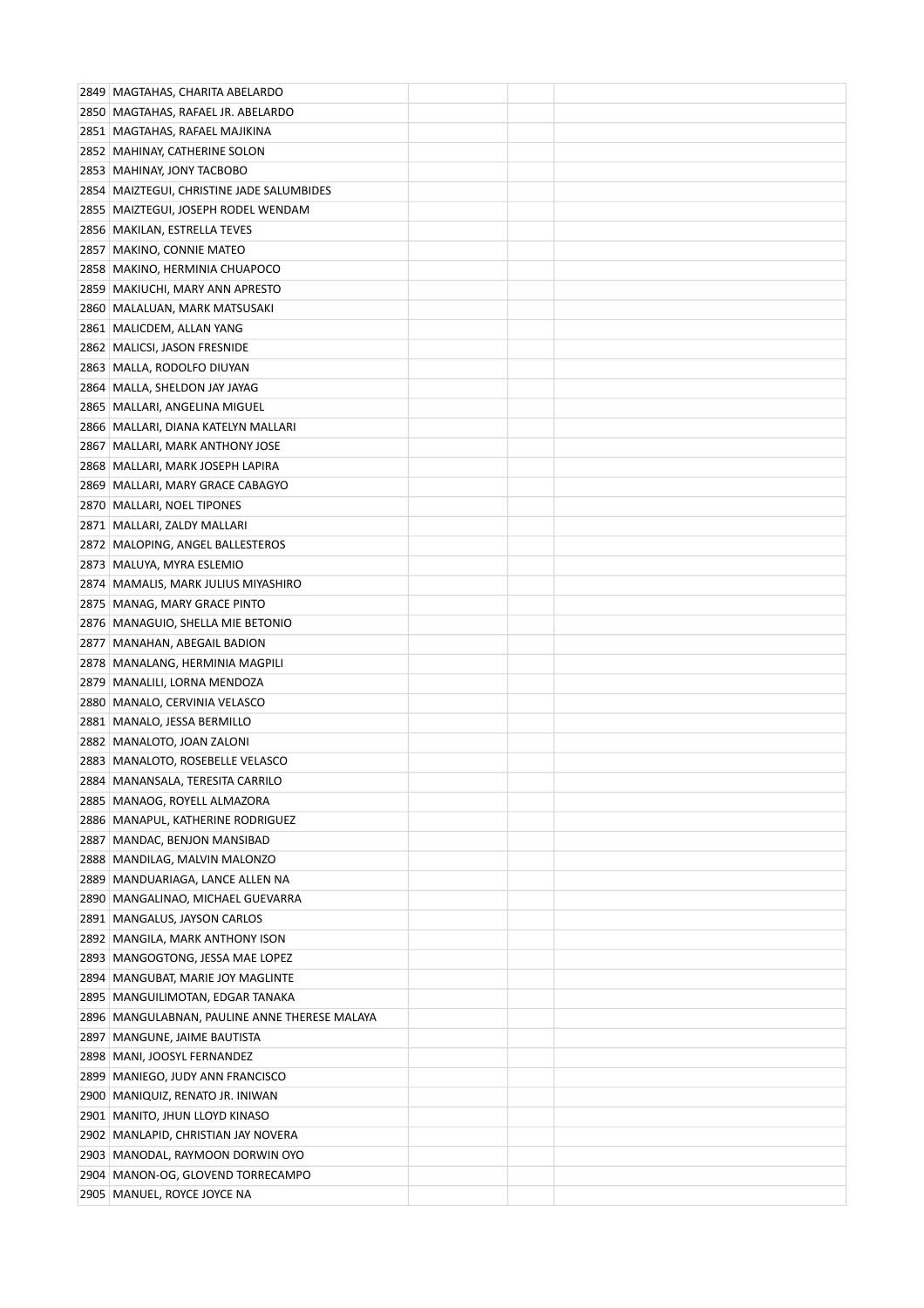| 2906 MANUEL, SAHLEE REQUIZO                                            |  |  |
|------------------------------------------------------------------------|--|--|
| 2907   MANUZON, JANE DE LUNA                                           |  |  |
| 2908 MANZANO, FERDINAND LORENZANA                                      |  |  |
| 2909 MANZOLIM, MISTY N.A.                                              |  |  |
| 2910 MAPA, JEANIE PETRACHE                                             |  |  |
| 2911   MAPILI, RONORA RADOC                                            |  |  |
| 2912 MAPUE, ANNA MARIE ESTRELLA                                        |  |  |
| 2913 MAPUE, MARVIN RAMOS                                               |  |  |
| 2914 MAQUILAN, ARTHURO MASISADO                                        |  |  |
| 2915 MAQUILAN, RICHEL TATSUKAMI                                        |  |  |
| 2916 MAQUILING, JOELEM MENDOZA                                         |  |  |
| 2917   MAQUILING, REIKO NA                                             |  |  |
| 2918 MARANAN, ANGELO VISMONTE                                          |  |  |
| 2919 MARASIGAN, CHARIZE ORTIZ                                          |  |  |
| 2920 MARAVE, ELEANOR MERU                                              |  |  |
| 2921 MARAVILLA, CARILETH REYES                                         |  |  |
| 2922 MARAYAG, KATRINA VALIENTE                                         |  |  |
| 2923 MARBELLA, MARITES GARCIA                                          |  |  |
| 2924 MARBELLA, MELCHOR ABAD                                            |  |  |
| 2925 MARCELINO, MINOLINDA IBARAKI                                      |  |  |
| 2926 MARCELLANA, ROBERT MARMOL                                         |  |  |
| 2927   MARCELO, NATHANIEL BRYAN NA                                     |  |  |
| 2928 MARCIAL, ROLANDO UDANI                                            |  |  |
| 2929 MARCOS, YRNA CABALES                                              |  |  |
| 2930 MARGATE, REY DANTE JANGALAY                                       |  |  |
| 2931 MARIANO, CARLSON JAY MONTALLA                                     |  |  |
| 2932 MARIANO, GRECO JR CASTRO                                          |  |  |
| 2933 MARIANO, JERRY CASTRO                                             |  |  |
| 2934 MARIMON, WIETZELL FLORES                                          |  |  |
| 2935 MARIÑO, FAIRUZ JANN AIRAH CABIAL                                  |  |  |
| 2936 MARQUEZ, AR-JAY BONTIGAO                                          |  |  |
| 2937 MARQUEZ, GIAN POWELL BONTIGAO                                     |  |  |
| 2938 MARQUEZ, IAN JOY HUDIERES                                         |  |  |
| 2939 MARQUEZ, MAY MONTEREY                                             |  |  |
| 2940 MARQUEZ, MYLENE RIVERA                                            |  |  |
| 2941 MARQUEZ, ROBINA MORA                                              |  |  |
| 2942 MARSHALL, BERNADETTE SANTOS                                       |  |  |
| 2943 MARTE, MA THERESA FELICITAS                                       |  |  |
| 2944 MARTIN, JINKY DONNA MAE MASCARIÑA                                 |  |  |
| 2945 MARTIN, NAOMI -                                                   |  |  |
| 2946 MARTINEZ, JANET ESPINOSA                                          |  |  |
| 2947   MARTINEZ, KRIZZIA MAE CAPUNO                                    |  |  |
| 2948 MARTINEZ, MARICRIS DELA CRUZ                                      |  |  |
| 2949   MARTINEZ, ROBERT JOHN LERIEN                                    |  |  |
| 2950 MARUBASHIRA, MARIVIC GALLARDO<br>2951   MARUHASHI, MARISSA CONSUL |  |  |
| 2952 MARUI, SHARON MAE DELADA                                          |  |  |
| 2953   MARUYAMA, ANGELINA PALARUAN                                     |  |  |
| 2954 MARUYAMA, CHERYL GALLA                                            |  |  |
| 2955 MARUYAMA, CRISNA GUNGON                                           |  |  |
| 2956 MARUYAMA, JUCEL REDULA                                            |  |  |
| 2957   MARUYAMA, RAQUEL PERIÑA                                         |  |  |
| 2958 MARUYAMA, ROVI CHERISH REYES                                      |  |  |
| 2959   MARUYAMA, ROWENA SEPTIMO                                        |  |  |
| 2960   MARUYAMA, SACHIKO INOT                                          |  |  |
| 2961 MARUYAMA, SACHIO INOT                                             |  |  |
| 2962 MARUYAMA, TADASHI INOT                                            |  |  |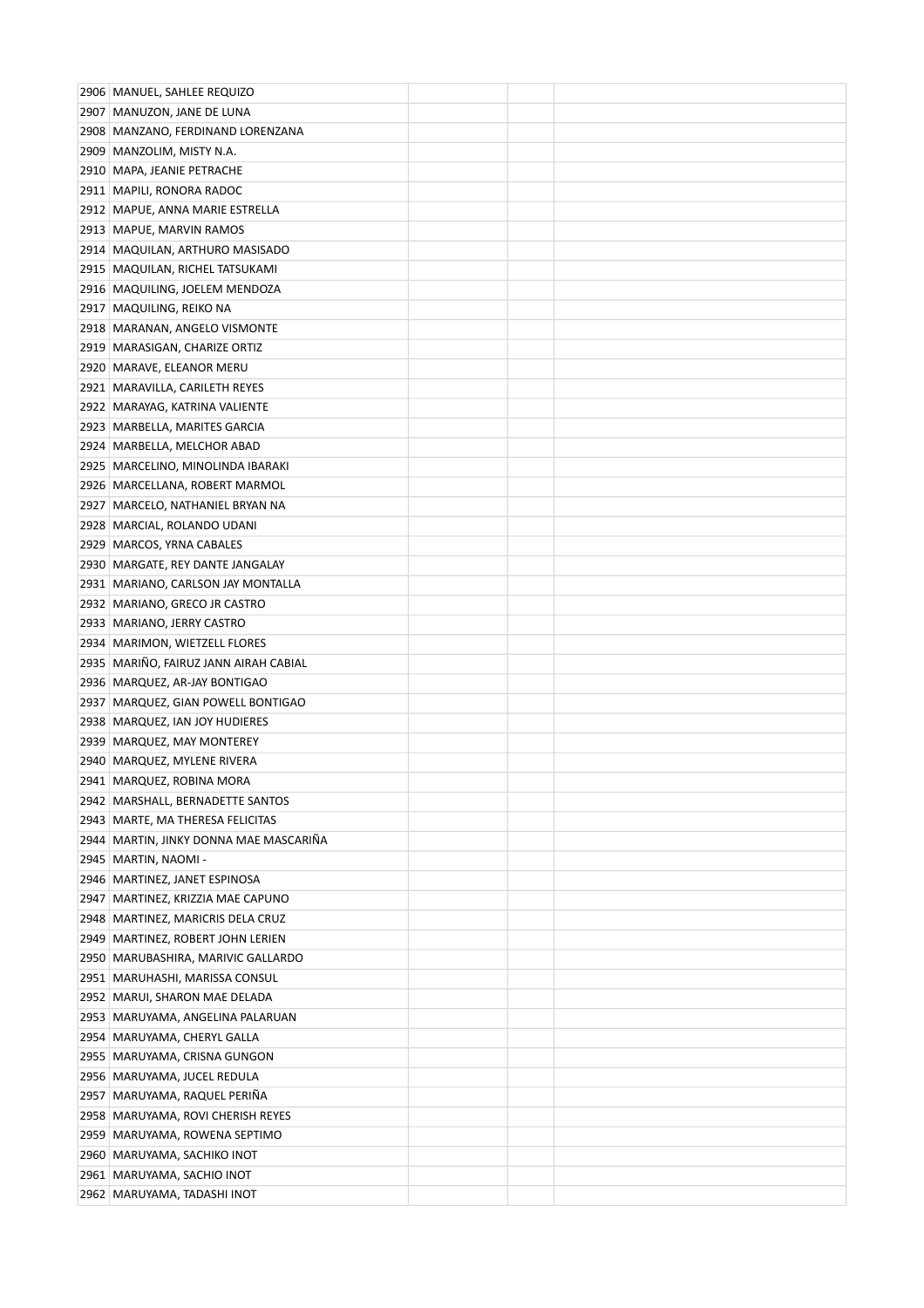| 2963 MASAHIRO, JOVELYN NARTATES                         |  |  |
|---------------------------------------------------------|--|--|
| 2964 MASAMOC, ELINDA DAPADAP                            |  |  |
| 2965   MASILAG, EDJEFF HUIT                             |  |  |
| 2966   MASILANG, MICHAEL JOHN AMUGUIS                   |  |  |
| 2967   MASUDA, ALMA DAVILA                              |  |  |
| 2968 MASUDA, AMELIA SARMIENTO                           |  |  |
| 2969 MASUDA, JOSIELIE BADUA                             |  |  |
| 2970 MASUDA, LYNN IGNAO                                 |  |  |
| 2971 MASUDA, MARIBEL SANTUYO                            |  |  |
| 2972 MASUDA, MARIFE BUESA                               |  |  |
| 2973 MASUDA, ROSYLAINE DELA MERCED                      |  |  |
| 2974   MASUDA, SHIELA MARIE GARCIA                      |  |  |
| 2975   MASUMI, VICTORIA AMBRAD                          |  |  |
| 2976   MASUMOTO, LOLITA LAMORIN                         |  |  |
| 2977   MATA, HELENA MAGBUO                              |  |  |
| 2978 MATA, NARICHO TE                                   |  |  |
| 2979 MATAS, CHRISTEL BAGUIO                             |  |  |
| 2980 MATCHADO, MICHAEL ANGELO OSINA                     |  |  |
| 2981 MATEMATICO, CHEEANN ZEN STREBEL                    |  |  |
| 2982 MATEO, MARICEL ESTABILLO                           |  |  |
| 2983   MATETO, ALBERTO TORRES                           |  |  |
| 2984   MATIBAG, AVIEN LOZAR MINA                        |  |  |
| 2985   MATIBAG, BALTAZAR ABAD                           |  |  |
| 2986 MATIGNAS, TE MARIE JOY NA                          |  |  |
| 2987   MATSUBARA, ADELAIDA DELA CRUZ                    |  |  |
| 2988 MATSUBARA, ANNALYN DELA ROSA                       |  |  |
| 2989   MATSUBARA, ANNIE LASAM                           |  |  |
| 2990 MATSUBARA, APRIL MACAPAGAT                         |  |  |
| 2991 MATSUBARA, MARIA CRISTINA ANDAL                    |  |  |
| 2992 MATSUBARA, MARIA TERESA MALALUAN                   |  |  |
| 2993 MATSUBARA, MARY GRACE ARGUILLAS                    |  |  |
| 2994 MATSUDA, CHARMAINE TORRES                          |  |  |
| 2995 MATSUDA, ELVIRA MONTEZA                            |  |  |
| 2996 MATSUDA, EMMA OLIVERIO                             |  |  |
| 2997   MATSUDA, MARITESS MONTERON                       |  |  |
| 2998 MATSUDA, MICHELLE PARAISO                          |  |  |
| 2999   MATSUDA, RETCHELIE CATCHA                        |  |  |
| 3000 MATSUDA, ROWENA GABRIEL                            |  |  |
| 3001 MATSUDA, YEHLEN GUINTO                             |  |  |
| 3002 MATSUEDA, CARLEEN OPALIC                           |  |  |
| 3003   MATSUI, ETHEL CARVAJAL<br>3004 MATSUI, JEAN SAJA |  |  |
| 3005 MATSUI, MONALIZA SUSANO                            |  |  |
| 3006 MATSUI, MYRENE STA. ANA                            |  |  |
| 3007   MATSUI, SHARON DACUYCOY                          |  |  |
| 3008 MATSUI, SOCORRO BALUYOT                            |  |  |
| 3009 MATSUI, THERESITA BUENSUCESO                       |  |  |
| 3010 MATSUMOTO, CARLOTA MIRANDA                         |  |  |
| 3011   MATSUMOTO, CONCHITA JULVE                        |  |  |
| 3012 MATSUMOTO, DOLORES PALMA                           |  |  |
| 3013 MATSUMOTO, GINA ORDANEZ                            |  |  |
| 3014 MATSUMOTO, HEIDI MARIE CRUZ                        |  |  |
| 3015 MATSUMOTO, JAYMEE ROSE ATIENZA                     |  |  |
| 3016   MATSUMOTO, JOSELYN VINUYA                        |  |  |
| 3017   MATSUMOTO, LORETA ROSALES                        |  |  |
| 3018 MATSUMOTO, MARIA SHIRLEY JUACHON                   |  |  |
| 3019 MATSUMOTO, MARILYN TOREN                           |  |  |